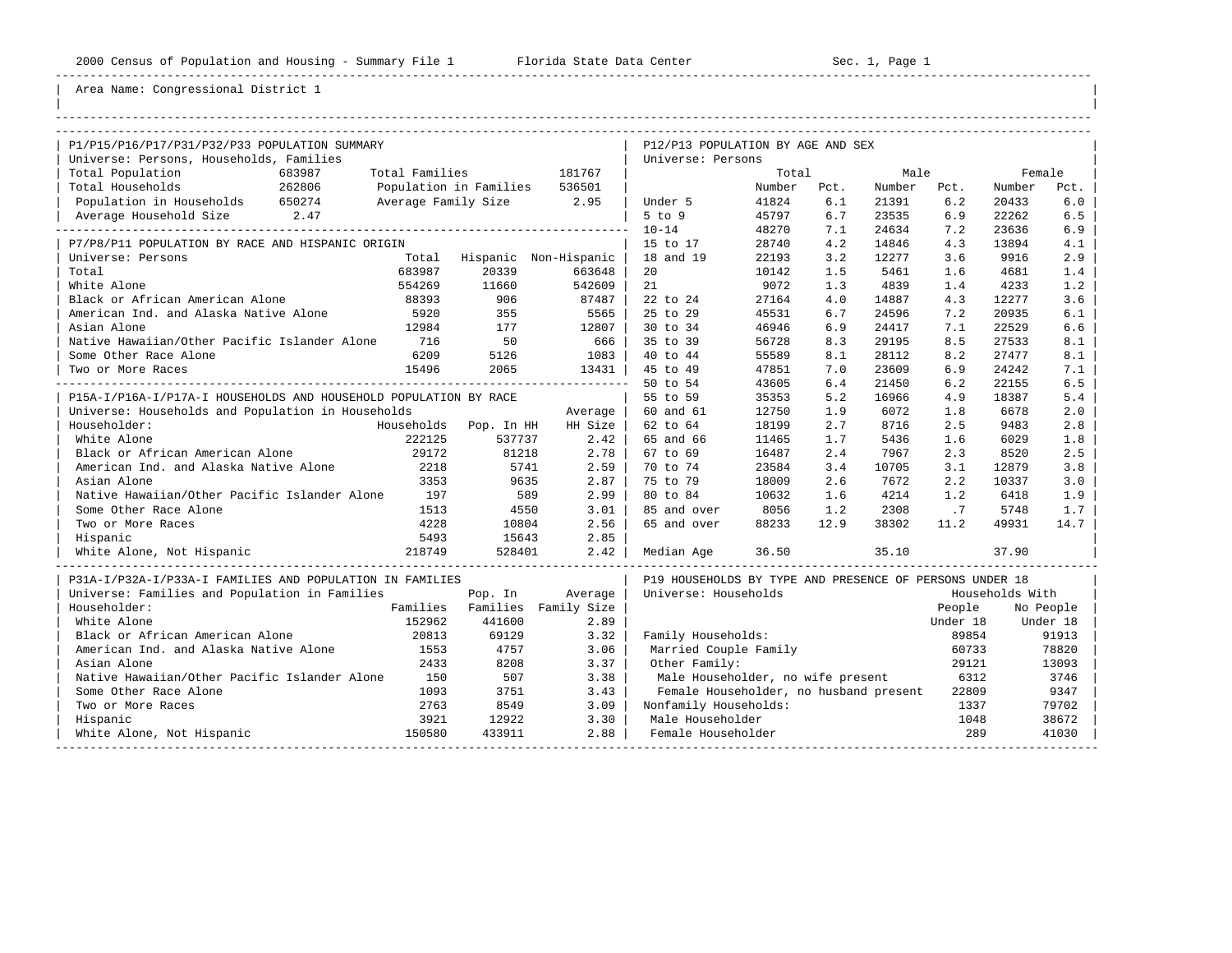----------------------------------------------------------------------------------------------------------------------------------------------------

| | ----------------------------------------------------------------------------------------------------------------------------------------------------

| P34/P35 FAMILY TYPE BY PRESENCE AND AGE  |          |            | P27/P30 RELATIONSHIP BY HOUSEHOLD TYPE        |                 |        | P28 RELATIONSHIP BY HOUSEHOLD TYPE   |        |
|------------------------------------------|----------|------------|-----------------------------------------------|-----------------|--------|--------------------------------------|--------|
| OF OWN AND RELATED CHILDREN              |          |            | Universe: Persons                             |                 |        | FOR THE POPULATION UNDER 18          |        |
| Universe: Families                       |          | With       |                                               | Total 65 & Over |        | Universe: Persons                    |        |
|                                          | With Own | Related    | Population in households:                     | 650274          | 83781  | Total:                               | 164631 |
|                                          | Children | Children   | In family households:                         | 549095          | 59130  | In households:                       | 164050 |
| Married couple family: 139553            |          | 139553     | Householder:                                  | 181767          | 32813  | Householder or spouse                | 216    |
| Children under 18:                       | 57169    | 60487      | Male                                          | 132773          | 26635  | Related child:                       | 160284 |
| Under 6 only                             | 13000    | 14149      | Female                                        | 48994           | 6178   | Own child:                           | 147008 |
| Under 6 and 6 to 17                      | 11097    | 12024      | Spouse                                        | 139553          | 21118  | In married couple family             | 104329 |
| 6 to 17 only                             | 33072    | 34314      | Parent                                        | 4089            | 2601   | In other family:                     |        |
| No children under 18                     | 82384    | 79066      | Child                                         | 186071          |        | No spouse present:                   | 42679  |
| Other family:                            | 42214    | 42214      | Natural born or adopted                       | 172825          |        | Male householder                     | 8507   |
| Male hhdr. No wife:                      | 10058    | 10058      | Step                                          | 13246           |        | Female householder                   | 34172  |
| Children under 18:                       | 5550     | 6242       | Grandchild                                    | 12978           |        | Other relatives:                     | 13276  |
| Under 6 only                             | 1438     | 1625       | Brother or sister                             | 4197            |        | Grandchild                           | 10752  |
| Under 6 and 6 to 17                      | 573      | 728        | Other relatives                               | 7846            | 2259   | Other relatives                      | 2524   |
| 6 to 17 only                             | 3539     | 3889       | Nonrelatives                                  | 12594           | 339    | Nonrelatives                         | 3550   |
| No children under 18                     | 4508     | 3816       | In nonfamily households:                      | 101179          | 24651  | In group quarters:                   | 581    |
| Female hhdr. No hus.:                    | 32156    | 32156      | Male householder:                             | 39720           | 6673   | Institutional                        | 383    |
| Children under 18:                       | 19625    | 22736      | Living alone                                  | 29863           | 6097   | Noninstitutional                     | 198    |
| Under 6 only                             | 4130     | 4963       | Not living alone                              | 9857            | 576    | ------------------------------------ |        |
| Under 6 and 6 to 17                      | 3099     | 4028       | Female householder:                           | 41319           | 17118  | P18 HOUSEHOLD SIZE, HOUSEHOLD TYPE   |        |
| 6 to 17 only                             | 12396    | 13745      | Living alone                                  | 35380           | 16581  | AND PRESENCE OF OWN CHILDREN         |        |
| No children under 18                     | 12531    | 9420       | Not living alone                              | 5939            | 537    | Universe: Households                 |        |
|                                          |          |            | Nonrelatives                                  | 20140           | 860    | 1-person households:                 | 65243  |
|                                          |          |            | In group quarters:                            | 33713           | 4452   | Male householder                     | 29863  |
| P21 HOUSEHOLD TYPE BY AGE OF HOUSEHOLDER |          |            | Institutional                                 | 20139           | 3975   | Female householder                   | 35380  |
| Universe: Households                     |          |            | Noninstitutional                              | 13574           | 477    | 2 or more person households:         | 197563 |
|                                          |          |            |                                               |                 |        | Family households:                   | 181767 |
|                                          | Family   | Nonfamily  |                                               |                 |        | Married couple:                      | 139553 |
| Householder age: Households              |          | Households | PCT14 HOUSEHOLDS BY SEX OF UNMARRIED PARTNERS |                 |        | With own child, under 18             | 57169  |
| 15 to 24                                 | 8055     | 6389       | Universe: Households                          |                 |        | No own child. under 18               | 82384  |
| 25 to 34                                 | 30329    | 11644      |                                               |                 |        | Other family - no spouse pres.       | 42214  |
| 35 to 44                                 | 45708    | 13824      | Unmarried partner households                  |                 | 13161  | Male householder:                    | 10058  |
| 45 to 54                                 | 37519    | 13732      | Male householder and male partner             |                 | 641    | With own child, under 18             | 5550   |
| 55 to 64                                 | 27343    | 11659      | Male householder and female partner           |                 | 6596   | No own child, under 18               | 4508   |
| 65 to 74                                 | 21384    | 11771      | Female householder and female partner         |                 | 608    | Female householder:                  | 32156  |
| 75 to 84                                 | 9966     | 9195       | Female householder and male partner           |                 | 5316   | With own child, under 18             | 19625  |
| 85 and over                              | 1463     | 2825       | All other households                          |                 | 249645 | No own child, under 18               | 12531  |
| Total                                    | 181767   | 81039      |                                               |                 |        | Nonfamily households:                | 15796  |
|                                          |          |            |                                               |                 |        | Male householder                     | 9857   |
|                                          |          |            |                                               |                 |        | Female householder                   | 5939   |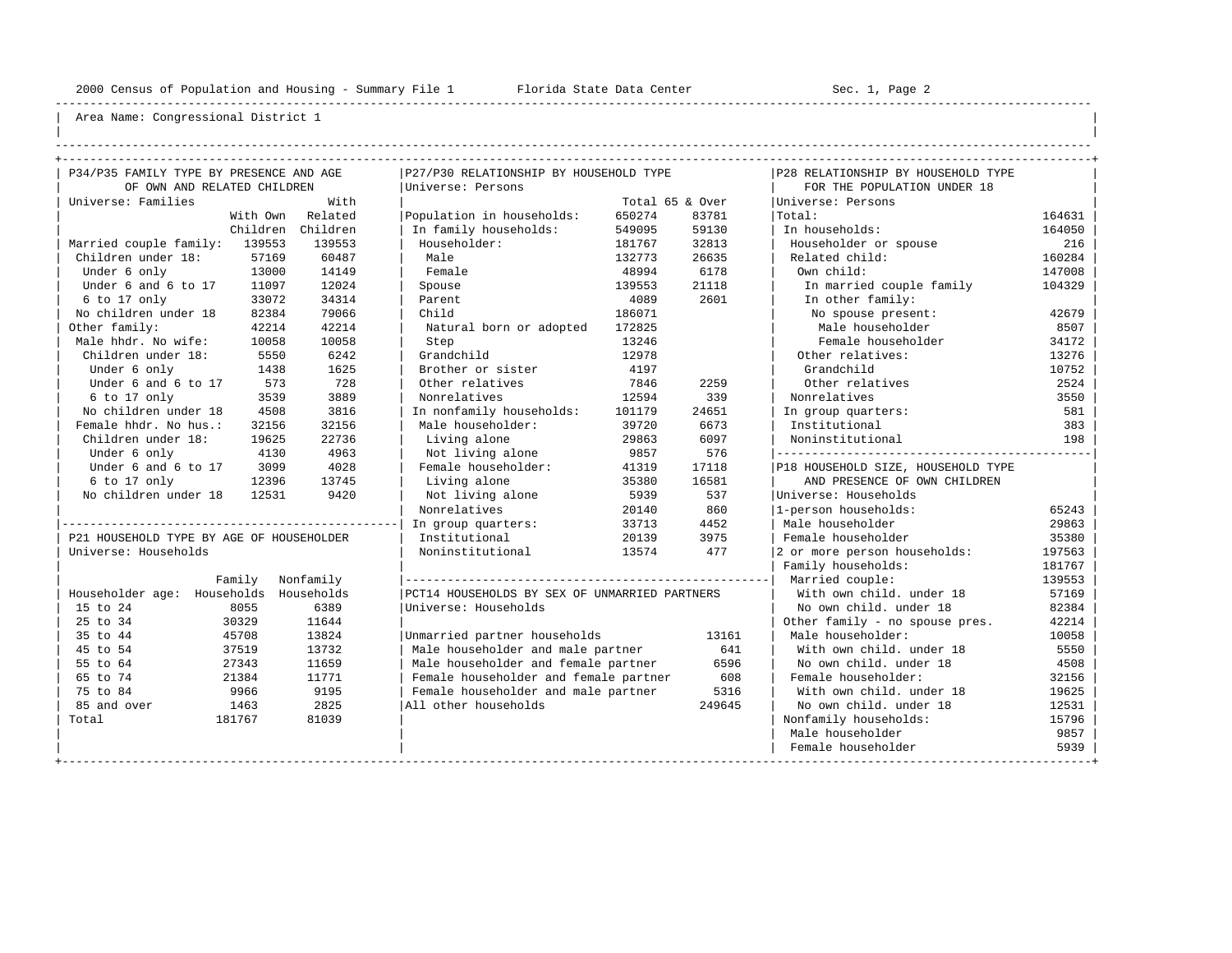-----------------------------------------------------------------------------------------------------------------------------------------------------

| H1/H3/H4/H5 HOUSING UNITS AND POPULATION BY TENURE                                            |                                  |                           |                             |                                    |                                      |                                    |                 | P26/H13 HOUSEHOLD SIZE BY HOUSEHOLD TYPE |                        |                                      |              |                                                          |              |  |
|-----------------------------------------------------------------------------------------------|----------------------------------|---------------------------|-----------------------------|------------------------------------|--------------------------------------|------------------------------------|-----------------|------------------------------------------|------------------------|--------------------------------------|--------------|----------------------------------------------------------|--------------|--|
| Universe: Housing Units and Population                                                        |                                  |                           |                             |                                    |                                      | Universe: Households               |                 |                                          |                        |                                      |              |                                                          |              |  |
|                                                                                               | Units Percent Population HH Size |                           |                             | Average                            |                                      |                                    |                 | Total                                    |                        | Family                               |              | Nonfamily                                                |              |  |
| Total:<br>321368                                                                              |                                  |                           |                             |                                    |                                      | Household Size                     |                 |                                          |                        |                                      |              | Households Percent Households Percent Households Percent |              |  |
| 262806<br>Occupied:                                                                           | 100.0                            |                           | 650274                      | 2.47                               | 1-Person                             |                                    |                 |                                          | 65243 24.8             | N/A                                  |              | 65243                                                    | 80.5         |  |
| Owner:<br>185356                                                                              | 70.5                             |                           | 463116                      | 2.50                               | 2-Person                             |                                    |                 | 95885 36.5                               |                        |                                      | 83132 45.7   | 12753                                                    | 15.7         |  |
| 77450<br>Renter:                                                                              | 29.5                             |                           | 187158                      | 2.42                               | 3-Person                             |                                    |                 |                                          | 45460 17.3             | 43342                                | 23.8         | 2118                                                     | 2.6          |  |
| Vacant:                                                                                       | 58562<br>100.0                   |                           |                             |                                    | 4-Person                             |                                    |                 |                                          | 34932 13.3             | 34270 18.9                           |              | 662                                                      | .8           |  |
| For Rent<br>18357                                                                             | 31.3                             |                           |                             |                                    | 5-Person                             |                                    |                 | 14400 5.5                                |                        | 14212                                | 7.8          | 188                                                      | $\cdot$ 2    |  |
| 4770<br>For Sale only                                                                         |                                  | 8.1                       |                             |                                    | 6-Person                             |                                    |                 | 4612 1.8                                 |                        | 4558                                 | 2.5          | 54                                                       | $\cdot$ 1    |  |
| Rented or sold,                                                                               |                                  |                           |                             |                                    |                                      |                                    |                 | 7 or more Person 2274 .9                 |                        | 2253                                 | 1.2          | 21                                                       | .0           |  |
| not occupied                                                                                  | 2318                             | 4.0                       |                             |                                    |                                      |                                    |                 |                                          |                        |                                      |              |                                                          |              |  |
| Seasonal, recreational,                                                                       |                                  |                           |                             |                                    |                                      |                                    |                 |                                          |                        |                                      |              |                                                          |              |  |
| or occasional use                                                                             | 24042<br>41.1                    |                           |                             |                                    |                                      |                                    |                 |                                          |                        |                                      |              |                                                          |              |  |
| For migrant workers                                                                           | 23<br>$\cdot$ 0                  |                           |                             |                                    |                                      |                                    |                 |                                          |                        |                                      |              |                                                          |              |  |
| Other                                                                                         | 9052<br>15.5                     |                           |                             |                                    |                                      |                                    |                 |                                          |                        |                                      |              |                                                          |              |  |
|                                                                                               |                                  |                           |                             |                                    |                                      |                                    |                 |                                          |                        |                                      |              |                                                          |              |  |
| H6/H7 HOUSING UNITS BY HOUSEHOLDER'S RACE/HISPANIC ORIGIN<br>Universe: Occupied Housing Units |                                  |                           |                             |                                    |                                      |                                    |                 |                                          | Universe: Nonrelatives | PCT15 NONRELATIVES BY HOUSEHOLD TYPE |              |                                                          |              |  |
| Race of Householder                                                                           |                                  |                           | Total                       | Hispanic                           |                                      | Non-Hispanic                       |                 |                                          |                        |                                      | Family       |                                                          | Nonfamily    |  |
| Total                                                                                         |                                  | 262806 100.0              |                             |                                    | 5493 100.0                           | 257313 100.0                       |                 | Nonrelatives                             |                        |                                      | Households   |                                                          | Households   |  |
| White Alone<br>Black/African American Alone                                                   |                                  | 222125 84.5<br>29172 11.1 |                             |                                    | 3376 61.5<br>219 4.0                 | 218749 85.0                        | 28953 11.3      |                                          | Roomer or Boarder      | Housemate or roommate                | 1530<br>2031 |                                                          | 2389<br>7127 |  |
| American Ind./Alaska Native Alone 2218                                                        |                                  |                           | $\overline{\phantom{0}}$ .8 |                                    | 86 1.6                               | 2132                               | .8 <sub>0</sub> |                                          | Unmarried Partner      |                                      | 5545         |                                                          | 7616         |  |
| Asian Alone                                                                                   |                                  | 3353 1.3                  |                             | 52                                 | .9                                   | 3301                               | 1.3             |                                          | Foster child           |                                      | 592          |                                                          | 167          |  |
| Nat Hawaiian/Other PI Alone                                                                   |                                  |                           | 197 .1                      |                                    | $10$ . 2                             | 187                                | $\ldots$        |                                          | Other Nonrelatives     |                                      | 2896         |                                                          | 2841         |  |
| Some Other Race Alone                                                                         | 1513 .6                          |                           |                             |                                    |                                      |                                    |                 |                                          |                        |                                      |              |                                                          |              |  |
| Two or More Races                                                                             |                                  | 4228 1.6                  |                             |                                    | 1331 24.2 182 .1<br>419 7.6 3809 1.5 |                                    |                 |                                          |                        |                                      |              |                                                          |              |  |
|                                                                                               |                                  |                           |                             |                                    |                                      |                                    |                 |                                          |                        |                                      |              |                                                          |              |  |
| H14 HOUSING UNITS BY HOUSEHOLDER'S RACE AND TENURE<br>Universe: Occupied Housing Units        |                                  |                           |                             |                                    |                                      |                                    |                 |                                          |                        | Universe: Occupied Housing Units     |              | H16 HOUSING UNITS BY HOUSEHOLDER'S AGE AND TENURE        |              |  |
| Race of Householder                                                                           |                                  |                           | Owner Occupied              |                                    | Renter Occupied                      |                                    |                 |                                          |                        | Age of Householder Owner Occupied    |              | Renter Occupied                                          |              |  |
| Total                                                                                         |                                  |                           | 185356 100.0                |                                    |                                      | 77450 100.0                        |                 | 15 to 24                                 |                        | 2900                                 | 1.6          | 11544                                                    | 14.9         |  |
| White Alone                                                                                   |                                  |                           | 163751 88.3                 |                                    | 58374                                | 75.4                               |                 | 25 to 34                                 |                        | 19816                                | 10.7         | 22157                                                    | 28.6         |  |
| Black/African American Alone                                                                  |                                  |                           |                             | 7.9                                | 14490                                | 18.7                               |                 | 35 to 44                                 |                        | 40261                                | 21.7         | 19271                                                    | 24.9         |  |
|                                                                                               |                                  |                           |                             |                                    |                                      |                                    |                 |                                          |                        |                                      |              |                                                          |              |  |
| American Ind./Alaska Native Alone                                                             |                                  | 14682                     |                             |                                    |                                      |                                    |                 |                                          |                        |                                      | 21.8         |                                                          | 14.1         |  |
| Asian Alone                                                                                   |                                  |                           | 1567<br>2146                | $\overline{\phantom{0}}$ .8<br>1.2 |                                      | $\overline{\phantom{0}}$ .8<br>1.6 |                 | 45 to 54                                 |                        | 40357                                | 18.0         | 10894<br>5555                                            | 7.2          |  |
| Nat Hawaiian/Other PI Alone                                                                   |                                  |                           |                             |                                    | 651<br>1207                          |                                    |                 | 55 to 64                                 |                        | 33447                                | 15.8         |                                                          | 5.1          |  |
| Some Other Race Alone                                                                         |                                  |                           | 102                         | $\ldots$                           | 95                                   | $\ldots$                           |                 | 65 to 74                                 |                        | 29224                                | 8.8          | 3931                                                     | 3.8          |  |
| Two or More Races Alone                                                                       |                                  |                           | 614<br>2494                 | $\cdot$ 3<br>1.3                   | 899<br>1734                          | 1.2<br>2.2                         |                 | 75 to 84<br>85 and Over                  |                        | 16241<br>3110                        | 1.7          | 2920<br>1178                                             | 1.5          |  |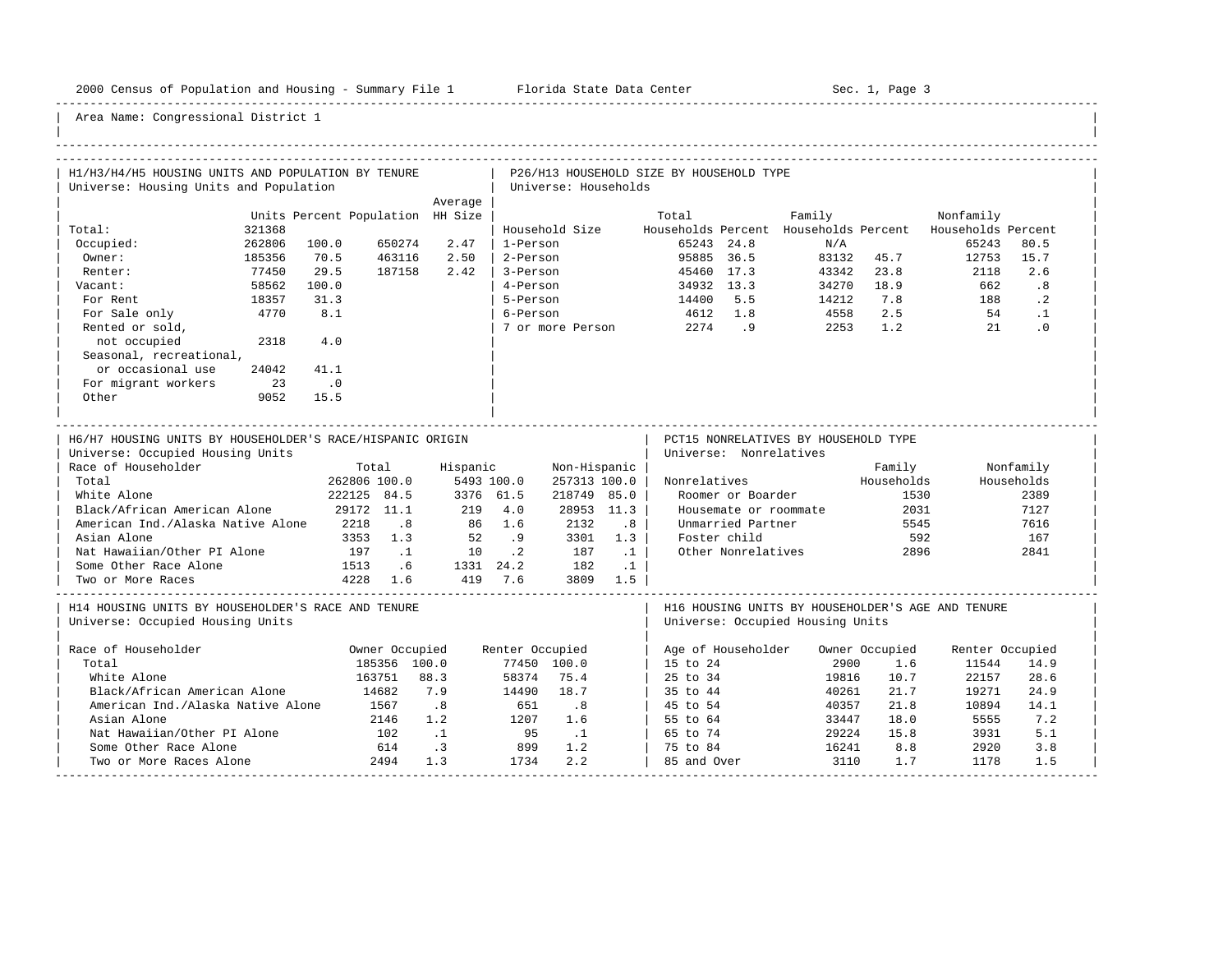----------------------------------------------------------------------------------------------------------------------------------------------------

| |

| P1/P15/P16/P17/P31/P32/P33 POPULATION SUMMARY                    |                             |                      | P12/P13 POPULATION BY AGE AND SEX                       |        |      |        |          |                 |            |
|------------------------------------------------------------------|-----------------------------|----------------------|---------------------------------------------------------|--------|------|--------|----------|-----------------|------------|
| Universe: Persons, Households, Families                          |                             |                      | Universe: Persons                                       |        |      |        |          |                 |            |
| Total Population<br>678025<br>Total Families                     |                             | 167849               |                                                         | Total  |      | Male   |          |                 | Female     |
| Total Households<br>257083<br>Population in Families             |                             | 500227               |                                                         | Number | Pct. | Number | Pct.     | Number          | Pct.       |
| Population in Households 630641<br>Average Family Size 2.98      |                             |                      | Under 5                                                 | 39988  | 5.9  | 20532  | 6.1      | 19456           | 5.7        |
|                                                                  |                             |                      | $5$ to $9$                                              | 43187  | 6.4  | 22000  | 6.5      | 21187           | 6.3        |
|                                                                  |                             |                      | $10 - 14$                                               | 45219  | 6.7  | 23179  | 6.8      | 22040           | 6.5        |
| P7/P8/P11 POPULATION BY RACE AND HISPANIC ORIGIN                 |                             |                      | 15 to 17                                                | 28391  | 4.2  | 14715  | 4.3      | 13676           | 4.0<br>4.3 |
| Universe: Persons                                                | Total Hispanic Non-Hispanic |                      | 18 and 19                                               | 27927  | 4.1  | 13378  | 3.9      | 14549           |            |
| 678025<br>Total                                                  | 22950                       | 655075               | 20                                                      | 15661  | 2.3  | 7811   | 2.3      | 7850            | 2.3        |
| White Alone<br>479342                                            | 13408                       | 465934               | 21                                                      | 13892  | 2.0  | 7116   | 2.1      | 6776            | 2.0        |
| Black or African American Alone<br>170670                        | 1704                        | 168966               | 22 to 24                                                | 33847  | 5.0  | 18119  | 5.3      | 15728           | 4.6        |
| American Ind. and Alaska Native Alone<br>3565                    | 292                         | 3273                 | 25 to 29                                                | 48009  | 7.1  | 25616  | 7.6      | 22393           | 6.6        |
| Asian Alone<br>7746                                              | 129                         | 7617                 | 30 to 34                                                | 45893  | 6.8  | 24374  | 7.2      | 21519           | $6.4$      |
| Native Hawaiian/Other Pacific Islander Alone<br>302              | 23                          | 279                  | 35 to 39                                                | 51706  | 7.6  | 26880  | 7.9      | 24826           | 7.3        |
| Some Other Race Alone<br>6232                                    | 5611                        | 621                  | 40 to 44                                                | 52206  | 7.7  | 26514  | 7.8      | 25692           | 7.6        |
| 10168<br>Two or More Races                                       | 1783                        | 8385                 | 45 to 49                                                | 48001  | 7.1  | 23952  | 7.1      | 24049           | 7.1        |
|                                                                  |                             |                      | 50 to 54                                                | 42960  | 6.3  | 21499  | 6.3      | 21461           | 6.3        |
| P15A-I/P16A-I/P17A-I HOUSEHOLDS AND HOUSEHOLD POPULATION BY RACE |                             |                      | 55 to 59                                                | 33576  | 5.0  | 16345  | 4.8      | 17231           | 5.1        |
| Universe: Households and Population in Households                |                             | Average              | 60 and 61                                               | 11512  | 1.7  | 5544   | 1.6      | 5968            | 1.8        |
| Householder:                                                     | Households Pop. In HH       | HH Size              | 62 to 64                                                | 16157  | 2.4  | 7837   | 2.3      | 8320            | 2.5        |
| White Alone<br>191899                                            | 458354                      | 2.39                 | 65 and 66                                               | 9760   | 1.4  | 4716   | 1.4      | 5044            | 1.5        |
| 56792<br>Black or African American Alone                         | 149740                      | 2.64                 | 67 to 69                                                | 13742  | 2.0  | 6577   | 1.9      | 7165            | 2.1        |
| American Ind. and Alaska Native Alone<br>1342                    | 3510                        | 2.62                 | 70 to 74                                                | 20661  | 3.0  | 9288   | 2.7      | 11373           | 3.4        |
| Asian Alone<br>2466                                              | 6489                        | 2.63                 | 75 to 79                                                | 16097  | 2.4  | 6682   | 2.0      | 9415            | 2.8        |
| Native Hawaiian/Other Pacific Islander Alone<br>87               | 235                         | 2.70                 | 80 to 84                                                | 10546  | 1.6  | 3958   | 1.2      | 6588            | 1.9        |
| Some Other Race Alone<br>1521                                    | 4913                        | 3.23                 | 85 and over                                             | 9087   | 1.3  | 2624   | .8       | 6463            | 1.9        |
| 2976<br>Two or More Races                                        | 7400                        | 2.49<br>2.96         | 65 and over                                             | 79893  | 11.8 | 33845  | 10.0     | 46048           | 13.6       |
| 5891<br>Hispanic                                                 | 17423                       |                      |                                                         |        |      |        |          |                 |            |
| 188275<br>White Alone, Not Hispanic                              | 448022                      | 2.38                 | Median Age                                              | 34.70  |      | 33.50  |          | 35.90           |            |
| P31A-I/P32A-I/P33A-I FAMILIES AND POPULATION IN FAMILIES         |                             |                      | P19 HOUSEHOLDS BY TYPE AND PRESENCE OF PERSONS UNDER 18 |        |      |        |          |                 |            |
| Universe: Families and Population in Families                    | Pop. In                     | Average              | Universe: Households                                    |        |      |        |          | Households With |            |
| Householder:<br>Families                                         |                             | Families Family Size |                                                         |        |      |        | People   |                 | No People  |
| White Alone<br>126137                                            | 364118                      | 2.89                 |                                                         |        |      |        | Under 18 |                 | Under 18   |
| Black or African American Alone<br>36419                         | 118928                      | 3.27                 | Family Households:                                      |        |      |        | 85838    |                 | 82011      |
| American Ind. and Alaska Native Alone<br>907                     | 2813                        | 3.10                 | Married Couple Family                                   |        |      |        | 54682    |                 | 67546      |
| Asian Alone<br>1586                                              | 5117                        | 3.23                 | Other Family:                                           |        |      |        | 31156    |                 | 14465      |
| Native Hawaiian/Other Pacific Islander Alone<br>57               | 171                         | 3.00                 | Male Householder, no wife present                       |        |      |        | 6113     |                 | 4203       |
| 979<br>Some Other Race Alone                                     | 3645                        | 3.72                 | Female Householder, no husband present                  |        |      |        | 25043    |                 | 10262      |
| Two or More Races<br>1764                                        | 5435                        | 3.08                 | Nonfamily Households:                                   |        |      |        | 1155     |                 | 88079      |
| 3595<br>Hispanic                                                 | 12422                       | 3.46                 | Male Householder                                        |        |      |        | 874      |                 | 41108      |
| White Alone, Not Hispanic<br>123972                              | 356873                      | 2.88                 | Female Householder                                      |        |      |        | 281      |                 | 46971      |
| ---------------------                                            |                             |                      |                                                         |        |      |        |          |                 |            |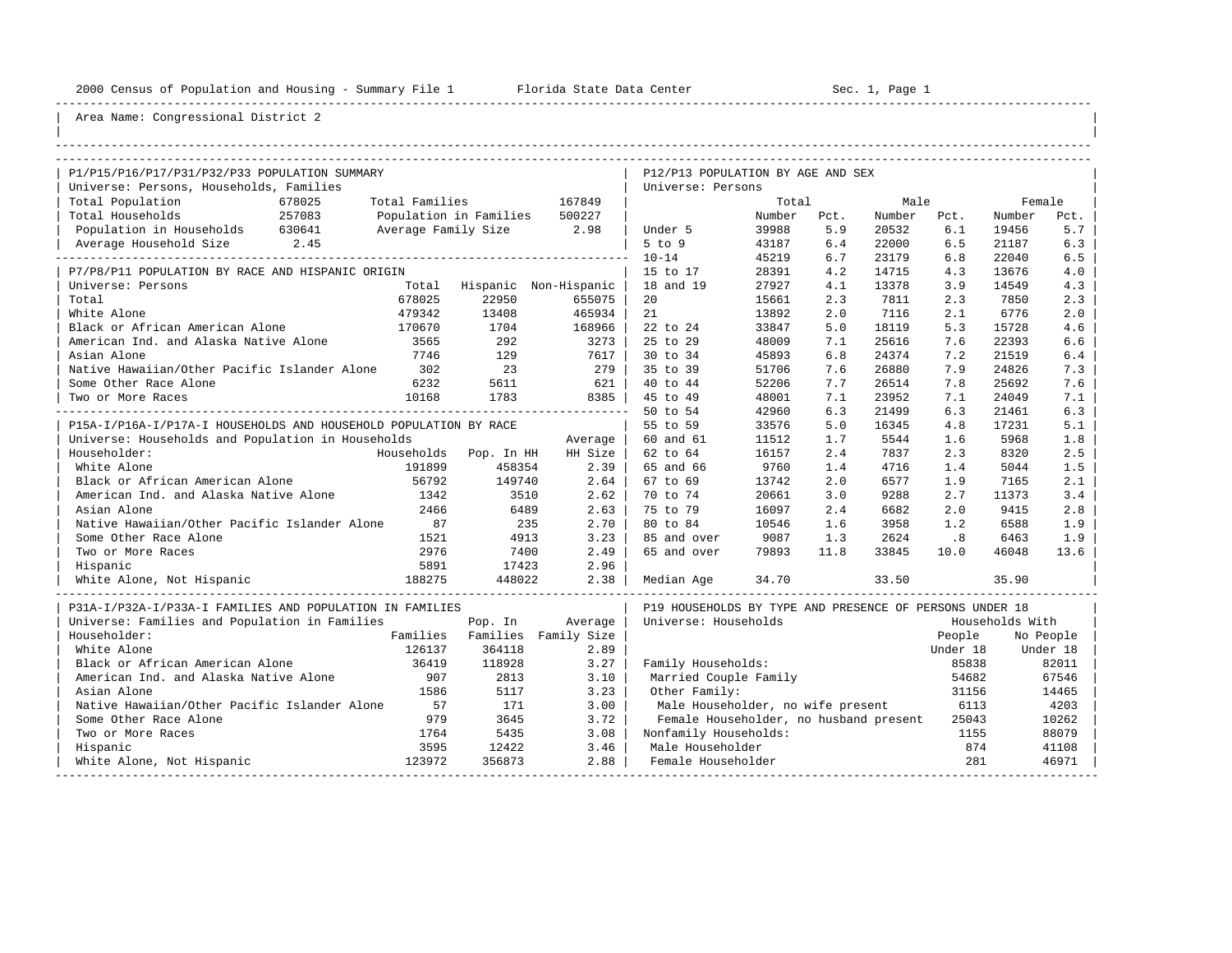----------------------------------------------------------------------------------------------------------------------------------------------------

| | ----------------------------------------------------------------------------------------------------------------------------------------------------

| P34/P35 FAMILY TYPE BY PRESENCE AND AGE  |          |            | P27/P30 RELATIONSHIP BY HOUSEHOLD TYPE        |        |                 | P28 RELATIONSHIP BY HOUSEHOLD TYPE |        |
|------------------------------------------|----------|------------|-----------------------------------------------|--------|-----------------|------------------------------------|--------|
| OF OWN AND RELATED CHILDREN              |          |            | Universe: Persons                             |        |                 | FOR THE POPULATION UNDER 18        |        |
| Universe: Families                       |          | With       |                                               |        | Total 65 & Over | Universe: Persons                  |        |
|                                          | With Own | Related    | Population in households:                     | 630641 | 74640           | Total:                             | 156785 |
|                                          | Children | Children   | In family households:                         | 512929 | 50515           | In households:                     | 155759 |
| Married couple family:                   | 122228   | 122228     | Householder:                                  | 167849 | 28162           | Householder or spouse              | 279    |
| Children under 18:                       | 50991    | 54423      | Male                                          | 114605 | 21682           | Related child:                     | 152227 |
| Under 6 only                             | 11563    | 12656      | Female                                        | 53244  | 6480            | Own child:                         | 136486 |
| Under 6 and 6 to 17                      | 9569     | 10704      | Spouse                                        | 122228 | 17013           | In married couple family           | 91940  |
| 6 to 17 only                             | 29859    | 31063      | Parent                                        | 4265   | 2714            | In other family:                   |        |
| No children under 18                     | 71237    | 67805      | Child                                         | 175866 |                 | No spouse present:                 | 44546  |
| Other family:                            | 45621    | 45621      | Natural born or adopted                       | 164337 |                 | Male householder                   | 8185   |
| Male hhdr. No wife:                      | 10316    | 10316      | Step                                          | 11529  |                 | Female householder                 | 36361  |
| Children under 18:                       | 5305     | 6042       | Grandchild                                    | 15336  |                 | Other relatives:                   | 15741  |
| Under 6 only                             | 1357     | 1540       | Brother or sister                             | 6008   |                 | Grandchild                         | 12613  |
| Under 6 and 6 to 17                      | 581      | 728        | Other relatives                               | 8675   | 2291            | Other relatives                    | 3128   |
|                                          | 3367     | 3774       | Nonrelatives                                  | 12702  | 335             | Nonrelatives                       |        |
| 6 to 17 only                             |          |            |                                               |        |                 |                                    | 3253   |
| No children under 18                     | 5011     | 4274       | In nonfamily households:                      | 117712 | 24125           | In group quarters:                 | 1026   |
| Female hhdr. No hus.:                    | 35305    | 35305      | Male householder:                             | 41982  | 6417            | Institutional                      | 832    |
| Children under 18:                       | 21042    | 24950      | Living alone                                  | 30437  | 5823            | Noninstitutional                   | 194    |
| Under 6 only                             | 4541     | 5554       | Not living alone                              | 11545  | 594             | ---------------------------------- |        |
| Under 6 and 6 to 17                      | 3377     | 4623       | Female householder:                           | 47252  | 16813           | P18 HOUSEHOLD SIZE, HOUSEHOLD TYPE |        |
| 6 to 17 only                             | 13124    | 14773      | Living alone                                  | 38041  | 16283           | AND PRESENCE OF OWN CHILDREN       |        |
| No children under 18                     | 14263    | 10355      | Not living alone                              | 9211   | 530             | Universe: Households               |        |
|                                          |          |            | Nonrelatives                                  | 28478  | 895             | 1-person households:               | 68478  |
|                                          |          |            | In group quarters:                            | 47384  | 5253            | Male householder                   | 30437  |
| P21 HOUSEHOLD TYPE BY AGE OF HOUSEHOLDER |          |            | Institutional                                 | 35417  | 4320            | Female householder                 | 38041  |
| Universe: Households                     |          |            | Noninstitutional                              | 11967  | 933             | 2 or more person households:       | 188605 |
|                                          |          |            |                                               |        |                 | Family households:                 | 167849 |
|                                          | Family   | Nonfamily  |                                               |        |                 | Married couple:                    | 122228 |
| Householder age: Households              |          | Households | PCT14 HOUSEHOLDS BY SEX OF UNMARRIED PARTNERS |        |                 | With own child, under 18           | 50991  |
| 15 to 24                                 | 8309     | 16523      | Universe: Households                          |        |                 | No own child, under 18             | 71237  |
| 25 to 34                                 | 29118    | 12986      |                                               |        |                 | Other family - no spouse pres.     | 45621  |
| 35 to 44                                 | 40405    | 11895      | Unmarried partner households                  |        | 13514           | Male householder:                  | 10316  |
| 45 to 54                                 | 36606    | 13534      | Male householder and male partner             |        | 601             | With own child. under 18           | 5305   |
| 55 to 64                                 | 25249    | 11066      | Male householder and female partner           |        | 6231            | No own child, under 18             | 5011   |
| 65 to 74                                 | 17854    | 10756      | Female householder and female partner         |        | 728             | Female householder:                | 35305  |
| 75 to 84                                 | 8595     | 9213       | Female householder and male partner           |        | 5954            | With own child, under 18           | 21042  |
| 85 and over                              | 1713     | 3261       | All other households                          |        | 243569          | No own child. under 18             | 14263  |
| Total<br>167849                          |          | 89234      |                                               |        |                 | Nonfamily households:              | 20756  |
|                                          |          |            |                                               |        |                 | Male householder                   | 11545  |
|                                          |          |            |                                               |        |                 | Female householder                 | 9211   |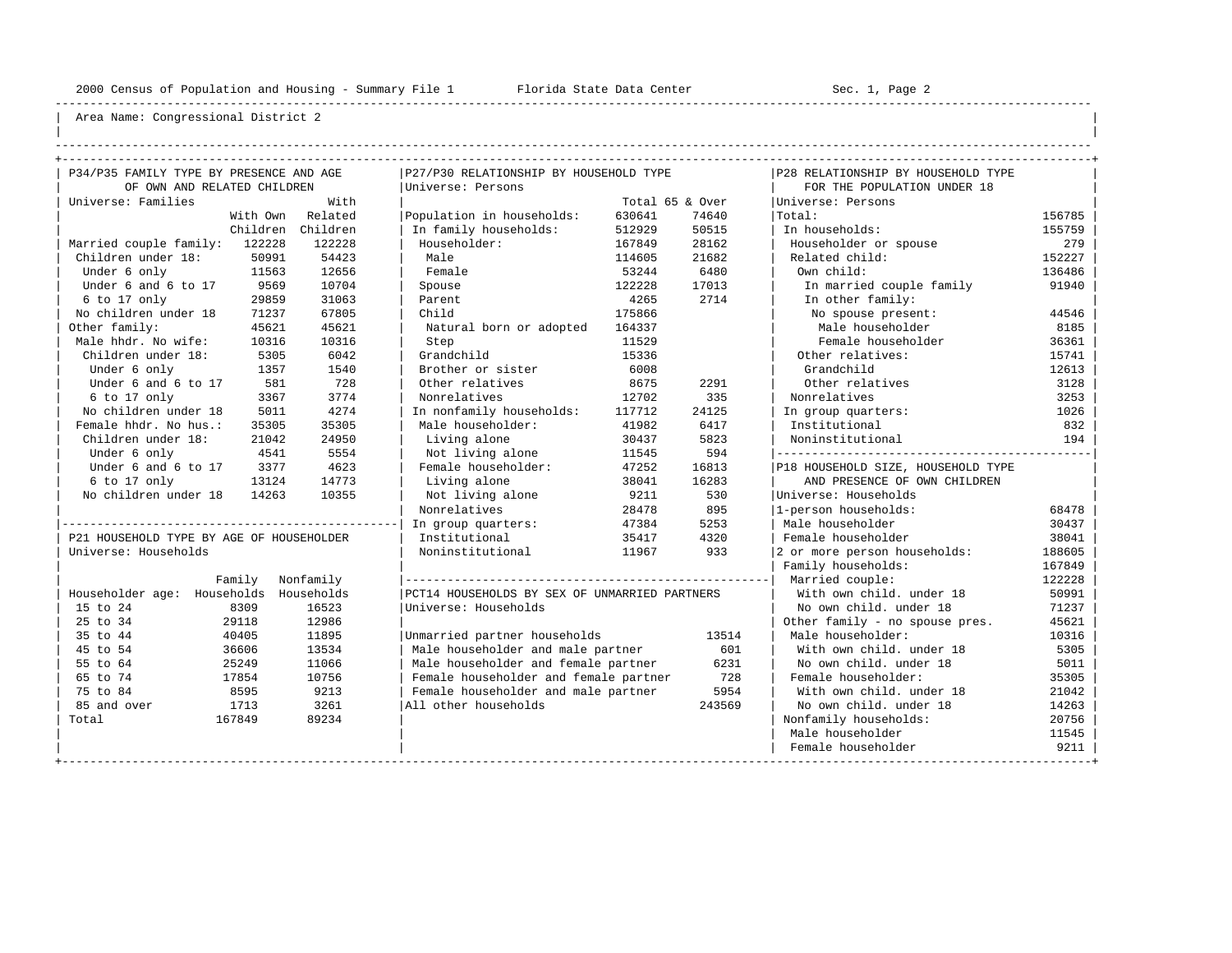-----------------------------------------------------------------------------------------------------------------------------------------------------

| H1/H3/H4/H5 HOUSING UNITS AND POPULATION BY TENURE        |                 |                                  |                  |                                      |                  |                      |                             | P26/H13 HOUSEHOLD SIZE BY HOUSEHOLD TYPE |                          |                                      |                    |                                                                       |            |  |
|-----------------------------------------------------------|-----------------|----------------------------------|------------------|--------------------------------------|------------------|----------------------|-----------------------------|------------------------------------------|--------------------------|--------------------------------------|--------------------|-----------------------------------------------------------------------|------------|--|
| Universe: Housing Units and Population                    |                 |                                  |                  |                                      |                  | Universe: Households |                             |                                          |                          |                                      |                    |                                                                       |            |  |
|                                                           |                 |                                  |                  | Average                              |                  |                      |                             |                                          |                          |                                      |                    |                                                                       |            |  |
| Total:                                                    |                 | Units Percent Population HH Size |                  |                                      |                  |                      |                             | Total                                    |                          | Family                               |                    | Nonfamily<br>Households Percent Households Percent Households Percent |            |  |
|                                                           | 296410          |                                  | 630641           | 2.45                                 | 1-Person         | Household Size       |                             |                                          | 68478 26.6               | N/A                                  |                    | 68478                                                                 | 76.7       |  |
| Occupied:                                                 | 257083          | 100.0                            |                  | 2.53                                 | 2-Person         |                      |                             |                                          |                          |                                      | 74213 44.2         |                                                                       | 17.5       |  |
| Owner:<br>Renter:                                         | 178626<br>78457 | 69.5<br>30.5                     | 451447<br>179194 | 2.28                                 | 3-Person         |                      |                             |                                          | 89790 34.9<br>44725 17.4 | 41411                                | 24.7               | 15577<br>3314                                                         | 3.7        |  |
| Vacant:                                                   | 39327           | 100.0                            |                  |                                      | 4-Person         |                      |                             |                                          | 33590 13.1               |                                      | 32060 19.1         | 1530                                                                  | 1.7        |  |
| For Rent                                                  | 10343           | 26.3                             |                  |                                      | 5-Person         |                      |                             |                                          |                          |                                      | 7.9                | 212                                                                   | $\cdot$ 2  |  |
|                                                           | 4032            | 10.3                             |                  |                                      | 6-Person         |                      |                             | 13543 5.3<br>4395 1.7                    |                          | 13331                                | 2.6                | 54                                                                    | $\cdot$ 1  |  |
| For Sale only                                             |                 |                                  |                  |                                      |                  |                      |                             |                                          |                          | 4341                                 |                    |                                                                       | $\cdot$ 1  |  |
| Rented or sold,                                           |                 | 5.4                              |                  |                                      |                  |                      |                             | 7 or more Person 2562 1.0                |                          | 2493                                 | 1.5                | 69                                                                    |            |  |
| not occupied                                              | 2104            |                                  |                  |                                      |                  |                      |                             |                                          |                          |                                      |                    |                                                                       |            |  |
| Seasonal, recreational,                                   |                 |                                  |                  |                                      |                  |                      |                             |                                          |                          |                                      |                    |                                                                       |            |  |
| or occasional use                                         | 11211           | 28.5                             |                  |                                      |                  |                      |                             |                                          |                          |                                      |                    |                                                                       |            |  |
| For migrant workers                                       | 166             | $\cdot$ 4                        |                  |                                      |                  |                      |                             |                                          |                          |                                      |                    |                                                                       |            |  |
| Other                                                     | 11471           | 29.2                             |                  |                                      |                  |                      |                             |                                          |                          |                                      |                    |                                                                       |            |  |
|                                                           |                 |                                  |                  |                                      |                  |                      |                             |                                          |                          |                                      |                    |                                                                       |            |  |
| H6/H7 HOUSING UNITS BY HOUSEHOLDER'S RACE/HISPANIC ORIGIN |                 |                                  |                  |                                      |                  |                      |                             |                                          |                          | PCT15 NONRELATIVES BY HOUSEHOLD TYPE |                    |                                                                       |            |  |
| Universe: Occupied Housing Units                          |                 |                                  |                  |                                      |                  |                      |                             |                                          | Universe: Nonrelatives   |                                      |                    |                                                                       |            |  |
| Race of Householder                                       |                 |                                  | Total            | Hispanic                             |                  | Non-Hispanic         |                             |                                          |                          |                                      | Family             |                                                                       | Nonfamily  |  |
|                                                           |                 |                                  |                  |                                      |                  |                      |                             |                                          |                          |                                      |                    |                                                                       |            |  |
| Total                                                     |                 |                                  |                  |                                      |                  |                      |                             |                                          |                          |                                      |                    |                                                                       |            |  |
|                                                           |                 | 257083 100.0                     |                  |                                      | 5891 100.0       | 251192 100.0         |                             |                                          |                          | Nonrelatives                         | Households<br>1279 |                                                                       | Households |  |
| White Alone                                               |                 | 191899 74.6                      |                  |                                      | 3624 61.5        | 188275 75.0          |                             |                                          | Roomer or Boarder        |                                      |                    |                                                                       | 3175       |  |
| Black/African American Alone                              |                 | 56792 22.1                       |                  | 380 6.5                              |                  |                      | 56412 22.5                  |                                          |                          | Housemate or roommate                | 2082               |                                                                       | 15504      |  |
| American Ind./Alaska Native Alone 1342                    |                 |                                  | .5               | 70 1.2                               |                  | 1272                 | .5                          |                                          | Unmarried Partner        |                                      | 6054               |                                                                       | 7460       |  |
| Asian Alone                                               |                 |                                  | 2466 1.0         | 38                                   | .6               | 2428                 | 1.0                         |                                          | Foster child             |                                      | 683                |                                                                       | 137        |  |
| Nat Hawaiian/Other PI Alone                               |                 | 87.0                             |                  | $2 \t 0$                             |                  | 85                   | $\overline{\phantom{0}}$ .0 |                                          | Other Nonrelatives       |                                      | 2604               |                                                                       | 2202       |  |
| Some Other Race Alone                                     |                 | 1521 .6                          |                  |                                      |                  |                      | $\ldots$                    |                                          |                          |                                      |                    |                                                                       |            |  |
| Two or More Races                                         |                 | 2976 1.2                         |                  | 1392 23.6 129 .1<br>385 6.5 2591 1.0 |                  |                      |                             |                                          |                          |                                      |                    |                                                                       |            |  |
| H14 HOUSING UNITS BY HOUSEHOLDER'S RACE AND TENURE        |                 |                                  |                  |                                      |                  |                      |                             |                                          |                          |                                      |                    | H16 HOUSING UNITS BY HOUSEHOLDER'S AGE AND TENURE                     |            |  |
| Universe: Occupied Housing Units                          |                 |                                  |                  |                                      |                  |                      |                             |                                          |                          |                                      |                    |                                                                       |            |  |
|                                                           |                 |                                  |                  |                                      |                  |                      |                             |                                          |                          | Universe: Occupied Housing Units     |                    |                                                                       |            |  |
| Race of Householder                                       |                 |                                  | Owner Occupied   |                                      | Renter Occupied  |                      |                             |                                          |                          | Age of Householder Owner Occupied    |                    | Renter Occupied                                                       |            |  |
| Total                                                     |                 |                                  | 178626 100.0     |                                      |                  | 78457 100.0          |                             | 15 to 24                                 |                          | 4175                                 | 2.3                | 20657                                                                 | 26.3       |  |
| White Alone                                               |                 |                                  | 143116           | 80.1                                 |                  | 48783 62.2           |                             | 25 to 34                                 |                          | 21193                                | 11.9               | 20911                                                                 | 26.7       |  |
| Black/African American Alone                              |                 | 31195                            |                  | 17.5                                 | 25597            | 32.6                 |                             | 35 to 44                                 |                          | 37381                                | 20.9               | 14919                                                                 | 19.0       |  |
| American Ind./Alaska Native Alone                         |                 |                                  | 912              | .5                                   | 430              | .5                   |                             | 45 to 54                                 |                          | 40414                                | 22.6               | 9726                                                                  | 12.4       |  |
| Asian Alone                                               |                 |                                  | 1110             | .6                                   |                  |                      |                             | 55 to 64                                 |                          | 31311                                | 17.5               | 5004                                                                  | 6.4        |  |
| Nat Hawaiian/Other PI Alone                               |                 |                                  | 32               | $\overline{\phantom{0}}$ .0          | $1356$ 1.7<br>55 | $\ldots$             |                             | 65 to 74                                 |                          | 25113                                | 14.1               | 3497                                                                  | 4.5        |  |
| Some Other Race Alone                                     |                 |                                  | 586              | $\cdot$ 3                            | 935              | 1.2                  |                             | 75 to 84                                 |                          | 15138                                | 8.5                | 2670                                                                  | 3.4        |  |
| Two or More Races Alone                                   |                 | 1675                             |                  | .9                                   | 1301             | 1.7                  |                             | 85 and Over                              |                          | 3901                                 | 2.2                | 1073                                                                  | 1.4        |  |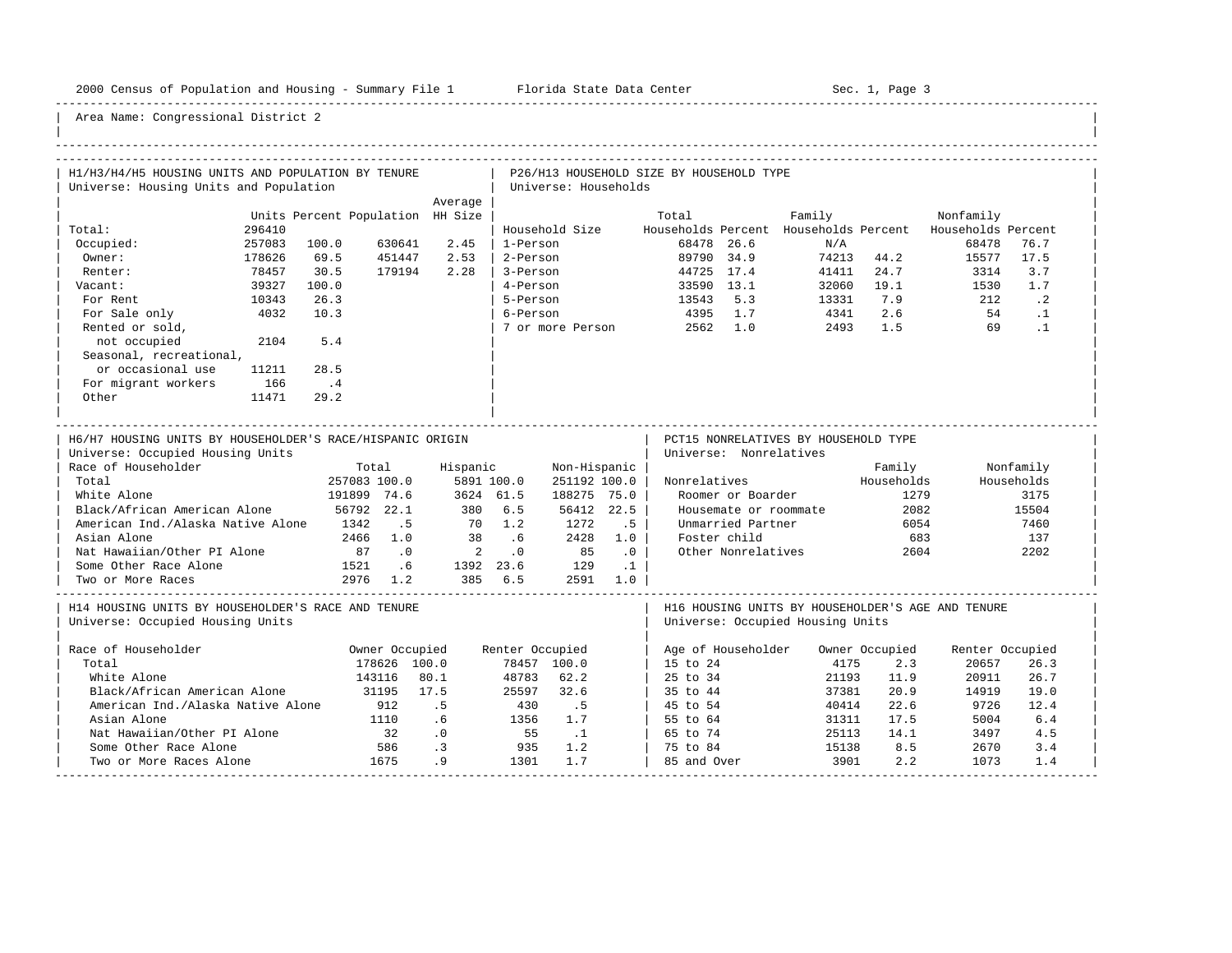----------------------------------------------------------------------------------------------------------------------------------------------------

| |

| P1/P15/P16/P17/P31/P32/P33 POPULATION SUMMARY                    |                        |                       | P12/P13 POPULATION BY AGE AND SEX                       |        |      |        |          |                 |           |
|------------------------------------------------------------------|------------------------|-----------------------|---------------------------------------------------------|--------|------|--------|----------|-----------------|-----------|
| Universe: Persons, Households, Families                          |                        |                       | Universe: Persons                                       |        |      |        |          |                 |           |
| Total Population<br>586694<br>Total Families                     |                        | 145004                |                                                         | Total  |      | Male   |          |                 | Female    |
| Total Households<br>217220                                       | Population in Families | 459964                |                                                         | Number | Pct. | Number | Pct.     | Number          | Pct.      |
| Population in Households<br>568007<br>Average Family Size        |                        | 3.17                  | Under 5                                                 | 43217  | 7.4  | 22200  | 7.8      | 21017           | 6.9       |
| Average Household Size 2.61<br>______________                    |                        |                       | $5$ to $9$                                              | 47247  | 8.1  | 24012  | 8.5      | 23235           | 7.7       |
|                                                                  |                        |                       | $10 - 14$                                               | 47653  | 8.1  | 24457  | 8.6      | 23196           | 7.6       |
| P7/P8/P11 POPULATION BY RACE AND HISPANIC ORIGIN                 |                        |                       | 15 to 17                                                | 27326  | 4.7  | 13865  | 4.9      | 13461           | 4.4       |
| Universe: Persons<br>Total                                       |                        | Hispanic Non-Hispanic | 18 and 19                                               | 17676  | 3.0  | 8858   | 3.1      | 8818            | 2.9       |
| Total<br>586694                                                  | 33916                  | 552778                | 20                                                      | 8609   | 1.5  | 4239   | 1.5      | 4370            | 1.4       |
| White Alone<br>260545                                            | 16831                  | 243714                | 21                                                      | 8210   | 1.4  | 3934   | 1.4      | 4276            | 1.4       |
| Black or African American Alone<br>291377                        | 2811                   | 288566                | 22 to 24                                                | 23136  | 3.9  | 11223  | 4.0      | 11913           | 3.9       |
| American Ind. and Alaska Native Alone<br>1888                    | 260                    | 1628                  | 25 to 29                                                | 39728  | 6.8  | 19156  | 6.8      | 20572           | 6.8       |
| Asian Alone<br>7633                                              | 121                    | 7512                  | 30 to 34                                                | 39509  | 6.7  | 19633  | 6.9      | 19876           | 6.5       |
| Native Hawaiian/Other Pacific Islander Alone<br>289              | 34                     | 255                   | 35 to 39                                                | 44484  | 7.6  | 21770  | 7.7      | 22714           | 7.5       |
| Some Other Race Alone<br>12422                                   | 11412                  | 1010                  | 40 to 44                                                | 45387  | 7.7  | 22273  | 7.9      | 23114           | 7.6       |
| 12540<br>Two or More Races                                       | 2447                   | 10093                 | 45 to 49                                                | 39260  | 6.7  | 18966  | 6.7      | 20294           | 6.7       |
|                                                                  |                        |                       | 50 to 54                                                | 33841  | 5.8  | 16209  | 5.7      | 17632           | 5.8       |
| P15A-I/P16A-I/P17A-I HOUSEHOLDS AND HOUSEHOLD POPULATION BY RACE |                        |                       | 55 to 59                                                | 26850  | 4.6  | 12626  | 4.5      | 14224           | 4.7       |
| Universe: Households and Population in Households                |                        | Average               | 60 and 61                                               | 9550   | 1.6  | 4438   | 1.6      | 5112            | 1.7       |
| Householder:                                                     | Households Pop. In HH  | HH Size               | 62 to 64                                                | 13355  | 2.3  | 6225   | 2.2      | 7130            | 2.3       |
| White Alone<br>106570                                            | 252319                 | 2.37                  | 65 and 66                                               | 8371   | 1.4  | 3861   | 1.4      | 4510            | 1.5       |
| Black or African American Alone<br>100540                        | 283570                 | 2.82                  | 67 to 69                                                | 12189  | 2.1  | 5462   | 1.9      | 6727            | 2.2       |
| American Ind. and Alaska Native Alone<br>697                     | 1855                   | 2.66                  | 70 to 74                                                | 18859  | 3.2  | 8007   | 2.8      | 10852           | 3.6       |
| 2319<br>Asian Alone                                              | 7163                   | 3.09                  | 75 to 79                                                | 15277  | 2.6  | 6199   | 2.2      | 9078            | 3.0       |
| Native Hawaiian/Other Pacific Islander Alone<br>87               | 219                    | 2.52                  | 80 to 84                                                | 9308   | 1.6  | 3396   | 1.2      | 5912            | 1.9       |
| Some Other Race Alone<br>3220                                    | 11811                  | 3.67                  | 85 and over                                             | 7652   | 1.3  | 2181   | .8       | 5471            | 1.8       |
| 3787<br>Two or More Races                                        | 11070                  | 2.92                  | 65 and over                                             | 71656  | 12.2 | 29106  | 10.3     | 42550           | 14.0      |
| 9250<br>Hispanic                                                 | 30708                  | 3.32                  |                                                         |        |      |        |          |                 |           |
| 101907<br>White Alone, Not Hispanic                              | 237768                 | 2.33                  | Median Age                                              | 33.90  |      | 32.50  |          | 35.20           |           |
| P31A-I/P32A-I/P33A-I FAMILIES AND POPULATION IN FAMILIES         |                        |                       | P19 HOUSEHOLDS BY TYPE AND PRESENCE OF PERSONS UNDER 18 |        |      |        |          |                 |           |
| Universe: Families and Population in Families                    | Pop. In                | Average               | Universe: Households                                    |        |      |        |          | Households With |           |
| Householder:<br>Families                                         |                        | Families Family Size  |                                                         |        |      |        | People   |                 | No People |
| White Alone<br>67802                                             | 197036                 | 2.91                  |                                                         |        |      |        | Under 18 |                 | Under 18  |
| Black or African American Alone<br>69912                         | 236315                 | 3.38                  | Family Households:                                      |        |      |        | 82409    |                 | 62595     |
| American Ind. and Alaska Native Alone<br>447                     | 1430                   | 3.20                  | Married Couple Family                                   |        |      |        | 39823    |                 | 45360     |
| Asian Alone<br>1745                                              | 6172                   | 3.54                  | Other Family:                                           |        |      |        | 42586    |                 | 17235     |
| Native Hawaiian/Other Pacific Islander Alone<br>52               | 166                    | 3.19                  | Male Householder, no wife present                       |        |      |        | 7102     |                 | 4618      |
| 2484<br>Some Other Race Alone                                    | 9934                   | 4.00                  | Female Householder, no husband present                  |        |      |        | 35484    |                 | 12617     |
| 2562<br>Two or More Races                                        | 8911                   | 3.48                  | Nonfamily Households:                                   |        |      |        | 1236     |                 | 70980     |
| Hispanic<br>6786                                                 | 25485                  | 3.76                  | Male Householder                                        |        |      |        | 841      |                 | 34217     |
| 64491<br>White Alone, Not Hispanic                               | 185115                 | 2.87                  | Female Householder                                      |        |      |        | 395      |                 | 36763     |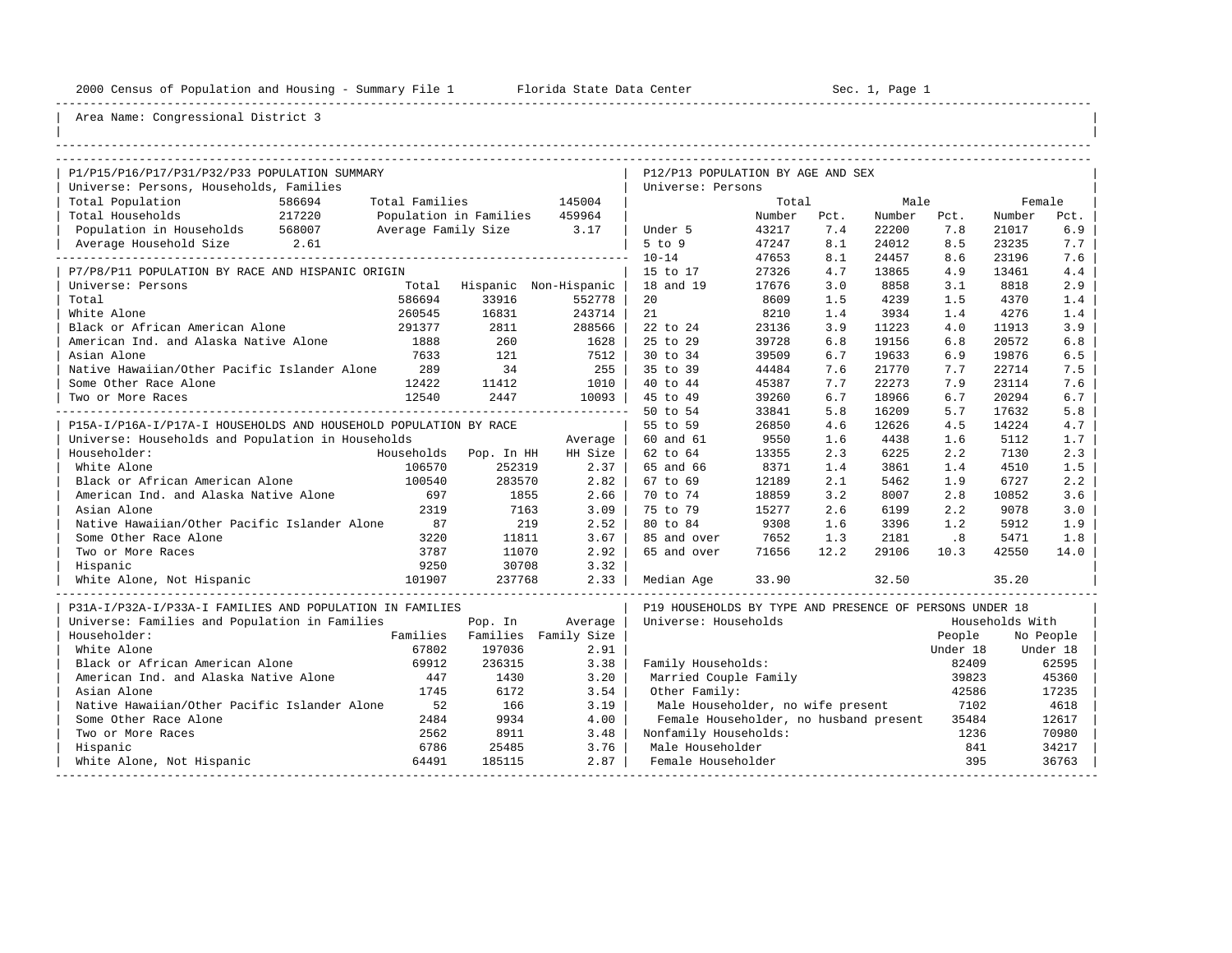----------------------------------------------------------------------------------------------------------------------------------------------------

| | ----------------------------------------------------------------------------------------------------------------------------------------------------

| P34/P35 FAMILY TYPE BY PRESENCE AND AGE  |          |            | P27/P30 RELATIONSHIP BY HOUSEHOLD TYPE        |        |                 | P28 RELATIONSHIP BY HOUSEHOLD TYPE |        |
|------------------------------------------|----------|------------|-----------------------------------------------|--------|-----------------|------------------------------------|--------|
| OF OWN AND RELATED CHILDREN              |          |            | Universe: Persons                             |        |                 | FOR THE POPULATION UNDER 18        |        |
| Universe: Families                       |          | With       |                                               |        | Total 65 & Over | Universe: Persons                  |        |
|                                          | With Own | Related    | Population in households:                     | 568007 | 68174           | Total:                             | 165443 |
|                                          | Children | Children   | In family households:                         | 477230 | 44985           | In households:                     | 164268 |
| Married couple family:                   | 85183    | 85183      | Householder:                                  | 145004 | 25391           | Householder or spouse              | 210    |
| Children under 18:                       | 35640    | 39593      | Male                                          | 81433  | 16935           | Related child:                     | 159813 |
| Under 6 only                             | 7339     | 8453       | Female                                        | 63571  | 8456            | Own child:                         | 134365 |
| Under 6 and 6 to 17                      | 7705     | 9215       | Spouse                                        | 85183  | 13464           | In married couple family           | 68802  |
| 6 to 17 only                             | 20596    | 21925      | Parent                                        | 5355   | 2990            | In other family:                   |        |
| No children under 18                     | 49543    | 45590      | Child                                         | 179214 |                 | No spouse present:                 | 65563  |
| Other family:                            | 59821    | 59821      | Natural born or adopted                       | 168835 |                 | Male householder                   | 9726   |
| Male hhdr. No wife:                      | 11720    | 11720      | Step                                          | 10379  |                 | Female householder                 | 55837  |
| Children under 18:                       | 5828     | 7022       | Grandchild                                    | 23622  |                 | Other relatives:                   | 25448  |
| Under 6 only                             | 1635     | 1918       | Brother or sister                             | 8200   |                 | Grandchild                         | 19424  |
| Under 6 and 6 to 17                      | 874      | 1200       | Other relatives                               | 13386  | 2556            | Other relatives                    | 6024   |
| 6 to 17 only                             | 3319     | 3904       | Nonrelatives                                  | 17266  | 584             | Nonrelatives                       | 4245   |
| No children under 18                     | 5892     | 4698       | In nonfamily households:                      | 90777  | 23189           | In group quarters:                 | 1175   |
| Female hhdr. No hus.:                    | 48101    | 48101      | Male householder:                             | 35058  | 6656            | Institutional                      | 623    |
| Children under 18:                       | 28847    | 35326      | Living alone                                  | 26634  | 5906            | Noninstitutional                   | 552    |
| Under 6 only                             | 6234     | 7629       | Not living alone                              | 8424   | 750             | ---------------------------------  |        |
| Under 6 and 6 to 17                      | 6003     | 8501       | Female householder:                           | 37158  | 15444           | P18 HOUSEHOLD SIZE, HOUSEHOLD TYPE |        |
| 6 to 17 only                             | 16610    | 19196      | Living alone                                  | 31577  | 14793           | AND PRESENCE OF OWN CHILDREN       |        |
| No children under 18                     | 19254    | 12775      | Not living alone                              | 5581   | 651             | Universe: Households               |        |
|                                          |          |            | Nonrelatives                                  | 18561  | 1089            | 1-person households:               | 58211  |
|                                          |          |            | In group quarters:                            | 18687  | 3482            | Male householder                   | 26634  |
| P21 HOUSEHOLD TYPE BY AGE OF HOUSEHOLDER |          |            | Institutional                                 | 9391   | 2426            | Female householder                 | 31577  |
| Universe: Households                     |          |            | Noninstitutional                              | 9296   | 1056            | 2 or more person households:       | 159009 |
|                                          |          |            |                                               |        |                 | Family households:                 | 145004 |
| Family                                   |          | Nonfamily  |                                               |        |                 | Married couple:                    | 85183  |
| Householder age: Households              |          | Households | PCT14 HOUSEHOLDS BY SEX OF UNMARRIED PARTNERS |        |                 | With own child, under 18           | 35640  |
| 15 to 24<br>8755                         |          | 5090       | Universe: Households                          |        |                 | No own child, under 18             | 49543  |
| 25 to 34<br>27319                        |          | 9416       |                                               |        |                 | Other family - no spouse pres.     | 59821  |
| 35 to 44<br>35213                        |          | 11995      | Unmarried partner households                  |        | 14510           | Male householder:                  | 11720  |
| 45 to 54<br>28546                        |          | 12933      | Male householder and male partner             |        | 672             | With own child. under 18           | 5828   |
| 55 to 64<br>19780                        |          | 10682      | Male householder and female partner           |        | 6471            | No own child, under 18             | 5892   |
| 65 to 74<br>15464                        |          | 10741      | Female householder and female partner         |        | 657             | Female householder:                | 48101  |
| 75 to 84<br>8367                         |          | 8581       | Female householder and male partner           |        | 6710            | With own child, under 18           | 28847  |
| 85 and over<br>1560                      |          | 2778       | All other households                          |        | 202710          | No own child. under 18             | 19254  |
| Total<br>145004                          |          | 72216      |                                               |        |                 | Nonfamily households:              | 14005  |
|                                          |          |            |                                               |        |                 | Male householder                   | 8424   |
|                                          |          |            |                                               |        |                 | Female householder                 | 5581   |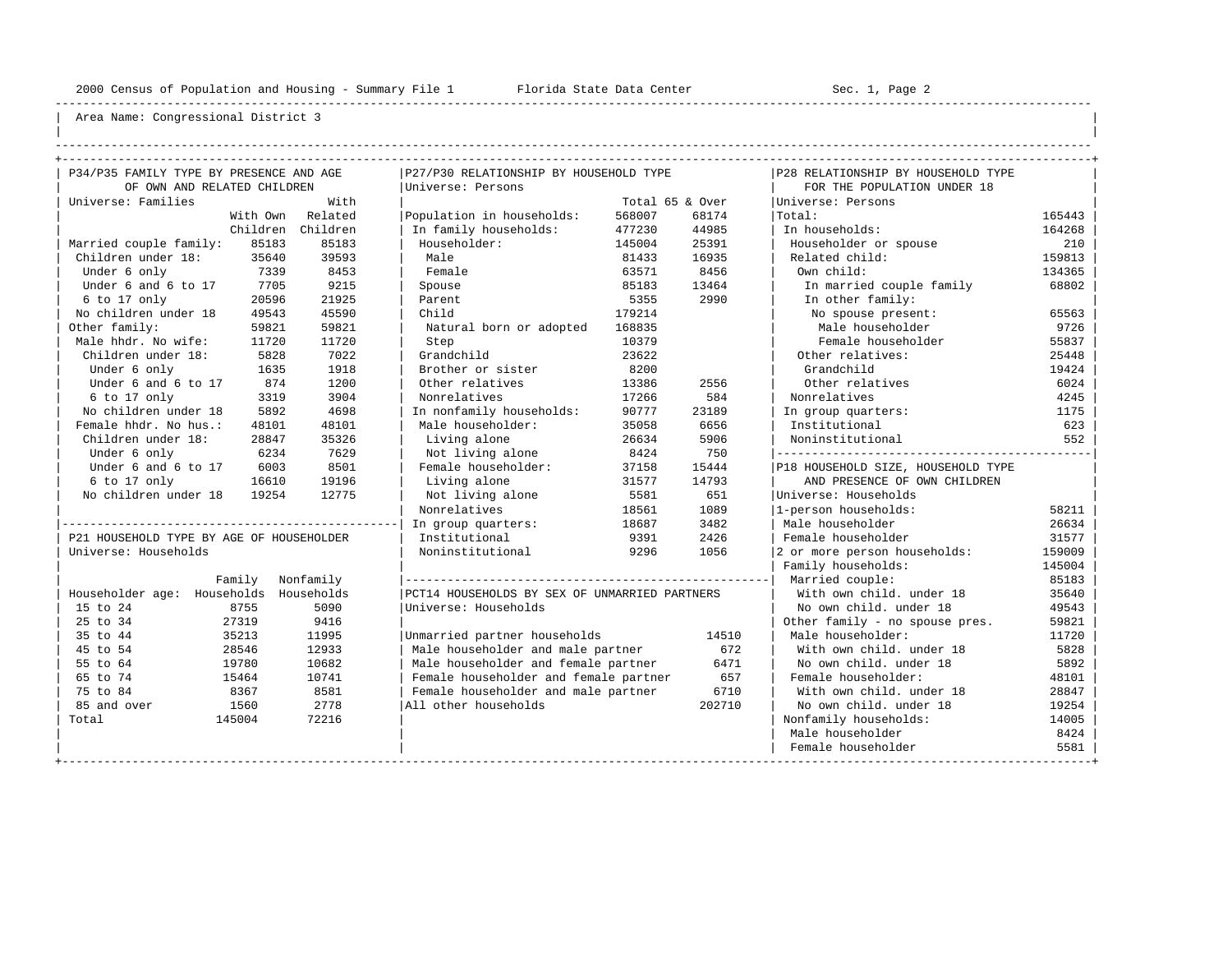-----------------------------------------------------------------------------------------------------------------------------------------------------

| H1/H3/H4/H5 HOUSING UNITS AND POPULATION BY TENURE<br>Universe: Housing Units and Population  |                  |                                     |                  |                                  |                      | Universe: Households                                                        |                   | P26/H13 HOUSEHOLD SIZE BY HOUSEHOLD TYPE       |                        |                                      |                          |                                                   |                         |  |
|-----------------------------------------------------------------------------------------------|------------------|-------------------------------------|------------------|----------------------------------|----------------------|-----------------------------------------------------------------------------|-------------------|------------------------------------------------|------------------------|--------------------------------------|--------------------------|---------------------------------------------------|-------------------------|--|
|                                                                                               |                  |                                     |                  | Average                          |                      |                                                                             |                   |                                                |                        |                                      |                          |                                                   |                         |  |
| Total:                                                                                        | 243578           |                                     |                  | Units Percent Population HH Size |                      | Household Size                                                              |                   | Total<br>Households Percent Households Percent |                        | Family                               |                          | Nonfamily<br>Households Percent                   |                         |  |
| Occupied:<br>Owner:                                                                           | 217220<br>129585 | 100.0<br>59.7                       | 568007<br>344366 | 2.61<br>2.66                     | 1-Person<br>2-Person |                                                                             |                   | 58211 26.8<br>66918 30.8                       |                        | N/A                                  | 55637 38.4               | 58211<br>11281                                    | 80.6<br>15.6            |  |
| Renter:<br>Vacant:                                                                            | 87635<br>26358   | 40.3<br>100.0                       | 223641           | 2.55                             | 3-Person<br>4-Person |                                                                             |                   | 37944 17.5<br>28441 13.1                       |                        |                                      | 36209 25.0<br>27845 19.2 | 1735<br>596                                       | 2.4<br>.8               |  |
| For Rent<br>For Sale only                                                                     | 8870<br>3286     | 33.7<br>12.5                        |                  |                                  | 5-Person<br>6-Person |                                                                             |                   | 14886 6.9<br>6287 2.9                          |                        | 14669 10.1                           | 6191 4.3                 | 217<br>96                                         | $\cdot$ 3<br>$\cdot$ 1  |  |
| Rented or sold,<br>not occupied                                                               | 1887             | 7.2                                 |                  |                                  |                      |                                                                             |                   | 7 or more Person 4533 2.1                      |                        | 4453                                 | 3.1                      | 80                                                | $\cdot$ 1               |  |
| Seasonal, recreational,<br>or occasional use                                                  | 3758             | 14.3                                |                  |                                  |                      |                                                                             |                   |                                                |                        |                                      |                          |                                                   |                         |  |
| For migrant workers<br>Other                                                                  | 43<br>8514       | $\overline{\phantom{a}}$ .2<br>32.3 |                  |                                  |                      |                                                                             |                   |                                                |                        |                                      |                          |                                                   |                         |  |
| H6/H7 HOUSING UNITS BY HOUSEHOLDER'S RACE/HISPANIC ORIGIN<br>Universe: Occupied Housing Units |                  |                                     |                  |                                  |                      |                                                                             |                   |                                                | Universe: Nonrelatives | PCT15 NONRELATIVES BY HOUSEHOLD TYPE |                          |                                                   |                         |  |
| Race of Householder<br>Total                                                                  |                  | Total<br>217220 100.0               |                  | Hispanic                         | 9250 100.0           | Non-Hispanic  <br>207970 100.0                                              |                   |                                                |                        | Nonrelatives Households              | Family                   |                                                   | Nonfamily<br>Households |  |
| White Alone                                                                                   |                  | 106570 49.1                         |                  |                                  | 4663 50.4            | 101907 49.0                                                                 |                   |                                                | Roomer or Boarder      |                                      | 2364                     |                                                   | 3368                    |  |
| Black/African American Alone                                                                  |                  | 100540 46.3                         |                  | 826 8.9                          |                      |                                                                             | 99714 47.9        |                                                | Housemate or roommate  |                                      | 2562                     |                                                   | 5087                    |  |
| American Ind./Alaska Native Alone 697 .3                                                      |                  |                                     |                  |                                  | 69 .7                | 628                                                                         | $\cdot$ 3 $\cdot$ |                                                | Unmarried Partner      |                                      | 7610                     |                                                   | 6900                    |  |
| Asian Alone                                                                                   |                  |                                     | 2319 1.1         |                                  |                      | $\begin{array}{cccc} 33 & .4 & 2286 & 1.1 \\ 10 & .1 & 77 & .0 \end{array}$ |                   | Foster child                                   |                        |                                      | 1026                     |                                                   | 345                     |  |
| Nat Hawaiian/Other PI Alone                                                                   |                  | 87.0                                |                  |                                  |                      |                                                                             |                   |                                                | Other Nonrelatives     |                                      | 3704                     |                                                   | 2861                    |  |
| Some Other Race Alone                                                                         |                  | 3220 1.5                            |                  |                                  | 2983 32.2 237        |                                                                             | $\cdot$ 1         |                                                |                        |                                      |                          |                                                   |                         |  |
| Two or More Races                                                                             |                  | 3787 1.7                            |                  | 666 7.2                          |                      | 3121 1.5                                                                    |                   |                                                |                        |                                      |                          |                                                   |                         |  |
| H14 HOUSING UNITS BY HOUSEHOLDER'S RACE AND TENURE<br>Universe: Occupied Housing Units        |                  |                                     |                  |                                  |                      |                                                                             |                   |                                                |                        | Universe: Occupied Housing Units     |                          | H16 HOUSING UNITS BY HOUSEHOLDER'S AGE AND TENURE |                         |  |
| Race of Householder                                                                           |                  |                                     | Owner Occupied   |                                  | Renter Occupied      |                                                                             |                   |                                                |                        | Age of Householder  Owner Occupied   |                          | Renter Occupied                                   |                         |  |
| Total                                                                                         |                  |                                     | 129585 100.0     |                                  |                      | 87635 100.0                                                                 |                   | 15 to 24                                       |                        | 2218                                 | 1.7                      | 11627                                             | 13.3                    |  |
| White Alone                                                                                   |                  |                                     | 74770            | 57.7                             | 31800                | 36.3                                                                        |                   | 25 to 34                                       |                        | 13199                                | 10.2                     | 23536                                             | 26.9                    |  |
| Black/African American Alone                                                                  |                  |                                     | 50262            | 38.8                             | 50278                | 57.4                                                                        |                   | 35 to 44                                       |                        | 26184                                | 20.2                     | 21024                                             | 24.0                    |  |
| American Ind./Alaska Native Alone                                                             |                  |                                     | 384              | $\cdot$ 3                        | 313                  | $\cdot$ 4                                                                   |                   | 45 to 54                                       |                        | 27799                                | 21.5                     | 13680                                             | 15.6                    |  |
| Asian Alone                                                                                   |                  |                                     | 1279             | 1.0                              | 1040                 | 1.2                                                                         |                   | $\vert$ 55 to 64                               |                        | 22845                                | 17.6                     | 7617                                              | 8.7                     |  |
| Nat Hawaiian/Other PI Alone                                                                   |                  |                                     | 44               | $\overline{\phantom{0}}$ .0      | 43                   | $\cdot$ 0                                                                   |                   | 65 to 74                                       |                        | 20773                                | 16.0                     | 5432                                              | 6.2                     |  |
| Some Other Race Alone                                                                         |                  | $\frac{44}{1179}$                   |                  | .9                               | 2041                 | 2.3                                                                         |                   | 75 to 84                                       |                        | 13406                                | 10.3                     | 3542                                              | 4.0                     |  |
| Two or More Races Alone                                                                       |                  |                                     | 1667             | 1.3                              | 2120                 | 2.4                                                                         |                   | 85 and Over                                    |                        | 3161                                 | 2.4                      | 1177                                              | 1.3                     |  |
|                                                                                               |                  |                                     |                  |                                  |                      |                                                                             |                   |                                                |                        |                                      |                          |                                                   |                         |  |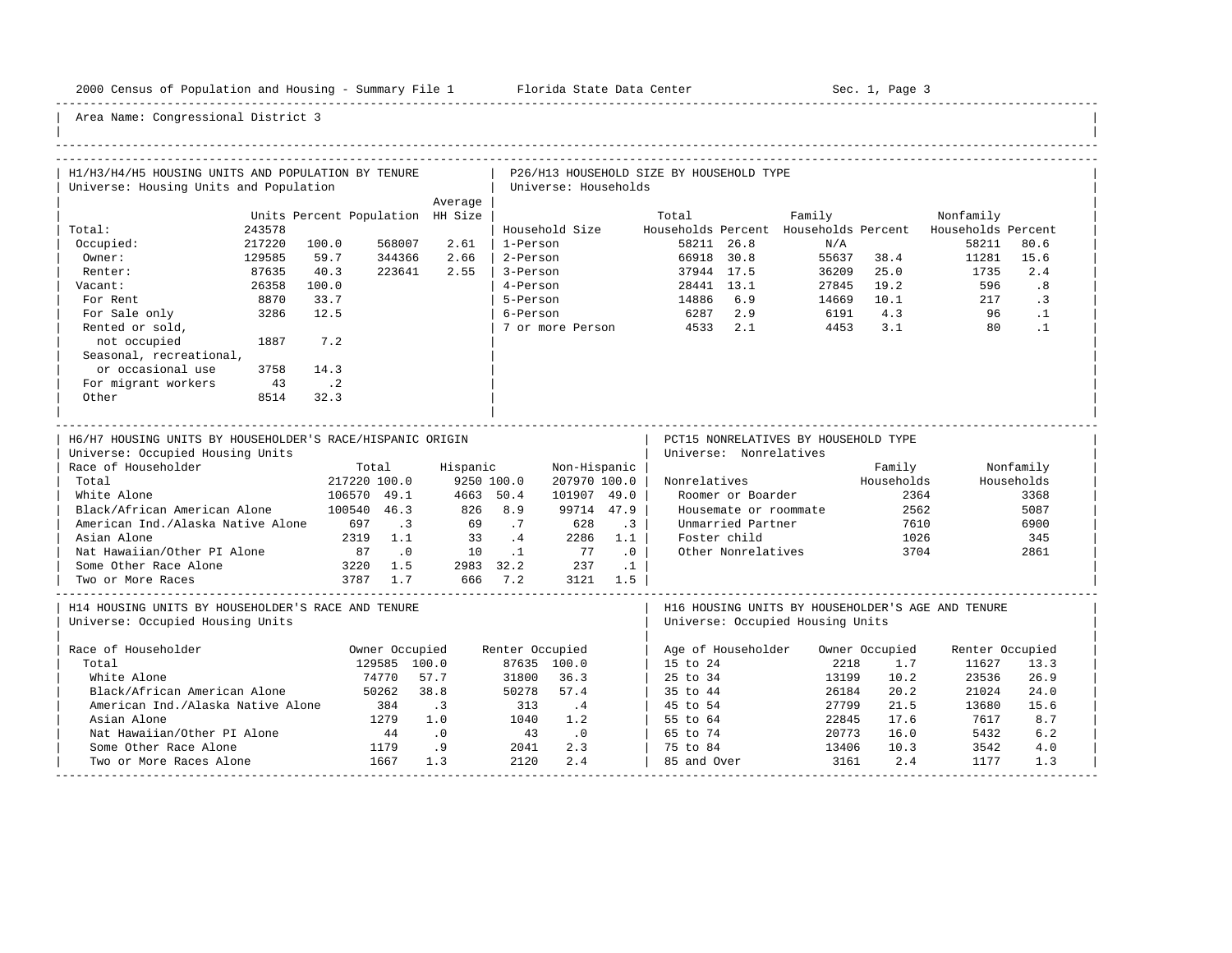----------------------------------------------------------------------------------------------------------------------------------------------------

| |

## Area Name: Congressional District 4

| P1/P15/P16/P17/P31/P32/P33 POPULATION SUMMARY                    |                |                               |         | P12/P13 POPULATION BY AGE AND SEX                       |        |      |        |          |                 |           |
|------------------------------------------------------------------|----------------|-------------------------------|---------|---------------------------------------------------------|--------|------|--------|----------|-----------------|-----------|
| Universe: Persons, Households, Families                          |                |                               |         | Universe: Persons                                       |        |      |        |          |                 |           |
| Total Population<br>734246                                       | Total Families |                               | 199669  |                                                         | Total  |      | Male   |          | Female          |           |
| Total Households<br>298583                                       |                | Population in Families 582369 |         |                                                         | Number | Pct. | Number | Pct.     | Number          | Pct.      |
| Population in Households 721160                                  |                | Average Family Size 2.92      |         | Under 5                                                 | 44950  | 6.1  | 22787  | 6.4      | 22163           | 5.9       |
| Average Household Size 2.42                                      |                |                               |         | $5$ to $9$                                              | 47288  | 6.4  | 24237  | 6.8      | 23051           | 6.1       |
|                                                                  |                |                               |         | $10 - 14$                                               | 48868  | 6.7  | 25065  | 7.0      | 23803           | 6.3       |
| P7/P8/P11 POPULATION BY RACE AND HISPANIC ORIGIN                 |                |                               |         | 15 to 17                                                | 27991  | 3.8  | 14374  | 4.0      | 13617           | 3.6       |
| Universe: Persons                                                |                | Total Hispanic Non-Hispanic   |         | 18 and 19                                               | 17542  | 2.4  | 8837   | 2.5      | 8705            | 2.3       |
| Total                                                            | 734246         | 29090                         | 705156  | 20                                                      | 8964   | 1.2  | 4567   | 1.3      | 4397            | 1.2       |
| White Alone                                                      | 627438         | 18755                         | 608683  | 21                                                      | 8384   | 1.1  | 4443   | 1.2      | 3941            | 1.0       |
| Black or African American Alone                                  | 66016          | 1138                          | 64878   | 22 to 24                                                | 25568  | 3.5  | 12977  | 3.6      | 12591           | 3.3       |
| American Ind. and Alaska Native Alone                            | 2395           | 222                           | 2173    | 25 to 29                                                | 49037  | 6.7  | 24883  | 6.9      | 24154           | 6.4       |
| Asian Alone                                                      | 17944          | 201                           | 17743   | 30 to 34                                                | 53775  | 7.3  | 26845  | 7.5      | 26930           | 7.2       |
| Native Hawaiian/Other Pacific Islander Alone                     | 384            | 26                            | 358     | 35 to 39                                                | 61632  | 8.4  | 30493  | 8.5      | 31139           | 8.3       |
| Some Other Race Alone                                            | 7697           | 6622                          | 1075    | 40 to 44                                                | 60666  | 8.3  | 29745  | 8.3      | 30921           | 8.2       |
| Two or More Races                                                | 12372          | 2126                          | 10246   | 45 to 49                                                | 55056  | 7.5  | 26709  | 7.5      | 28347           | 7.5       |
|                                                                  |                |                               |         | 50 to 54                                                | 50533  | 6.9  | 24690  | 6.9      | 25843           | 6.9       |
| P15A-I/P16A-I/P17A-I HOUSEHOLDS AND HOUSEHOLD POPULATION BY RACE |                |                               |         | 55 to 59                                                | 38588  | 5.3  | 18357  | 5.1      | 20231           | 5.4       |
| Universe: Households and Population in Households                |                |                               | Average | 60 and 61                                               | 12938  | 1.8  | 6168   | 1.7      | 6770            | 1.8       |
| Householder:                                                     |                | Households Pop. In HH         | HH Size | 62 to 64                                                | 18130  | 2.5  | 8560   | 2.4      | 9570            | 2.5       |
| White Alone                                                      | 262950         | 621482                        | 2.36    | 65 and 66                                               | 11545  | 1.6  | 5414   | 1.5      | 6131            | 1.6       |
| Black or African American Alone                                  | 23184          | 63822                         | 2.75    | 67 to 69                                                | 17267  | 2.4  | 8277   | 2.3      | 8990            | 2.4       |
| American Ind. and Alaska Native Alone                            | 976            | 2477                          | 2.54    | 70 to 74                                                | 27241  | 3.7  | 12253  | 3.4      | 14988           | 4.0       |
| Asian Alone                                                      | 5502           | 16601                         | 3.02    | 75 to 79                                                | 22694  | 3.1  | 9676   | 2.7      | 13018           | 3.5       |
| Native Hawaiian/Other Pacific Islander Alone                     | 102            | 280                           | 2.75    | 80 to 84                                                | 14210  | 1.9  | 5606   | 1.6      | 8604            | 2.3       |
| Some Other Race Alone                                            | 2246           | 6829                          | 3.04    | 85 and over                                             | 11379  | 1.5  | 3427   | 1.0      | 7952            | 2.1       |
| Two or More Races                                                | 3623           | 9669                          | 2.67    | 65 and over                                             | 104336 | 14.2 | 44653  | 12.5     | 59683           | 15.9      |
| Hispanic                                                         | 9295           | 26626                         | 2.86    |                                                         |        |      |        |          |                 |           |
| White Alone, Not Hispanic                                        | 256665         | 603959                        | 2.35    | Median Aqe                                              | 37.80  |      | 36.70  |          | 39.00           |           |
| P31A-I/P32A-I/P33A-I FAMILIES AND POPULATION IN FAMILIES         |                |                               |         | P19 HOUSEHOLDS BY TYPE AND PRESENCE OF PERSONS UNDER 18 |        |      |        |          |                 |           |
| Universe: Families and Population in Families                    |                | Pop. In                       | Average | Universe: Households                                    |        |      |        |          | Households With |           |
| Householder:                                                     |                | Families Families Family Size |         |                                                         |        |      |        | People   |                 | No People |
| White Alone                                                      | 174197         | 498481                        | 2.86    |                                                         |        |      |        | Under 18 |                 | Under 18  |
| Black or African American Alone                                  | 16484          | 53756                         | 3.26    | Family Households:                                      |        |      |        | 95161    |                 | 104508    |
| American Ind. and Alaska Native Alone                            | 646            | 1949                          | 3.02    | Married Couple Family                                   |        |      |        | 68996    |                 | 91029     |
| Asian Alone                                                      | 4250           | 14637                         | 3.44    | Other Family:                                           |        |      |        | 26165    |                 | 13479     |
| Native Hawaiian/Other Pacific Islander Alone                     | 72             | 230                           | 3.19    | Male Householder, no wife present                       |        |      |        | 6109     |                 | 4152      |
| Some Other Race Alone                                            | 1620           | 5622                          | 3.47    | Female Householder, no husband present                  |        |      |        | 20056    |                 | 9327      |
| Two or More Races                                                | 2400           | 7694                          | 3.21    | Nonfamily Households:                                   |        |      |        | 1285     |                 | 97629     |
| Hispanic                                                         | 6774           | 22255                         | 3.29    | Male Householder                                        |        |      |        | 1028     |                 | 45251     |
| White Alone, Not Hispanic                                        | 169601         | 483725                        | 2.85    | Female Householder                                      |        |      |        | 257      |                 | 52378     |

-----------------------------------------------------------------------------------------------------------------------------------------------------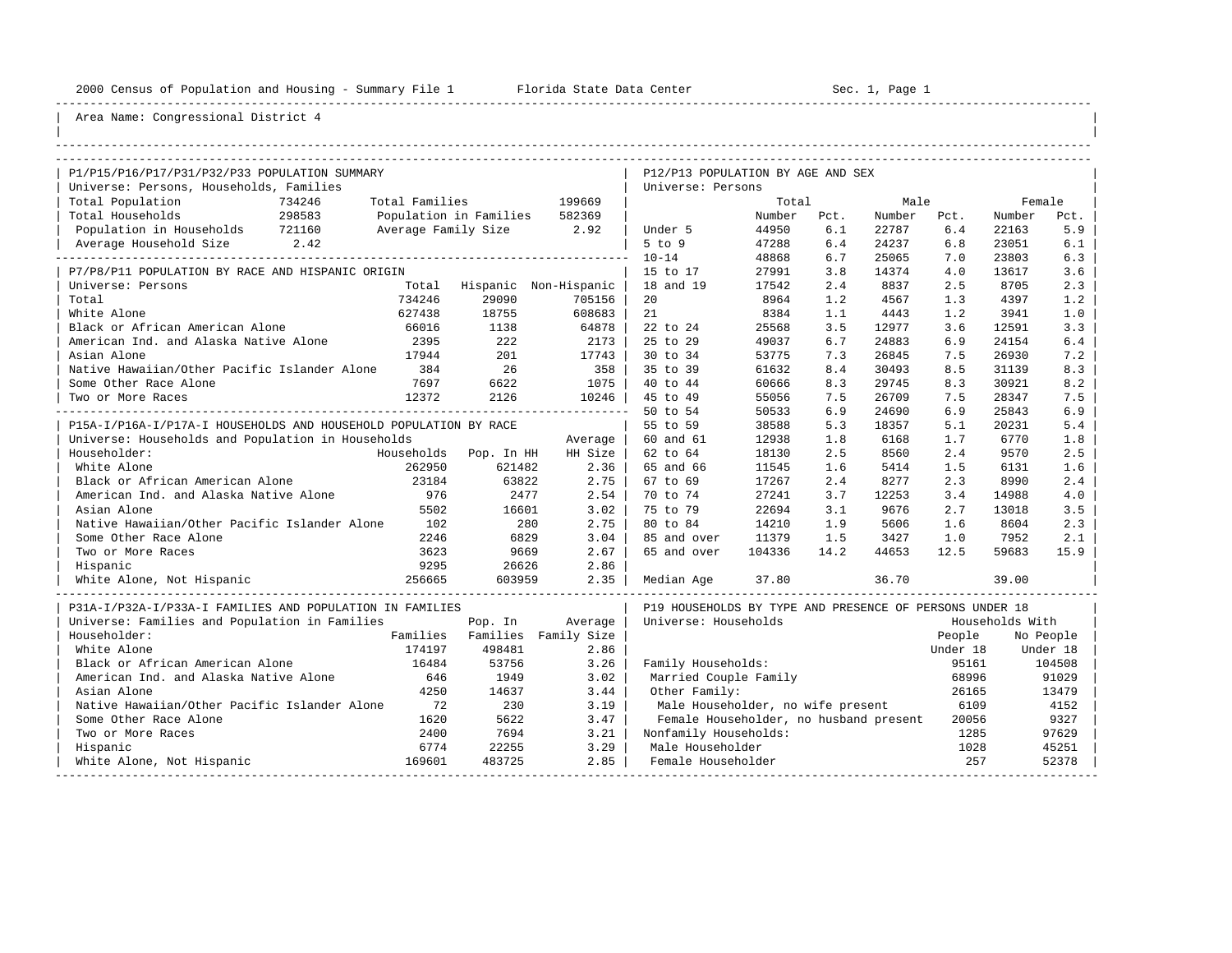----------------------------------------------------------------------------------------------------------------------------------------------------

| | ----------------------------------------------------------------------------------------------------------------------------------------------------

| P34/P35 FAMILY TYPE BY PRESENCE AND AGE  |          |           | P27/P30 RELATIONSHIP BY HOUSEHOLD TYPE        |        |                 | P28 RELATIONSHIP BY HOUSEHOLD TYPE |        |
|------------------------------------------|----------|-----------|-----------------------------------------------|--------|-----------------|------------------------------------|--------|
| OF OWN AND RELATED CHILDREN              |          |           | Universe: Persons                             |        |                 | FOR THE POPULATION UNDER 18        |        |
| Universe: Families                       |          | With      |                                               |        | Total 65 & Over | Universe: Persons                  |        |
|                                          | With Own | Related   | Population in households:                     | 721160 | 98976           | Total:                             | 169097 |
|                                          | Children | Children  | In family households:                         | 595334 | 69434           | In households:                     | 168884 |
| Married couple family:                   | 160025   | 160025    | Householder:                                  | 199669 | 36914           | Householder or spouse              | 163    |
| Children under 18:                       | 65905    | 68803     | Male                                          | 149383 | 30794           | Related child:                     | 165568 |
| Under 6 only                             | 16398    | 17444     | Female                                        | 50286  | 6120            | Own child:                         | 155169 |
| Under 6 and 6 to 17                      | 12962    | 13861     | Spouse                                        | 160025 | 25597           | In married couple family           | 118638 |
| 6 to 17 only                             | 36545    | 37498     | Parent                                        | 5665   | 3780            | In other family:                   |        |
| No children under 18                     | 94120    | 91222     | Child                                         | 193964 |                 | No spouse present:                 | 36531  |
| Other family:                            | 39644    | 39644     | Natural born or adopted                       | 181776 |                 | Male householder                   | 8077   |
| Male hhdr. No wife:                      | 10261    | 10261     | Step                                          | 12188  |                 | Female householder                 | 28454  |
| Children under 18:                       | 5433     | 6029      | Grandchild                                    | 9705   |                 | Other relatives:                   | 10399  |
| Under 6 only                             | 1449     | 1637      | Brother or sister                             | 4863   |                 | Grandchild                         | 8186   |
| Under 6 and 6 to 17                      | 589      | 710       | Other relatives                               | 8478   | 2814            | Other relatives                    | 2213   |
| 6 to 17 only                             | 3395     | 3682      | Nonrelatives                                  | 12965  | 329             | Nonrelatives                       | 3153   |
| No children under 18                     | 4828     | 4232      | In nonfamily households:                      | 125826 | 29542           | In group quarters:                 | 213    |
| Female hhdr. No hus.:                    | 29383    | 29383     | Male householder:                             | 46279  | 7238            | Institutional                      | 114    |
| Children under 18:                       | 17693    | 19994     | Living alone                                  | 33266  | 6432            | Noninstitutional                   | 99     |
| Under 6 only                             | 3452     | 4142      | Not living alone                              | 13013  | 806             | ---------------------------------- |        |
| Under 6 and 6 to 17                      | 2362     | 2974      | Female householder:                           | 52635  | 20975           | P18 HOUSEHOLD SIZE, HOUSEHOLD TYPE |        |
| 6 to 17 only                             | 11879    | 12878     | Living alone                                  | 43893  | 20215           | AND PRESENCE OF OWN CHILDREN       |        |
| No children under 18                     | 11690    | 9389      | Not living alone                              | 8742   | 760             | Universe: Households               |        |
|                                          |          |           | Nonrelatives                                  | 26912  | 1329            | 1-person households:               | 77159  |
|                                          |          |           | In group quarters:                            | 13086  | 5360            | Male householder                   | 33266  |
| P21 HOUSEHOLD TYPE BY AGE OF HOUSEHOLDER |          |           | Institutional                                 | 6388   | 4545            | Female householder                 | 43893  |
| Universe: Households                     |          |           | Noninstitutional                              | 6698   | 815             | 2 or more person households:       | 221424 |
|                                          |          |           |                                               |        |                 | Family households:                 | 199669 |
|                                          | Family   | Nonfamily |                                               |        |                 | Married couple:                    | 160025 |
| Householder age: Households Households   |          |           | PCT14 HOUSEHOLDS BY SEX OF UNMARRIED PARTNERS |        |                 | With own child, under 18           | 65905  |
| 15 to 24                                 | 6253     | 8351      | Universe: Households                          |        |                 | No own child. under 18             | 94120  |
| 25 to 34                                 | 33464    | 17249     |                                               |        |                 | Other family - no spouse pres.     | 39644  |
| 35 to 44                                 | 50540    | 16488     | Unmarried partner households                  |        | 16378           | Male householder:                  | 10261  |
| 45 to 54                                 | 43950    | 16527     | Male householder and male partner             |        | 848             | With own child, under 18           | 5433   |
| 55 to 64                                 | 28548    | 12086     | Male householder and female partner           |        | 8060            | No own child, under 18             | 4828   |
| 65 to 74                                 | 22549    | 12422     | Female householder and female partner         |        | 772             | Female householder:                | 29383  |
| 75 to 84                                 | 12302    | 11743     | Female householder and male partner           |        | 6698            | With own child, under 18           | 17693  |
| 85 and over                              | 2063     | 4048      | All other households                          |        | 282205          | No own child, under 18             | 11690  |
| Total                                    | 199669   | 98914     |                                               |        |                 | Nonfamily households:              | 21755  |
|                                          |          |           |                                               |        |                 | Male householder                   | 13013  |
|                                          |          |           |                                               |        |                 | Female householder                 | 8742   |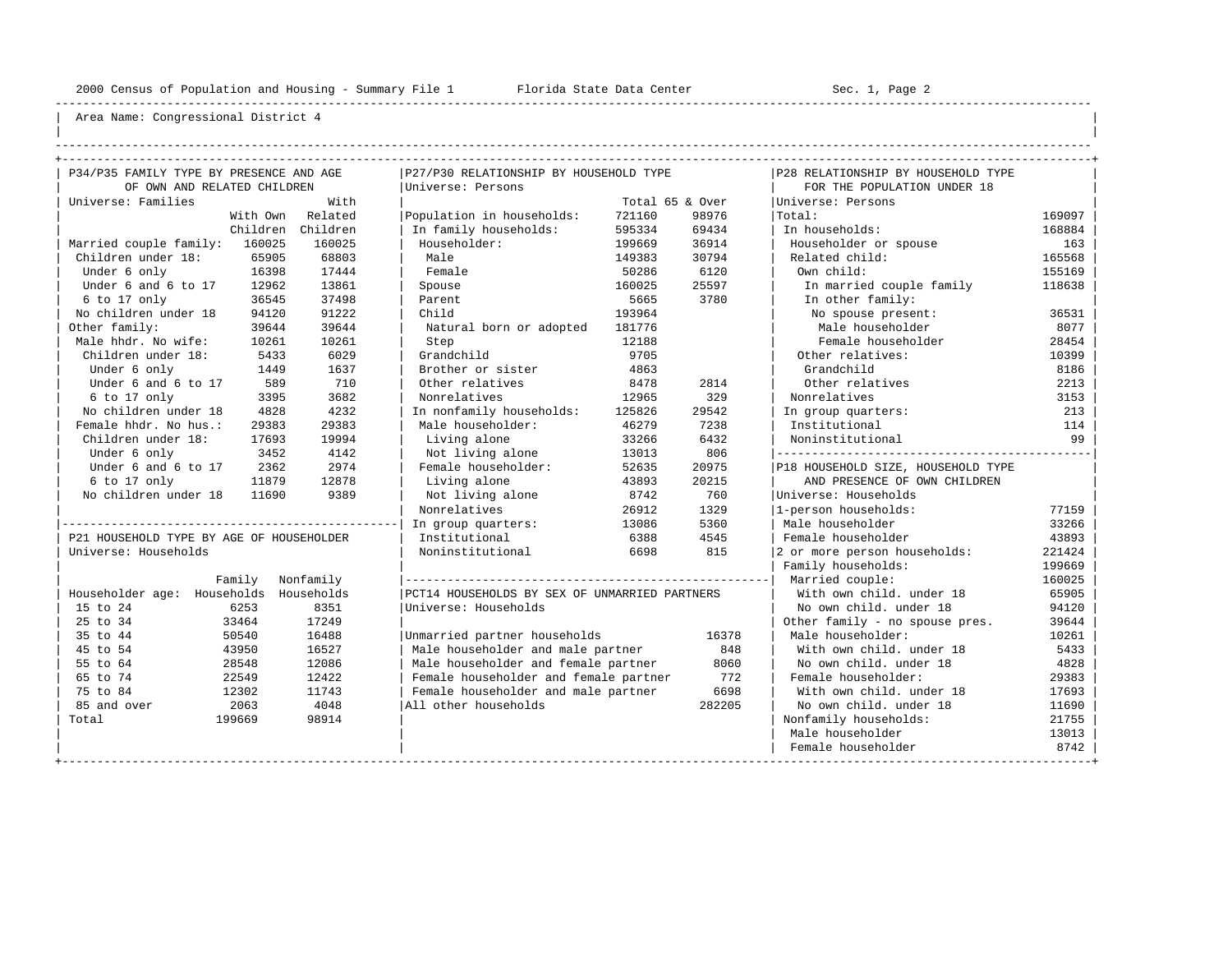-----------------------------------------------------------------------------------------------------------------------------------------------------

| H1/H3/H4/H5 HOUSING UNITS AND POPULATION BY TENURE                                                                                                                                                                                                                                                                |        |                                                                     |                                                                                                             |                                                                            |                                                 |                                                                                              |                                                                          | P26/H13 HOUSEHOLD SIZE BY HOUSEHOLD TYPE |                                                                                                                                 |                                      |                                                             |                                                                       |                                                                  |
|-------------------------------------------------------------------------------------------------------------------------------------------------------------------------------------------------------------------------------------------------------------------------------------------------------------------|--------|---------------------------------------------------------------------|-------------------------------------------------------------------------------------------------------------|----------------------------------------------------------------------------|-------------------------------------------------|----------------------------------------------------------------------------------------------|--------------------------------------------------------------------------|------------------------------------------|---------------------------------------------------------------------------------------------------------------------------------|--------------------------------------|-------------------------------------------------------------|-----------------------------------------------------------------------|------------------------------------------------------------------|
| Universe: Housing Units and Population                                                                                                                                                                                                                                                                            |        |                                                                     |                                                                                                             |                                                                            |                                                 | Universe: Households                                                                         |                                                                          |                                          |                                                                                                                                 |                                      |                                                             |                                                                       |                                                                  |
|                                                                                                                                                                                                                                                                                                                   |        |                                                                     |                                                                                                             | Average                                                                    |                                                 |                                                                                              |                                                                          |                                          |                                                                                                                                 |                                      |                                                             |                                                                       |                                                                  |
| Total:                                                                                                                                                                                                                                                                                                            | 330467 | Units Percent Population HH Size                                    |                                                                                                             |                                                                            |                                                 | Household Size                                                                               |                                                                          | Total                                    |                                                                                                                                 | Family                               |                                                             | Nonfamily<br>Households Percent Households Percent Households Percent |                                                                  |
| Occupied:                                                                                                                                                                                                                                                                                                         | 298583 | 100.0                                                               | 721160                                                                                                      | 2.42                                                                       | 1-Person                                        |                                                                                              |                                                                          |                                          | 77159 25.8                                                                                                                      | N/A                                  |                                                             | 77159                                                                 | 78.0                                                             |
| Owner:                                                                                                                                                                                                                                                                                                            | 210213 | 70.4                                                                | 530073                                                                                                      | 2.52                                                                       | 2-Person                                        |                                                                                              |                                                                          | 111678 37.4                              |                                                                                                                                 |                                      | 93650 46.9                                                  | 18028                                                                 | 18.2                                                             |
| Renter:                                                                                                                                                                                                                                                                                                           | 88370  | 29.6                                                                | 191087                                                                                                      | 2.16                                                                       | 3-Person                                        |                                                                                              |                                                                          |                                          | 49326 16.5                                                                                                                      | 46598                                | 23.3                                                        | 2728                                                                  | 2.8                                                              |
| Vacant:                                                                                                                                                                                                                                                                                                           | 31884  | 100.0                                                               |                                                                                                             |                                                                            | 4-Person                                        |                                                                                              |                                                                          |                                          | 38899 13.0                                                                                                                      | 38164                                | 19.1                                                        | 735                                                                   | .7                                                               |
| For Rent                                                                                                                                                                                                                                                                                                          | 9412   | 29.5                                                                |                                                                                                             |                                                                            | 5-Person                                        |                                                                                              |                                                                          | 15161 5.1                                |                                                                                                                                 | 14972                                | 7.5                                                         | 189                                                                   | $\cdot$ 2                                                        |
| For Sale only                                                                                                                                                                                                                                                                                                     | 3462   | 10.9                                                                |                                                                                                             |                                                                            | 6-Person                                        |                                                                                              |                                                                          | 4483 1.5                                 |                                                                                                                                 | 4431                                 | 2.2                                                         | 52                                                                    | $\cdot$ 1                                                        |
| Rented or sold,                                                                                                                                                                                                                                                                                                   |        |                                                                     |                                                                                                             |                                                                            |                                                 | 7 or more Person                                                                             |                                                                          | 1877 .6                                  |                                                                                                                                 |                                      | 1854.9                                                      | 23                                                                    | $\cdot$ 0                                                        |
| not occupied                                                                                                                                                                                                                                                                                                      | 2118   | 6.6                                                                 |                                                                                                             |                                                                            |                                                 |                                                                                              |                                                                          |                                          |                                                                                                                                 |                                      |                                                             |                                                                       |                                                                  |
| Seasonal, recreational,                                                                                                                                                                                                                                                                                           |        |                                                                     |                                                                                                             |                                                                            |                                                 |                                                                                              |                                                                          |                                          |                                                                                                                                 |                                      |                                                             |                                                                       |                                                                  |
| or occasional use                                                                                                                                                                                                                                                                                                 | 12217  | 38.3                                                                |                                                                                                             |                                                                            |                                                 |                                                                                              |                                                                          |                                          |                                                                                                                                 |                                      |                                                             |                                                                       |                                                                  |
| For migrant workers                                                                                                                                                                                                                                                                                               | 25     | $\ldots$                                                            |                                                                                                             |                                                                            |                                                 |                                                                                              |                                                                          |                                          |                                                                                                                                 |                                      |                                                             |                                                                       |                                                                  |
| Other                                                                                                                                                                                                                                                                                                             | 4650   | 14.6                                                                |                                                                                                             |                                                                            |                                                 |                                                                                              |                                                                          |                                          |                                                                                                                                 |                                      |                                                             |                                                                       |                                                                  |
|                                                                                                                                                                                                                                                                                                                   |        |                                                                     |                                                                                                             |                                                                            |                                                 |                                                                                              |                                                                          |                                          |                                                                                                                                 |                                      |                                                             |                                                                       |                                                                  |
| H6/H7 HOUSING UNITS BY HOUSEHOLDER'S RACE/HISPANIC ORIGIN<br>Universe: Occupied Housing Units<br>Race of Householder<br>Total<br>White Alone<br>Black/African American Alone<br>American Ind./Alaska Native Alone 976<br>Asian Alone<br>Nat Hawaiian/Other PI Alone<br>Some Other Race Alone<br>Two or More Races |        | 298583 100.0<br>262950 88.1<br>23184 7.8<br>102<br>2246<br>3623 1.2 | Total<br>$\overline{\phantom{a}}$<br>5502 1.8<br>$\overline{\phantom{0}}$ .0<br>$\overline{\phantom{0}}$ .8 | Hispanic<br>334 3.6<br>75<br>62<br>$6\overline{6}$<br>1997 21.5<br>536 5.8 | 9295 100.0<br>6285 67.6<br>.8<br>.7<br>$\ldots$ | Non-Hispanic<br>289288 100.0<br>256665 88.7<br>22850<br>901<br>5440<br>96<br>249<br>3087 1.1 | 7.9<br>$\overline{3}$<br>1.9<br>$\overline{\phantom{0}}$ .<br>$\ldots$ 1 | Nonrelatives                             | Universe: Nonrelatives<br>Roomer or Boarder<br>Housemate or roommate<br>Unmarried Partner<br>Foster child<br>Other Nonrelatives | PCT15 NONRELATIVES BY HOUSEHOLD TYPE | Family<br>Households<br>1667<br>2403<br>5668<br>438<br>2789 |                                                                       | Nonfamily<br>Households<br>3113<br>10011<br>10710<br>130<br>2948 |
| H14 HOUSING UNITS BY HOUSEHOLDER'S RACE AND TENURE<br>Universe: Occupied Housing Units                                                                                                                                                                                                                            |        |                                                                     |                                                                                                             |                                                                            |                                                 |                                                                                              |                                                                          |                                          |                                                                                                                                 | Universe: Occupied Housing Units     |                                                             | H16 HOUSING UNITS BY HOUSEHOLDER'S AGE AND TENURE                     |                                                                  |
| Race of Householder                                                                                                                                                                                                                                                                                               |        |                                                                     | Owner Occupied                                                                                              |                                                                            | Renter Occupied                                 |                                                                                              |                                                                          |                                          | Age of Householder                                                                                                              |                                      | Owner Occupied                                              | Renter Occupied                                                       |                                                                  |
| Total                                                                                                                                                                                                                                                                                                             |        |                                                                     | 210213 100.0                                                                                                |                                                                            |                                                 | 88370 100.0                                                                                  |                                                                          | 15 to 24                                 |                                                                                                                                 | 2437                                 | 1.2                                                         | 12167                                                                 | 13.8                                                             |
| White Alone                                                                                                                                                                                                                                                                                                       |        |                                                                     | 192028                                                                                                      | 91.3                                                                       | 70922                                           | 80.3                                                                                         |                                                                          | 25 to 34                                 |                                                                                                                                 | 24147                                | 11.5                                                        | 26566                                                                 | 30.1                                                             |
| Black/African American Alone                                                                                                                                                                                                                                                                                      |        |                                                                     | 11102                                                                                                       | 5.3                                                                        | 12082                                           | 13.7                                                                                         |                                                                          | 35 to 44                                 |                                                                                                                                 | 47328                                | 22.5                                                        | 19700                                                                 | 22.3                                                             |
| American Ind./Alaska Native Alone                                                                                                                                                                                                                                                                                 |        |                                                                     | 574                                                                                                         | $\cdot$ 3                                                                  | 402                                             | .5                                                                                           |                                                                          | 45 to 54                                 |                                                                                                                                 | 47914                                | 22.8                                                        | 12563                                                                 | 14.2                                                             |
| Asian Alone                                                                                                                                                                                                                                                                                                       |        |                                                                     | 3522                                                                                                        | 1.7                                                                        | 1980                                            | 2.2                                                                                          |                                                                          | 55 to 64                                 |                                                                                                                                 | 34488                                | 16.4                                                        | 6146                                                                  | 7.0                                                              |
| Nat Hawaiian/Other PI Alone                                                                                                                                                                                                                                                                                       |        |                                                                     | 53                                                                                                          | $\overline{\phantom{0}}$ .0                                                | 49                                              | $\ldots$                                                                                     |                                                                          | 65 to 74                                 |                                                                                                                                 | 30489                                | 14.5                                                        | 4482                                                                  | 5.1                                                              |
| Some Other Race Alone                                                                                                                                                                                                                                                                                             |        |                                                                     | 961                                                                                                         | . 5                                                                        | 1285                                            | 1.5                                                                                          |                                                                          | 75 to 84                                 |                                                                                                                                 | 19395                                | 9.2                                                         | 4650                                                                  | 5.3                                                              |
| Two or More Races Alone                                                                                                                                                                                                                                                                                           |        |                                                                     | 1973                                                                                                        | .9                                                                         | 1650                                            | 1.9                                                                                          |                                                                          | 85 and Over                              |                                                                                                                                 | 4015                                 | 1.9                                                         | 2096                                                                  | 2.4                                                              |
|                                                                                                                                                                                                                                                                                                                   |        |                                                                     |                                                                                                             |                                                                            |                                                 |                                                                                              |                                                                          |                                          |                                                                                                                                 |                                      |                                                             |                                                                       |                                                                  |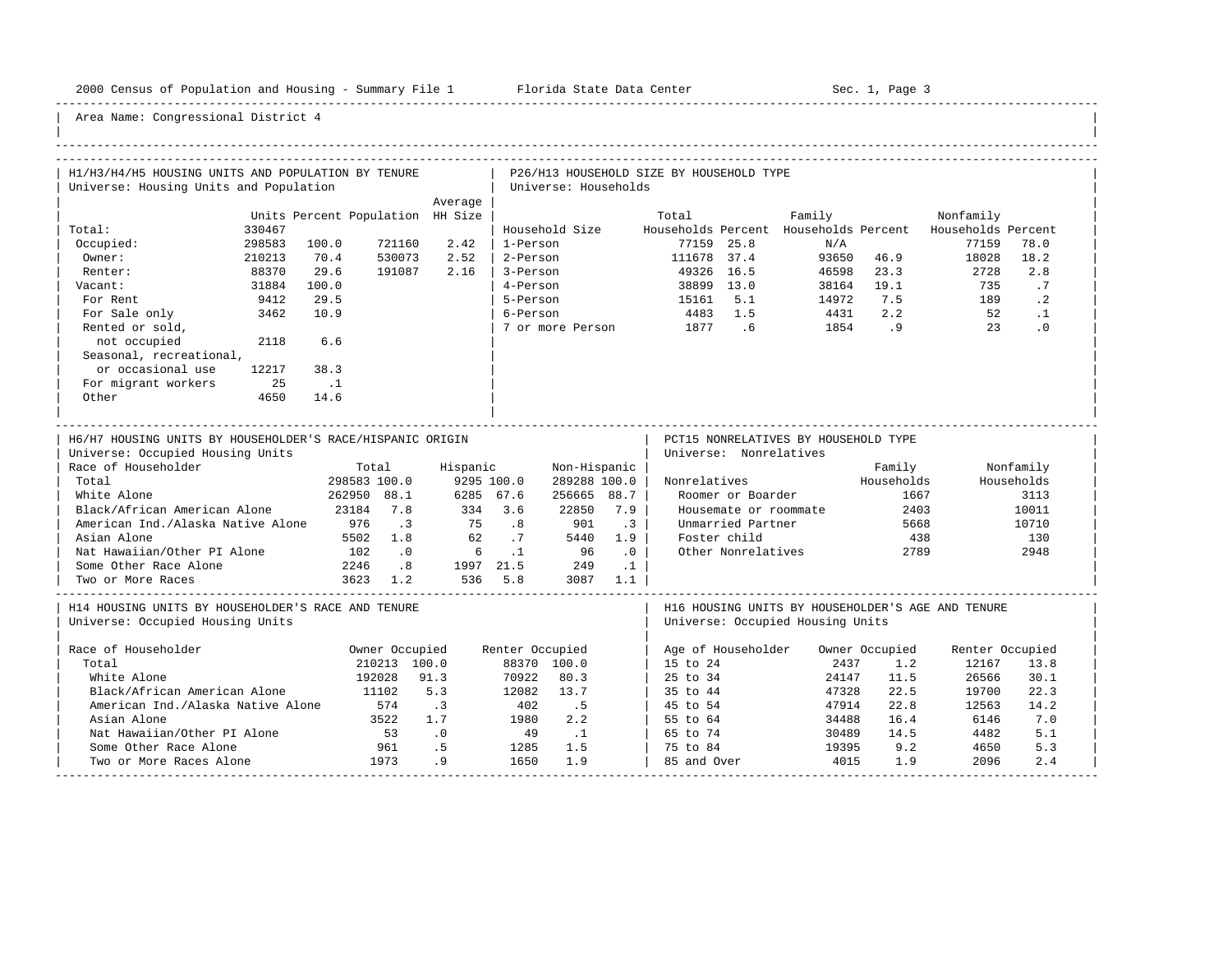----------------------------------------------------------------------------------------------------------------------------------------------------

| |

## Area Name: Congressional District 5

| P1/P15/P16/P17/P31/P32/P33 POPULATION SUMMARY                    |        |                               |         | P12/P13 POPULATION BY AGE AND SEX                       |        |      |        |          |                 |           |
|------------------------------------------------------------------|--------|-------------------------------|---------|---------------------------------------------------------|--------|------|--------|----------|-----------------|-----------|
| Universe: Persons, Households, Families                          |        |                               |         | Universe: Persons                                       |        |      |        |          |                 |           |
| Total Population<br>689672                                       |        | Total Families                | 187094  |                                                         | Total  |      | Male   |          | Female          |           |
| Total Households<br>293149                                       |        | Population in Families 515956 |         |                                                         | Number | Pct. | Number | Pct.     | Number          | Pct.      |
| Population in Households 669098                                  |        | Average Family Size 2.76      |         | Under 5                                                 | 33113  | 4.8  | 16925  | 5.1      | 16188           | 4.5       |
| Average Household Size 2.28                                      |        |                               |         | $5$ to $9$                                              | 37006  | 5.4  | 19046  | 5.7      | 17960           | 5.0       |
|                                                                  |        |                               |         | $10 - 14$                                               | 39841  | 5.8  | 20405  | 6.2      | 19436           | 5.4       |
| P7/P8/P11 POPULATION BY RACE AND HISPANIC ORIGIN                 |        |                               |         | 15 to 17                                                | 23768  | 3.4  | 12217  | 3.7      | 11551           | 3.2       |
| Universe: Persons                                                |        | Total Hispanic Non-Hispanic   |         | 18 and 19                                               | 23161  | 3.4  | 11033  | 3.3      | 12128           | 3.4       |
| Total                                                            | 689672 | 31127                         | 658545  | 20                                                      | 13356  | 1.9  | 6253   | 1.9      | 7103            | 2.0       |
| White Alone                                                      | 599649 | 21759                         | 577890  | 21                                                      | 12515  | 1.8  | 6051   | 1.8      | 6464            | 1.8       |
| Black or African American Alone                                  | 59576  | 936                           | 58640   | 22 to 24                                                | 27818  | 4.0  | 14292  | 4.3      | 13526           | 3.8       |
| American Ind. and Alaska Native Alone                            | 2205   | 236                           | 1969    | 25 to 29                                                | 37667  | 5.5  | 19266  | 5.8      | 18401           | 5.1       |
| Asian Alone                                                      | 11166  | 139                           | 11027   | 30 to 34                                                | 37131  | 5.4  | 18412  | 5.6      | 18719           | 5.2       |
| Native Hawaiian/Other Pacific Islander Alone                     | 196    | 23                            | 173     | 35 to 39                                                | 42922  | 6.2  | 20833  | 6.3      | 22089           | 6.2       |
| Some Other Race Alone                                            | 6756   | 6024                          | 732     | 40 to 44                                                | 44715  | 6.5  | 21265  | 6.4      | 23450           | 6.5       |
| Two or More Races                                                | 10124  | 2010                          | 8114    | 45 to 49                                                | 42429  | 6.2  | 20291  | 6.1      | 22138           | 6.2       |
|                                                                  |        |                               |         | 50 to 54                                                | 41242  | 6.0  | 19383  | 5.9      | 21859           | 6.1       |
| P15A-I/P16A-I/P17A-I HOUSEHOLDS AND HOUSEHOLD POPULATION BY RACE |        |                               |         | 55 to 59                                                | 37831  | 5.5  | 17660  | 5.3      | 20171           | 5.6       |
| Universe: Households and Population in Households                |        |                               | Average | 60 and 61                                               | 14438  | 2.1  | 6642   | 2.0      | 7796            | 2.2       |
| Householder:                                                     |        | Households Pop. In HH         | HH Size | 62 to 64                                                | 22486  | 3.3  | 10436  | 3.1      | 12050           | 3.4       |
| White Alone                                                      | 262490 | 586954                        | 2.24    | 65 and 66                                               | 15273  | 2.2  | 7296   | 2.2      | 7977            | 2.2       |
| Black or African American Alone                                  | 20477  | 55891                         | 2.73    | 67 to 69                                                | 24219  | 3.5  | 11546  | 3.5      | 12673           | 3.5       |
| American Ind. and Alaska Native Alone                            | 842    | 2208                          | 2.62    | 70 to 74                                                | 41526  | 6.0  | 19322  | 5.8      | 22204           | 6.2       |
| Asian Alone                                                      | 4013   | 9849                          | 2.45    | 75 to 79                                                | 36425  | 5.3  | 16284  | 4.9      | 20141           | 5.6       |
| Native Hawaiian/Other Pacific Islander Alone 45                  |        | 111                           | 2.47    | 80 to 84                                                | 23669  | 3.4  | 10301  | 3.1      | 13368           | 3.7       |
| Some Other Race Alone                                            | 2031   | 5914                          | 2.91    | 85 and over                                             | 17121  | 2.5  | 6165   | 1.9      | 10956           | 3.1       |
| Two or More Races                                                | 3251   | 8171                          | 2.51    | 65 and over                                             | 158233 | 22.9 | 70914  | 21.4     | 87319           | 24.4      |
| Hispanic                                                         | 10213  | 27502                         | 2.69    |                                                         |        |      |        |          |                 |           |
| White Alone, Not Hispanic                                        | 255023 | 567574                        | 2.23    | Median Age                                              | 41.80  |      | 40.20  |          | 43.30           |           |
| P31A-I/P32A-I/P33A-I FAMILIES AND POPULATION IN FAMILIES         |        |                               |         | P19 HOUSEHOLDS BY TYPE AND PRESENCE OF PERSONS UNDER 18 |        |      |        |          |                 |           |
| Universe: Families and Population in Families                    |        | Pop. In                       | Average | Universe: Households                                    |        |      |        |          | Households With |           |
| Householder:                                                     |        | Families Families Family Size |         |                                                         |        |      |        | People   |                 | No People |
| White Alone                                                      | 167251 | 451348                        | 2.70    |                                                         |        |      |        | Under 18 |                 | Under 18  |
| Black or African American Alone                                  | 13833  | 45707                         | 3.30    | Family Households:                                      |        |      |        | 72645    |                 | 114449    |
| American Ind. and Alaska Native Alone                            | 569    | 1720                          | 3.02    | Married Couple Family                                   |        |      |        | 47465    |                 | 100041    |
| Asian Alone                                                      | 2236   | 6879                          | 3.08    | Other Family:                                           |        |      |        | 25180    |                 | 14408     |
| Native Hawaiian/Other Pacific Islander Alone                     | 24     | 69                            | 2.88    | Male Householder, no wife present                       |        |      |        | 5821     |                 | 4480      |
| Some Other Race Alone                                            | 1267   | 4292                          | 3.39    | Female Householder, no husband present                  |        |      |        | 19359    |                 | 9928      |
| Two or More Races                                                | 1914   | 5941                          | 3.10    | Nonfamily Households:                                   |        |      |        | 1236     |                 | 104819    |
| Hispanic                                                         | 6590   | 20782                         | 3.15    | Male Householder                                        |        |      |        | 936      |                 | 45889     |
| White Alone, Not Hispanic                                        | 162440 | 436649                        | 2.69    | Female Householder                                      |        |      |        | 300      |                 | 58930     |

-----------------------------------------------------------------------------------------------------------------------------------------------------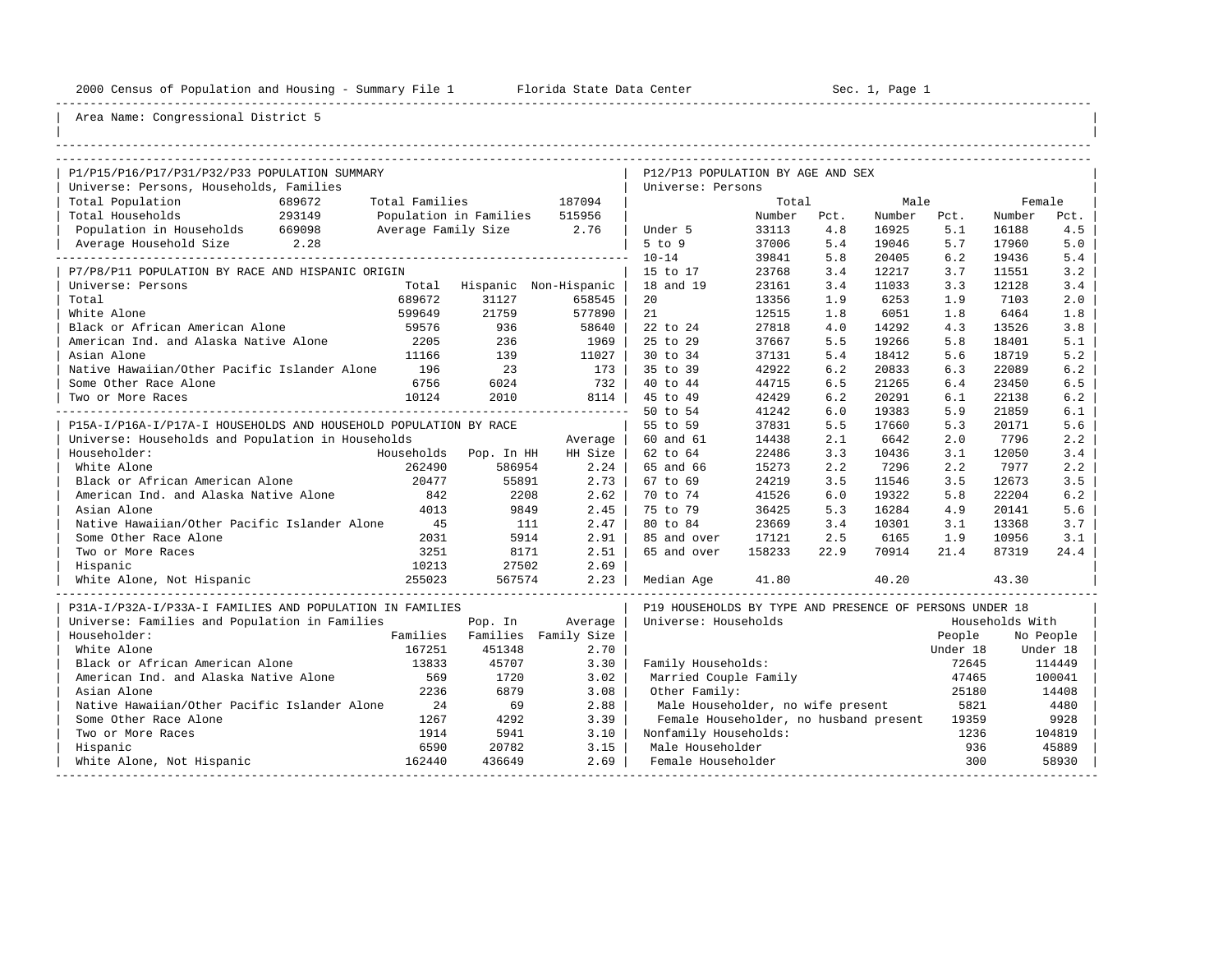----------------------------------------------------------------------------------------------------------------------------------------------------

| | ----------------------------------------------------------------------------------------------------------------------------------------------------

| P34/P35 FAMILY TYPE BY PRESENCE AND AGE  |          |           | P27/P30 RELATIONSHIP BY HOUSEHOLD TYPE        |        |                 | P28 RELATIONSHIP BY HOUSEHOLD TYPE    |        |
|------------------------------------------|----------|-----------|-----------------------------------------------|--------|-----------------|---------------------------------------|--------|
| OF OWN AND RELATED CHILDREN              |          |           | Universe: Persons                             |        |                 | FOR THE POPULATION UNDER 18           |        |
| Universe: Families                       |          | With      |                                               |        | Total 65 & Over | Universe: Persons                     |        |
|                                          | With Own | Related   | Population in households:                     | 669098 | 151957          | Total:                                | 133728 |
|                                          | Children | Children  | In family households:                         | 529105 | 108387          | In households:                        | 133113 |
| Married couple family: 147506            |          | 147506    | Householder:                                  | 187094 | 57914           | Householder or spouse                 | 224    |
| Children under 18:                       | 44394    | 47250     | Male                                          | 137875 | 49645           | Related child:                        | 129444 |
| Under 6 only                             | 9808     | 10713     | Female                                        | 49219  | 8269            | Own child:                            | 118344 |
| Under 6 and 6 to 17                      | 8600     | 9436      | Spouse                                        | 147506 | 42714           | In married couple family              | 81301  |
| 6 to 17 only                             | 25986    | 27101     | Parent                                        | 5154   | 3653            | In other family:                      |        |
| No children under 18                     | 103112   | 100256    | Child                                         | 151984 |                 | No spouse present:                    | 37043  |
| Other family:                            | 39588    | 39588     | Natural born or adopted                       | 142198 |                 | Male householder                      | 7893   |
| Male hhdr. No wife:                      | 10301    | 10301     | Step                                          | 9786   |                 | Female householder                    | 29150  |
| Children under 18:                       | 5142     | 5755      | Grandchild                                    | 10820  |                 | Other relatives:                      | 11100  |
| Under 6 only                             | 1432     | 1606      | Brother or sister                             | 5327   |                 | Grandchild                            | 8931   |
| Under 6 and 6 to 17                      | 640      | 774       | Other relatives                               | 8071   | 3529            | Other relatives                       | 2169   |
| 6 to 17 only                             | 3070     | 3375      | Nonrelatives                                  | 13149  | 577             | Nonrelatives                          | 3445   |
| No children under 18                     | 5159     | 4546      | In nonfamily households:                      | 139993 | 43570           | In group quarters:                    | 615    |
| Female hhdr. No hus.:                    | 29287    | 29287     | Male householder:                             | 46825  | 12030           | Institutional                         | 367    |
| Children under 18:                       | 16817    | 19292     | Living alone                                  | 33090  | 10581           | Noninstitutional                      | 248    |
| Under 6 only                             | 3372     | 4004      | Not living alone                              | 13735  | 1449            | _____________________________________ |        |
| Under 6 and 6 to 17                      | 2668     | 3368      | Female householder:                           | 59230  | 29101           | P18 HOUSEHOLD SIZE, HOUSEHOLD TYPE    |        |
| 6 to 17 only                             | 10777    | 11920     | Living alone                                  | 48021  | 27863           | AND PRESENCE OF OWN CHILDREN          |        |
| No children under 18                     | 12470    | 9995      | Not living alone                              | 11209  | 1238            | Universe: Households                  |        |
|                                          |          |           | Nonrelatives                                  | 33938  | 2439            | 1-person households:                  | 81111  |
|                                          |          |           | In group quarters:                            | 20574  | 6276            | Male householder                      | 33090  |
| P21 HOUSEHOLD TYPE BY AGE OF HOUSEHOLDER |          |           | Institutional                                 | 8394   | 4448            | Female householder                    | 48021  |
| Universe: Households                     |          |           | Noninstitutional                              | 12180  | 1828            | 2 or more person households:          | 212038 |
|                                          |          |           |                                               |        |                 | Family households:                    | 187094 |
|                                          | Family   | Nonfamily |                                               |        |                 | Married couple:                       | 147506 |
| Householder age: Households Households   |          |           | PCT14 HOUSEHOLDS BY SEX OF UNMARRIED PARTNERS |        |                 | With own child, under 18              | 44394  |
| 15 to 24                                 | 6796     | 15730     | Universe: Households                          |        |                 | No own child. under 18                | 103112 |
| 25 to 34                                 | 24447    | 12252     |                                               |        |                 | Other family - no spouse pres.        | 39588  |
| 35 to 44                                 | 35549    | 11076     | Unmarried partner households                  |        | 16299           | Male householder:                     | 10301  |
| 45 to 54                                 | 33134    | 13045     | Male householder and male partner             |        | 735             | With own child, under 18              | 5142   |
| 55 to 64                                 | 29254    | 12821     | Male householder and female partner           |        | 7739            | No own child, under 18                | 5159   |
| 65 to 74                                 | 32649    | 16786     | Female householder and female partner         |        | 800             | Female householder:                   | 29287  |
| 75 to 84                                 | 21500    | 18115     | Female householder and male partner           |        | 7025            | With own child, under 18              | 16817  |
| 85 and over                              | 3765     | 6230      | All other households                          |        | 276850          | No own child, under 18                | 12470  |
| Total                                    | 187094   | 106055    |                                               |        |                 | Nonfamily households:                 | 24944  |
|                                          |          |           |                                               |        |                 | Male householder                      | 13735  |
|                                          |          |           |                                               |        |                 | Female householder                    | 11209  |
|                                          |          |           |                                               |        |                 |                                       |        |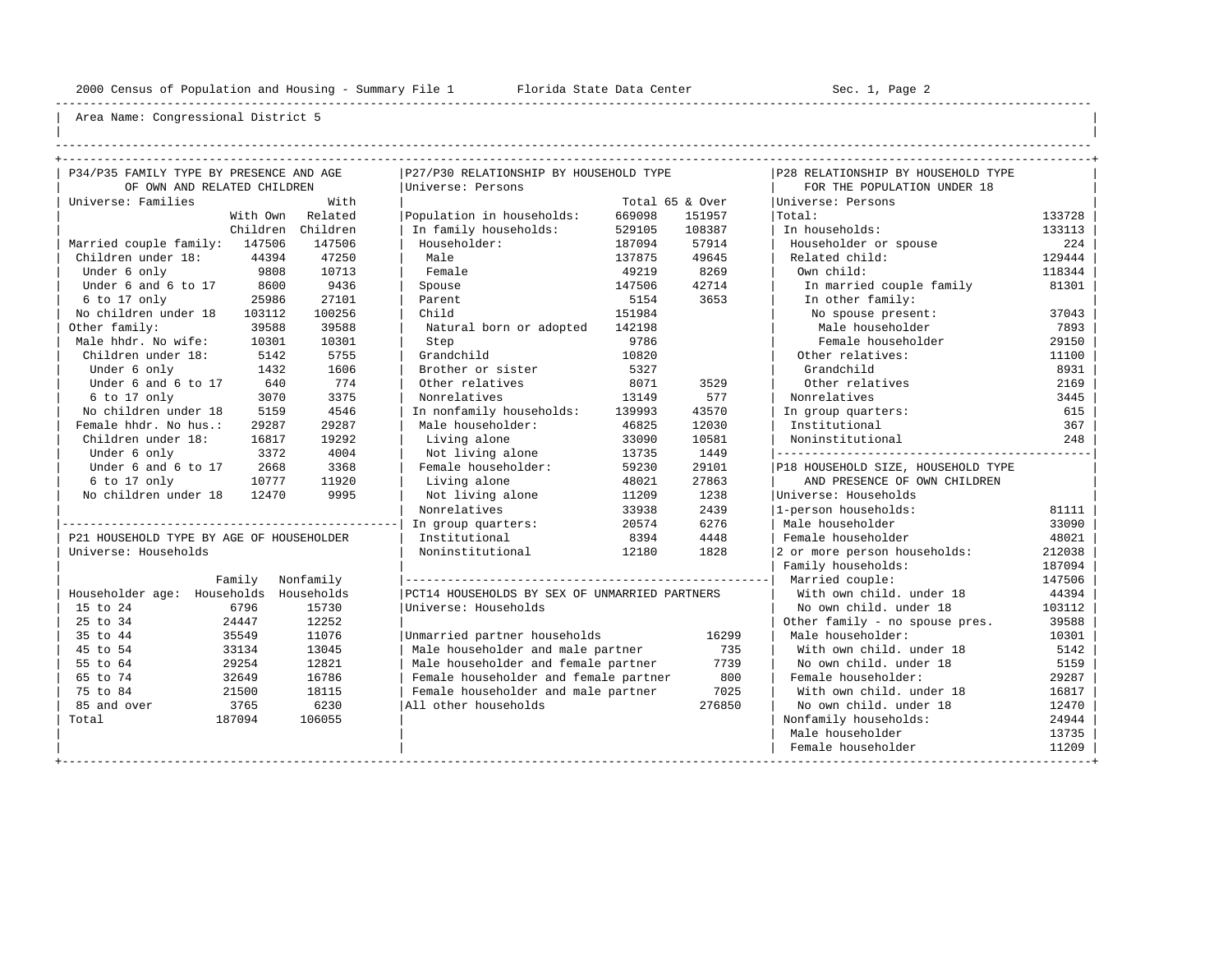-----------------------------------------------------------------------------------------------------------------------------------------------------

| H1/H3/H4/H5 HOUSING UNITS AND POPULATION BY TENURE<br>Universe: Housing Units and Population |                                  |                             |                  | Universe: Households        |                  | P26/H13 HOUSEHOLD SIZE BY HOUSEHOLD TYPE |                        |                                                          |                |                 |            |
|----------------------------------------------------------------------------------------------|----------------------------------|-----------------------------|------------------|-----------------------------|------------------|------------------------------------------|------------------------|----------------------------------------------------------|----------------|-----------------|------------|
|                                                                                              |                                  | Average                     |                  |                             |                  |                                          |                        |                                                          |                |                 |            |
|                                                                                              | Units Percent Population HH Size |                             |                  |                             |                  | Total                                    |                        | Family                                                   |                | Nonfamily       |            |
| 334792<br>Total:                                                                             |                                  |                             |                  | Household Size              |                  |                                          |                        | Households Percent Households Percent Households Percent |                |                 |            |
| 293149<br>Occupied:                                                                          | 669098<br>100.0                  | 2.28                        | 1-Person         |                             |                  |                                          | 81111 27.7             | N/A                                                      |                | 81111           | 76.5       |
| Owner:<br>218841                                                                             | 74.7<br>504465                   | 2.31                        | 2-Person         |                             |                  | 122938 41.9                              |                        | 104290 55.7                                              |                | 18648           | 17.6       |
| 74308<br>Renter:                                                                             | 25.3<br>164633                   | 2.22                        | 3-Person         |                             |                  |                                          | 41814 14.3             | 37655                                                    | 20.1           | 4159            | 3.9        |
| 41643<br>Vacant:                                                                             | 100.0                            |                             | 4-Person         |                             |                  |                                          | 29347 10.0             | 27578                                                    | 14.7           | 1769            | 1.7        |
| 7906<br>For Rent                                                                             | 19.0                             |                             | 5-Person         |                             |                  | 11885                                    | 4.1                    | 11613                                                    | 6.2            | 272             | $\cdot$ 3  |
| For Sale only<br>5541                                                                        | 13.3                             |                             | 6-Person         |                             |                  | 4015 1.4                                 |                        | 3955                                                     | 2.1            | 60              | $\cdot$ 1  |
| Rented or sold,                                                                              |                                  |                             |                  | 7 or more Person            |                  |                                          | 2039.7                 | 2003                                                     | 1.1            | 36              | .0         |
| not occupied<br>2541                                                                         | 6.1                              |                             |                  |                             |                  |                                          |                        |                                                          |                |                 |            |
| Seasonal, recreational,                                                                      |                                  |                             |                  |                             |                  |                                          |                        |                                                          |                |                 |            |
| or occasional use<br>17395                                                                   | 41.8                             |                             |                  |                             |                  |                                          |                        |                                                          |                |                 |            |
| For migrant workers<br>34                                                                    | $\ldots$                         |                             |                  |                             |                  |                                          |                        |                                                          |                |                 |            |
| Other<br>8226                                                                                | 19.8                             |                             |                  |                             |                  |                                          |                        |                                                          |                |                 |            |
|                                                                                              |                                  |                             |                  |                             |                  |                                          |                        |                                                          |                |                 |            |
|                                                                                              |                                  |                             |                  |                             |                  |                                          |                        |                                                          |                |                 |            |
| H6/H7 HOUSING UNITS BY HOUSEHOLDER'S RACE/HISPANIC ORIGIN                                    |                                  |                             |                  |                             |                  |                                          |                        | PCT15 NONRELATIVES BY HOUSEHOLD TYPE                     |                |                 |            |
| Universe: Occupied Housing Units                                                             |                                  |                             |                  |                             |                  |                                          | Universe: Nonrelatives |                                                          |                |                 |            |
| Race of Householder                                                                          | Total                            | Hispanic                    |                  | Non-Hispanic                |                  |                                          |                        |                                                          | Family         |                 | Nonfamily  |
| Total                                                                                        | 293149 100.0                     | 10213 100.0                 |                  | 282936 100.0                |                  | Nonrelatives                             |                        |                                                          | Households     |                 | Households |
| White Alone                                                                                  | 262490 89.5                      | 7467 73.1                   |                  | 255023 90.1                 |                  |                                          | Roomer or Boarder      |                                                          | 1426           |                 | 2810       |
| Black/African American Alone                                                                 | 20477 7.0                        | 251                         | 2.5              | 20226                       | 7.1              |                                          | Housemate or roommate  |                                                          | 2217           |                 | 18067      |
| American Ind./Alaska Native Alone                                                            | 842<br>$\overline{3}$            | 71                          | .7               | 771                         | $\cdot$ 3        |                                          | Unmarried Partner      |                                                          | 6128           |                 | 10171      |
| Asian Alone                                                                                  | 1.4<br>4013                      | 44                          | $\cdot$ 4        | 3969                        | 1.4              |                                          | Foster child           |                                                          | 619            |                 | 141        |
| Nat Hawaiian/Other PI Alone                                                                  | 45<br>$\cdot$ 0                  | $\overline{\phantom{a}}$ 3  | $\overline{0}$ . | 42                          | $\overline{0}$ . |                                          | Other Nonrelatives     |                                                          | 2759           |                 | 2749       |
| Some Other Race Alone                                                                        | 2031<br>$\overline{1}$           |                             |                  |                             | $\ldots$         |                                          |                        |                                                          |                |                 |            |
| Two or More Races                                                                            | 3251 1.1                         | 544 5.3                     |                  | 1833 17.9 198               | 2707 1.0         |                                          |                        |                                                          |                |                 |            |
|                                                                                              |                                  |                             |                  |                             |                  |                                          |                        |                                                          |                |                 |            |
| H14 HOUSING UNITS BY HOUSEHOLDER'S RACE AND TENURE                                           |                                  |                             |                  |                             |                  |                                          |                        | H16 HOUSING UNITS BY HOUSEHOLDER'S AGE AND TENURE        |                |                 |            |
| Universe: Occupied Housing Units                                                             |                                  |                             |                  |                             |                  |                                          |                        | Universe: Occupied Housing Units                         |                |                 |            |
|                                                                                              |                                  |                             |                  |                             |                  |                                          |                        |                                                          |                |                 |            |
| Race of Householder                                                                          | Owner Occupied                   |                             | Renter Occupied  |                             |                  |                                          | Age of Householder     |                                                          | Owner Occupied | Renter Occupied |            |
| Total                                                                                        | 218841 100.0                     |                             |                  | 74308 100.0                 |                  | 15 to 24                                 |                        | 3764                                                     | 1.7            | 18762           | 25.2       |
| White Alone                                                                                  | 203224                           | 92.9                        | 59266            | 79.8                        |                  | 25 to 34                                 |                        | 18165                                                    | 8.3            | 18534           | 24.9       |
| Black/African American Alone                                                                 | 10804                            | 4.9                         | 9673             | 13.0                        |                  | 35 to 44                                 |                        | 33345                                                    | 15.2           | 13280           | 17.9       |
| American Ind./Alaska Native Alone                                                            | 545                              | $\cdot$ . 2                 | 297              | $\cdot$ 4                   |                  | 45 to 54                                 |                        | 37258                                                    | 17.0           | 8921            | 12.0       |
| Asian Alone                                                                                  | 1568                             | .7                          | 2445             | 3.3                         |                  | 55 to 64                                 |                        | 36962                                                    | 16.9           | 5113            | 6.9        |
| Nat Hawaiian/Other PI Alone                                                                  | 22                               | $\overline{\phantom{0}}$ .0 | 23               | $\overline{\phantom{0}}$ .0 |                  | 65 to 74                                 |                        | 45242                                                    | 20.7           | 4193            | 5.6        |
| Some Other Race Alone                                                                        | 863                              | .4                          | 1168             | 1.6                         |                  | 75 to 84                                 |                        | 35837                                                    | 16.4           | 3778            | 5.1        |
| Two or More Races Alone                                                                      | 1815                             | .8 <sub>0</sub>             | 1436             | 1.9                         |                  | 85 and Over                              |                        | 8268                                                     | 3.8            | 1727            | 2.3        |
|                                                                                              |                                  |                             |                  |                             |                  |                                          |                        |                                                          |                |                 |            |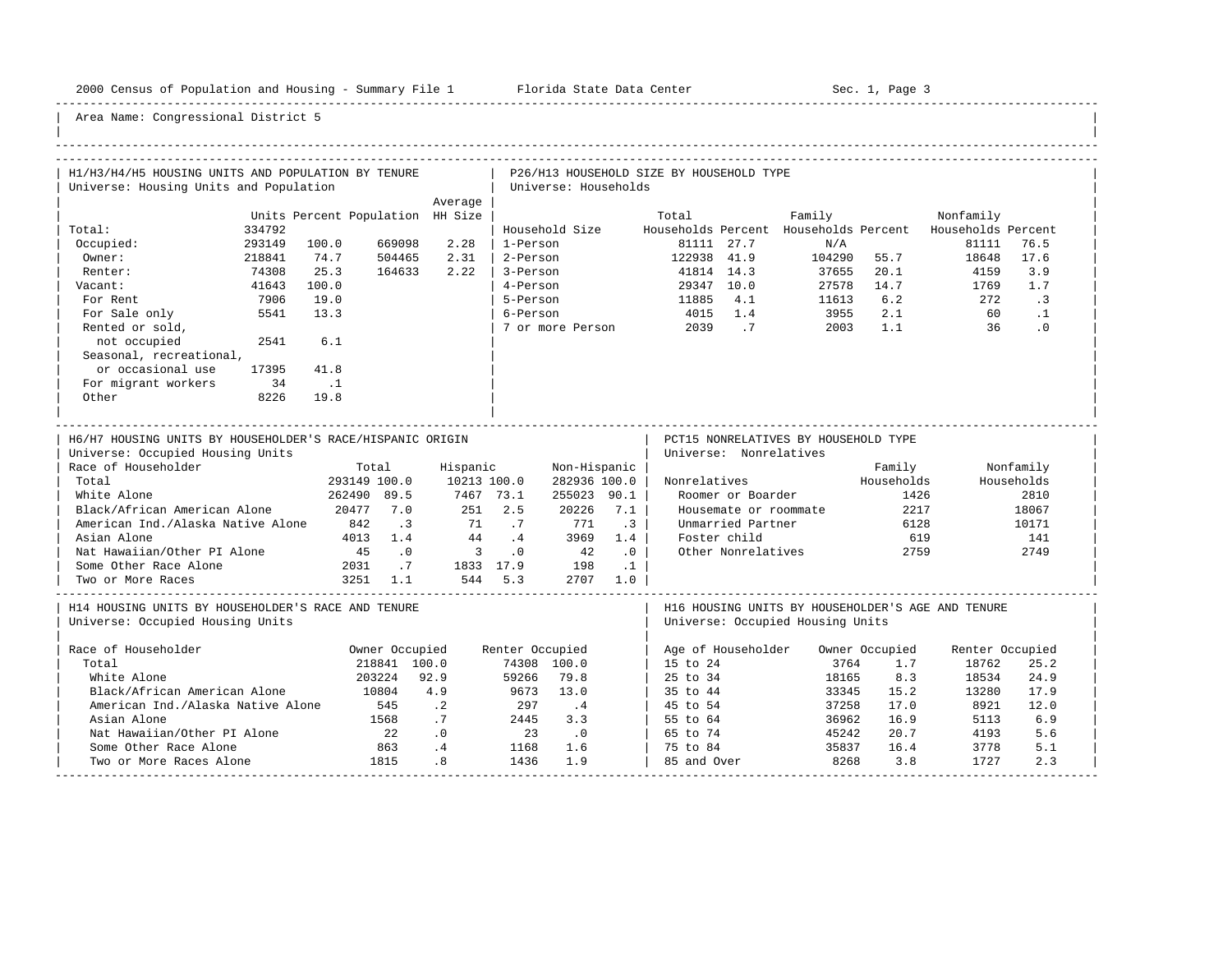----------------------------------------------------------------------------------------------------------------------------------------------------

| |

| P1/P15/P16/P17/P31/P32/P33 POPULATION SUMMARY                    |                 |                     |                        |                       | P12/P13 POPULATION BY AGE AND SEX                       |                 |             |                 |             |                 |             |
|------------------------------------------------------------------|-----------------|---------------------|------------------------|-----------------------|---------------------------------------------------------|-----------------|-------------|-----------------|-------------|-----------------|-------------|
| Universe: Persons, Households, Families                          |                 |                     |                        |                       | Universe: Persons                                       |                 |             |                 |             |                 |             |
| Total Population<br>Total Households                             | 755939          | Total Families      |                        | 213581                |                                                         | Total           |             | Male            |             |                 | Female      |
| Population in Households 727392                                  | 295256          | Average Family Size | Population in Families | 612657<br>2.87        |                                                         | Number<br>42937 | Pct.<br>5.7 | Number<br>22058 | Pct.<br>5.9 | Number<br>20879 | Pct.<br>5.5 |
|                                                                  | 2.46            |                     |                        |                       | Under 5<br>$5$ to $9$                                   | 48362           | 6.4         | 24849           | 6.6         | 23513           | 6.2         |
| Average Household Size                                           | --------------- |                     |                        |                       |                                                         |                 |             |                 |             |                 |             |
|                                                                  |                 |                     |                        |                       | $10 - 14$                                               | 51222<br>29917  | 6.8         | 26224           | 7.0<br>4.1  | 24998           | 6.5         |
| P7/P8/P11 POPULATION BY RACE AND HISPANIC ORIGIN                 |                 |                     |                        |                       | 15 to 17                                                |                 | 4.0<br>2.2  | 15418           | 2.3         | 14499           | 3.8<br>2.1  |
| Universe: Persons                                                |                 | Total               |                        | Hispanic Non-Hispanic | 18 and 19                                               | 16960           |             | 8755            |             | 8205            |             |
| Total                                                            |                 | 755939              | 40228                  | 715711                | 20                                                      | 7495            | 1.0         | 3955            | 1.1         | 3540            | .9          |
| White Alone                                                      |                 | 635946              | 23913                  | 612033                | 21                                                      | 6803            | .9          | 3559            | 1.0         | 3244            | .8          |
| Black or African American Alone                                  |                 | 84274               | 1351                   | 82923                 | 22 to 24                                                | 21184           | 2.8         | 11002           | 2.9         | 10182           | 2.7         |
| American Ind. and Alaska Native Alone                            |                 | 3225                | 363                    | 2862                  | 25 to 29                                                | 40805           | 5.4         | 21062           | 5.6         | 19743           | 5.2         |
| Asian Alone                                                      |                 | 8558                | 147                    | 8411                  | 30 to 34                                                | 46738           | 6.2         | 24237           | 6.5         | 22501           | 5.9         |
| Native Hawaiian/Other Pacific Islander Alone                     |                 | 366                 | 65                     | 301                   | 35 to 39                                                | 56644           | 7.5         | 29214           | 7.8         | 27430           | 7.2         |
| Some Other Race Alone                                            |                 | 12098               | 11368                  | 730                   | 40 to 44                                                | 55622           | 7.4         | 28067           | 7.5         | 27555           | 7.2         |
| Two or More Races                                                |                 | 11472               | 3021                   | 8451                  | 45 to 49                                                | 48862           | 6.5         | 24411           | 6.5         | 24451           | $6.4$       |
|                                                                  |                 |                     |                        |                       | 50 to 54                                                | 45742           | 6.1         | 22207           | 5.9         | 23535           | 6.2         |
| P15A-I/P16A-I/P17A-I HOUSEHOLDS AND HOUSEHOLD POPULATION BY RACE |                 |                     |                        |                       | 55 to 59                                                | 41822           | 5.5         | 19491           | 5.2         | 22331           | 5.9         |
| Universe: Households and Population in Households                |                 |                     |                        | Average               | 60 and 61                                               | 16544           | 2.2         | 7736            | 2.1         | 8808            | 2.3         |
| Householder:                                                     |                 |                     | Households Pop. In HH  | HH Size               | 62 to 64                                                | 25940           | 3.4         | 12108           | 3.2         | 13832           | 3.6         |
| White Alone                                                      |                 | 260194              | 622466                 | 2.39                  | 65 and 66                                               | 17305           | 2.3         | 8312            | 2.2         | 8993            | 2.4         |
| Black or African American Alone                                  |                 | 25194               | 74126                  | 2.94                  | 67 to 69                                                | 26668           | 3.5         | 12822           | 3.4         | 13846           | 3.6         |
| American Ind. and Alaska Native Alone                            |                 | 1138                | 3186                   | 2.80                  | 70 to 74                                                | 42186           | 5.6         | 20366           | 5.4         | 21820           | 5.7         |
| Asian Alone                                                      |                 | 2412                | 7415                   | 3.07                  | 75 to 79                                                | 33184           | 4.4         | 15209           | 4.1         | 17975           | 4.7         |
| Native Hawaiian/Other Pacific Islander Alone                     |                 | 86                  | 272                    | 3.16                  | 80 to 84                                                | 19271           | 2.5         | 8478            | 2.3         | 10793           | 2.8         |
| Some Other Race Alone                                            |                 | 3095                | 11224                  | 3.63                  | 85 and over                                             | 13726           | 1.8         | 4700            | 1.3         | 9026            | 2.4         |
| Two or More Races                                                |                 | 3137                | 8703                   | 2.77                  | 65 and over                                             | 152340          | 20.2        | 69887           | 18.7        | 82453           | 21.6        |
| Hispanic                                                         |                 | 10740               | 34832                  | 3.24                  |                                                         |                 |             |                 |             |                 |             |
| White Alone, Not Hispanic                                        |                 | 253487              | 602071                 | 2.38                  | Median Age                                              | 40.80           |             | 39.50           |             | 42.10           |             |
| P31A-I/P32A-I/P33A-I FAMILIES AND POPULATION IN FAMILIES         |                 |                     |                        |                       | P19 HOUSEHOLDS BY TYPE AND PRESENCE OF PERSONS UNDER 18 |                 |             |                 |             |                 |             |
| Universe: Families and Population in Families                    |                 |                     | Pop. In                | Average               | Universe: Households                                    |                 |             |                 |             | Households With |             |
| Householder:                                                     |                 | Families            |                        | Families Family Size  |                                                         |                 |             |                 | People      |                 | No People   |
| White Alone                                                      |                 | 187004              | 521704                 | 2.79                  |                                                         |                 |             |                 | Under 18    |                 | Under 18    |
| Black or African American Alone                                  |                 | 18900               | 64255                  | 3.40                  | Family Households:                                      |                 |             |                 | 91786       |                 | 121795      |
| American Ind. and Alaska Native Alone                            |                 | 823                 | 2639                   | 3.21                  | Married Couple Family                                   |                 |             |                 | 63275       |                 | 108797      |
| Asian Alone                                                      |                 | 1983                | 6723                   | 3.39                  | Other Family:                                           |                 |             |                 | 28511       |                 | 12998       |
| Native Hawaiian/Other Pacific Islander Alone                     |                 | 68                  | 238                    | 3.50                  | Male Householder, no wife present                       |                 |             |                 | 6854        |                 | 3846        |
| Some Other Race Alone                                            |                 | 2582                | 9897                   | 3.83                  | Female Householder, no husband present                  |                 |             |                 | 21657       |                 | 9152        |
| Two or More Races                                                |                 | 2221                | 7201                   | 3.24                  | Nonfamily Households:                                   |                 |             |                 | 1400        |                 | 80275       |
| Hispanic                                                         |                 | 8620                | 30344                  | 3.52                  | Male Householder                                        |                 |             |                 | 1113        |                 | 34833       |
| White Alone, Not Hispanic                                        |                 | 181723              | 504035                 | 2.77                  | Female Householder                                      |                 |             |                 | 287         |                 | 45442       |
|                                                                  |                 |                     |                        |                       |                                                         |                 |             |                 |             |                 |             |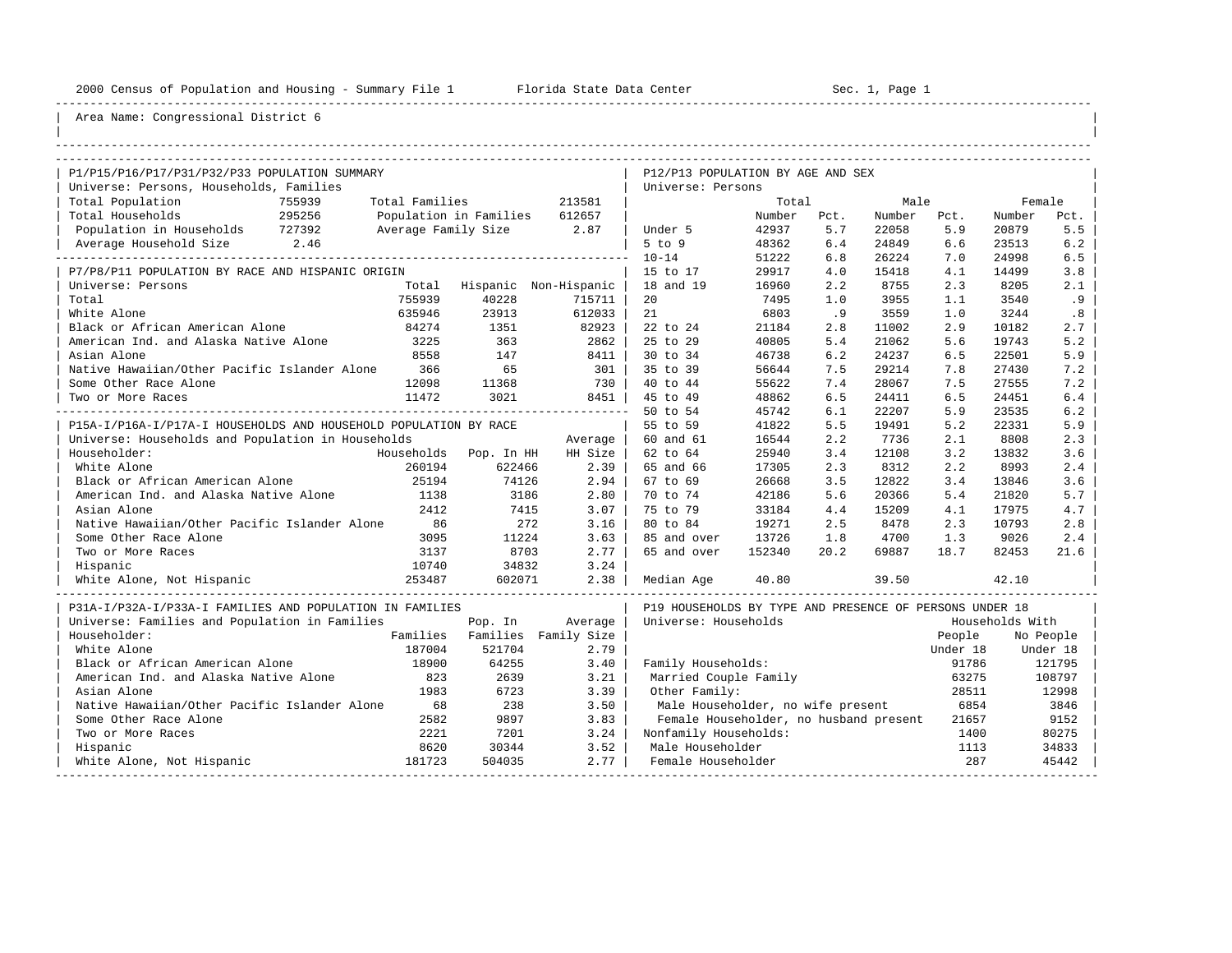----------------------------------------------------------------------------------------------------------------------------------------------------

| | ----------------------------------------------------------------------------------------------------------------------------------------------------

| P34/P35 FAMILY TYPE BY PRESENCE AND AGE<br>P27/P30 RELATIONSHIP BY HOUSEHOLD TYPE<br>P28 RELATIONSHIP BY HOUSEHOLD TYPE<br>OF OWN AND RELATED CHILDREN<br>Universe: Persons<br>FOR THE POPULATION UNDER 18<br>Universe: Families<br>With<br>Total 65 & Over<br>Universe: Persons<br>With Own<br>Related<br>Population in households:<br>727392<br>146677<br>Total:<br>172438<br>Children<br>In family households:<br>627750<br>109241<br>In households:<br>171706<br>Children<br>172072<br>Householder:<br>58600<br>Householder or spouse<br>Married couple family: 172072<br>213581<br>244<br>62975<br>Male<br>167142<br>Children under 18:<br>59133<br>162089<br>50656<br>Related child:<br>13899<br>Female<br>12577<br>51492<br>7944<br>Own child:<br>152270<br>Under 6 only<br>Spouse<br>42792<br>Under 6 and 6 to 17<br>12149<br>13434<br>172072<br>In married couple family<br>110055<br>34407<br>35642<br>5652<br>3818<br>6 to 17 only<br>Parent<br>In other family:<br>No children under 18<br>109097<br>112939<br>Child<br>192315<br>No spouse present:<br>42215<br>Other family:<br>41509<br>41509<br>Male householder<br>9564<br>Natural born or adopted<br>177812<br>Male hhdr. No wife:<br>10700<br>Female householder<br>10700<br>14503<br>32651<br>Step<br>Children under 18:<br>6023<br>6771<br>Grandchild<br>13831<br>Other relatives:<br>14872<br>1838<br>5000<br>1670<br>Brother or sister<br>Grandchild<br>11774<br>Under 6 only<br>968<br>Under 6 and 6 to 17<br>762<br>Other relatives<br>10206<br>3535<br>Other relatives<br>3098<br>3591<br>3965<br>Nonrelatives<br>15093<br>496<br>Nonrelatives<br>4320<br>6 to 17 only<br>No children under 18<br>3929<br>37436<br>4677<br>In nonfamily households:<br>99642<br>In group quarters:<br>732<br>Male householder:<br>Female hhdr. No hus.:<br>30809<br>10416<br>Institutional<br>445<br>30809<br>35946<br>9138<br>Children under 18:<br>18551<br>21575<br>Living alone<br>27338<br>Noninstitutional<br>287<br>3599<br>4377<br>Not living alone<br>8608<br>1278<br>Under 6 only<br>Under 6 and 6 to 17<br>4070<br>Female householder:<br>24951<br>3133<br>45729<br>P18 HOUSEHOLD SIZE, HOUSEHOLD TYPE<br>13128<br>23922<br>6 to 17 only<br>11819<br>Living alone<br>40031<br>AND PRESENCE OF OWN CHILDREN<br>No children under 18<br>12258<br>9234<br>Not living alone<br>5698<br>1029<br>Universe: Households<br>2069<br>1-person households:<br>67369<br>Nonrelatives<br>17967 |
|--------------------------------------------------------------------------------------------------------------------------------------------------------------------------------------------------------------------------------------------------------------------------------------------------------------------------------------------------------------------------------------------------------------------------------------------------------------------------------------------------------------------------------------------------------------------------------------------------------------------------------------------------------------------------------------------------------------------------------------------------------------------------------------------------------------------------------------------------------------------------------------------------------------------------------------------------------------------------------------------------------------------------------------------------------------------------------------------------------------------------------------------------------------------------------------------------------------------------------------------------------------------------------------------------------------------------------------------------------------------------------------------------------------------------------------------------------------------------------------------------------------------------------------------------------------------------------------------------------------------------------------------------------------------------------------------------------------------------------------------------------------------------------------------------------------------------------------------------------------------------------------------------------------------------------------------------------------------------------------------------------------------------------------------------------------------------------------------------------------------------------------------------------------------------------------------------------------------------------------------------------------------------------------------------------------------------------------------------------------------------------------------------------------------------------------------------------|
|                                                                                                                                                                                                                                                                                                                                                                                                                                                                                                                                                                                                                                                                                                                                                                                                                                                                                                                                                                                                                                                                                                                                                                                                                                                                                                                                                                                                                                                                                                                                                                                                                                                                                                                                                                                                                                                                                                                                                                                                                                                                                                                                                                                                                                                                                                                                                                                                                                                        |
|                                                                                                                                                                                                                                                                                                                                                                                                                                                                                                                                                                                                                                                                                                                                                                                                                                                                                                                                                                                                                                                                                                                                                                                                                                                                                                                                                                                                                                                                                                                                                                                                                                                                                                                                                                                                                                                                                                                                                                                                                                                                                                                                                                                                                                                                                                                                                                                                                                                        |
|                                                                                                                                                                                                                                                                                                                                                                                                                                                                                                                                                                                                                                                                                                                                                                                                                                                                                                                                                                                                                                                                                                                                                                                                                                                                                                                                                                                                                                                                                                                                                                                                                                                                                                                                                                                                                                                                                                                                                                                                                                                                                                                                                                                                                                                                                                                                                                                                                                                        |
|                                                                                                                                                                                                                                                                                                                                                                                                                                                                                                                                                                                                                                                                                                                                                                                                                                                                                                                                                                                                                                                                                                                                                                                                                                                                                                                                                                                                                                                                                                                                                                                                                                                                                                                                                                                                                                                                                                                                                                                                                                                                                                                                                                                                                                                                                                                                                                                                                                                        |
|                                                                                                                                                                                                                                                                                                                                                                                                                                                                                                                                                                                                                                                                                                                                                                                                                                                                                                                                                                                                                                                                                                                                                                                                                                                                                                                                                                                                                                                                                                                                                                                                                                                                                                                                                                                                                                                                                                                                                                                                                                                                                                                                                                                                                                                                                                                                                                                                                                                        |
|                                                                                                                                                                                                                                                                                                                                                                                                                                                                                                                                                                                                                                                                                                                                                                                                                                                                                                                                                                                                                                                                                                                                                                                                                                                                                                                                                                                                                                                                                                                                                                                                                                                                                                                                                                                                                                                                                                                                                                                                                                                                                                                                                                                                                                                                                                                                                                                                                                                        |
|                                                                                                                                                                                                                                                                                                                                                                                                                                                                                                                                                                                                                                                                                                                                                                                                                                                                                                                                                                                                                                                                                                                                                                                                                                                                                                                                                                                                                                                                                                                                                                                                                                                                                                                                                                                                                                                                                                                                                                                                                                                                                                                                                                                                                                                                                                                                                                                                                                                        |
|                                                                                                                                                                                                                                                                                                                                                                                                                                                                                                                                                                                                                                                                                                                                                                                                                                                                                                                                                                                                                                                                                                                                                                                                                                                                                                                                                                                                                                                                                                                                                                                                                                                                                                                                                                                                                                                                                                                                                                                                                                                                                                                                                                                                                                                                                                                                                                                                                                                        |
|                                                                                                                                                                                                                                                                                                                                                                                                                                                                                                                                                                                                                                                                                                                                                                                                                                                                                                                                                                                                                                                                                                                                                                                                                                                                                                                                                                                                                                                                                                                                                                                                                                                                                                                                                                                                                                                                                                                                                                                                                                                                                                                                                                                                                                                                                                                                                                                                                                                        |
|                                                                                                                                                                                                                                                                                                                                                                                                                                                                                                                                                                                                                                                                                                                                                                                                                                                                                                                                                                                                                                                                                                                                                                                                                                                                                                                                                                                                                                                                                                                                                                                                                                                                                                                                                                                                                                                                                                                                                                                                                                                                                                                                                                                                                                                                                                                                                                                                                                                        |
|                                                                                                                                                                                                                                                                                                                                                                                                                                                                                                                                                                                                                                                                                                                                                                                                                                                                                                                                                                                                                                                                                                                                                                                                                                                                                                                                                                                                                                                                                                                                                                                                                                                                                                                                                                                                                                                                                                                                                                                                                                                                                                                                                                                                                                                                                                                                                                                                                                                        |
|                                                                                                                                                                                                                                                                                                                                                                                                                                                                                                                                                                                                                                                                                                                                                                                                                                                                                                                                                                                                                                                                                                                                                                                                                                                                                                                                                                                                                                                                                                                                                                                                                                                                                                                                                                                                                                                                                                                                                                                                                                                                                                                                                                                                                                                                                                                                                                                                                                                        |
|                                                                                                                                                                                                                                                                                                                                                                                                                                                                                                                                                                                                                                                                                                                                                                                                                                                                                                                                                                                                                                                                                                                                                                                                                                                                                                                                                                                                                                                                                                                                                                                                                                                                                                                                                                                                                                                                                                                                                                                                                                                                                                                                                                                                                                                                                                                                                                                                                                                        |
|                                                                                                                                                                                                                                                                                                                                                                                                                                                                                                                                                                                                                                                                                                                                                                                                                                                                                                                                                                                                                                                                                                                                                                                                                                                                                                                                                                                                                                                                                                                                                                                                                                                                                                                                                                                                                                                                                                                                                                                                                                                                                                                                                                                                                                                                                                                                                                                                                                                        |
|                                                                                                                                                                                                                                                                                                                                                                                                                                                                                                                                                                                                                                                                                                                                                                                                                                                                                                                                                                                                                                                                                                                                                                                                                                                                                                                                                                                                                                                                                                                                                                                                                                                                                                                                                                                                                                                                                                                                                                                                                                                                                                                                                                                                                                                                                                                                                                                                                                                        |
|                                                                                                                                                                                                                                                                                                                                                                                                                                                                                                                                                                                                                                                                                                                                                                                                                                                                                                                                                                                                                                                                                                                                                                                                                                                                                                                                                                                                                                                                                                                                                                                                                                                                                                                                                                                                                                                                                                                                                                                                                                                                                                                                                                                                                                                                                                                                                                                                                                                        |
|                                                                                                                                                                                                                                                                                                                                                                                                                                                                                                                                                                                                                                                                                                                                                                                                                                                                                                                                                                                                                                                                                                                                                                                                                                                                                                                                                                                                                                                                                                                                                                                                                                                                                                                                                                                                                                                                                                                                                                                                                                                                                                                                                                                                                                                                                                                                                                                                                                                        |
|                                                                                                                                                                                                                                                                                                                                                                                                                                                                                                                                                                                                                                                                                                                                                                                                                                                                                                                                                                                                                                                                                                                                                                                                                                                                                                                                                                                                                                                                                                                                                                                                                                                                                                                                                                                                                                                                                                                                                                                                                                                                                                                                                                                                                                                                                                                                                                                                                                                        |
|                                                                                                                                                                                                                                                                                                                                                                                                                                                                                                                                                                                                                                                                                                                                                                                                                                                                                                                                                                                                                                                                                                                                                                                                                                                                                                                                                                                                                                                                                                                                                                                                                                                                                                                                                                                                                                                                                                                                                                                                                                                                                                                                                                                                                                                                                                                                                                                                                                                        |
|                                                                                                                                                                                                                                                                                                                                                                                                                                                                                                                                                                                                                                                                                                                                                                                                                                                                                                                                                                                                                                                                                                                                                                                                                                                                                                                                                                                                                                                                                                                                                                                                                                                                                                                                                                                                                                                                                                                                                                                                                                                                                                                                                                                                                                                                                                                                                                                                                                                        |
|                                                                                                                                                                                                                                                                                                                                                                                                                                                                                                                                                                                                                                                                                                                                                                                                                                                                                                                                                                                                                                                                                                                                                                                                                                                                                                                                                                                                                                                                                                                                                                                                                                                                                                                                                                                                                                                                                                                                                                                                                                                                                                                                                                                                                                                                                                                                                                                                                                                        |
|                                                                                                                                                                                                                                                                                                                                                                                                                                                                                                                                                                                                                                                                                                                                                                                                                                                                                                                                                                                                                                                                                                                                                                                                                                                                                                                                                                                                                                                                                                                                                                                                                                                                                                                                                                                                                                                                                                                                                                                                                                                                                                                                                                                                                                                                                                                                                                                                                                                        |
|                                                                                                                                                                                                                                                                                                                                                                                                                                                                                                                                                                                                                                                                                                                                                                                                                                                                                                                                                                                                                                                                                                                                                                                                                                                                                                                                                                                                                                                                                                                                                                                                                                                                                                                                                                                                                                                                                                                                                                                                                                                                                                                                                                                                                                                                                                                                                                                                                                                        |
|                                                                                                                                                                                                                                                                                                                                                                                                                                                                                                                                                                                                                                                                                                                                                                                                                                                                                                                                                                                                                                                                                                                                                                                                                                                                                                                                                                                                                                                                                                                                                                                                                                                                                                                                                                                                                                                                                                                                                                                                                                                                                                                                                                                                                                                                                                                                                                                                                                                        |
|                                                                                                                                                                                                                                                                                                                                                                                                                                                                                                                                                                                                                                                                                                                                                                                                                                                                                                                                                                                                                                                                                                                                                                                                                                                                                                                                                                                                                                                                                                                                                                                                                                                                                                                                                                                                                                                                                                                                                                                                                                                                                                                                                                                                                                                                                                                                                                                                                                                        |
| 5663<br>Male householder<br>27338<br>28547<br>In group quarters:<br>4603<br>P21 HOUSEHOLD TYPE BY AGE OF HOUSEHOLDER<br>Female householder                                                                                                                                                                                                                                                                                                                                                                                                                                                                                                                                                                                                                                                                                                                                                                                                                                                                                                                                                                                                                                                                                                                                                                                                                                                                                                                                                                                                                                                                                                                                                                                                                                                                                                                                                                                                                                                                                                                                                                                                                                                                                                                                                                                                                                                                                                             |
| Institutional<br>25993<br>40031                                                                                                                                                                                                                                                                                                                                                                                                                                                                                                                                                                                                                                                                                                                                                                                                                                                                                                                                                                                                                                                                                                                                                                                                                                                                                                                                                                                                                                                                                                                                                                                                                                                                                                                                                                                                                                                                                                                                                                                                                                                                                                                                                                                                                                                                                                                                                                                                                        |
| Universe: Households<br>Noninstitutional<br>2554<br>1060<br>2 or more person households:<br>227887                                                                                                                                                                                                                                                                                                                                                                                                                                                                                                                                                                                                                                                                                                                                                                                                                                                                                                                                                                                                                                                                                                                                                                                                                                                                                                                                                                                                                                                                                                                                                                                                                                                                                                                                                                                                                                                                                                                                                                                                                                                                                                                                                                                                                                                                                                                                                     |
| Family households:<br>213581                                                                                                                                                                                                                                                                                                                                                                                                                                                                                                                                                                                                                                                                                                                                                                                                                                                                                                                                                                                                                                                                                                                                                                                                                                                                                                                                                                                                                                                                                                                                                                                                                                                                                                                                                                                                                                                                                                                                                                                                                                                                                                                                                                                                                                                                                                                                                                                                                           |
| Married couple:<br>172072<br>Nonfamily<br>Family                                                                                                                                                                                                                                                                                                                                                                                                                                                                                                                                                                                                                                                                                                                                                                                                                                                                                                                                                                                                                                                                                                                                                                                                                                                                                                                                                                                                                                                                                                                                                                                                                                                                                                                                                                                                                                                                                                                                                                                                                                                                                                                                                                                                                                                                                                                                                                                                       |
| Householder age: Households Households<br>PCT14 HOUSEHOLDS BY SEX OF UNMARRIED PARTNERS<br>59133<br>With own child, under 18                                                                                                                                                                                                                                                                                                                                                                                                                                                                                                                                                                                                                                                                                                                                                                                                                                                                                                                                                                                                                                                                                                                                                                                                                                                                                                                                                                                                                                                                                                                                                                                                                                                                                                                                                                                                                                                                                                                                                                                                                                                                                                                                                                                                                                                                                                                           |
| 3950<br>No own child. under 18<br>15 to 24<br>6981<br>Universe: Households<br>112939                                                                                                                                                                                                                                                                                                                                                                                                                                                                                                                                                                                                                                                                                                                                                                                                                                                                                                                                                                                                                                                                                                                                                                                                                                                                                                                                                                                                                                                                                                                                                                                                                                                                                                                                                                                                                                                                                                                                                                                                                                                                                                                                                                                                                                                                                                                                                                   |
| 25 to 34<br>30058<br>7865<br>Other family - no spouse pres.<br>41509                                                                                                                                                                                                                                                                                                                                                                                                                                                                                                                                                                                                                                                                                                                                                                                                                                                                                                                                                                                                                                                                                                                                                                                                                                                                                                                                                                                                                                                                                                                                                                                                                                                                                                                                                                                                                                                                                                                                                                                                                                                                                                                                                                                                                                                                                                                                                                                   |
| 35 to 44<br>Male householder:<br>45889<br>10247<br>Unmarried partner households<br>15138<br>10700                                                                                                                                                                                                                                                                                                                                                                                                                                                                                                                                                                                                                                                                                                                                                                                                                                                                                                                                                                                                                                                                                                                                                                                                                                                                                                                                                                                                                                                                                                                                                                                                                                                                                                                                                                                                                                                                                                                                                                                                                                                                                                                                                                                                                                                                                                                                                      |
| 45 to 54<br>11761<br>Male householder and male partner<br>725<br>With own child, under 18<br>38312<br>6023                                                                                                                                                                                                                                                                                                                                                                                                                                                                                                                                                                                                                                                                                                                                                                                                                                                                                                                                                                                                                                                                                                                                                                                                                                                                                                                                                                                                                                                                                                                                                                                                                                                                                                                                                                                                                                                                                                                                                                                                                                                                                                                                                                                                                                                                                                                                             |
| 7692<br>55 to 64<br>33741<br>12485<br>Male householder and female partner<br>No own child. under 18<br>4677                                                                                                                                                                                                                                                                                                                                                                                                                                                                                                                                                                                                                                                                                                                                                                                                                                                                                                                                                                                                                                                                                                                                                                                                                                                                                                                                                                                                                                                                                                                                                                                                                                                                                                                                                                                                                                                                                                                                                                                                                                                                                                                                                                                                                                                                                                                                            |
| 690<br>65 to 74<br>36214<br>15932<br>Female householder and female partner<br>Female householder:<br>30809                                                                                                                                                                                                                                                                                                                                                                                                                                                                                                                                                                                                                                                                                                                                                                                                                                                                                                                                                                                                                                                                                                                                                                                                                                                                                                                                                                                                                                                                                                                                                                                                                                                                                                                                                                                                                                                                                                                                                                                                                                                                                                                                                                                                                                                                                                                                             |
| 75 to 84<br>19326<br>14855<br>6031<br>With own child, under 18<br>Female householder and male partner<br>18551                                                                                                                                                                                                                                                                                                                                                                                                                                                                                                                                                                                                                                                                                                                                                                                                                                                                                                                                                                                                                                                                                                                                                                                                                                                                                                                                                                                                                                                                                                                                                                                                                                                                                                                                                                                                                                                                                                                                                                                                                                                                                                                                                                                                                                                                                                                                         |
| 85 and over<br>4580<br>All other households<br>3060<br>280118<br>No own child, under 18<br>12258                                                                                                                                                                                                                                                                                                                                                                                                                                                                                                                                                                                                                                                                                                                                                                                                                                                                                                                                                                                                                                                                                                                                                                                                                                                                                                                                                                                                                                                                                                                                                                                                                                                                                                                                                                                                                                                                                                                                                                                                                                                                                                                                                                                                                                                                                                                                                       |
| Total<br>213581<br>81675<br>Nonfamily households:<br>14306                                                                                                                                                                                                                                                                                                                                                                                                                                                                                                                                                                                                                                                                                                                                                                                                                                                                                                                                                                                                                                                                                                                                                                                                                                                                                                                                                                                                                                                                                                                                                                                                                                                                                                                                                                                                                                                                                                                                                                                                                                                                                                                                                                                                                                                                                                                                                                                             |
| Male householder<br>8608                                                                                                                                                                                                                                                                                                                                                                                                                                                                                                                                                                                                                                                                                                                                                                                                                                                                                                                                                                                                                                                                                                                                                                                                                                                                                                                                                                                                                                                                                                                                                                                                                                                                                                                                                                                                                                                                                                                                                                                                                                                                                                                                                                                                                                                                                                                                                                                                                               |
| Female householder<br>5698                                                                                                                                                                                                                                                                                                                                                                                                                                                                                                                                                                                                                                                                                                                                                                                                                                                                                                                                                                                                                                                                                                                                                                                                                                                                                                                                                                                                                                                                                                                                                                                                                                                                                                                                                                                                                                                                                                                                                                                                                                                                                                                                                                                                                                                                                                                                                                                                                             |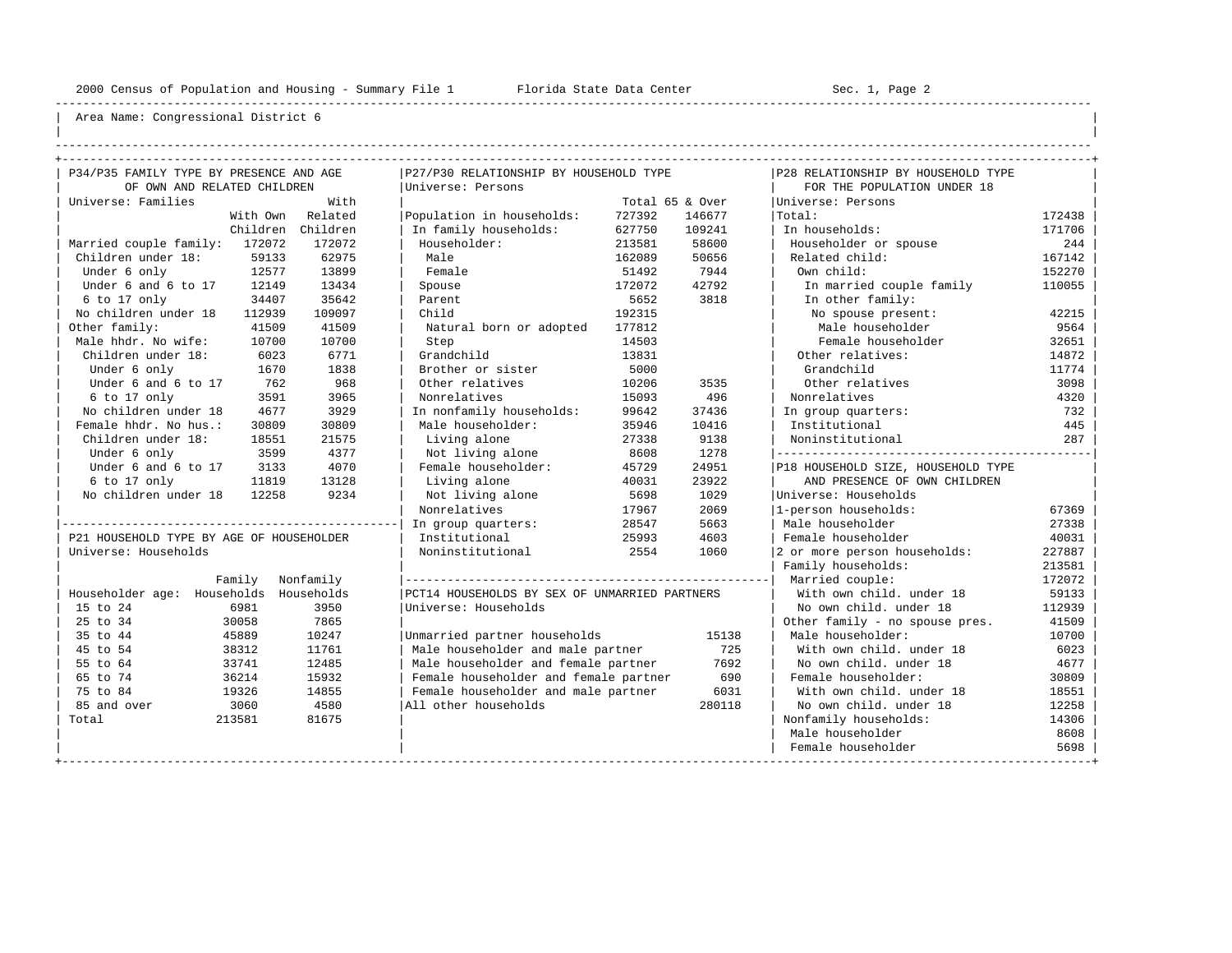-----------------------------------------------------------------------------------------------------------------------------------------------------

| H1/H3/H4/H5 HOUSING UNITS AND POPULATION BY TENURE<br>Universe: Housing Units and Population  |                                   |                                                 |                          | Universe: Households        |                            | P26/H13 HOUSEHOLD SIZE BY HOUSEHOLD TYPE |                        |                                      |                    |                                                                       |
|-----------------------------------------------------------------------------------------------|-----------------------------------|-------------------------------------------------|--------------------------|-----------------------------|----------------------------|------------------------------------------|------------------------|--------------------------------------|--------------------|-----------------------------------------------------------------------|
|                                                                                               |                                   | Average                                         |                          |                             |                            |                                          |                        |                                      |                    |                                                                       |
| Total:<br>336735                                                                              | Units Percent Population HH Size  |                                                 |                          | Household Size              |                            | Total                                    |                        | Family                               |                    | Nonfamily<br>Households Percent Households Percent Households Percent |
| Occupied:<br>295256<br>Owner:<br>235884                                                       | 100.0<br>727392<br>79.9<br>579948 | 2.46<br>2.46                                    | 1-Person<br>2-Person     |                             |                            | 67369 22.8<br>122046 41.3                |                        | N/A                                  |                    | 67369<br>82.5<br>14.6<br>11930                                        |
| 59372<br>Renter:                                                                              | 20.1<br>147444                    | 2.48                                            | 3-Person                 |                             |                            | 45342 15.4                               |                        | 110116 51.6<br>43814 20.5            |                    | 1.9<br>1528                                                           |
| 41479<br>Vacant:<br>For Rent<br>6950                                                          | 100.0<br>16.8                     |                                                 | 4-Person<br>5-Person     |                             |                            | 36144 12.2<br>15946 5.4                  |                        | 35548 16.6<br>15794                  | 7.4                | .7<br>596<br>$\cdot$ 2<br>152                                         |
| 5602<br>For Sale only                                                                         | 13.5                              |                                                 | 6-Person                 |                             |                            | 5480 1.9                                 |                        | 5419                                 | 2.5                | 61<br>$\cdot$ 1                                                       |
| Rented or sold,<br>4156<br>not occupied                                                       | 10.0                              |                                                 |                          |                             |                            | 7 or more Person 2929 1.0                |                        | 2890                                 | 1.4                | 39<br>$\cdot$ 0                                                       |
| Seasonal, recreational,                                                                       |                                   |                                                 |                          |                             |                            |                                          |                        |                                      |                    |                                                                       |
| or occasional use<br>15616<br>For migrant workers<br>87                                       | 37.6<br>$\cdot$ 2                 |                                                 |                          |                             |                            |                                          |                        |                                      |                    |                                                                       |
| Other<br>9068                                                                                 | 21.9                              |                                                 |                          |                             |                            |                                          |                        |                                      |                    |                                                                       |
| H6/H7 HOUSING UNITS BY HOUSEHOLDER'S RACE/HISPANIC ORIGIN<br>Universe: Occupied Housing Units |                                   |                                                 |                          |                             |                            |                                          | Universe: Nonrelatives | PCT15 NONRELATIVES BY HOUSEHOLD TYPE |                    |                                                                       |
| Race of Householder                                                                           | Total                             | Hispanic                                        |                          | Non-Hispanic                |                            |                                          |                        |                                      | Family             | Nonfamily                                                             |
| Total<br>White Alone                                                                          | 295256 100.0<br>260194 88.1       | 10740 100.0<br>6707 62.4                        |                          | 284516 100.0<br>253487 89.1 |                            |                                          | Roomer or Boarder      | Nonrelatives                         | Households<br>1731 | Households<br>1937                                                    |
| Black/African American Alone                                                                  | 25194 8.5                         | 305 2.8                                         |                          | 24889                       | 8.7                        |                                          | Housemate or roommate  |                                      | 2038               | 4626                                                                  |
| American Ind./Alaska Native Alone 1138 .4                                                     |                                   | 91                                              | .8                       | 1047                        | .4                         |                                          | Unmarried Partner      |                                      | 6856               | 8282                                                                  |
| Asian Alone                                                                                   | 2412.8                            | 27                                              | $\overline{\phantom{a}}$ | 2385                        | .8                         |                                          | Foster child           |                                      | 972                | 229                                                                   |
| Nat Hawaiian/Other PI Alone                                                                   | 86.0                              | $\overline{15}$ $\overline{11}$ $\overline{71}$ |                          |                             | $\overline{\phantom{0}}$ . |                                          | Other Nonrelatives     |                                      | 3496               | 2893                                                                  |
| Some Other Race Alone                                                                         | 3095 1.0 2954 27.5 141            |                                                 |                          |                             | .0                         |                                          |                        |                                      |                    |                                                                       |
| Two or More Races                                                                             | 3137 1.1                          | 641 6.0 2496                                    |                          |                             | .9                         |                                          |                        |                                      |                    |                                                                       |
| H14 HOUSING UNITS BY HOUSEHOLDER'S RACE AND TENURE<br>Universe: Occupied Housing Units        |                                   |                                                 |                          |                             |                            |                                          |                        | Universe: Occupied Housing Units     |                    | H16 HOUSING UNITS BY HOUSEHOLDER'S AGE AND TENURE                     |
| Race of Householder                                                                           | Owner Occupied                    |                                                 | Renter Occupied          |                             |                            |                                          |                        | Age of Householder Owner Occupied    |                    | Renter Occupied                                                       |
| Total                                                                                         | 235884 100.0                      |                                                 |                          | 59372 100.0                 |                            | $15 \text{ to } 24$                      |                        | 3563                                 | 1.5                | 7368<br>12.4                                                          |
| White Alone                                                                                   | 214122 90.8                       |                                                 | 46072                    | 77.6                        |                            | 25 to 34                                 |                        | 22666                                | 9.6                | 25.7<br>15257                                                         |
| Black/African American Alone                                                                  | 15303                             | 6.5                                             | 9891                     | 16.7                        |                            | 35 to 44                                 |                        | 42087                                | 17.8               | 14049<br>23.7                                                         |
| American Ind./Alaska Native Alone                                                             | 791                               | $\cdot$ 3                                       | 347                      | .6                          |                            | 45 to 54                                 |                        | 41202                                | 17.5               | 14.9<br>8871                                                          |
| Asian Alone                                                                                   | 1758                              | .7                                              | 654                      | 1.1                         |                            | 55 to 64                                 |                        | 41074                                | 17.4               | 8.7<br>5152                                                           |
| Nat Hawaiian/Other PI Alone                                                                   | 56                                | $\overline{\phantom{0}}$ .0                     | 30                       | $\ldots$                    |                            | 65 to 74                                 |                        | 48216                                | 20.4               | 3930<br>6.6                                                           |
| Some Other Race Alone                                                                         | 1708<br>2146                      | .7                                              | 1387                     | 2.3                         |                            | 75 to 84                                 |                        | 30865                                | 13.1               | 5.6<br>3316                                                           |
| Two or More Races Alone                                                                       |                                   | .9                                              | 991                      | 1.7                         |                            | 85 and Over                              |                        | 6211                                 | 2.6                | 1429<br>2.4                                                           |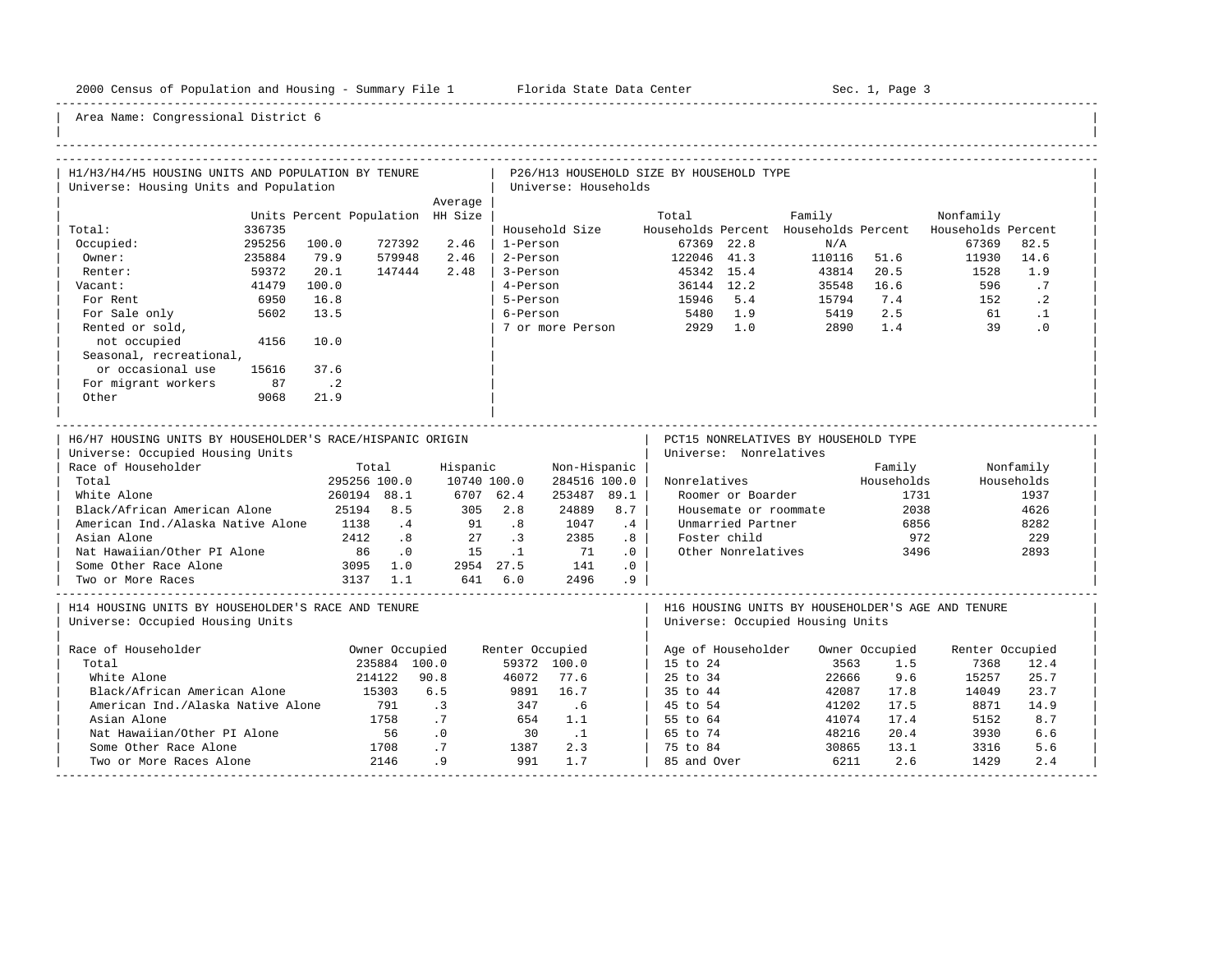----------------------------------------------------------------------------------------------------------------------------------------------------

| |

| P1/P15/P16/P17/P31/P32/P33 POPULATION SUMMARY                    |                        |         |                       | P12/P13 POPULATION BY AGE AND SEX                       |        |      |        |          |                 |           |
|------------------------------------------------------------------|------------------------|---------|-----------------------|---------------------------------------------------------|--------|------|--------|----------|-----------------|-----------|
| Universe: Persons, Households, Families                          |                        |         |                       | Universe: Persons                                       |        |      |        |          |                 |           |
| Total Population<br>722139                                       | Total Families         |         | 196273                |                                                         | Total  |      | Male   |          |                 | Female    |
| Total Households<br>285542                                       | Population in Families |         | 581537                |                                                         | Number | Pct. | Number | Pct.     | Number          | Pct.      |
| Population in Households 712119                                  | Average Family Size    |         | 2.96                  | Under 5                                                 | 42178  | 5.8  | 21700  | 6.2      | 20478           | 5.5       |
| 2.49<br>Average Household Size                                   |                        |         |                       | $5$ to $9$                                              | 47821  | 6.6  | 24453  | 7.0      | 23368           | 6.3       |
| ______________                                                   |                        |         |                       | $10 - 14$                                               | 50510  | 7.0  | 25889  | 7.4      | 24621           | 6.6       |
| P7/P8/P11 POPULATION BY RACE AND HISPANIC ORIGIN                 |                        |         |                       | 15 to 17                                                | 28848  | 4.0  | 14690  | 4.2      | 14158           | 3.8       |
| Universe: Persons                                                | Total                  |         | Hispanic Non-Hispanic | 18 and 19                                               | 18300  | 2.5  | 9585   | 2.7      | 8715            | 2.4       |
| Total                                                            | 722139                 | 72013   | 650126                | 20                                                      | 9092   | 1.3  | 4806   | 1.4      | 4286            | 1.2       |
| White Alone                                                      | 613843                 | 45436   | 568407                | 21                                                      | 8248   | 1.1  | 4270   | 1.2      | 3978            | 1.1       |
| Black or African American Alone                                  | 56959                  | 2056    | 54903                 | 22 to 24                                                | 23944  | 3.3  | 12295  | 3.5      | 11649           | 3.1       |
| American Ind. and Alaska Native Alone                            | 2241                   | 325     | 1916                  | 25 to 29                                                | 43782  | 6.1  | 21965  | 6.2      | 21817           | 5.9       |
| Asian Alone                                                      | 13610                  | 197     | 13413                 | 30 to 34                                                | 49982  | 6.9  | 24824  | 7.1      | 25158           | 6.8       |
| Native Hawaiian/Other Pacific Islander Alone                     | 317                    | 52      | 265                   | 35 to 39                                                | 59333  | 8.2  | 29089  | 8.3      | 30244           | 8.2       |
| Some Other Race Alone                                            | 20400                  | 19165   | 1235                  | 40 to 44                                                | 59312  | 8.2  | 28854  | 8.2      | 30458           | 8.2       |
| Two or More Races                                                | 14769                  | 4782    | 9987                  | 45 to 49                                                | 53022  | 7.3  | 25499  | 7.2      | 27523           | 7.4       |
|                                                                  |                        |         |                       | 50 to 54                                                | 48116  | 6.7  | 23322  | 6.6      | 24794           | 6.7       |
| P15A-I/P16A-I/P17A-I HOUSEHOLDS AND HOUSEHOLD POPULATION BY RACE |                        |         |                       | 55 to 59                                                | 37344  | 5.2  | 17692  | 5.0      | 19652           | 5.3       |
| Universe: Households and Population in Households                |                        |         | Average               | 60 and 61                                               | 12819  | 1.8  | 6035   | 1.7      | 6784            | 1.8       |
| Householder:                                                     | Households Pop. In HH  |         | HH Size               | 62 to 64                                                | 18493  | 2.6  | 8579   | 2.4      | 9914            | 2.7       |
| White Alone                                                      | 251350                 | 609039  | 2.42                  | 65 and 66                                               | 11889  | 1.6  | 5532   | 1.6      | 6357            | 1.7       |
| Black or African American Alone                                  | 19100                  | 55490   | 2.91                  | 67 to 69                                                | 18280  | 2.5  | 8524   | 2.4      | 9756            | 2.6       |
| American Ind. and Alaska Native Alone                            | 807                    | 2219    | 2.75                  | 70 to 74                                                | 29038  | 4.0  | 13132  | 3.7      | 15906           | 4.3       |
| Asian Alone                                                      | 4177                   | 12747   | 3.05                  | 75 to 79                                                | 24667  | 3.4  | 10767  | 3.1      | 13900           | 3.8       |
| Native Hawaiian/Other Pacific Islander Alone                     | 93                     | 263     | 2.83                  | 80 to 84                                                | 15491  | 2.1  | 6415   | 1.8      | 9076            | 2.5       |
| Some Other Race Alone                                            | 5659                   | 19637   | 3.47                  | 85 and over                                             | 11630  | 1.6  | 3846   | 1.1      | 7784            | 2.1       |
| Two or More Races                                                | 4356                   | 12724   | 2.92                  | 65 and over                                             | 110995 | 15.4 | 48216  | 13.7     | 62779           | 17.0      |
| Hispanic                                                         | 21720                  | 69034   | 3.18                  |                                                         |        |      |        |          |                 |           |
| White Alone, Not Hispanic                                        | 237044                 | 565555  | 2.39                  | Median Age                                              | 38.30  |      | 37.00  |          | 39.50           |           |
| P31A-I/P32A-I/P33A-I FAMILIES AND POPULATION IN FAMILIES         |                        |         |                       | P19 HOUSEHOLDS BY TYPE AND PRESENCE OF PERSONS UNDER 18 |        |      |        |          |                 |           |
| Universe: Families and Population in Families                    |                        | Pop. In | Average               | Universe: Households                                    |        |      |        |          | Households With |           |
| Householder:                                                     | Families               |         | Families Family Size  |                                                         |        |      |        | People   |                 | No People |
| White Alone                                                      | 170882                 | 493810  | 2.89                  |                                                         |        |      |        | Under 18 |                 | Under 18  |
| Black or African American Alone                                  | 13768                  | 46713   | 3.39                  | Family Households:                                      |        |      |        | 93294    |                 | 102979    |
| American Ind. and Alaska Native Alone                            | 546                    | 1772    | 3.25                  | Married Couple Family                                   |        |      |        | 65707    |                 | 88100     |
| Asian Alone                                                      | 3283                   | 11340   | 3.45                  | Other Family:                                           |        |      |        | 27587    |                 | 14879     |
| Native Hawaiian/Other Pacific Islander Alone                     | 67                     | 213     | 3.18                  | Male Householder, no wife present                       |        |      |        | 6655     |                 | 4534      |
| Some Other Race Alone                                            | 4627                   | 17207   | 3.72                  | Female Householder, no husband present                  |        |      |        | 20932    |                 | 10345     |
| Two or More Races                                                | 3100                   | 10482   | 3.38                  | Nonfamily Households:                                   |        |      |        | 1316     |                 | 87953     |
| Hispanic                                                         | 17445                  | 60470   | 3.47                  | Male Householder                                        |        |      |        | 1048     |                 | 40200     |
| White Alone, Not Hispanic                                        | 159481                 | 455669  | 2.86                  | Female Householder                                      |        |      |        | 268      |                 | 47753     |
|                                                                  |                        |         |                       |                                                         |        |      |        |          |                 |           |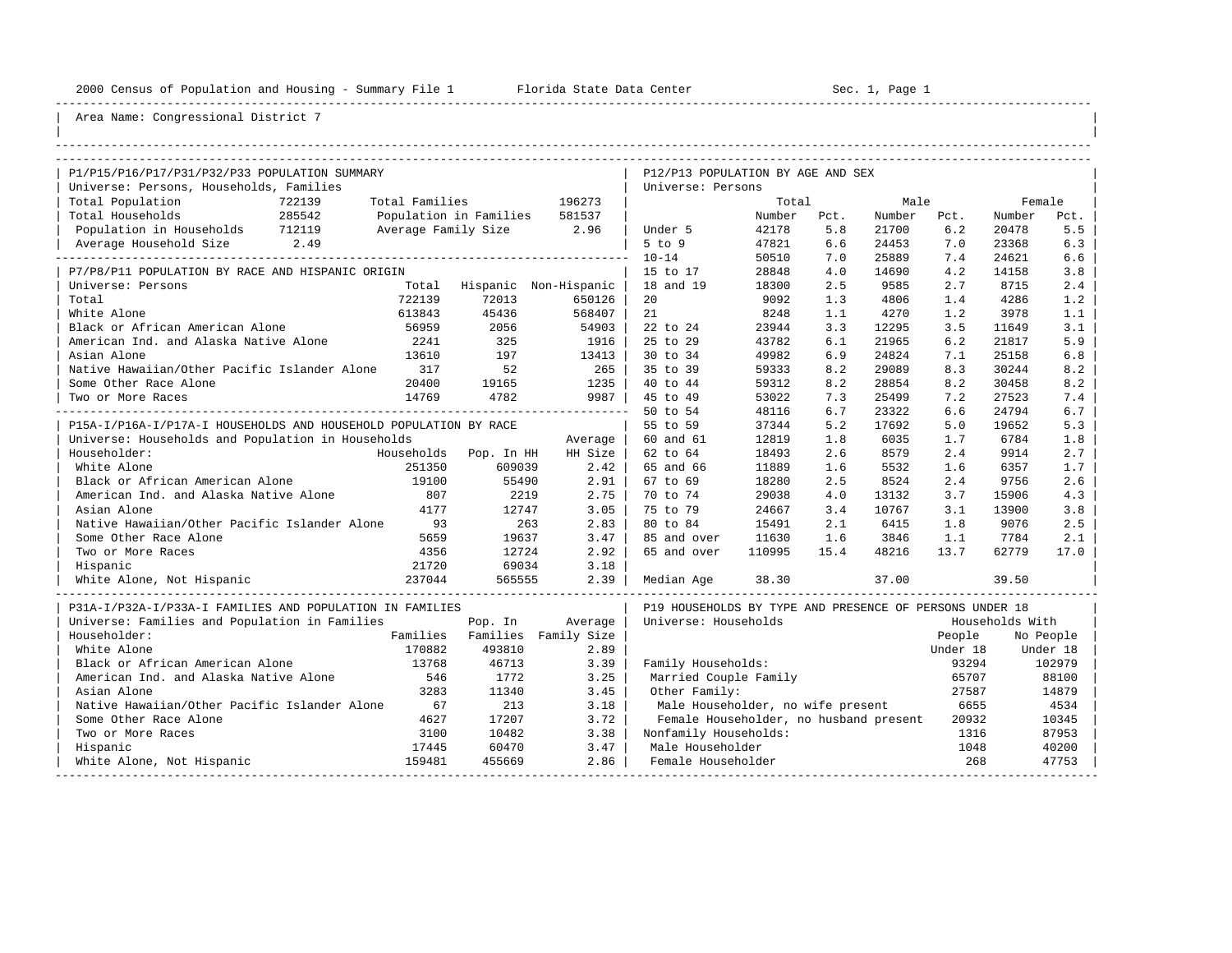----------------------------------------------------------------------------------------------------------------------------------------------------

| | ----------------------------------------------------------------------------------------------------------------------------------------------------

|                                                                        |           | P27/P30 RELATIONSHIP BY HOUSEHOLD TYPE        |        |                 | P28 RELATIONSHIP BY HOUSEHOLD TYPE |        |
|------------------------------------------------------------------------|-----------|-----------------------------------------------|--------|-----------------|------------------------------------|--------|
| P34/P35 FAMILY TYPE BY PRESENCE AND AGE<br>OF OWN AND RELATED CHILDREN |           | Universe: Persons                             |        |                 | FOR THE POPULATION UNDER 18        |        |
| Universe: Families                                                     | With      |                                               |        |                 | Universe: Persons                  |        |
|                                                                        | Related   |                                               |        | Total 65 & Over |                                    | 169357 |
| With Own                                                               |           | Population in households:                     | 712119 | 107070          | Total:                             |        |
| Children                                                               | Children  | In family households:                         | 597116 | 77201           | In households:                     | 169001 |
| Married couple family: 153807                                          | 153807    | Householder:                                  | 196273 | 40391           | Householder or spouse              | 127    |
| Children under 18:<br>62151                                            | 65466     | Male                                          | 143969 | 33704           | Related child:                     | 165217 |
| 14092<br>Under 6 only                                                  | 15341     | Female                                        | 52304  | 6687            | Own child:                         | 152590 |
| Under 6 and 6 to 17<br>12451                                           | 13544     | Spouse                                        | 153807 | 28356           | In married couple family           | 113763 |
| 35608<br>6 to 17 only                                                  | 36581     | Parent                                        | 6694   | 4513            | In other family:                   |        |
| No children under 18<br>91656                                          | 88341     | Child                                         | 196573 |                 | No spouse present:                 | 38827  |
| Other family:<br>42466                                                 | 42466     | Natural born or adopted                       | 184582 |                 | Male householder                   | 8895   |
| Male hhdr. No wife:<br>11189                                           | 11189     | Step                                          | 11991  |                 | Female householder                 | 29932  |
| Children under 18:<br>5801                                             | 6559      | Grandchild                                    | 11600  |                 | Other relatives:                   | 12627  |
| Under 6 only<br>1539                                                   | 1751      | Brother or sister                             | 5864   |                 | Grandchild                         | 9832   |
| Under 6 and 6 to 17<br>646                                             | 824       | Other relatives                               | 10726  | 3501            | Other relatives                    | 2795   |
| 6 to 17 only<br>3616                                                   | 3984      | Nonrelatives                                  | 15579  | 440             | Nonrelatives                       | 3657   |
| No children under 18<br>5388                                           | 4630      | In nonfamily households:                      | 115003 | 29869           | In group quarters:                 | 356    |
| Female hhdr. No hus.:<br>31277                                         | 31277     | Male householder:                             | 41248  | 7596            | Institutional                      | 67     |
| Children under 18:<br>18223                                            | 20855     | Living alone                                  | 28990  | 6640            | Noninstitutional                   | 289    |
| Under 6 only<br>3163                                                   | 3976      | Not living alone                              | 12258  | 956             |                                    |        |
| Under 6 and 6 to 17<br>2551                                            | 3283      | Female householder:                           | 48021  | 20684           | P18 HOUSEHOLD SIZE, HOUSEHOLD TYPE |        |
| 6 to 17 only<br>12509                                                  | 13596     | Living alone                                  | 39839  | 19767           | AND PRESENCE OF OWN CHILDREN       |        |
| No children under 18<br>13054                                          | 10422     | Not living alone                              | 8182   | 917             | Universe: Households               |        |
|                                                                        |           | Nonrelatives                                  | 25734  | 1589            | 1-person households:               | 68829  |
|                                                                        |           | In group quarters:                            | 10020  | 3925            | Male householder                   | 28990  |
| P21 HOUSEHOLD TYPE BY AGE OF HOUSEHOLDER                               |           | Institutional                                 | 4762   | 2985            | Female householder                 | 39839  |
| Universe: Households                                                   |           | Noninstitutional                              | 5258   | 940             | 2 or more person households:       | 216713 |
|                                                                        |           |                                               |        |                 | Family households:                 | 196273 |
| Family                                                                 | Nonfamily |                                               |        |                 | Married couple:                    | 153807 |
| Householder age: Households Households                                 |           | PCT14 HOUSEHOLDS BY SEX OF UNMARRIED PARTNERS |        |                 | With own child, under 18           | 62151  |
| 15 to 24<br>5567                                                       | 6961      | Universe: Households                          |        |                 | No own child, under 18             | 91656  |
| 25 to 34<br>30111                                                      | 13662     |                                               |        |                 | Other family - no spouse pres.     | 42466  |
| 35 to 44<br>49513                                                      | 14249     | Unmarried partner households                  |        | 17504           | Male householder:                  | 11189  |
| 45 to 54<br>42733                                                      | 14447     | Male householder and male partner             |        | 824             | With own child, under 18           | 5801   |
| 55 to 64<br>27958                                                      | 11670     | Male householder and female partner           |        | 8559            | No own child. under 18             | 5388   |
| 65 to 74<br>23979                                                      | 12358     | Female householder and female partner         |        | 771             | Female householder:                | 31277  |
| 75 to 84<br>14036                                                      | 11851     | Female householder and male partner           |        | 7350            | With own child, under 18           | 18223  |
| 85 and over<br>2376                                                    | 4071      | All other households                          |        | 268038          | No own child, under 18             | 13054  |
| Total<br>196273                                                        | 89269     |                                               |        |                 | Nonfamily households:              | 20440  |
|                                                                        |           |                                               |        |                 | Male householder                   | 12258  |
|                                                                        |           |                                               |        |                 | Female householder                 | 8182   |
|                                                                        |           |                                               |        |                 |                                    |        |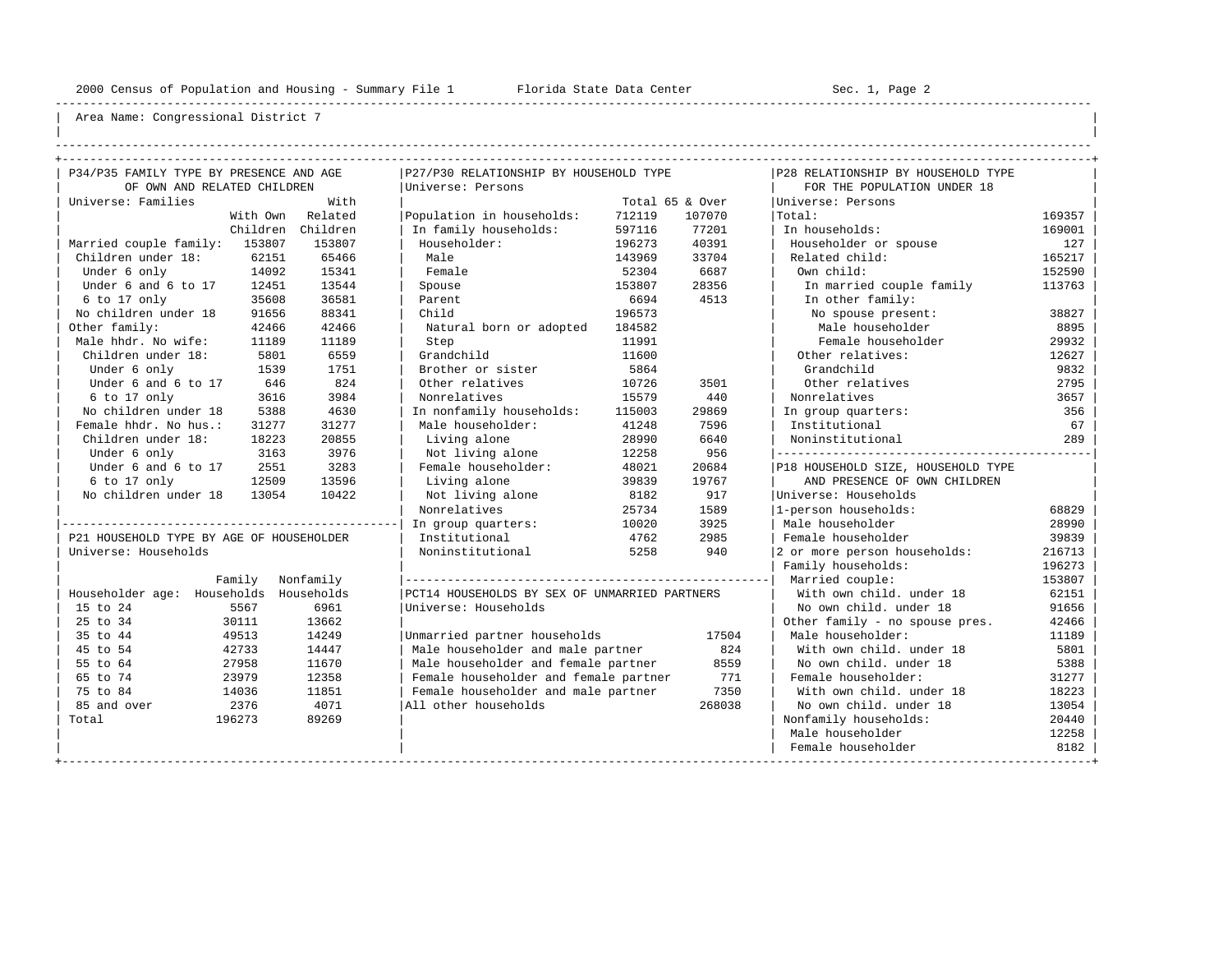-----------------------------------------------------------------------------------------------------------------------------------------------------

| H1/H3/H4/H5 HOUSING UNITS AND POPULATION BY TENURE<br>Universe: Housing Units and Population                                                                                                                                                                                |                                                               |                                                                    | P26/H13 HOUSEHOLD SIZE BY HOUSEHOLD TYPE<br>Universe: Households        |                                                                                                               |                           |                                                                                                                 |                                                                 |                                               |                                                   |                                                                 |
|-----------------------------------------------------------------------------------------------------------------------------------------------------------------------------------------------------------------------------------------------------------------------------|---------------------------------------------------------------|--------------------------------------------------------------------|-------------------------------------------------------------------------|---------------------------------------------------------------------------------------------------------------|---------------------------|-----------------------------------------------------------------------------------------------------------------|-----------------------------------------------------------------|-----------------------------------------------|---------------------------------------------------|-----------------------------------------------------------------|
|                                                                                                                                                                                                                                                                             |                                                               | Average                                                            |                                                                         |                                                                                                               |                           |                                                                                                                 |                                                                 |                                               |                                                   |                                                                 |
| Total:<br>312624                                                                                                                                                                                                                                                            | Units Percent Population HH Size                              |                                                                    | Household Size Mouseholds Percent Households Percent Households Percent |                                                                                                               | Total                     |                                                                                                                 | Family                                                          |                                               | Nonfamily                                         |                                                                 |
| 285542<br>Occupied:<br>Owner:<br>210612                                                                                                                                                                                                                                     | 712119<br>100.0<br>73.8<br>538386                             | 2.49<br>2.56                                                       | 1-Person<br>2-Person                                                    |                                                                                                               | 68829 24.1                |                                                                                                                 | N/A                                                             | 89580 45.6                                    | 68829<br>16783                                    | 77.1<br>18.8                                                    |
| 74930<br>Renter:                                                                                                                                                                                                                                                            | 26.2<br>173733                                                | 2.32                                                               | 3-Person                                                                |                                                                                                               | 106363 37.2<br>47806 16.7 |                                                                                                                 | 89580 45.6<br>45238 23.0                                        |                                               | 2568                                              | 2.9                                                             |
| 27082<br>Vacant:                                                                                                                                                                                                                                                            | 100.0                                                         |                                                                    | 4-Person                                                                |                                                                                                               | 38542 13.5<br>15890 5.6   |                                                                                                                 | 37741 19.2<br>15711 8.0                                         |                                               | 801                                               | .9                                                              |
| 5429<br>For Rent                                                                                                                                                                                                                                                            | 20.0                                                          |                                                                    | 5-Person                                                                |                                                                                                               |                           |                                                                                                                 |                                                                 | 8.0                                           | 179                                               | $\cdot$ 2                                                       |
| For Sale only 3603<br>13.3                                                                                                                                                                                                                                                  |                                                               |                                                                    | 6-Person                                                                |                                                                                                               | 5396 1.9                  |                                                                                                                 | 5332                                                            | 2.7                                           |                                                   | 64.1                                                            |
| Rented or sold,                                                                                                                                                                                                                                                             |                                                               |                                                                    | 7 or more Person 2716 1.0                                               |                                                                                                               |                           |                                                                                                                 |                                                                 | 2671 1.4                                      | 45                                                | $\cdot$ 1                                                       |
| 1589<br>not occupied<br>5.9                                                                                                                                                                                                                                                 |                                                               |                                                                    |                                                                         |                                                                                                               |                           |                                                                                                                 |                                                                 |                                               |                                                   |                                                                 |
| Seasonal, recreational,                                                                                                                                                                                                                                                     |                                                               |                                                                    |                                                                         |                                                                                                               |                           |                                                                                                                 |                                                                 |                                               |                                                   |                                                                 |
| or occasional use<br>12701                                                                                                                                                                                                                                                  | 46.9                                                          |                                                                    |                                                                         |                                                                                                               |                           |                                                                                                                 |                                                                 |                                               |                                                   |                                                                 |
| For migrant workers<br>$\overline{5}$<br>$\sim$ 0                                                                                                                                                                                                                           |                                                               |                                                                    |                                                                         |                                                                                                               |                           |                                                                                                                 |                                                                 |                                               |                                                   |                                                                 |
| Other<br>3755                                                                                                                                                                                                                                                               | 13.9                                                          |                                                                    |                                                                         |                                                                                                               |                           |                                                                                                                 |                                                                 |                                               |                                                   |                                                                 |
| H6/H7 HOUSING UNITS BY HOUSEHOLDER'S RACE/HISPANIC ORIGIN<br>Universe: Occupied Housing Units<br>Race of Householder<br>Total<br>White Alone<br>Black/African American Alone<br>American Ind./Alaska Native Alone 807 .3<br>Asian Alone<br>Nat Hawaiian/Other PI Alone 93 0 | Total<br>285542 100.0<br>251350 88.0<br>19100 6.7<br>4177 1.5 | Hispanic<br>21720 100.0<br>14306 65.9<br>586 2.7<br>98 .5<br>49 .2 | 18514<br>709<br>4128<br>$14$ $1$ $79$                                   | Non-Hispanic  <br>263822 100.0  <br>237044 89.8  <br>7.0<br>$\cdot$ . 3<br>1.6<br>$\overline{\phantom{0}}$ .0 | Foster child              | Universe: Nonrelatives<br>Roomer or Boarder<br>Housemate or roommate<br>Unmarried Partner<br>Other Nonrelatives | PCT15 NONRELATIVES BY HOUSEHOLD TYPE<br>Nonrelatives Households | Family<br>2430<br>2637<br>6857<br>534<br>3121 |                                                   | Nonfamily<br>Households<br>3185<br>8810<br>10647<br>131<br>2961 |
| H14 HOUSING UNITS BY HOUSEHOLDER'S RACE AND TENURE<br>Universe: Occupied Housing Units                                                                                                                                                                                      |                                                               |                                                                    |                                                                         |                                                                                                               |                           |                                                                                                                 | Universe: Occupied Housing Units                                |                                               | H16 HOUSING UNITS BY HOUSEHOLDER'S AGE AND TENURE |                                                                 |
| Race of Householder                                                                                                                                                                                                                                                         | Owner Occupied                                                |                                                                    | Renter Occupied                                                         |                                                                                                               |                           |                                                                                                                 | Age of Householder Owner Occupied                               |                                               | Renter Occupied                                   |                                                                 |
| Total                                                                                                                                                                                                                                                                       | 210612 100.0                                                  |                                                                    | 74930 100.0                                                             |                                                                                                               | 15 to 24                  |                                                                                                                 | 2728                                                            | 1.3                                           | 9800                                              | 13.1                                                            |
| White Alone<br>Black/African American Alone                                                                                                                                                                                                                                 | 191655 91.0<br>10065                                          | 4.8                                                                | 59695<br>79.7<br>9035<br>9035<br>12.1                                   |                                                                                                               | 25 to 34                  |                                                                                                                 | 22511<br>46188                                                  | 10.7<br>21.9                                  | 21262<br>17574                                    | 28.4<br>23.5                                                    |
| American Ind./Alaska Native Alone 497 .2                                                                                                                                                                                                                                    |                                                               |                                                                    | $\cdot$ 4                                                               |                                                                                                               | 35 to 44                  |                                                                                                                 | 45632                                                           | 21.7                                          | 11548                                             | 15.4                                                            |
| Asian Alone                                                                                                                                                                                                                                                                 | 2695 1.3                                                      | $310$<br>$1482$                                                    | 2.0                                                                     |                                                                                                               | 55 to 64                  | 45 to 54                                                                                                        | 33920                                                           | 16.1                                          | 5708                                              | 7.6                                                             |
| Nat Hawaiian/Other PI Alone                                                                                                                                                                                                                                                 |                                                               |                                                                    |                                                                         |                                                                                                               | 65 to 74                  |                                                                                                                 | 32410                                                           | 15.4                                          | 3927                                              | 5.2                                                             |
| Some Other Race Alone                                                                                                                                                                                                                                                       |                                                               |                                                                    | 27 .0<br>3.5                                                            |                                                                                                               | 75 to 84                  |                                                                                                                 | 22400                                                           | 10.6                                          | 3487                                              | 4.7                                                             |
| Two or More Races Alone                                                                                                                                                                                                                                                     | $66$ . 0<br>3038 1.4<br>2596 1.2                              |                                                                    | 2621<br>1760<br>2.3                                                     |                                                                                                               | 85 and Over               |                                                                                                                 | 4823                                                            | 2.3                                           | 1624                                              | 2.2                                                             |
|                                                                                                                                                                                                                                                                             |                                                               |                                                                    |                                                                         |                                                                                                               |                           |                                                                                                                 |                                                                 |                                               |                                                   |                                                                 |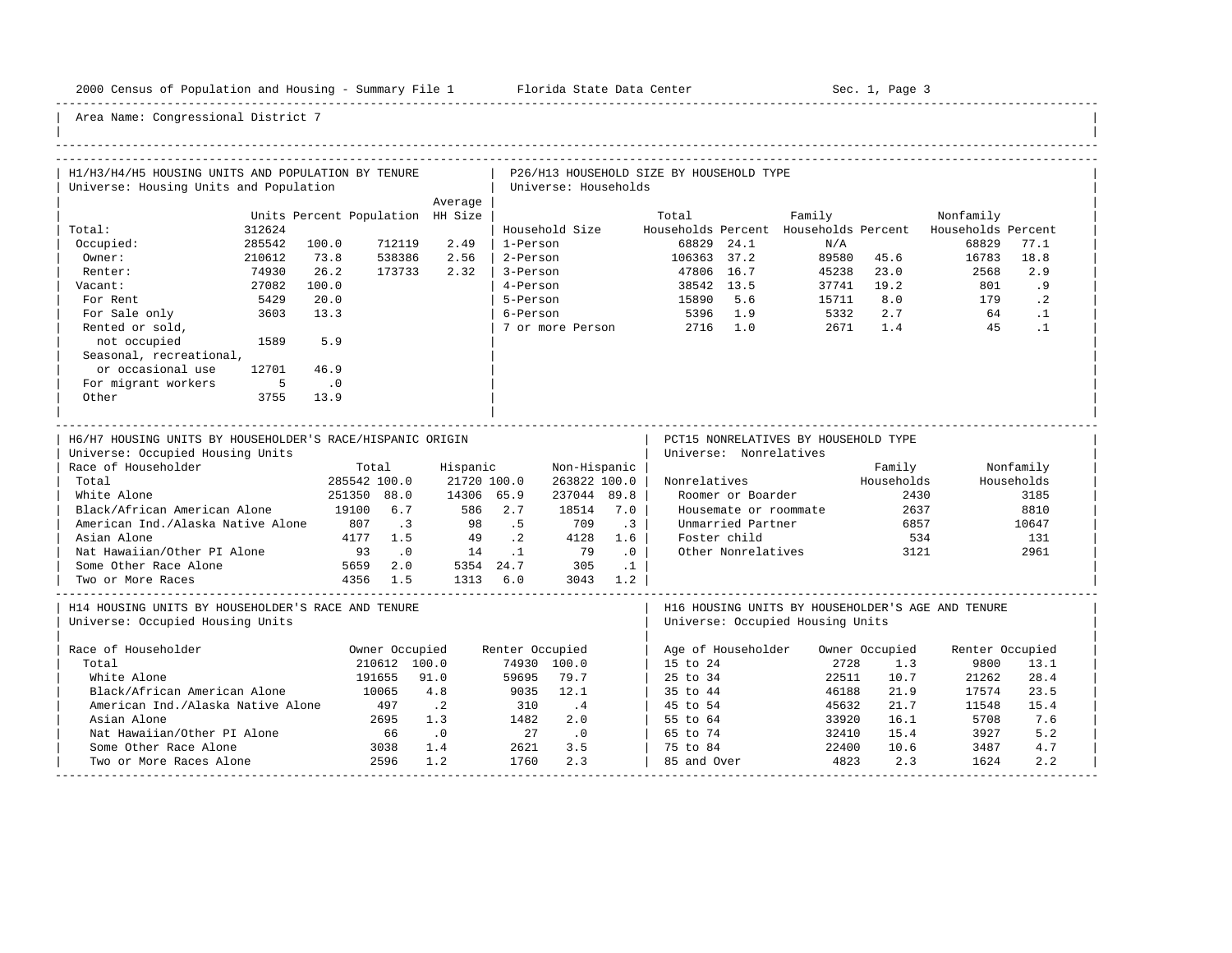----------------------------------------------------------------------------------------------------------------------------------------------------

| |

## Area Name: Congressional District 8

| P1/P15/P16/P17/P31/P32/P33 POPULATION SUMMARY                    |                |                               |         | P12/P13 POPULATION BY AGE AND SEX                       |        |      |        |          |                 |           |  |  |
|------------------------------------------------------------------|----------------|-------------------------------|---------|---------------------------------------------------------|--------|------|--------|----------|-----------------|-----------|--|--|
| Universe: Persons, Households, Families                          |                |                               |         | Universe: Persons                                       |        |      |        |          |                 |           |  |  |
| Total Population<br>782397                                       | Total Families |                               | 193403  |                                                         | Total  |      | Male   |          | Female          |           |  |  |
| Total Households<br>296753                                       |                | Population in Families 599411 |         |                                                         | Number | Pct. | Number | Pct.     | Number          | Pct.      |  |  |
| Population in Households 764687                                  |                | Average Family Size 3.10      |         | Under 5                                                 | 50757  | 6.5  | 25949  | 6.7      | 24808           | 6.3       |  |  |
| Average Household Size 2.58                                      |                |                               |         | $5$ to $9$                                              | 53850  | 6.9  | 27728  | 7.1      | 26122           | 6.7       |  |  |
|                                                                  |                |                               |         | $10 - 14$                                               | 52899  | 6.8  | 27285  | 7.0      | 25614           | 6.5       |  |  |
| P7/P8/P11 POPULATION BY RACE AND HISPANIC ORIGIN                 |                |                               |         | 15 to 17                                                | 30436  | 3.9  | 15727  | 4.0      | 14709           | 3.7       |  |  |
| Universe: Persons                                                |                | Total Hispanic Non-Hispanic   |         | 18 and 19                                               | 23981  | 3.1  | 12028  | 3.1      | 11953           | 3.0       |  |  |
| Total                                                            | 782397         | 179733                        | 602664  | 20                                                      | 13033  | 1.7  | 6690   | 1.7      | 6343            | 1.6       |  |  |
| White Alone                                                      | 597404         | 107210                        | 490194  | 21                                                      | 12542  | 1.6  | 6457   | 1.7      | 6085            | 1.6       |  |  |
| Black or African American Alone                                  | 69108          | 5368                          | 63740   | 22 to 24                                                | 38280  | 4.9  | 19776  | 5.1      | 18504           | 4.7       |  |  |
| American Ind. and Alaska Native Alone                            | 2802           | 848                           | 1954    | 25 to 29                                                | 66085  | 8.4  | 34156  | 8.8      | 31929           | 8.1       |  |  |
| Asian Alone                                                      | 28411          | 380                           | 28031   | 30 to 34                                                | 66483  | 8.5  | 34664  | 8.9      | 31819           | 8.1       |  |  |
| Native Hawaiian/Other Pacific Islander Alone 792                 |                | 117                           | 675     | 35 to 39                                                | 70959  | 9.1  | 36472  | 9.4      | 34487           | 8.8       |  |  |
| Some Other Race Alone                                            | 57146          | 54515                         | 2631    | 40 to 44                                                | 64254  | 8.2  | 32550  | 8.3      | 31704           | 8.1       |  |  |
| Two or More Races                                                | 26734          | 11295                         | 15439   | 45 to 49                                                | 53775  | 6.9  | 26529  | 6.8      | 27246           | 6.9       |  |  |
|                                                                  |                |                               |         | 50 to 54                                                | 45536  | 5.8  | 22201  | 5.7      | 23335           | 5.9       |  |  |
| P15A-I/P16A-I/P17A-I HOUSEHOLDS AND HOUSEHOLD POPULATION BY RACE |                |                               |         | 55 to 59                                                | 33172  | 4.2  | 16001  | 4.1      | 17171           | 4.4       |  |  |
| Universe: Households and Population in Households                |                |                               | Average | 60 and 61                                               | 10897  | 1.4  | 5180   | 1.3      | 5717            | 1.5       |  |  |
| Householder:                                                     |                | Households Pop. In HH         | HH Size | 62 to 64                                                | 15023  | 1.9  | 7085   | 1.8      | 7938            | 2.0       |  |  |
| White Alone                                                      | 239626         | 589150                        | 2.46    | 65 and 66                                               | 9328   | 1.2  | 4350   | 1.1      | 4978            | 1.3       |  |  |
| Black or African American Alone                                  | 22260          | 63952                         | 2.87    | 67 to 69                                                | 13719  | 1.8  | 6342   | 1.6      | 7377            | 1.9       |  |  |
| American Ind. and Alaska Native Alone                            | 999            | 2731                          | 2.73    | 70 to 74                                                | 20839  | 2.7  | 9077   | 2.3      | 11762           | 3.0       |  |  |
| Asian Alone                                                      | 8879           | 27172                         | 3.06    | 75 to 79                                                | 16990  | 2.2  | 6913   | 1.8      | 10077           | 2.6       |  |  |
| Native Hawaiian/Other Pacific Islander Alone 238                 |                | 730                           | 3.07    | 80 to 84                                                | 11044  | 1.4  | 4279   | 1.1      | 6765            | 1.7       |  |  |
| Some Other Race Alone                                            | 16386          | 55885                         | 3.41    | 85 and over                                             | 8515   | 1.1  | 2495   | .6       | 6020            | 1.5       |  |  |
| Two or More Races                                                | 8365           | 25067                         | 3.00    | 65 and over                                             | 80435  | 10.3 | 33456  | 8.6      | 46979           | 12.0      |  |  |
| Hispanic                                                         | 55164          | 176415                        | 3.20    |                                                         |        |      |        |          |                 |           |  |  |
| White Alone, Not Hispanic                                        | 205566         | 484303                        | 2.36    | Median Aqe                                              | 33.70  |      | 32.70  |          | 34.70           |           |  |  |
| P31A-I/P32A-I/P33A-I FAMILIES AND POPULATION IN FAMILIES         |                |                               |         | P19 HOUSEHOLDS BY TYPE AND PRESENCE OF PERSONS UNDER 18 |        |      |        |          |                 |           |  |  |
| Universe: Families and Population in Families                    |                | Pop. In                       | Average | Universe: Households                                    |        |      |        |          | Households With |           |  |  |
| Householder:                                                     |                | Families Families Family Size |         |                                                         |        |      |        | People   |                 | No People |  |  |
| White Alone                                                      | 151481         | 452713                        | 2.99    |                                                         |        |      |        | Under 18 |                 | Under 18  |  |  |
| Black or African American Alone                                  | 15394          | 52189                         | 3.39    | Family Households:                                      |        |      |        | 102604   |                 | 90799     |  |  |
| American Ind. and Alaska Native Alone                            | 651            | 2077                          | 3.19    | Married Couple Family                                   |        |      |        | 71106    |                 | 74011     |  |  |
| Asian Alone                                                      | 6688           | 23466                         | 3.51    | Other Family:                                           |        |      |        | 31498    |                 | 16788     |  |  |
| Native Hawaiian/Other Pacific Islander Alone                     | 163            | 579                           | 3.55    | Male Householder, no wife present                       |        |      |        | 7808     |                 | 5830      |  |  |
| Some Other Race Alone                                            | 13148          | 48130                         | 3.66    | Female Householder, no husband present                  |        |      |        | 23690    |                 | 10958     |  |  |
| Two or More Races                                                | 5878           | 20257                         | 3.45    | Nonfamily Households:                                   |        |      |        | 1388     |                 | 101962    |  |  |
| Hispanic                                                         | 43561          | 151671                        | 3.48    | Male Householder                                        |        |      |        | 1022     |                 | 51537     |  |  |
| White Alone, Not Hispanic                                        | 124862         | 362672                        | 2.90    | Female Householder                                      |        |      |        | 366      |                 | 50425     |  |  |

-----------------------------------------------------------------------------------------------------------------------------------------------------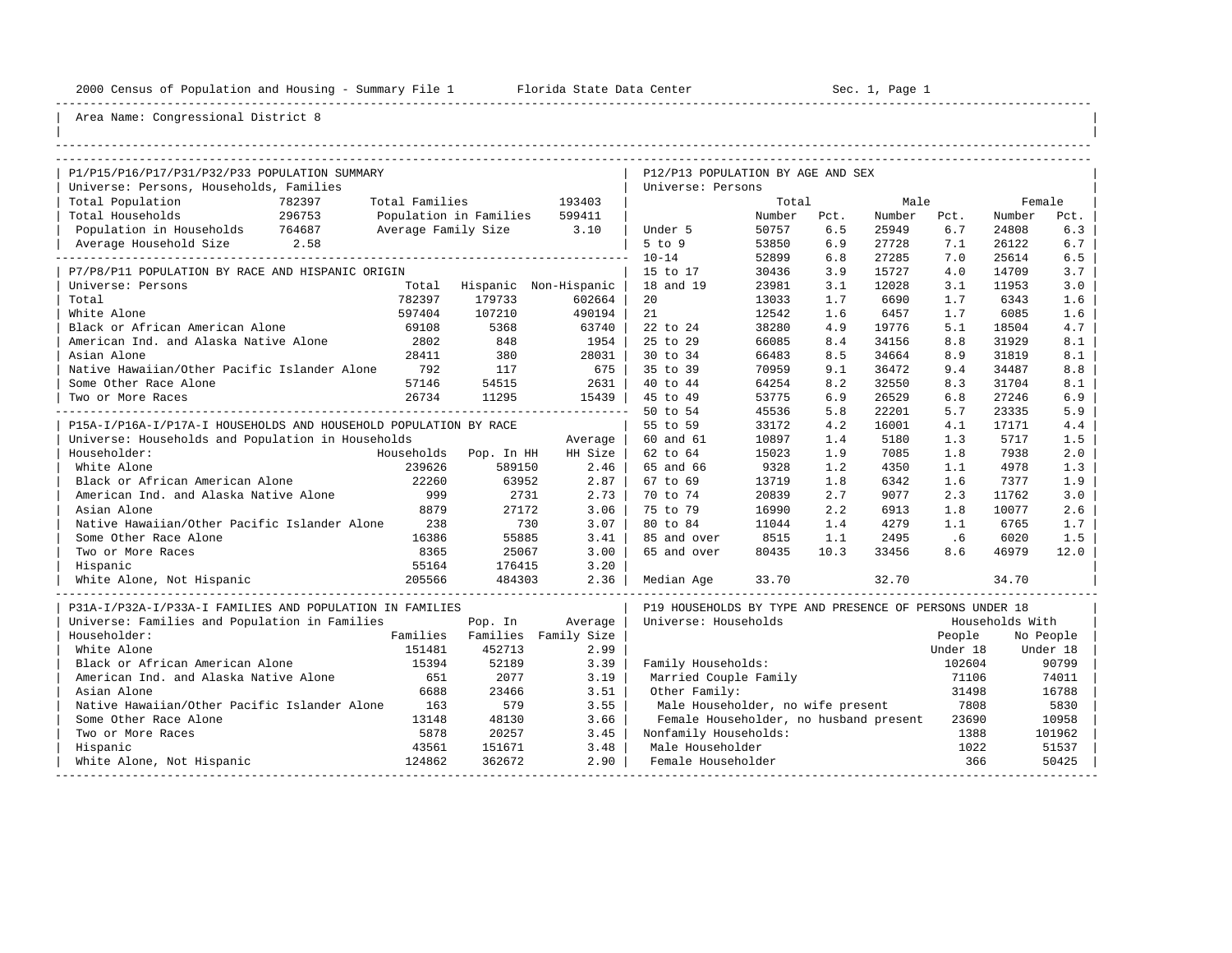----------------------------------------------------------------------------------------------------------------------------------------------------

| | ----------------------------------------------------------------------------------------------------------------------------------------------------

| P34/P35 FAMILY TYPE BY PRESENCE AND AGE  |           | P27/P30 RELATIONSHIP BY HOUSEHOLD TYPE        |                 |        | P28 RELATIONSHIP BY HOUSEHOLD TYPE |        |
|------------------------------------------|-----------|-----------------------------------------------|-----------------|--------|------------------------------------|--------|
| OF OWN AND RELATED CHILDREN              |           | Universe: Persons                             |                 |        | FOR THE POPULATION UNDER 18        |        |
| Universe: Families                       | With      |                                               | Total 65 & Over |        | Universe: Persons                  |        |
| With Own                                 | Related   | Population in households:                     | 764687          | 75825  | Total:                             | 187942 |
| Children                                 | Children  | In family households:                         | 619122          | 54567  | In households:                     | 187242 |
| Married couple family: 145117            | 145117    | Householder:                                  | 193403          | 27687  | Householder or spouse              | 197    |
| Children under 18:<br>67294              | 70901     | Male                                          | 137290          | 22146  | Related child:                     | 183429 |
| 17336<br>Under 6 only                    | 18606     | Female                                        | 56113           | 5541   | Own child:                         | 168257 |
| Under 6 and 6 to 17<br>13977             | 15364     | Spouse                                        | 145117          | 18031  | In married couple family           | 123463 |
| 6 to 17 only<br>35981                    | 36931     | Parent                                        | 8732            | 4937   | In other family:                   |        |
| No children under 18<br>77823            | 74216     | Child                                         | 215059          |        | No spouse present:                 | 44794  |
| Other family:<br>48286                   | 48286     | Natural born or adopted                       | 202953          |        | Male householder                   | 10577  |
| Male hhdr. No wife:<br>13638             | 13638     | Step                                          | 12106           |        | Female householder                 | 34217  |
| Children under 18:<br>6747               | 7709      | Grandchild                                    | 12785           |        | Other relatives:                   | 15172  |
| Under 6 only<br>2002                     | 2279      | Brother or sister                             | 9459            |        | Grandchild                         | 10994  |
| Under 6 and 6 to 17<br>879               | 1076      | Other relatives                               | 14856           | 3451   | Other relatives                    | 4178   |
| 6 to 17 only<br>3866                     | 4354      | Nonrelatives                                  | 19711           | 461    | Nonrelatives                       | 3616   |
| No children under 18<br>6891             | 5929      | In nonfamily households:                      | 145565          | 21258  | In group quarters:                 | 700    |
| Female hhdr. No hus.:<br>34648           | 34648     | Male householder:                             | 52559           | 5163   | Institutional                      | 572    |
| Children under 18:<br>20474              | 23592     | Living alone                                  | 33628           | 4557   | Noninstitutional                   | 128    |
| Under 6 only<br>3897                     | 4803      | Not living alone                              | 18931           | 606    |                                    |        |
| Under 6 and 6 to 17<br>3002              | 3951      | Female householder:                           | 50791           | 15138  | P18 HOUSEHOLD SIZE, HOUSEHOLD TYPE |        |
| 6 to 17 only<br>13575                    | 14838     | Living alone                                  | 38044           | 14524  | AND PRESENCE OF OWN CHILDREN       |        |
| No children under 18<br>14174            | 11056     | Not living alone                              | 12747           | 614    | Universe: Households               |        |
|                                          |           | Nonrelatives                                  | 42215           | 957    | 1-person households:               | 71672  |
|                                          |           | In group quarters:                            | 17710           | 4610   | Male householder                   | 33628  |
| P21 HOUSEHOLD TYPE BY AGE OF HOUSEHOLDER |           | Institutional                                 | 12379           | 3895   | Female householder                 | 38044  |
| Universe: Households                     |           | Noninstitutional                              | 5331            | 715    | 2 or more person households:       | 225081 |
|                                          |           |                                               |                 |        | Family households:                 | 193403 |
| Family                                   | Nonfamily |                                               |                 |        | Married couple:                    | 145117 |
| Householder age: Households Households   |           | PCT14 HOUSEHOLDS BY SEX OF UNMARRIED PARTNERS |                 |        | With own child, under 18           | 67294  |
| 15 to 24<br>7995                         | 14658     | Universe: Households                          |                 |        | No own child, under 18             | 77823  |
| 25 to 34<br>38203                        | 24690     |                                               |                 |        | Other family - no spouse pres.     | 48286  |
| 35 to 44<br>54233                        | 19012     | Unmarried partner households                  |                 | 21025  | Male householder:                  | 13638  |
| 45 to 54<br>41156                        | 15051     | Male householder and male partner             |                 | 1558   | With own child, under 18           | 6747   |
| 55 to 64<br>24129                        | 9638      | Male householder and female partner           |                 | 9859   | No own child. under 18             | 6891   |
| 65 to 74<br>17125                        | 9155      | Female householder and female partner         |                 | 1029   | Female householder:                | 34648  |
| 75 to 84<br>9109                         | 8273      | Female householder and male partner           |                 | 8579   | With own child, under 18           | 20474  |
| 85 and over<br>1453                      | 2873      | All other households                          |                 | 275728 | No own child, under 18             | 14174  |
| Total<br>193403                          | 103350    |                                               |                 |        | Nonfamily households:              | 31678  |
|                                          |           |                                               |                 |        | Male householder                   | 18931  |
|                                          |           |                                               |                 |        | Female householder                 | 12747  |
|                                          |           |                                               |                 |        |                                    |        |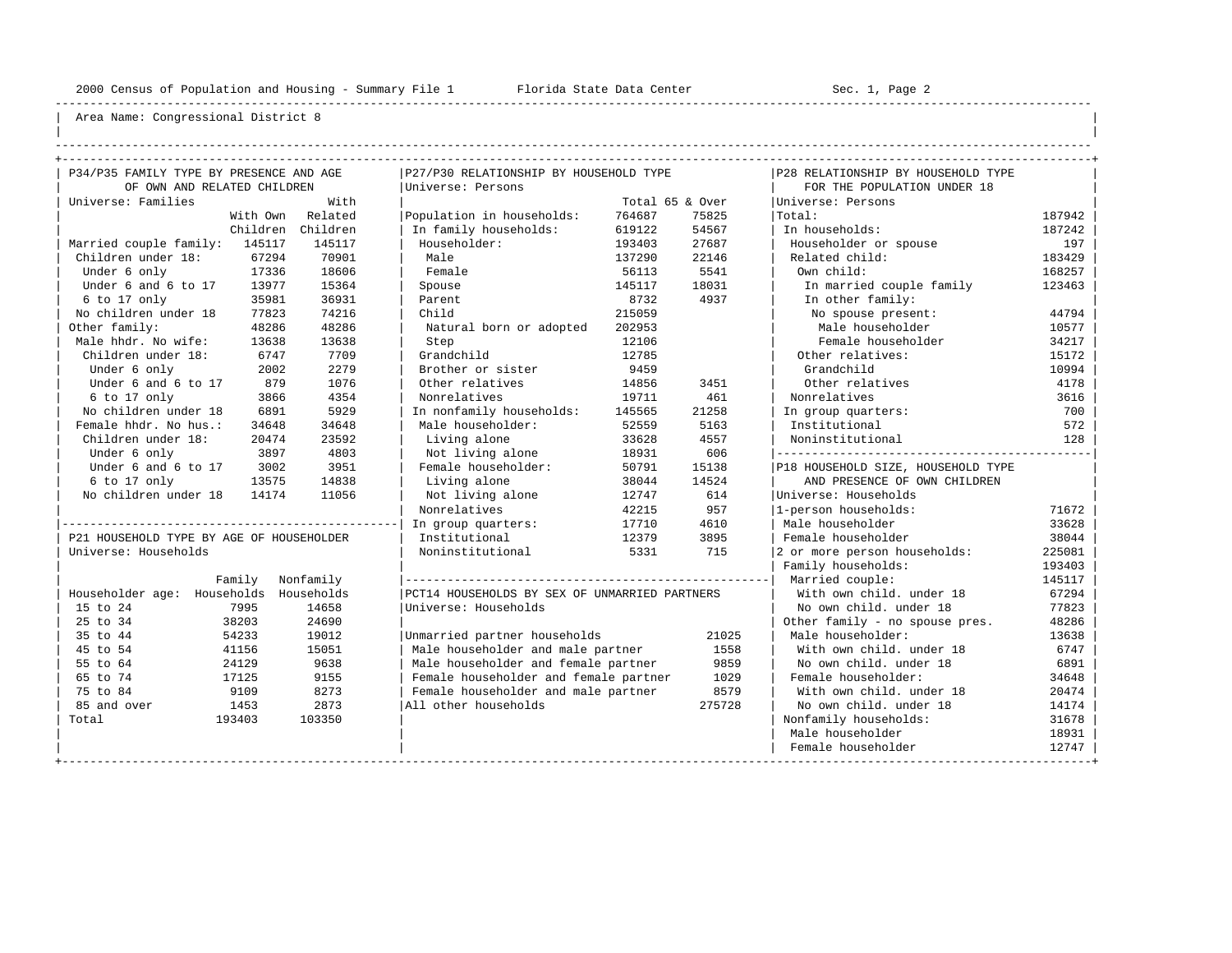-----------------------------------------------------------------------------------------------------------------------------------------------------

| H1/H3/H4/H5 HOUSING UNITS AND POPULATION BY TENURE                                                                   |        |                                  |                          |                              |                 |                      |           | P26/H13 HOUSEHOLD SIZE BY HOUSEHOLD TYPE |                        |                                                                                       |            |                 |            |
|----------------------------------------------------------------------------------------------------------------------|--------|----------------------------------|--------------------------|------------------------------|-----------------|----------------------|-----------|------------------------------------------|------------------------|---------------------------------------------------------------------------------------|------------|-----------------|------------|
| Universe: Housing Units and Population                                                                               |        |                                  |                          |                              |                 | Universe: Households |           |                                          |                        |                                                                                       |            |                 |            |
|                                                                                                                      |        |                                  |                          | Average                      |                 |                      |           |                                          |                        |                                                                                       |            |                 |            |
|                                                                                                                      |        | Units Percent Population HH Size |                          |                              |                 |                      |           | Total                                    |                        | Family                                                                                |            | Nonfamily       |            |
| Total:                                                                                                               | 321059 |                                  |                          |                              |                 | Household Size       |           |                                          |                        | Households Percent Households Percent Households Percent                              |            |                 |            |
| Occupied:                                                                                                            | 296753 | 100.0                            | 764687                   | 2.58                         | 1-Person        |                      |           |                                          | 71672 24.2             | N/A                                                                                   |            | 71672           | 69.3       |
| Owner:                                                                                                               | 181882 | 61.3                             | 493326                   | 2.71                         | 2-Person        |                      |           | 100765 34.0                              |                        |                                                                                       | 76359 39.5 | 24406           | 23.6       |
| Renter:                                                                                                              | 114871 | 38.7                             | 271361                   | 2.36                         | 3-Person        |                      |           | 51987 17.5                               |                        | 47195                                                                                 | 24.4       | 4792            | 4.6        |
| Vacant:                                                                                                              | 24306  | 100.0                            |                          |                              | 4-Person        |                      |           | 43161 14.5                               |                        | 41180 2<br>18376                                                                      | 21.3       | 1981            | 1.9        |
| For Rent                                                                                                             | 9168   | 37.7                             |                          |                              | 5-Person        |                      |           | 18698 6.3                                |                        |                                                                                       | 9.5        | 322             | $\cdot$ 3  |
| For Sale only                                                                                                        | 3193   | 13.1                             |                          |                              | 6-Person        |                      |           | 6764 2.3                                 |                        | 6638                                                                                  | 3.4        | 126             | $\ldots$   |
| Rented or sold,                                                                                                      |        |                                  |                          |                              |                 | 7 or more Person     |           | 3706 1.2                                 |                        | 3655                                                                                  | 1.9        | 51              | $\cdot$ 0  |
| not occupied                                                                                                         | 1852   | 7.6                              |                          |                              |                 |                      |           |                                          |                        |                                                                                       |            |                 |            |
| Seasonal, recreational,                                                                                              |        |                                  |                          |                              |                 |                      |           |                                          |                        |                                                                                       |            |                 |            |
| or occasional use                                                                                                    | 6975   | 28.7                             |                          |                              |                 |                      |           |                                          |                        |                                                                                       |            |                 |            |
| For migrant workers                                                                                                  | 28     | $\ldots$                         |                          |                              |                 |                      |           |                                          |                        |                                                                                       |            |                 |            |
| Other                                                                                                                | 3090   | 12.7                             |                          |                              |                 |                      |           |                                          |                        |                                                                                       |            |                 |            |
|                                                                                                                      |        |                                  |                          |                              |                 |                      |           |                                          |                        |                                                                                       |            |                 |            |
| H6/H7 HOUSING UNITS BY HOUSEHOLDER'S RACE/HISPANIC ORIGIN<br>Universe: Occupied Housing Units<br>Race of Householder |        |                                  | Total                    | Hispanic                     |                 | Non-Hispanic         |           |                                          | Universe: Nonrelatives | PCT15 NONRELATIVES BY HOUSEHOLD TYPE                                                  | Family     |                 | Nonfamily  |
| Total                                                                                                                |        | 296753 100.0                     |                          | 55164 100.0                  |                 | 241589 100.0         |           |                                          |                        | Nonrelatives Households                                                               |            |                 | Households |
| White Alone                                                                                                          |        | 239626 80.7                      |                          | 34060 61.7                   |                 | 205566 85.1          |           |                                          | Roomer or Boarder      |                                                                                       | 2922       |                 | 5509       |
| Black/African American Alone                                                                                         |        | 22260 7.5                        |                          | 1646 3.0                     |                 | 20614                | 8.5       |                                          |                        | Housemate or roommate                                                                 | 4278       |                 | 20620      |
| American Ind./Alaska Native Alone 999                                                                                |        |                                  | $\overline{\phantom{a}}$ | 255 .5                       |                 | 744                  | $\cdot$ 3 |                                          | Unmarried Partner      |                                                                                       | 8198       |                 | 12827      |
| Asian Alone                                                                                                          |        | 8879 3.0                         |                          | 94.2                         |                 | 8785                 | 3.6       |                                          | Foster child           |                                                                                       | 498        |                 | 107        |
| Nat Hawaiian/Other PI Alone 238 1                                                                                    |        |                                  |                          |                              |                 | 31 .1 207            | $\cdot$ 1 |                                          | Other Nonrelatives     |                                                                                       | 3815       |                 | 3152       |
| Some Other Race Alone                                                                                                |        | 16386 5.5 15651 28.4 735         |                          |                              |                 |                      | $\cdot$ 3 |                                          |                        |                                                                                       |            |                 |            |
| Two or More Races                                                                                                    |        | 8365 2.8                         |                          | 3427 6.2 4938 2.0            |                 |                      |           |                                          |                        |                                                                                       |            |                 |            |
| H14 HOUSING UNITS BY HOUSEHOLDER'S RACE AND TENURE<br>Universe: Occupied Housing Units                               |        |                                  |                          |                              |                 |                      |           |                                          |                        | H16 HOUSING UNITS BY HOUSEHOLDER'S AGE AND TENURE<br>Universe: Occupied Housing Units |            |                 |            |
| Race of Householder                                                                                                  |        |                                  | Owner Occupied           |                              | Renter Occupied |                      |           |                                          |                        | Age of Householder Owner Occupied                                                     |            | Renter Occupied |            |
| Total                                                                                                                |        |                                  | 181882 100.0             |                              | 114871 100.0    |                      |           | 15 to 24                                 |                        | 2886                                                                                  | 1.6        | 19767           | 17.2       |
| White Alone                                                                                                          |        |                                  | 154767                   | 85.1                         | 84859           | 73.9                 |           | 25 to 34                                 |                        | 25542                                                                                 | 14.0       | 37351           | 32.5       |
| Black/African American Alone                                                                                         |        | 9747                             |                          | 5.4                          | 12513           | 10.9                 |           | 35 to 44                                 |                        | 46850                                                                                 | 25.8       | 26395           | 23.0       |
| American Ind./Alaska Native Alone                                                                                    |        |                                  | 493                      | $\overline{\phantom{a}}$ . 3 | $3550$<br>3550  | $\cdot$ 4            |           | 45 to 54                                 |                        | 40940                                                                                 | 22.5       | 15267           | 13.3       |
| Asian Alone                                                                                                          |        |                                  | 5326                     | 2.9                          |                 | 3553 3.1             |           | 55 to 64                                 |                        | 26777                                                                                 | 14.7       | 6990            | 6.1        |
| Nat Hawaiian/Other PI Alone                                                                                          |        |                                  | 106                      | $\ldots$                     | 132 .1          |                      |           | 65 to 74                                 |                        | 21969                                                                                 | 12.1       | 4311            | 3.8        |
| Some Other Race Alone                                                                                                |        | $7542$<br>3901                   |                          | 4.1                          | 8844            | 7.7                  |           | 75 to 84                                 |                        | 14074                                                                                 | 7.7        | 3308            | 2.9        |
| Two or More Races Alone                                                                                              |        |                                  | 3901                     | 2.1                          | 4464            | 3.9                  |           | 85 and Over                              |                        | 2844                                                                                  | 1.6        | 1482            | 1.3        |
|                                                                                                                      |        |                                  |                          |                              |                 |                      |           |                                          |                        |                                                                                       |            |                 |            |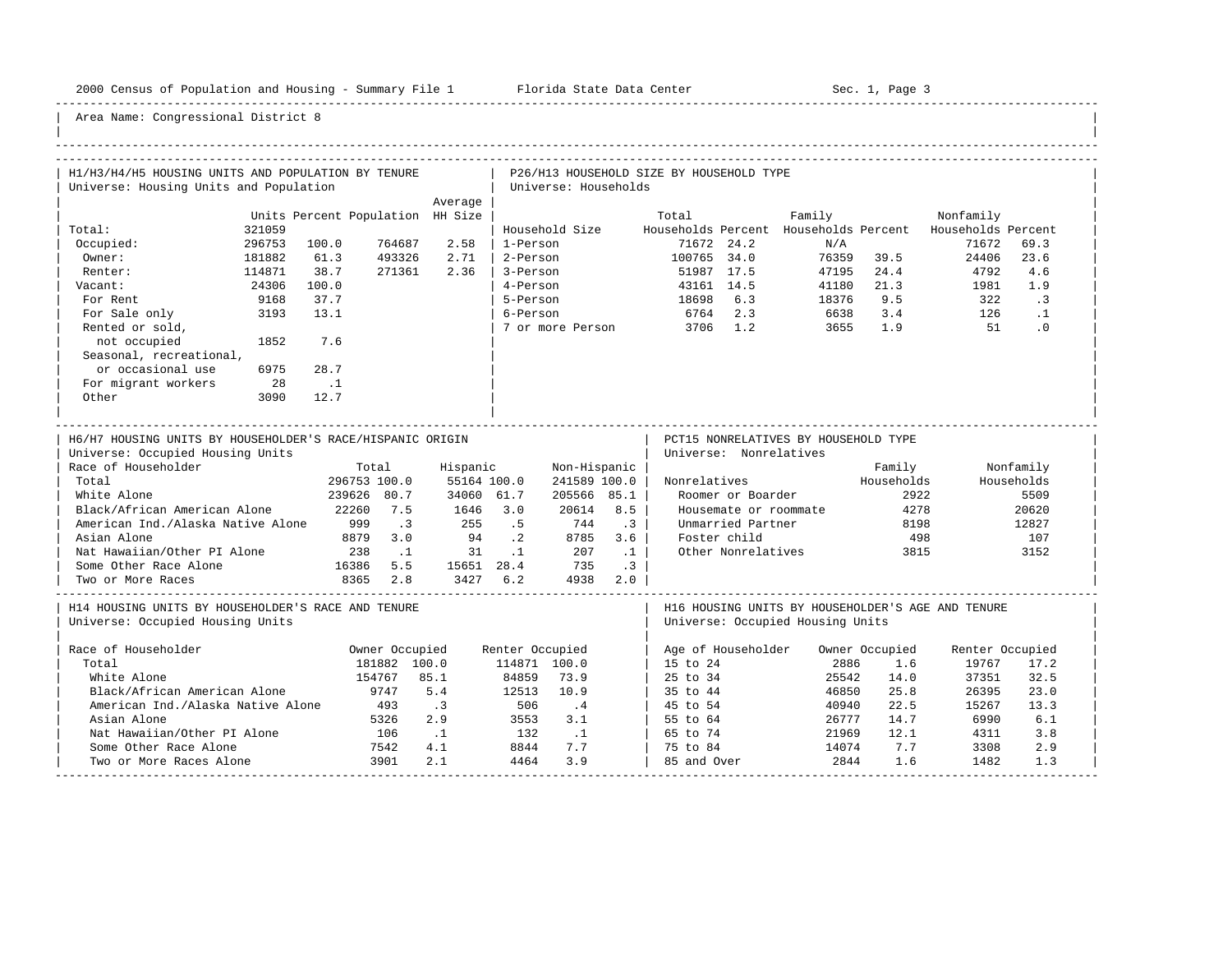----------------------------------------------------------------------------------------------------------------------------------------------------

| |

| P1/P15/P16/P17/P31/P32/P33 POPULATION SUMMARY                    |        |                     |                        |                       | P12/P13 POPULATION BY AGE AND SEX                       |                 |             |                 |             |                 |            |
|------------------------------------------------------------------|--------|---------------------|------------------------|-----------------------|---------------------------------------------------------|-----------------|-------------|-----------------|-------------|-----------------|------------|
| Universe: Persons, Households, Families                          |        |                     |                        |                       | Universe: Persons                                       |                 |             |                 |             |                 |            |
| Total Population                                                 | 722068 | Total Families      |                        | 201139                |                                                         | Total           |             | Male            |             |                 | Female     |
| Total Households                                                 | 301814 |                     | Population in Families | 575046                |                                                         | Number<br>40327 | Pct.<br>5.6 | Number<br>20578 | Pct.<br>5.9 | Number<br>19749 | Pct.       |
| Population in Households 711384                                  | 2.36   | Average Family Size |                        | 2.86                  | Under 5<br>$5$ to $9$                                   | 44836           | 6.2         | 23026           | 6.6         | 21810           | 5.3<br>5.8 |
| Average Household Size<br>---------------                        |        |                     |                        |                       | $10 - 14$                                               | 46362           | 6.4         | 23647           | 6.8         | 22715           | 6.1        |
| P7/P8/P11 POPULATION BY RACE AND HISPANIC ORIGIN                 |        |                     |                        |                       | 15 to 17                                                | 25782           | 3.6         | 13240           | 3.8         | 12542           | 3.3        |
| Universe: Persons                                                |        | Total               |                        | Hispanic Non-Hispanic | 18 and 19                                               | 14280           | 2.0         | 7331            | 2.1         | 6949            | 1.9        |
| Total                                                            |        | 722068              | 53404                  | 668664                | 20                                                      | 6508            | .9          | 3255            | .9          | 3253            | .9         |
| White Alone                                                      |        | 652367              | 37906                  | 614461                | 21                                                      | 5916            | .8          | 3015            | .9          | 2901            | .8         |
| Black or African American Alone                                  |        | 30312               | 1044                   | 29268                 | 22 to 24                                                | 19240           | 2.7         | 9525            | 2.7         | 9715            | 2.6        |
| American Ind. and Alaska Native Alone                            |        | 2078                | 409                    | 1669                  | 25 to 29                                                | 39770           | 5.5         | 19550           | 5.6         | 20220           | 5.4        |
| Asian Alone                                                      |        | 13734               | 171                    | 13563                 | 30 to 34                                                | 48485           | 6.7         | 23723           | 6.8         | 24762           | 6.6        |
| Native Hawaiian/Other Pacific Islander Alone                     |        | 322                 | 35                     | 287                   | 35 to 39                                                | 59053           | 8.2         | 28854           | 8.3         | 30199           | 8.1        |
| Some Other Race Alone                                            |        | 11694               | 10686                  | 1008                  | 40 to 44                                                | 58662           | 8.1         | 28571           | 8.2         | 30091           | 8.0        |
| Two or More Races                                                |        | 11561               | 3153                   | 8408                  | 45 to 49                                                | 52586           | 7.3         | 25246           | 7.3         | 27340           | 7.3        |
|                                                                  |        |                     |                        |                       | 50 to 54                                                | 48795           | 6.8         | 23568           | 6.8         | 25227           | 6.7        |
| P15A-I/P16A-I/P17A-I HOUSEHOLDS AND HOUSEHOLD POPULATION BY RACE |        |                     |                        |                       | 55 to 59                                                | 38718           | 5.4         | 18390           | 5.3         | 20328           | 5.4        |
| Universe: Households and Population in Households                |        |                     |                        | Average               | 60 and 61                                               | 13553           | 1.9         | 6373            | 1.8         | 7180            | 1.9        |
| Householder:                                                     |        |                     | Households Pop. In HH  | HH Size               | 62 to 64                                                | 19684           | 2.7         | 9317            | 2.7         | 10367           | 2.8        |
| White Alone                                                      |        | 279320              | 646028                 | 2.31                  | 65 and 66                                               | 13076           | 1.8         | 6043            | 1.7         | 7033            | 1.9        |
| Black or African American Alone                                  |        | 10713               | 29719                  | 2.77                  | 67 to 69                                                | 20761           | 2.9         | 9621            | 2.8         | 11140           | 3.0        |
| American Ind. and Alaska Native Alone                            |        | 789                 | 2060                   | 2.61                  | 70 to 74                                                | 35189           | 4.9         | 16067           | 4.6         | 19122           | 5.1        |
| Asian Alone                                                      |        | 4244                | 12845                  | 3.03                  | 75 to 79                                                | 31878           | 4.4         | 13849           | 4.0         | 18029           | 4.8        |
| Native Hawaiian/Other Pacific Islander Alone                     |        | 111                 | 305                    | 2.75                  | 80 to 84                                                | 21617           | 3.0         | 9043            | 2.6         | 12574           | 3.4        |
| Some Other Race Alone                                            |        | 3202                | 10966                  | 3.42                  | 85 and over                                             | 16990           | 2.4         | 5766            | 1.7         | 11224           | 3.0        |
| Two or More Races                                                |        | 3435                | 9461                   | 2.75                  | 65 and over                                             | 139511          | 19.3        | 60389           | 17.4        | 79122           | 21.1       |
| Hispanic                                                         |        | 16357               | 50176                  | 3.07                  |                                                         |                 |             |                 |             |                 |            |
| White Alone, Not Hispanic                                        |        | 267219              | 610377                 | 2.28                  | Median Age                                              | 40.90           |             | 39.70           |             | 42.00           |            |
| P31A-I/P32A-I/P33A-I FAMILIES AND POPULATION IN FAMILIES         |        |                     |                        |                       | P19 HOUSEHOLDS BY TYPE AND PRESENCE OF PERSONS UNDER 18 |                 |             |                 |             |                 |            |
| Universe: Families and Population in Families                    |        |                     | Pop. In                | Average               | Universe: Households                                    |                 |             |                 |             | Households With |            |
| Householder:                                                     |        | Families            |                        | Families Family Size  |                                                         |                 |             |                 | People      |                 | No People  |
| White Alone                                                      |        | 184733              | 519762                 | 2.81                  |                                                         |                 |             |                 | Under 18    |                 | Under 18   |
| Black or African American Alone                                  |        | 7577                | 24996                  | 3.30                  | Family Households:                                      |                 |             |                 | 87682       |                 | 113457     |
| American Ind. and Alaska Native Alone                            |        | 516                 | 1603                   | 3.11                  | Married Couple Family                                   |                 |             |                 | 64126       |                 | 100098     |
| Asian Alone                                                      |        | 3303                | 11368                  | 3.44                  | Other Family:                                           |                 |             |                 | 23556       |                 | 13359      |
| Native Hawaiian/Other Pacific Islander Alone                     |        | 75                  | 250                    | 3.33                  | Male Householder, no wife present                       |                 |             |                 | 5803        |                 | 3893       |
| Some Other Race Alone                                            |        | 2543                | 9313                   | 3.66                  | Female Householder, no husband present                  |                 |             |                 | 17753       |                 | 9466       |
| Two or More Races                                                |        | 2392                | 7754                   | 3.24                  | Nonfamily Households:                                   |                 |             |                 | 1157        |                 | 99518      |
| Hispanic                                                         |        | 12759               | 43095                  | 3.38                  | Male Householder                                        |                 |             |                 | 916         |                 | 42897      |
| White Alone, Not Hispanic                                        |        | 175363              | 489036                 | 2.79                  | Female Householder                                      |                 |             |                 | 241         |                 | 56621      |
|                                                                  |        |                     |                        |                       |                                                         |                 |             |                 |             |                 |            |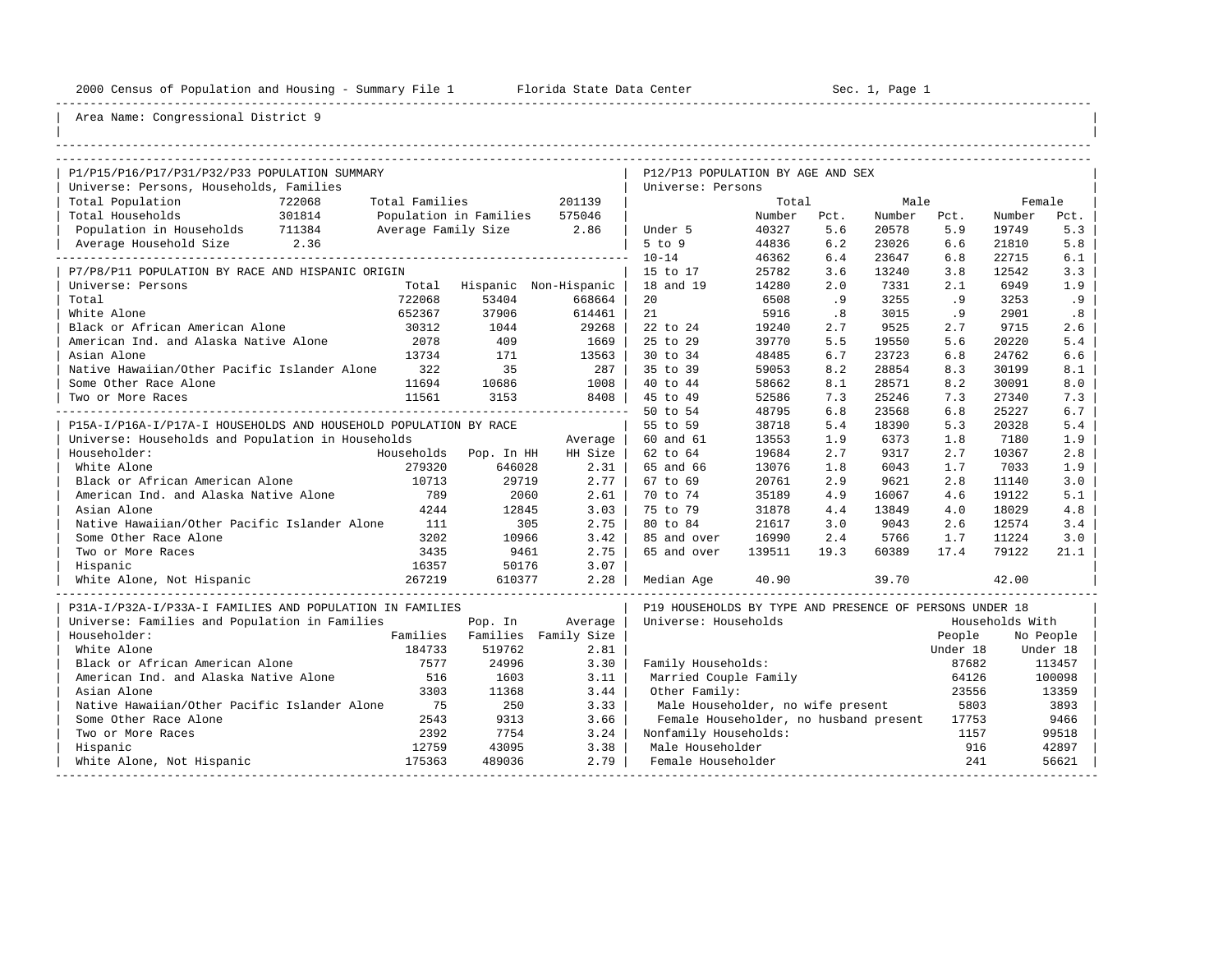----------------------------------------------------------------------------------------------------------------------------------------------------

| | ----------------------------------------------------------------------------------------------------------------------------------------------------

| P34/P35 FAMILY TYPE BY PRESENCE AND AGE  |          |            | P27/P30 RELATIONSHIP BY HOUSEHOLD TYPE        |        |                 | P28 RELATIONSHIP BY HOUSEHOLD TYPE |        |
|------------------------------------------|----------|------------|-----------------------------------------------|--------|-----------------|------------------------------------|--------|
| OF OWN AND RELATED CHILDREN              |          |            | Universe: Persons                             |        |                 | FOR THE POPULATION UNDER 18        |        |
| Universe: Families                       |          | With       |                                               |        | Total 65 & Over | Universe: Persons                  |        |
|                                          | With Own | Related    | Population in households:                     | 711384 | 133037          | Total:                             | 157307 |
|                                          | Children | Children   | In family households:                         | 587545 | 93049           | In households:                     | 156808 |
| Married couple family:                   | 164224   | 164224     | Householder:                                  | 201139 | 48601           | Householder or spouse              | 131    |
| Children under 18:                       | 61495    | 63939      | Male                                          | 151905 | 41631           | Related child:                     | 153566 |
| Under 6 only                             | 14874    | 15725      | Female                                        | 49234  | 6970            | Own child:                         | 144542 |
| Under 6 and 6 to 17                      | 11908    | 12676      | Spouse                                        | 164224 | 36569           | In married couple family           | 111107 |
| 6 to 17 only                             | 34713    | 35538      | Parent                                        | 5986   | 4211            | In other family:                   |        |
| No children under 18                     | 102729   | 100285     | Child                                         | 181777 |                 | No spouse present:                 | 33435  |
| Other family:                            | 36915    | 36915      | Natural born or adopted                       | 171804 |                 | Male householder                   | 7870   |
| Male hhdr. No wife:                      | 9696     | 9696       | Step                                          | 9973   |                 | Female householder                 | 25565  |
| Children under 18:                       | 5179     | 5729       | Grandchild                                    | 8351   |                 | Other relatives:                   | 9024   |
| Under 6 only                             | 1288     | 1413       | Brother or sister                             | 5039   |                 | Grandchild                         | 6952   |
| Under 6 and 6 to 17                      | 589      | 729        | Other relatives                               | 8530   | 3230            | Other relatives                    | 2072   |
| 6 to 17 only                             | 3302     | 3587       | Nonrelatives                                  | 12499  | 438             | Nonrelatives                       | 3111   |
| No children under 18                     | 4517     | 3967       | In nonfamily households:                      | 123839 | 39988           | In group quarters:                 | 499    |
| Female hhdr. No hus.:                    | 27219    | 27219      | Male householder:                             | 43813  | 10342           | Institutional                      | 103    |
| Children under 18:                       | 15768    | 17684      | Living alone                                  | 32521  | 9148            | Noninstitutional                   | 396    |
| Under 6 only                             | 2893     | 3435       | Not living alone                              | 11292  | 1194            | ---------------------------------- |        |
| Under 6 and 6 to 17                      | 2048     | 2529       | Female householder:                           | 56862  | 27623           | P18 HOUSEHOLD SIZE, HOUSEHOLD TYPE |        |
| 6 to 17 only                             | 10827    | 11720      | Living alone                                  | 48893  | 26615           | AND PRESENCE OF OWN CHILDREN       |        |
| No children under 18                     | 11451    | 9535       | Not living alone                              | 7969   | 1008            | Universe: Households               |        |
|                                          |          |            | Nonrelatives                                  | 23164  | 2023            | 1-person households:               | 81414  |
|                                          |          |            | In group quarters:                            | 10684  | 6474            | Male householder                   | 32521  |
| P21 HOUSEHOLD TYPE BY AGE OF HOUSEHOLDER |          |            | Institutional                                 | 5416   | 4400            | Female householder                 | 48893  |
| Universe: Households                     |          |            | Noninstitutional                              | 5268   | 2074            | 2 or more person households:       | 220400 |
|                                          |          |            |                                               |        |                 | Family households:                 | 201139 |
|                                          | Family   | Nonfamily  |                                               |        |                 | Married couple:                    | 164224 |
| Householder age: Households              |          | Households | PCT14 HOUSEHOLDS BY SEX OF UNMARRIED PARTNERS |        |                 | With own child, under 18           | 61495  |
| 15 to 24                                 | 4378     | 5420       | Universe: Households                          |        |                 | No own child. under 18             | 102729 |
| 25 to 34                                 | 28189    | 13774      |                                               |        |                 | Other family - no spouse pres.     | 36915  |
| 35 to 44                                 | 49089    | 14999      | Unmarried partner households                  |        | 16779           | Male householder:                  | 9696   |
| 45 to 54                                 | 42128    | 15328      | Male householder and male partner             |        | 921             | With own child, under 18           | 5179   |
| 55 to 64                                 | 28754    | 13189      | Male householder and female partner           |        | 8107            | No own child, under 18             | 4517   |
| 65 to 74                                 | 27141    | 15070      | Female householder and female partner         |        | 809             | Female householder:                | 27219  |
| 75 to 84                                 | 18050    | 16701      | Female householder and male partner           |        | 6942            | With own child, under 18           | 15768  |
| 85 and over                              | 3410     | 6194       | All other households                          |        | 285035          | No own child. under 18             | 11451  |
| Total                                    | 201139   | 100675     |                                               |        |                 | Nonfamily households:              | 19261  |
|                                          |          |            |                                               |        |                 | Male householder                   | 11292  |
|                                          |          |            |                                               |        |                 |                                    |        |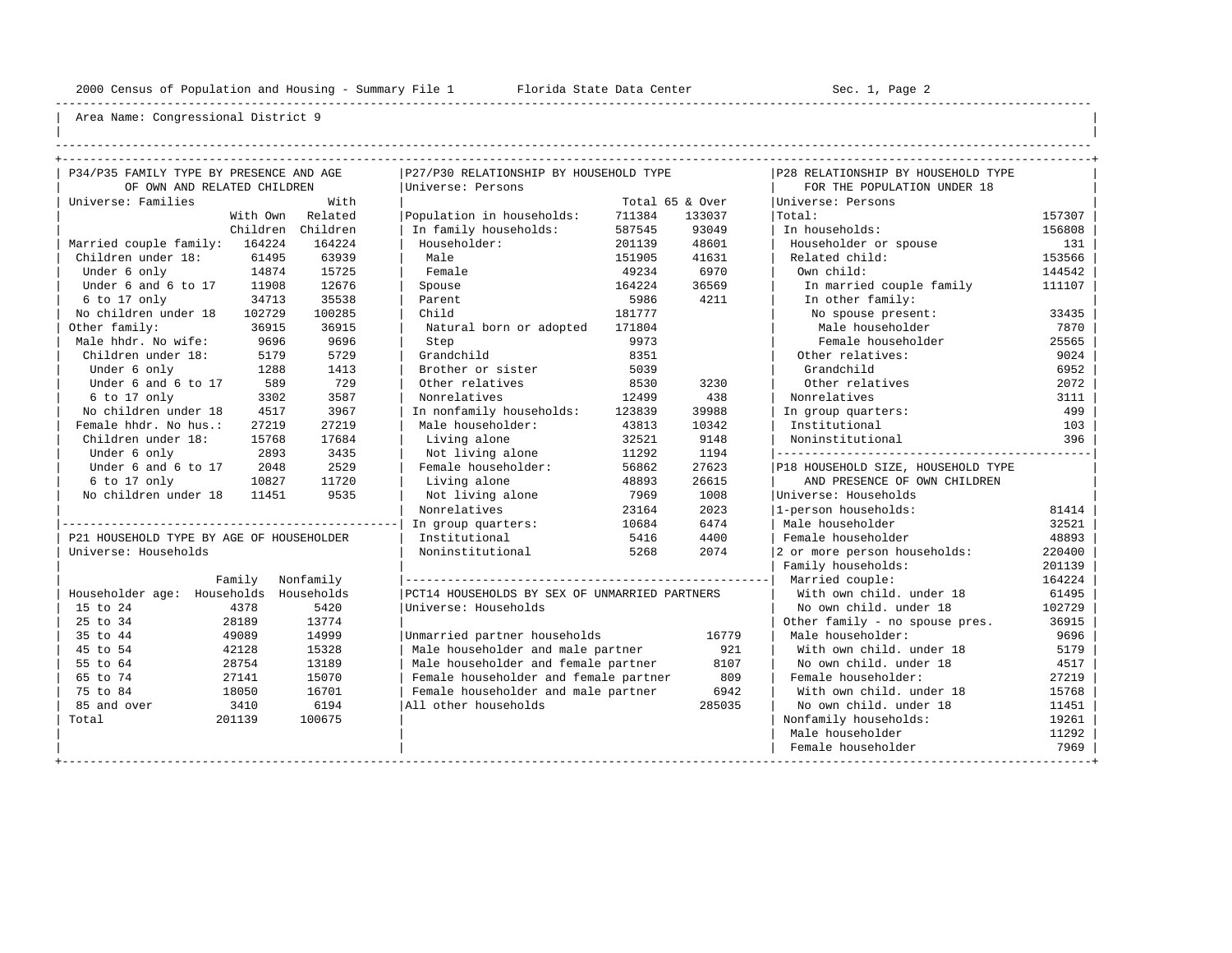-----------------------------------------------------------------------------------------------------------------------------------------------------

| H1/H3/H4/H5 HOUSING UNITS AND POPULATION BY TENURE                                                                                                                                                                                                                                                                |                                  |                                                                                  |                                              |                                                                                                                  |                                    |                                                                            |                                                                 | P26/H13 HOUSEHOLD SIZE BY HOUSEHOLD TYPE |                                                                                                        |                                                                                       |                                               |                 |                                                                 |
|-------------------------------------------------------------------------------------------------------------------------------------------------------------------------------------------------------------------------------------------------------------------------------------------------------------------|----------------------------------|----------------------------------------------------------------------------------|----------------------------------------------|------------------------------------------------------------------------------------------------------------------|------------------------------------|----------------------------------------------------------------------------|-----------------------------------------------------------------|------------------------------------------|--------------------------------------------------------------------------------------------------------|---------------------------------------------------------------------------------------|-----------------------------------------------|-----------------|-----------------------------------------------------------------|
| Universe: Housing Units and Population                                                                                                                                                                                                                                                                            |                                  |                                                                                  |                                              | Average                                                                                                          |                                    | Universe: Households                                                       |                                                                 |                                          |                                                                                                        |                                                                                       |                                               |                 |                                                                 |
|                                                                                                                                                                                                                                                                                                                   | Units Percent Population HH Size |                                                                                  |                                              |                                                                                                                  |                                    |                                                                            |                                                                 | Total                                    |                                                                                                        | Family                                                                                |                                               | Nonfamily       |                                                                 |
| Total:<br>341054                                                                                                                                                                                                                                                                                                  |                                  |                                                                                  |                                              |                                                                                                                  |                                    | Household Size                                                             |                                                                 |                                          |                                                                                                        | Households Percent Households Percent Households Percent                              |                                               |                 |                                                                 |
| 301814<br>Occupied:                                                                                                                                                                                                                                                                                               | 100.0                            |                                                                                  | 711384                                       | 2.36                                                                                                             | 1-Person                           |                                                                            |                                                                 |                                          | 81414 27.0                                                                                             | N/A                                                                                   |                                               | 81414           | 80.9                                                            |
| Owner:<br>231471                                                                                                                                                                                                                                                                                                  | 76.7                             |                                                                                  | 560049                                       | 2.42                                                                                                             |                                    | 2-Person                                                                   |                                                                 | 118424 39.2                              |                                                                                                        | 101850 50.6                                                                           |                                               | 16574           | 16.5                                                            |
| Renter:<br>70343                                                                                                                                                                                                                                                                                                  | 23.3                             |                                                                                  | 151335                                       | 2.15                                                                                                             | 3-Person                           |                                                                            |                                                                 | 44978 14.9                               |                                                                                                        | 43071                                                                                 | 21.4                                          | 1907            | 1.9                                                             |
| 39240<br>Vacant:                                                                                                                                                                                                                                                                                                  | 100.0                            |                                                                                  |                                              |                                                                                                                  | 4-Person                           |                                                                            |                                                                 |                                          | 36702 12.2                                                                                             | 36189 18.0                                                                            |                                               | 513             | . 5                                                             |
| For Rent<br>8892                                                                                                                                                                                                                                                                                                  | 22.7                             |                                                                                  |                                              |                                                                                                                  | 5-Person                           |                                                                            |                                                                 | 14106 4.7                                |                                                                                                        | 13942                                                                                 | 6.9                                           | 164             | $\cdot$ 2                                                       |
| 4674<br>For Sale only                                                                                                                                                                                                                                                                                             | 11.9                             |                                                                                  |                                              |                                                                                                                  | 6-Person                           |                                                                            |                                                                 | 4208 1.4                                 |                                                                                                        | 4141                                                                                  | 2.1                                           | 67              | $\cdot$ 1                                                       |
| Rented or sold,                                                                                                                                                                                                                                                                                                   |                                  |                                                                                  |                                              |                                                                                                                  |                                    | 7 or more Person                                                           |                                                                 | 1982.7                                   |                                                                                                        | 1946                                                                                  | 1.0                                           | 36              | .0                                                              |
| not occupied<br>2311                                                                                                                                                                                                                                                                                              | 5.9                              |                                                                                  |                                              |                                                                                                                  |                                    |                                                                            |                                                                 |                                          |                                                                                                        |                                                                                       |                                               |                 |                                                                 |
| Seasonal, recreational,                                                                                                                                                                                                                                                                                           |                                  |                                                                                  |                                              |                                                                                                                  |                                    |                                                                            |                                                                 |                                          |                                                                                                        |                                                                                       |                                               |                 |                                                                 |
| or occasional use<br>18966                                                                                                                                                                                                                                                                                        | 48.3                             |                                                                                  |                                              |                                                                                                                  |                                    |                                                                            |                                                                 |                                          |                                                                                                        |                                                                                       |                                               |                 |                                                                 |
| For migrant workers<br>52                                                                                                                                                                                                                                                                                         | $\ldots$                         |                                                                                  |                                              |                                                                                                                  |                                    |                                                                            |                                                                 |                                          |                                                                                                        |                                                                                       |                                               |                 |                                                                 |
| Other<br>4345                                                                                                                                                                                                                                                                                                     | 11.1                             |                                                                                  |                                              |                                                                                                                  |                                    |                                                                            |                                                                 |                                          |                                                                                                        |                                                                                       |                                               |                 |                                                                 |
|                                                                                                                                                                                                                                                                                                                   |                                  |                                                                                  |                                              |                                                                                                                  |                                    |                                                                            |                                                                 |                                          |                                                                                                        |                                                                                       |                                               |                 |                                                                 |
| H6/H7 HOUSING UNITS BY HOUSEHOLDER'S RACE/HISPANIC ORIGIN<br>Universe: Occupied Housing Units<br>Race of Householder<br>Total<br>White Alone<br>Black/African American Alone<br>American Ind./Alaska Native Alone 789<br>Asian Alone<br>Nat Hawaiian/Other PI Alone<br>Some Other Race Alone<br>Two or More Races | 3202 1.1                         | Total<br>301814 100.0<br>279320 92.5<br>10713 3.5<br>4244 1.4<br>111<br>3435 1.1 | $\overline{3}$<br>$\overline{\phantom{0}}$ . | Hispanic<br>16357 100.0<br>12101 74.0<br>307 1.9<br>105<br>40<br>$\overline{9}$<br>2967 18.1 235<br>828 5.1 2607 | $.6 \,$<br>$\cdot$ . 2<br>$\ldots$ | Non-Hispanic<br>285457 100.0<br>267219 93.6<br>10406<br>684<br>4204<br>102 | 3.6<br>$\cdot$ . 2<br>1.5<br>$\overline{0}$ .<br>$\ldots$<br>.9 | Nonrelatives                             | Universe: Nonrelatives<br>Roomer or Boarder<br>Unmarried Partner<br>Foster child<br>Other Nonrelatives | PCT15 NONRELATIVES BY HOUSEHOLD TYPE<br>Households<br>Housemate or roommate           | Family<br>1571<br>2062<br>5670<br>473<br>2723 |                 | Nonfamily<br>Households<br>2159<br>7023<br>11109<br>101<br>2772 |
| H14 HOUSING UNITS BY HOUSEHOLDER'S RACE AND TENURE<br>Universe: Occupied Housing Units                                                                                                                                                                                                                            |                                  |                                                                                  |                                              |                                                                                                                  |                                    |                                                                            |                                                                 |                                          |                                                                                                        | H16 HOUSING UNITS BY HOUSEHOLDER'S AGE AND TENURE<br>Universe: Occupied Housing Units |                                               |                 |                                                                 |
| Race of Householder                                                                                                                                                                                                                                                                                               |                                  | Owner Occupied                                                                   |                                              |                                                                                                                  | Renter Occupied                    |                                                                            |                                                                 |                                          |                                                                                                        | Age of Householder Owner Occupied                                                     |                                               | Renter Occupied |                                                                 |
| Total                                                                                                                                                                                                                                                                                                             |                                  |                                                                                  | 231471 100.0                                 |                                                                                                                  |                                    | 70343 100.0                                                                |                                                                 | 15 to 24                                 |                                                                                                        | 2152                                                                                  | .9                                            | 7646            | 10.9                                                            |
| White Alone                                                                                                                                                                                                                                                                                                       |                                  | 218506                                                                           |                                              | 94.4                                                                                                             |                                    | 60814 86.5                                                                 |                                                                 | 25 to 34                                 |                                                                                                        | 22697                                                                                 | 9.8                                           | 19266           | 27.4                                                            |
| Black/African American Alone                                                                                                                                                                                                                                                                                      |                                  | 5739                                                                             |                                              | 2.5                                                                                                              | 4974                               | 7.1                                                                        |                                                                 | 35 to 44                                 |                                                                                                        | 47947                                                                                 | 20.7                                          | 16141           | 22.9                                                            |
| American Ind./Alaska Native Alone                                                                                                                                                                                                                                                                                 |                                  | 500                                                                              |                                              | $\cdot$ . 2                                                                                                      | 289                                | $\cdot$ 4                                                                  |                                                                 | 45 to 54                                 |                                                                                                        | 46782                                                                                 | 20.2                                          | 10674           | 15.2                                                            |
| Asian Alone                                                                                                                                                                                                                                                                                                       |                                  |                                                                                  | 2815                                         | 1.2                                                                                                              | 1429                               | 2.0                                                                        |                                                                 | 55 to 64                                 |                                                                                                        | 36278                                                                                 | 15.7                                          | 5665            | 8.1                                                             |
| Nat Hawaiian/Other PI Alone                                                                                                                                                                                                                                                                                       |                                  | 64                                                                               |                                              | $\cdot$ 0                                                                                                        | 47                                 | $\ldots$                                                                   |                                                                 | 65 to 74                                 |                                                                                                        | 37934                                                                                 | 16.4                                          | 4277            | 6.1                                                             |
| Some Other Race Alone                                                                                                                                                                                                                                                                                             |                                  |                                                                                  |                                              | .7                                                                                                               | 1527                               | 2.2                                                                        |                                                                 | 75 to 84                                 |                                                                                                        | 30377                                                                                 | 13.1                                          | 4374            | 6.2                                                             |
| Two or More Races Alone                                                                                                                                                                                                                                                                                           |                                  | $rac{64}{1675}$<br>2172                                                          |                                              | .9                                                                                                               | 1263                               | 1.8                                                                        |                                                                 | 85 and Over                              |                                                                                                        | 7304                                                                                  | 3.2                                           | 2300            | 3.3                                                             |
|                                                                                                                                                                                                                                                                                                                   |                                  |                                                                                  |                                              |                                                                                                                  |                                    |                                                                            |                                                                 |                                          |                                                                                                        |                                                                                       |                                               |                 |                                                                 |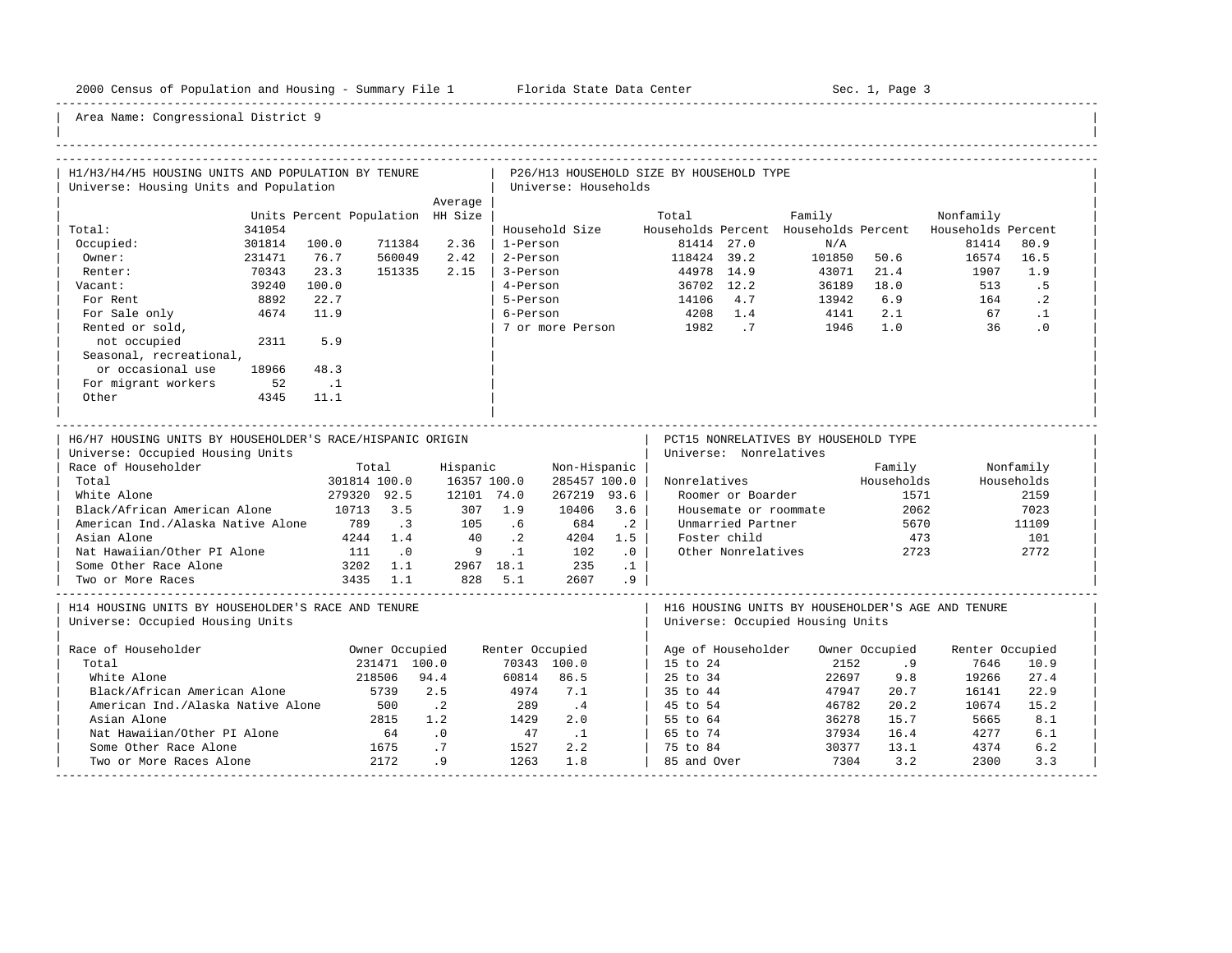----------------------------------------------------------------------------------------------------------------------------------------------------

| |

| P1/P15/P16/P17/P31/P32/P33 POPULATION SUMMARY                    |        |                               |                                 | P12/P13 POPULATION BY AGE AND SEX                       |        |      |        |          |                 |           |
|------------------------------------------------------------------|--------|-------------------------------|---------------------------------|---------------------------------------------------------|--------|------|--------|----------|-----------------|-----------|
| Universe: Persons, Households, Families                          |        |                               |                                 | Universe: Persons                                       |        |      |        |          |                 |           |
| Total Population<br>583809                                       |        | Total Families                | 151701                          |                                                         | Total  |      | Male   |          |                 | Female    |
| 264641<br>Total Households                                       |        | Population in Families 419843 |                                 |                                                         | Number | Pct. | Number | Pct.     | Number          | Pct.      |
| Population in Households 568470                                  |        | Average Family Size 2.77      |                                 | Under 5                                                 | 28952  | 5.0  | 14998  | 5.4      | 13954           | 4.6       |
|                                                                  |        |                               |                                 | $5$ to $9$                                              | 31958  | 5.5  | 16455  | 5.9      | 15503           | 5.1       |
|                                                                  |        |                               |                                 | $10 - 14$                                               | 32386  | 5.5  | 16620  | 6.0      | 15766           | 5.2       |
| P7/P8/P11 POPULATION BY RACE AND HISPANIC ORIGIN                 |        |                               |                                 | 15 to 17                                                | 18752  | 3.2  | 9590   | 3.4      | 9162            | 3.0       |
| Universe: Persons                                                |        |                               | Total Hispanic Non-Hispanic     | 18 and 19                                               | 11285  | 1.9  | 5801   | 2.1      | 5484            | 1.8       |
| Total                                                            | 583809 | 23819                         | 559990                          | 20                                                      | 5361   | .9   | 2689   | 1.0      | 2672            | .9        |
| White Alone                                                      | 486025 | 15522                         | 470503                          | 21                                                      | 5226   | .9   | 2520   | .9       | 2706            | .9        |
| Black or African American Alone                                  | 65781  | 943                           | 64838                           | 22 to 24                                                | 16113  | 2.8  | 7943   | 2.8      | 8170            | 2.7       |
| American Ind. and Alaska Native Alone 1860                       |        | 213                           | 1647                            | 25 to 29                                                | 32348  | 5.5  | 16270  | 5.8      | 16078           | 5.3       |
| Asian Alone                                                      | 13584  | 140                           | 13444                           | 30 to 34                                                | 36715  | 6.3  | 18606  | 6.7      | 18109           | 5.9       |
| Native Hawaiian/Other Pacific Islander Alone                     | 321    | 32                            | 289                             | 35 to 39                                                | 44967  | 7.7  | 22556  | 8.1      | 22411           | 7.3       |
| Some Other Race Alone                                            | 6048   | 5135                          | 913                             | 40 to 44                                                | 45974  | 7.9  | 22717  | 8.1      | 23257           | 7.6       |
| Two or More Races                                                | 10190  | 1834                          | 8356                            | 45 to 49                                                | 42494  | 7.3  | 20922  | 7.5      | 21572           | 7.1       |
|                                                                  |        |                               | ------------------------------- | 50 to 54                                                | 39491  | 6.8  | 19306  | 6.9      | 20185           | 6.6       |
| P15A-I/P16A-I/P17A-I HOUSEHOLDS AND HOUSEHOLD POPULATION BY RACE |        |                               |                                 | 55 to 59                                                | 32638  | 5.6  | 15201  | 5.5      | 17437           | 5.7       |
| Universe: Households and Population in Households                |        |                               | Average                         | 60 and 61                                               | 11831  | 2.0  | 5462   | 2.0      | 6369            | 2.1       |
| Householder:                                                     |        | Households Pop. In HH         | HH Size                         | 62 to 64                                                | 17113  | 2.9  | 7985   | 2.9      | 9128            | 3.0       |
| White Alone                                                      | 231330 | 476899                        | 2.06                            | 65 and 66                                               | 11482  | 2.0  | 5300   | 1.9      | 6182            | 2.0       |
| Black or African American Alone                                  | 23336  | 62818                         | 2.69                            | 67 to 69                                                | 18103  | 3.1  | 8288   | 3.0      | 9815            | 3.2       |
| American Ind. and Alaska Native Alone 794                        |        | 1900                          | 2.39                            | 70 to 74                                                | 31061  | 5.3  | 13556  | 4.9      | 17505           | 5.7       |
| Asian Alone                                                      | 4010   | 12724                         | 3.17                            | 75 to 79                                                | 28771  | 4.9  | 11699  | 4.2      | 17072           | 5.6       |
| Native Hawaiian/Other Pacific Islander Alone                     | 85     | 286                           | 3.36                            | 80 to 84                                                | 21025  | 3.6  | 8088   | 2.9      | 12937           | 4.2       |
| Some Other Race Alone                                            | 1774   | 5480                          | 3.09                            | 85 and over                                             | 19763  | 3.4  | 6217   | 2.2      | 13546           | 4.4       |
| Two or More Races                                                | 3312   | 8363                          | 2.53                            | 65 and over                                             | 130205 | 22.3 | 53148  | 19.1     | 77057           | 25.3      |
| Hispanic                                                         | 8023   | 21805                         | 2.72                            |                                                         |        |      |        |          |                 |           |
| White Alone, Not Hispanic                                        | 225790 | 462626                        | 2.05                            | Median Age                                              | 43.00  |      | 41.10  |          | 44.80           |           |
| P31A-I/P32A-I/P33A-I FAMILIES AND POPULATION IN FAMILIES         |        |                               |                                 | P19 HOUSEHOLDS BY TYPE AND PRESENCE OF PERSONS UNDER 18 |        |      |        |          |                 |           |
| Universe: Families and Population in Families                    |        | Pop. In                       | Average                         | Universe: Households                                    |        |      |        |          | Households With |           |
| Householder:                                                     |        |                               | Families Families Family Size   |                                                         |        |      |        | People   |                 | No People |
| White Alone                                                      | 129185 | 344748                        | 2.67                            |                                                         |        |      |        | Under 18 |                 | Under 18  |
| Black or African American Alone                                  | 15623  | 51432                         | 3.29                            | Family Households:                                      |        |      |        | 62513    |                 | 89188     |
| American Ind. and Alaska Native Alone                            | 462    | 1373                          | 2.97                            | Married Couple Family                                   |        |      |        | 37813    |                 | 74920     |
| Asian Alone                                                      | 3065   | 11129                         | 3.63                            | Other Family:                                           |        |      |        | 24700    |                 | 14268     |
| Native Hawaiian/Other Pacific Islander Alone                     | 58     | 238                           | 4.10                            | Male Householder, no wife present                       |        |      |        | 5479     |                 | 4033      |
| Some Other Race Alone                                            | 1268   | 4473                          | 3.53                            | Female Householder, no husband present                  |        |      |        | 19221    |                 | 10235     |
| Two or More Races                                                | 2040   | 6450                          | 3.16                            | Nonfamily Households:                                   |        |      |        | 1098     |                 | 111842    |
| Hispanic                                                         | 5336   | 17312                         | 3.24                            | Male Householder                                        |        |      |        | 808      |                 | 48741     |
| White Alone, Not Hispanic                                        | 125611 | 333560                        | 2.66                            | Female Householder                                      |        |      |        | 290      |                 | 63101     |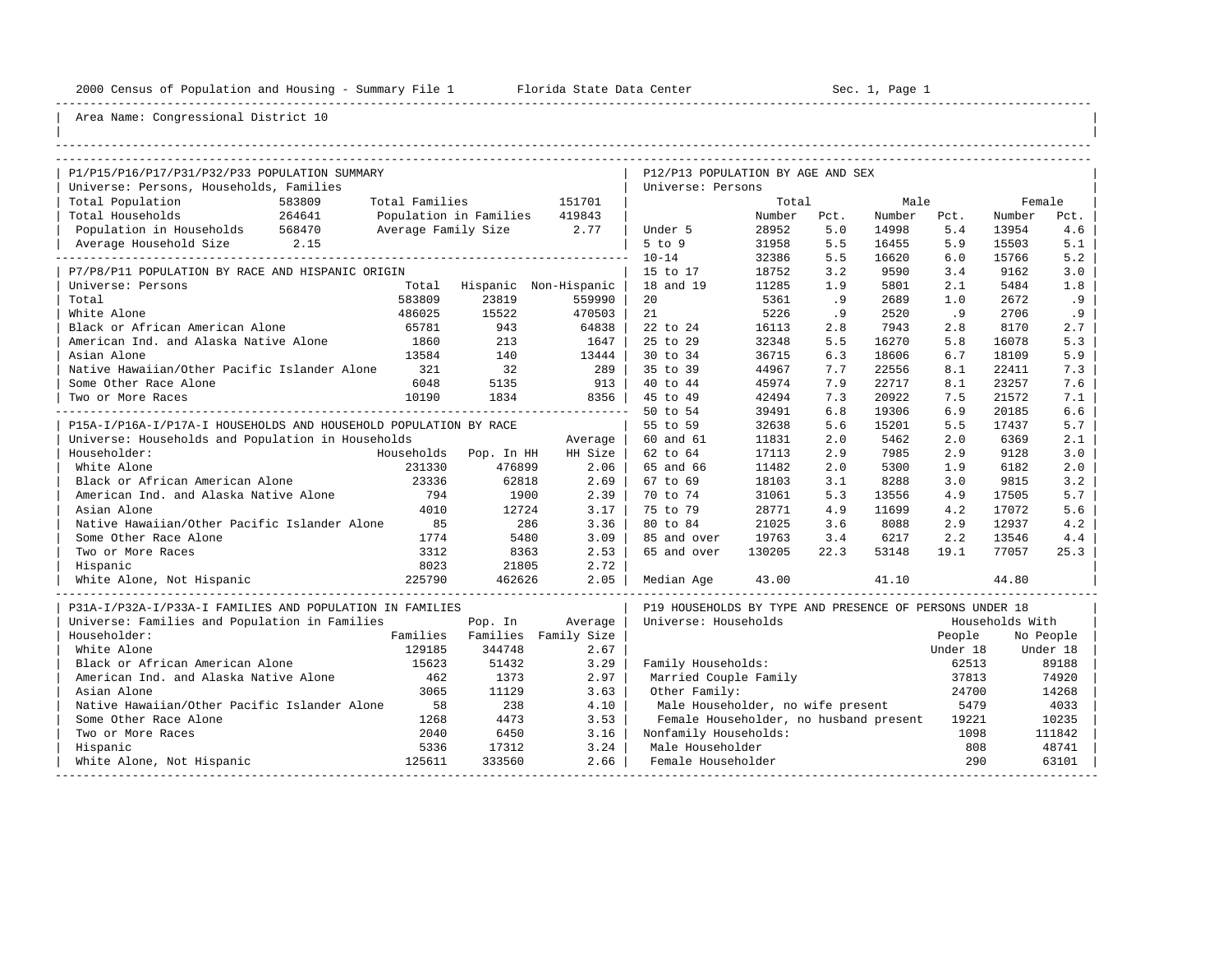----------------------------------------------------------------------------------------------------------------------------------------------------

| | ----------------------------------------------------------------------------------------------------------------------------------------------------

| P34/P35 FAMILY TYPE BY PRESENCE AND AGE  |                  | P27/P30 RELATIONSHIP BY HOUSEHOLD TYPE        |        |                 | P28 RELATIONSHIP BY HOUSEHOLD TYPE |        |
|------------------------------------------|------------------|-----------------------------------------------|--------|-----------------|------------------------------------|--------|
| OF OWN AND RELATED CHILDREN              |                  | Universe: Persons                             |        |                 | FOR THE POPULATION UNDER 18        |        |
| Universe: Families                       | With             |                                               |        | Total 65 & Over | Universe: Persons                  |        |
|                                          | With Own Related | Population in households:                     | 568470 | 122942          | Total:                             | 112048 |
| Children                                 | Children         | In family households:                         | 431844 | 76362           | In households:                     | 111217 |
| Married couple family: 112733            | 112733           | Householder:                                  | 151701 | 40701           | Householder or spouse              | 165    |
| Children under 18:<br>35688              | 37683            | Male                                          | 104370 | 32905           | Related child:                     | 108359 |
| Under 6 only<br>8665                     | 9287             | Female                                        | 47331  | 7796            | Own child:                         | 98310  |
| Under 6 and 6 to 17<br>6785              | 7405             | Spouse                                        | 112733 | 29383           | In married couple family           | 63442  |
| $6$ to $17$ only<br>20238                | 20991            | Parent                                        | 4866   | 3232            | In other family:                   |        |
| No children under 18<br>77045            | 75050            | Child                                         | 129004 |                 | No spouse present:                 | 34868  |
| Other family:<br>38968                   | 38968            | Natural born or adopted                       | 121869 |                 | Male householder                   | 7233   |
| Male hhdr. No wife:<br>9512              | 9512             | Step                                          | 7135   |                 | Female householder                 | 27635  |
| Children under 18:<br>4819               | 5418             | Grandchild                                    | 9541   |                 | Other relatives:                   | 10049  |
| Under 6 only<br>1323                     | 1481             | Brother or sister                             | 4947   |                 | Grandchild                         | 7782   |
| Under 6 and 6 to 17<br>543               | 670              | Other relatives                               | 7051   | 2583            | Other relatives                    | 2267   |
| 6 to 17 only<br>2953                     | 3267             | Nonrelatives                                  | 12001  | 463             | Nonrelatives                       | 2693   |
| No children under 18<br>4693             | 4094             | In nonfamily households:                      | 136626 | 46580           | In group quarters:                 | 831    |
| Female hhdr. No hus.:<br>29456           | 29456            | Male householder:                             | 49549  | 11934           | Institutional                      | 540    |
| Children under 18:<br>16478              | 19156            | Living alone                                  | 38082  | 10685           | Noninstitutional                   | 291    |
| Under 6 only<br>3366                     | 4095             | Not living alone                              | 11467  | 1249            |                                    |        |
| Under 6 and 6 to 17<br>2423              | 3300             | Female householder:                           | 63391  | 32429           | P18 HOUSEHOLD SIZE, HOUSEHOLD TYPE |        |
| 6 to 17 only<br>10689                    | 11761            | Living alone                                  | 54717  | 31256           | AND PRESENCE OF OWN CHILDREN       |        |
| No children under 18<br>12978            | 10300            | Not living alone                              | 8674   | 1173            | Universe: Households               |        |
|                                          |                  | Nonrelatives                                  | 23686  | 2217            | 1-person households:               | 92799  |
|                                          |                  | In group quarters:                            | 15339  | 7263            | Male householder                   | 38082  |
| P21 HOUSEHOLD TYPE BY AGE OF HOUSEHOLDER |                  | Institutional                                 | 10048  | 5318            | Female householder                 | 54717  |
| Universe: Households                     |                  | Noninstitutional                              | 5291   | 1945            | 2 or more person households:       | 171842 |
|                                          |                  |                                               |        |                 | Family households:                 | 151701 |
| Family                                   | Nonfamily        |                                               |        |                 | Married couple:                    | 112733 |
| Householder age: Households              | Households       | PCT14 HOUSEHOLDS BY SEX OF UNMARRIED PARTNERS |        |                 | With own child, under 18           | 35688  |
| 15 to 24<br>4447                         | 4953             | Universe: Households                          |        |                 | No own child, under 18             | 77045  |
| 25 to 34<br>20887                        | 13149            |                                               |        |                 | Other family - no spouse pres.     | 38968  |
| 35 to 44<br>33676                        | 17088            | Unmarried partner households                  |        | 17033           | Male householder:                  | 9512   |
| 45 to 54<br>29652                        | 18373            | Male householder and male partner             |        | 1041            | With own child, under 18           | 4819   |
| 22338<br>55 to 64                        | 15014            | Male householder and female partner           |        | 7741            | No own child. under 18             | 4693   |
| 65 to 74<br>21730                        | 17183            | Female householder and female partner         |        | 974             | Female householder:                | 29456  |
| 75 to 84<br>15281                        | 18567            | Female householder and male partner           |        | 7277            | With own child, under 18           | 16478  |
| 85 and over<br>3690                      | 8613             | All other households                          |        | 247608          | No own child, under 18             | 12978  |
| Total<br>151701                          | 112940           |                                               |        |                 | Nonfamily households:              | 20141  |
|                                          |                  |                                               |        |                 | Male householder                   | 11467  |
|                                          |                  |                                               |        |                 | Female householder                 | 8674   |
|                                          |                  |                                               |        |                 |                                    |        |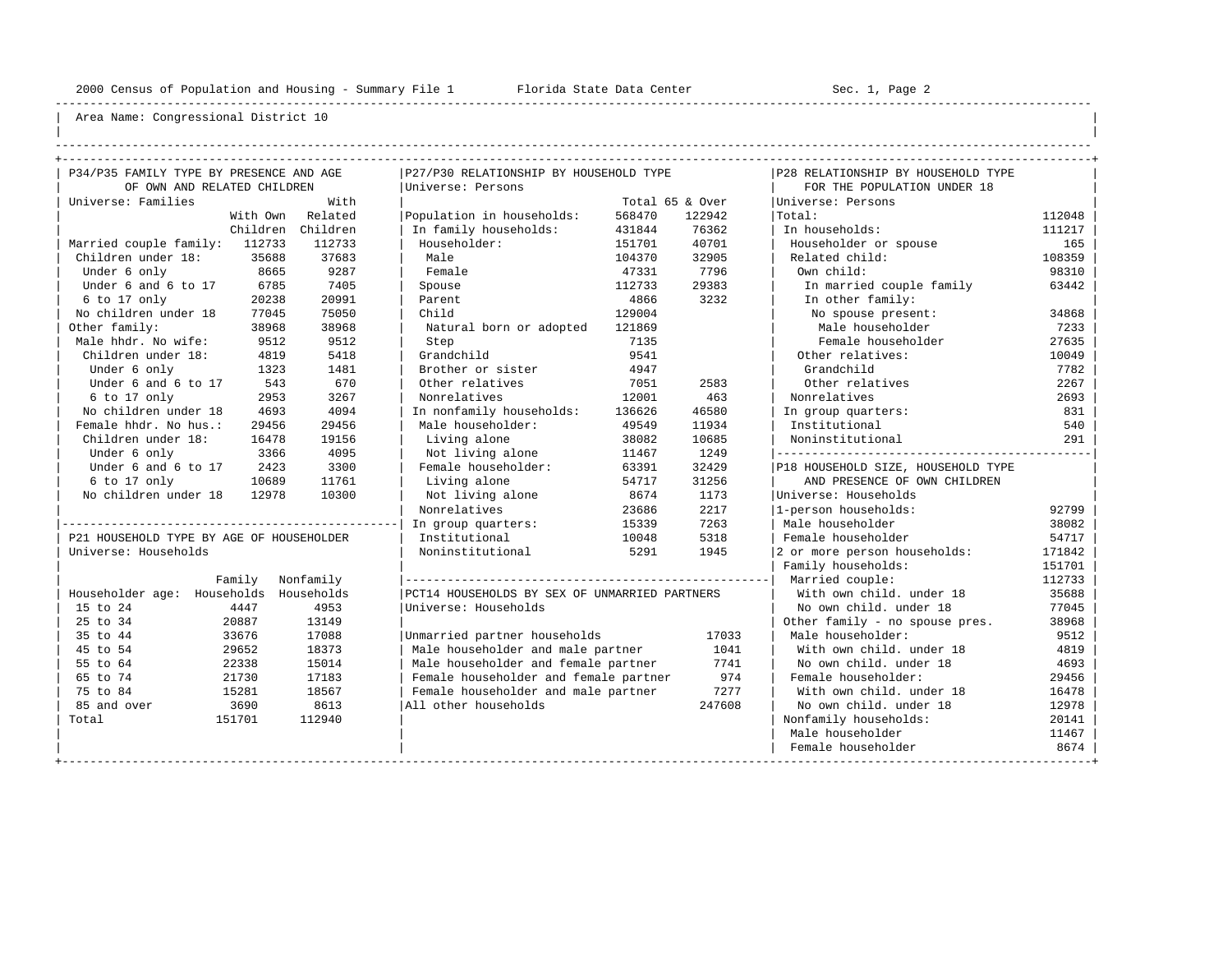-----------------------------------------------------------------------------------------------------------------------------------------------------

| H1/H3/H4/H5 HOUSING UNITS AND POPULATION BY TENURE                                                                                                                                                                                                                                                            |                |                                                                        |                                                                            |                                                 |                                                        |                                                                                            |                                                                     | P26/H13 HOUSEHOLD SIZE BY HOUSEHOLD TYPE |                                                                                                                                 |                                                                                       |                                                             |                    |                                                                 |  |
|---------------------------------------------------------------------------------------------------------------------------------------------------------------------------------------------------------------------------------------------------------------------------------------------------------------|----------------|------------------------------------------------------------------------|----------------------------------------------------------------------------|-------------------------------------------------|--------------------------------------------------------|--------------------------------------------------------------------------------------------|---------------------------------------------------------------------|------------------------------------------|---------------------------------------------------------------------------------------------------------------------------------|---------------------------------------------------------------------------------------|-------------------------------------------------------------|--------------------|-----------------------------------------------------------------|--|
| Universe: Housing Units and Population                                                                                                                                                                                                                                                                        |                |                                                                        |                                                                            |                                                 |                                                        | Universe: Households                                                                       |                                                                     |                                          |                                                                                                                                 |                                                                                       |                                                             |                    |                                                                 |  |
|                                                                                                                                                                                                                                                                                                               |                |                                                                        |                                                                            | Average                                         |                                                        |                                                                                            |                                                                     |                                          |                                                                                                                                 |                                                                                       |                                                             |                    |                                                                 |  |
|                                                                                                                                                                                                                                                                                                               |                | Units Percent Population HH Size                                       |                                                                            |                                                 |                                                        |                                                                                            |                                                                     | Total                                    |                                                                                                                                 | Family                                                                                |                                                             | Nonfamily          |                                                                 |  |
| Total:                                                                                                                                                                                                                                                                                                        | 310847         |                                                                        |                                                                            |                                                 |                                                        | Household Size                                                                             |                                                                     |                                          |                                                                                                                                 | Households Percent Households Percent                                                 |                                                             | Households Percent |                                                                 |  |
| Occupied:                                                                                                                                                                                                                                                                                                     | 264641         | 100.0<br>70.1                                                          | 568470                                                                     | 2.15<br>2.20                                    | 1-Person                                               |                                                                                            |                                                                     |                                          | 92799 35.1<br>99714 37.7                                                                                                        | N/A                                                                                   | 82063 54.1                                                  | 92799              | 82.2<br>15.6                                                    |  |
| Owner:                                                                                                                                                                                                                                                                                                        | 185534         |                                                                        | 408788                                                                     |                                                 | 2-Person                                               |                                                                                            |                                                                     |                                          |                                                                                                                                 |                                                                                       |                                                             | 17651              |                                                                 |  |
| Renter:                                                                                                                                                                                                                                                                                                       | 79107<br>46206 | 29.9<br>100.0                                                          | 159682                                                                     | 2.02                                            | 3-Person<br>4-Person                                   |                                                                                            |                                                                     |                                          | 34406 13.0<br>23424 8.9                                                                                                         | 32615                                                                                 | 21.5<br>15.1                                                | 1791<br>477        | 1.6<br>.4                                                       |  |
| Vacant:                                                                                                                                                                                                                                                                                                       |                |                                                                        |                                                                            |                                                 |                                                        |                                                                                            |                                                                     |                                          |                                                                                                                                 | 22947                                                                                 |                                                             |                    |                                                                 |  |
| For Rent                                                                                                                                                                                                                                                                                                      | 9229           | 20.0                                                                   |                                                                            |                                                 | 5-Person                                               |                                                                                            |                                                                     |                                          | 9502 3.6                                                                                                                        | 9344                                                                                  | 6.2                                                         | 158                | $\cdot$ 1                                                       |  |
| For Sale only                                                                                                                                                                                                                                                                                                 | 4592           | 9.9                                                                    |                                                                            |                                                 | 6-Person                                               |                                                                                            |                                                                     |                                          | 3129 1.2                                                                                                                        | 3092                                                                                  | 2.0                                                         | 37<br>27           | $\cdot$ 0<br>.0                                                 |  |
| Rented or sold,                                                                                                                                                                                                                                                                                               |                |                                                                        |                                                                            |                                                 |                                                        | 7 or more Person                                                                           |                                                                     | 1667.6                                   |                                                                                                                                 | 1640                                                                                  | 1.1                                                         |                    |                                                                 |  |
| not occupied                                                                                                                                                                                                                                                                                                  | 2077           | 4.5                                                                    |                                                                            |                                                 |                                                        |                                                                                            |                                                                     |                                          |                                                                                                                                 |                                                                                       |                                                             |                    |                                                                 |  |
| Seasonal, recreational,                                                                                                                                                                                                                                                                                       |                |                                                                        |                                                                            |                                                 |                                                        |                                                                                            |                                                                     |                                          |                                                                                                                                 |                                                                                       |                                                             |                    |                                                                 |  |
| or occasional use                                                                                                                                                                                                                                                                                             | 23880          | 51.7                                                                   |                                                                            |                                                 |                                                        |                                                                                            |                                                                     |                                          |                                                                                                                                 |                                                                                       |                                                             |                    |                                                                 |  |
| For migrant workers<br>Other                                                                                                                                                                                                                                                                                  | 5<br>6423      | $\cdot$ 0<br>13.9                                                      |                                                                            |                                                 |                                                        |                                                                                            |                                                                     |                                          |                                                                                                                                 |                                                                                       |                                                             |                    |                                                                 |  |
|                                                                                                                                                                                                                                                                                                               |                |                                                                        |                                                                            |                                                 |                                                        |                                                                                            |                                                                     |                                          |                                                                                                                                 |                                                                                       |                                                             |                    |                                                                 |  |
| H6/H7 HOUSING UNITS BY HOUSEHOLDER'S RACE/HISPANIC ORIGIN<br>Universe: Occupied Housing Units<br>Race of Householder<br>Total<br>White Alone<br>Black/African American Alone<br>American Ind./Alaska Native Alone<br>Asian Alone<br>Nat Hawaiian/Other PI Alone<br>Some Other Race Alone<br>Two or More Races |                | Total<br>264641 100.0<br>231330 87.4<br>23336 8.8<br>794<br>85<br>1774 | $\overline{\phantom{a}}$<br>4010 1.5<br>$\overline{0}$ .<br>.7<br>3312 1.3 | Hispanic<br>288 3.6<br>72<br>32<br>6<br>527 6.6 | 8023 100.0<br>5540 69.1<br>.9<br>$\cdot$ 4<br>$\ldots$ | Non-Hispanic<br>256618 100.0<br>225790 88.0<br>23048<br>722<br>3978<br>79<br>1558 19.4 216 | 9.0<br>$\cdot$ 3<br>1.6<br>$\overline{0}$<br>$\ldots$ 1<br>2785 1.1 | Nonrelatives                             | Universe: Nonrelatives<br>Roomer or Boarder<br>Housemate or roommate<br>Unmarried Partner<br>Foster child<br>Other Nonrelatives | PCT15 NONRELATIVES BY HOUSEHOLD TYPE                                                  | Family<br>Households<br>1504<br>2026<br>5761<br>360<br>2350 |                    | Nonfamily<br>Households<br>2486<br>7104<br>11272<br>141<br>2683 |  |
| H14 HOUSING UNITS BY HOUSEHOLDER'S RACE AND TENURE<br>Universe: Occupied Housing Units                                                                                                                                                                                                                        |                |                                                                        |                                                                            |                                                 |                                                        |                                                                                            |                                                                     |                                          |                                                                                                                                 | H16 HOUSING UNITS BY HOUSEHOLDER'S AGE AND TENURE<br>Universe: Occupied Housing Units |                                                             |                    |                                                                 |  |
| Race of Householder                                                                                                                                                                                                                                                                                           |                |                                                                        | Owner Occupied                                                             |                                                 | Renter Occupied                                        |                                                                                            |                                                                     |                                          | Age of Householder                                                                                                              |                                                                                       | Owner Occupied                                              | Renter Occupied    |                                                                 |  |
| Total                                                                                                                                                                                                                                                                                                         |                |                                                                        | 185534 100.0                                                               |                                                 |                                                        | 79107 100.0                                                                                |                                                                     | 15 to 24                                 |                                                                                                                                 | 1801                                                                                  | 1.0                                                         | 7599               | 9.6                                                             |  |
| White Alone                                                                                                                                                                                                                                                                                                   |                |                                                                        | 168673                                                                     | 90.9                                            | 62657                                                  | 79.2                                                                                       |                                                                     | 25 to 34                                 |                                                                                                                                 | 15255                                                                                 | 8.2                                                         | 18781              | 23.7                                                            |  |
| Black/African American Alone                                                                                                                                                                                                                                                                                  |                | 11286                                                                  |                                                                            | 6.1                                             | 12050                                                  | 15.2                                                                                       |                                                                     | 35 to 44                                 |                                                                                                                                 | 32919                                                                                 | 17.7                                                        | 17845              | 22.6                                                            |  |
| American Ind./Alaska Native Alone                                                                                                                                                                                                                                                                             |                |                                                                        | 438                                                                        | $\cdot$ 2                                       | 356                                                    | .5                                                                                         |                                                                     | 45 to 54                                 |                                                                                                                                 | 34715                                                                                 | 18.7                                                        | 13310              | 16.8                                                            |  |
| Asian Alone                                                                                                                                                                                                                                                                                                   |                |                                                                        | 2613                                                                       | 1.4                                             | 1397                                                   | 1.8                                                                                        |                                                                     | 55 to 64                                 |                                                                                                                                 | 30287                                                                                 | 16.3                                                        | 7065               | 8.9                                                             |  |
| Nat Hawaiian/Other PI Alone                                                                                                                                                                                                                                                                                   |                |                                                                        | 37                                                                         | $\cdot$ 0                                       | 48                                                     | $\cdot$ 1                                                                                  |                                                                     | 65 to 74                                 |                                                                                                                                 | 33206                                                                                 | 17.9                                                        | 5707               | 7.2                                                             |  |
| Some Other Race Alone                                                                                                                                                                                                                                                                                         |                |                                                                        | 759                                                                        | .4                                              | 1015                                                   | 1.3                                                                                        |                                                                     | 75 to 84                                 |                                                                                                                                 | 28336                                                                                 | 15.3                                                        | 5512               | 7.0                                                             |  |
| Two or More Races Alone                                                                                                                                                                                                                                                                                       |                |                                                                        | 1728                                                                       | .9                                              | 1584                                                   | 2.0                                                                                        |                                                                     | 85 and Over                              |                                                                                                                                 | 9015                                                                                  | 4.9                                                         | 3288               | 4.2                                                             |  |
|                                                                                                                                                                                                                                                                                                               |                |                                                                        |                                                                            |                                                 |                                                        |                                                                                            |                                                                     |                                          |                                                                                                                                 |                                                                                       |                                                             |                    |                                                                 |  |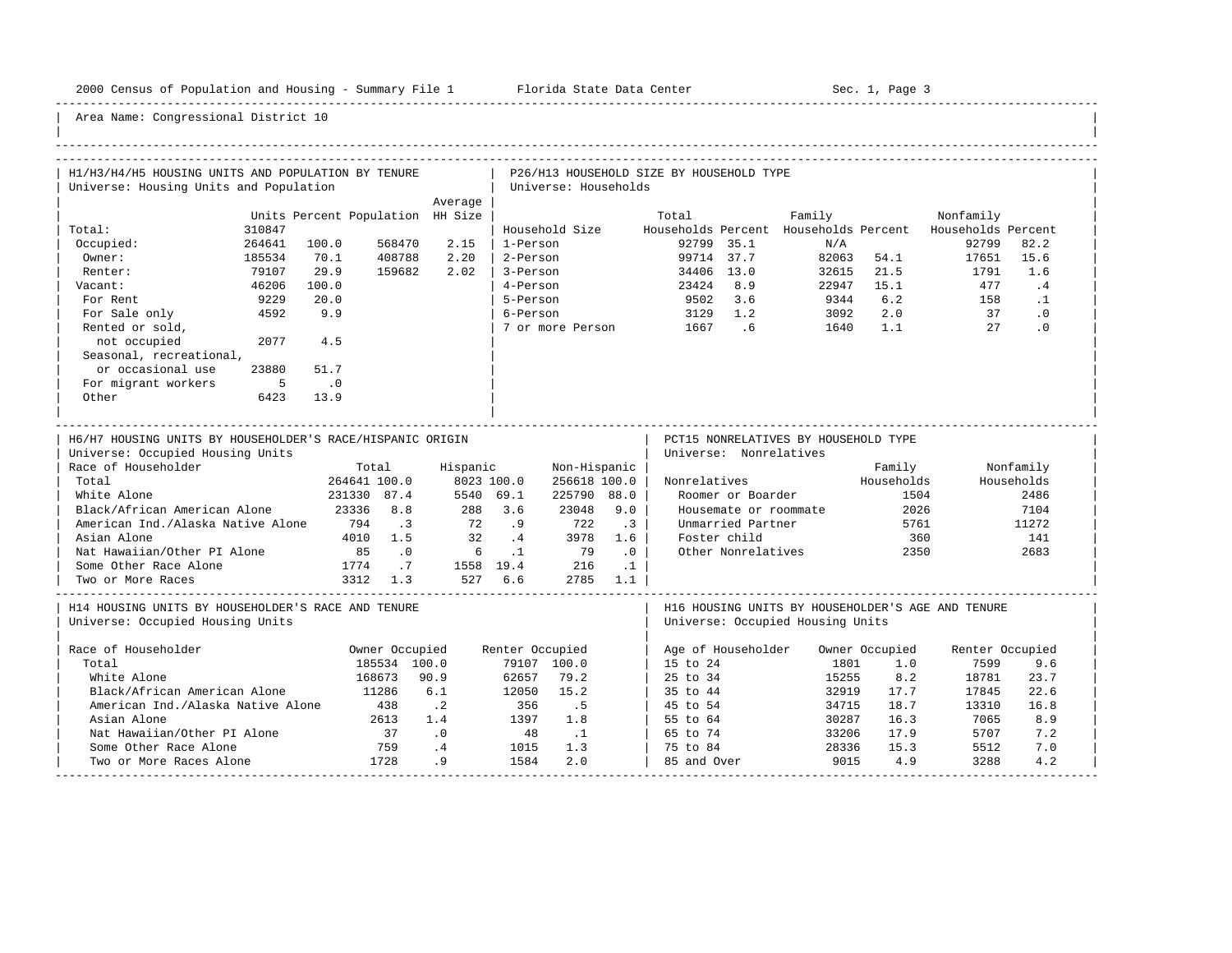----------------------------------------------------------------------------------------------------------------------------------------------------

| |

## Area Name: Congressional District 11

| P1/P15/P16/P17/P31/P32/P33 POPULATION SUMMARY                    |                |                               |         | P12/P13 POPULATION BY AGE AND SEX                       |        |      |        |          |                 |           |
|------------------------------------------------------------------|----------------|-------------------------------|---------|---------------------------------------------------------|--------|------|--------|----------|-----------------|-----------|
| Universe: Persons, Households, Families                          |                |                               |         | Universe: Persons                                       |        |      |        |          |                 |           |
| Total Population<br>628167                                       | Total Families |                               | 153091  |                                                         | Total  |      | Male   |          | Female          |           |
| Total Households<br>253362                                       |                | Population in Families 468421 |         |                                                         | Number | Pct. | Number | Pct.     | Number          | Pct.      |
| Population in Households 614306                                  |                | Average Family Size 3.06      |         | Under 5                                                 | 43122  | 6.9  | 22086  | 7.2      | 21036           | 6.5       |
| Average Household Size 2.42                                      |                |                               |         | $5$ to $9$                                              | 45332  | 7.2  | 23260  | 7.6      | 22072           | 6.9       |
|                                                                  |                |                               |         | $10 - 14$                                               | 42959  | 6.8  | 21967  | 7.2      | 20992           | 6.5       |
| P7/P8/P11 POPULATION BY RACE AND HISPANIC ORIGIN                 |                |                               |         | 15 to 17                                                | 24642  | 3.9  | 12807  | 4.2      | 11835           | 3.7       |
| Universe: Persons                                                |                | Total Hispanic Non-Hispanic   |         | 18 and 19                                               | 18095  | 2.9  | 8621   | 2.8      | 9474            | 2.9       |
| Total                                                            | 628167         | 125814                        | 502353  | 20                                                      | 9428   | 1.5  | 4554   | 1.5      | 4874            | 1.5       |
| White Alone                                                      | 435263         | 85211                         | 350052  | 21                                                      | 9301   | 1.5  | 4521   | 1.5      | 4780            | 1.5       |
| Black or African American Alone                                  | 128383         | 4477                          | 123906  | 22 to 24                                                | 28635  | 4.6  | 14185  | 4.6      | 14450           | 4.5       |
| American Ind. and Alaska Native Alone                            | 2639           | 616                           | 2023    | 25 to 29                                                | 51225  | 8.2  | 25602  | 8.3      | 25623           | 8.0       |
| Asian Alone                                                      | 13828          | 246                           | 13582   | 30 to 34                                                | 50578  | 8.1  | 25769  | 8.4      | 24809           | 7.7       |
| Native Hawaiian/Other Pacific Islander Alone                     | 521            | 73                            | 448     | 35 to 39                                                | 53075  | 8.4  | 26709  | 8.7      | 26366           | 8.2       |
| Some Other Race Alone                                            | 29024          | 27656                         | 1368    | 40 to 44                                                | 49335  | 7.9  | 24680  | 8.0      | 24655           | 7.7       |
| Two or More Races                                                | 18509          | 7535                          | 10974   | 45 to 49                                                | 42526  | 6.8  | 20833  | 6.8      | 21693           | 6.8       |
|                                                                  |                |                               |         | 50 to 54                                                | 37448  | 6.0  | 18120  | 5.9      | 19328           | 6.0       |
| P15A-I/P16A-I/P17A-I HOUSEHOLDS AND HOUSEHOLD POPULATION BY RACE |                |                               |         | 55 to 59                                                | 28506  | 4.5  | 13614  | 4.4      | 14892           | 4.6       |
| Universe: Households and Population in Households                |                |                               | Average | 60 and 61                                               | 9439   | 1.5  | 4423   | 1.4      | 5016            | 1.6       |
| Householder:                                                     |                | Households Pop. In HH         | HH Size | 62 to 64                                                | 13366  | 2.1  | 6266   | 2.0      | 7100            | 2.2       |
| White Alone                                                      | 187557         | 429551                        | 2.29    | 65 and 66                                               | 8127   | 1.3  | 3809   | 1.2      | 4318            | 1.3       |
| Black or African American Alone                                  | 45316          | 124613                        | 2.75    | 67 to 69                                                | 11819  | 1.9  | 5432   | 1.8      | 6387            | 2.0       |
| American Ind. and Alaska Native Alone                            | 977            | 2545                          | 2.60    | 70 to 74                                                | 18081  | 2.9  | 7767   | 2.5      | 10314           | 3.2       |
| Asian Alone                                                      | 4546           | 12498                         | 2.75    | 75 to 79                                                | 14969  | 2.4  | 5907   | 1.9      | 9062            | 2.8       |
| Native Hawaiian/Other Pacific Islander Alone                     | 139            | 406                           | 2.92    | 80 to 84                                                | 9864   | 1.6  | 3578   | 1.2      | 6286            | 2.0       |
| Some Other Race Alone                                            | 8655           | 27939                         | 3.23    | 85 and over                                             | 8295   | 1.3  | 2300   | .7       | 5995            | 1.9       |
| Two or More Races                                                | 6172           | 16754                         | 2.71    | 65 and over                                             | 71155  | 11.3 | 28793  | 9.4      | 42362           | 13.2      |
| Hispanic                                                         | 42763          | 122354                        | 2.86    |                                                         |        |      |        |          |                 |           |
| 157205<br>White Alone, Not Hispanic                              |                | 346560                        | 2.20    | Median Age                                              | 34.10  |      | 33.00  |          | 35.10           |           |
| P31A-I/P32A-I/P33A-I FAMILIES AND POPULATION IN FAMILIES         |                |                               |         | P19 HOUSEHOLDS BY TYPE AND PRESENCE OF PERSONS UNDER 18 |        |      |        |          |                 |           |
| Universe: Families and Population in Families                    |                | Pop. In                       | Average | Universe: Households                                    |        |      |        |          | Households With |           |
| Householder:                                                     |                | Families Families Family Size |         |                                                         |        |      |        | People   |                 | No People |
| White Alone                                                      | 108945         | 318625                        | 2.92    |                                                         |        |      |        | Under 18 |                 | Under 18  |
| Black or African American Alone                                  | 30085          | 101146                        | 3.36    | Family Households:                                      |        |      |        | 83010    |                 | 70081     |
| American Ind. and Alaska Native Alone                            | 580            | 1897                          | 3.27    | Married Couple Family                                   |        |      |        | 47941    |                 | 54141     |
| Asian Alone                                                      | 3025           | 10145                         | 3.35    | Other Family:                                           |        |      |        | 35069    |                 | 15940     |
| Native Hawaiian/Other Pacific Islander Alone                     | 96             | 306                           | 3.19    | Male Householder, no wife present                       |        |      |        | 7143     |                 | 4915      |
| Some Other Race Alone                                            | 6458           | 23253                         | 3.60    | Female Householder, no husband present                  |        |      |        | 27926    |                 | 11025     |
| Two or More Races                                                | 3902           | 13049                         | 3.34    | Nonfamily Households:                                   |        |      |        | 1214     |                 | 99057     |
| Hispanic                                                         | 30290          | 100773                        | 3.33    | Male Householder                                        |        |      |        | 871      |                 | 49112     |
| White Alone, Not Hispanic                                        | 87850          | 250612                        | 2.85    | Female Householder                                      |        |      |        | 343      |                 | 49945     |

-----------------------------------------------------------------------------------------------------------------------------------------------------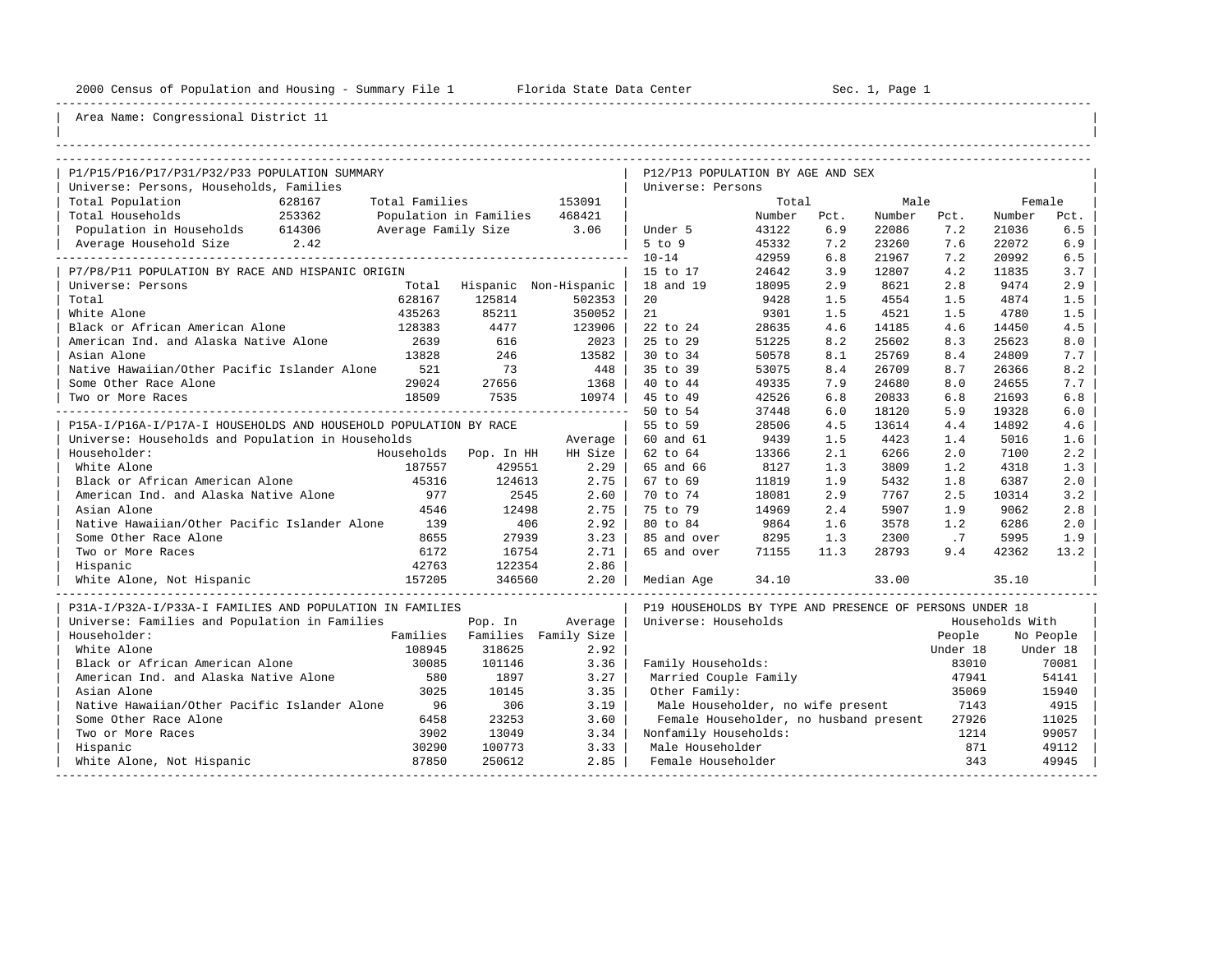----------------------------------------------------------------------------------------------------------------------------------------------------

| | ----------------------------------------------------------------------------------------------------------------------------------------------------

| P34/P35 FAMILY TYPE BY PRESENCE AND AGE  |           | P27/P30 RELATIONSHIP BY HOUSEHOLD TYPE        |                 |        | P28 RELATIONSHIP BY HOUSEHOLD TYPE |        |
|------------------------------------------|-----------|-----------------------------------------------|-----------------|--------|------------------------------------|--------|
| OF OWN AND RELATED CHILDREN              |           | Universe: Persons                             |                 |        | FOR THE POPULATION UNDER 18        |        |
| Universe: Families                       | With      |                                               | Total 65 & Over |        | Universe: Persons                  |        |
| With Own                                 | Related   | Population in households:                     | 614306          | 67799  | Total:                             | 156055 |
| Children                                 | Children  | In family households:                         | 485420          | 44006  | In households:                     | 155242 |
| 102082<br>Married couple family:         | 102082    | Householder:                                  | 153091          | 23418  | Householder or spouse              | 221    |
| Children under 18:<br>44638              | 47711     | Male                                          | 96346           | 17081  | Related child:                     | 151296 |
| Under 6 only<br>11680                    | 12636     | Female                                        | 56745           | 6337   | Own child:                         | 134820 |
| Under 6 and 6 to 17<br>9222              | 10369     | Spouse                                        | 102082          | 13908  | In married couple family           | 81692  |
| 23736<br>6 to 17 only                    | 24706     | Parent                                        | 6165            | 3525   | In other family:                   |        |
| No children under 18<br>57444            | 54371     | Child                                         | 172905          |        | No spouse present:                 | 53128  |
| Other family:<br>51009                   | 51009     | Natural born or adopted                       | 163189          |        | Male householder                   | 9803   |
| Male hhdr. No wife:<br>12058             | 12058     | Step                                          | 9716            |        | Female householder                 | 43325  |
| Children under 18:<br>6115               | 7026      | Grandchild                                    | 14673           |        | Other relatives:                   | 16476  |
| Under 6 only<br>1848                     | 2052      | Brother or sister                             | 7632            |        | Grandchild                         | 12293  |
| Under 6 and 6 to 17<br>808               | 1030      | Other relatives                               | 11873           | 2653   | Other relatives                    | 4183   |
| 6 to 17 only<br>3459                     | 3944      | Nonrelatives                                  | 16999           | 502    | Nonrelatives                       | 3725   |
| No children under 18<br>5943             | 5032      | In nonfamily households:                      | 128886          | 23793  | In group quarters:                 | 813    |
| Female hhdr. No hus.:<br>38951           | 38951     | Male householder:                             | 49983           | 6313   | Institutional                      | 384    |
| Children under 18:<br>23905              | 27812     | Living alone                                  | 36391           | 5605   | Noninstitutional                   | 429    |
| Under 6 only<br>5251                     | 6284      | Not living alone                              | 13592           | 708    |                                    |        |
| Under 6 and 6 to 17<br>4315              | 5712      | Female householder:                           | 50288           | 16252  | P18 HOUSEHOLD SIZE, HOUSEHOLD TYPE |        |
| 6 to 17 only<br>14339                    | 15816     | Living alone                                  | 40971           | 15584  | AND PRESENCE OF OWN CHILDREN       |        |
| No children under 18<br>15046            | 11139     | Not living alone                              | 9317            | 668    | Universe: Households               |        |
|                                          |           | Nonrelatives                                  | 28615           | 1228   | 1-person households:               | 77362  |
|                                          |           | In group quarters:                            | 13861           | 3356   | Male householder                   | 36391  |
| P21 HOUSEHOLD TYPE BY AGE OF HOUSEHOLDER |           | Institutional                                 | 5617            | 1786   | Female householder                 | 40971  |
| Universe: Households                     |           | Noninstitutional                              | 8244            | 1570   | 2 or more person households:       | 176000 |
|                                          |           |                                               |                 |        | Family households:                 | 153091 |
| Family                                   | Nonfamily |                                               |                 |        | Married couple:                    | 102082 |
| Householder age: Households Households   |           | PCT14 HOUSEHOLDS BY SEX OF UNMARRIED PARTNERS |                 |        | With own child, under 18           | 44638  |
| 15 to 24<br>8221                         | 10713     | Universe: Households                          |                 |        | No own child, under 18             | 57444  |
| 25 to 34<br>31350                        | 20984     |                                               |                 |        | Other family - no spouse pres.     | 51009  |
| 35 to 44<br>39811                        | 18201     | Unmarried partner households                  |                 | 18986  | Male householder:                  | 12058  |
| 45 to 54<br>30655                        | 16293     | Male householder and male partner             |                 | 1140   | With own child, under 18           | 6115   |
| 55 to 64<br>19636                        | 11515     | Male householder and female partner           |                 | 8561   | No own child, under 18             | 5943   |
| 65 to 74<br>14178                        | 10397     | Female householder and female partner         |                 | 876    | Female householder:                | 38951  |
| 75 to 84<br>7703                         | 8845      | Female householder and male partner           |                 | 8409   | With own child, under 18           | 23905  |
| 85 and over<br>1537                      | 3323      | All other households                          |                 | 234376 | No own child, under 18             | 15046  |
| Total<br>153091                          | 100271    |                                               |                 |        | Nonfamily households:              | 22909  |
|                                          |           |                                               |                 |        | Male householder                   | 13592  |
|                                          |           |                                               |                 |        | Female householder                 | 9317   |
|                                          |           |                                               |                 |        |                                    |        |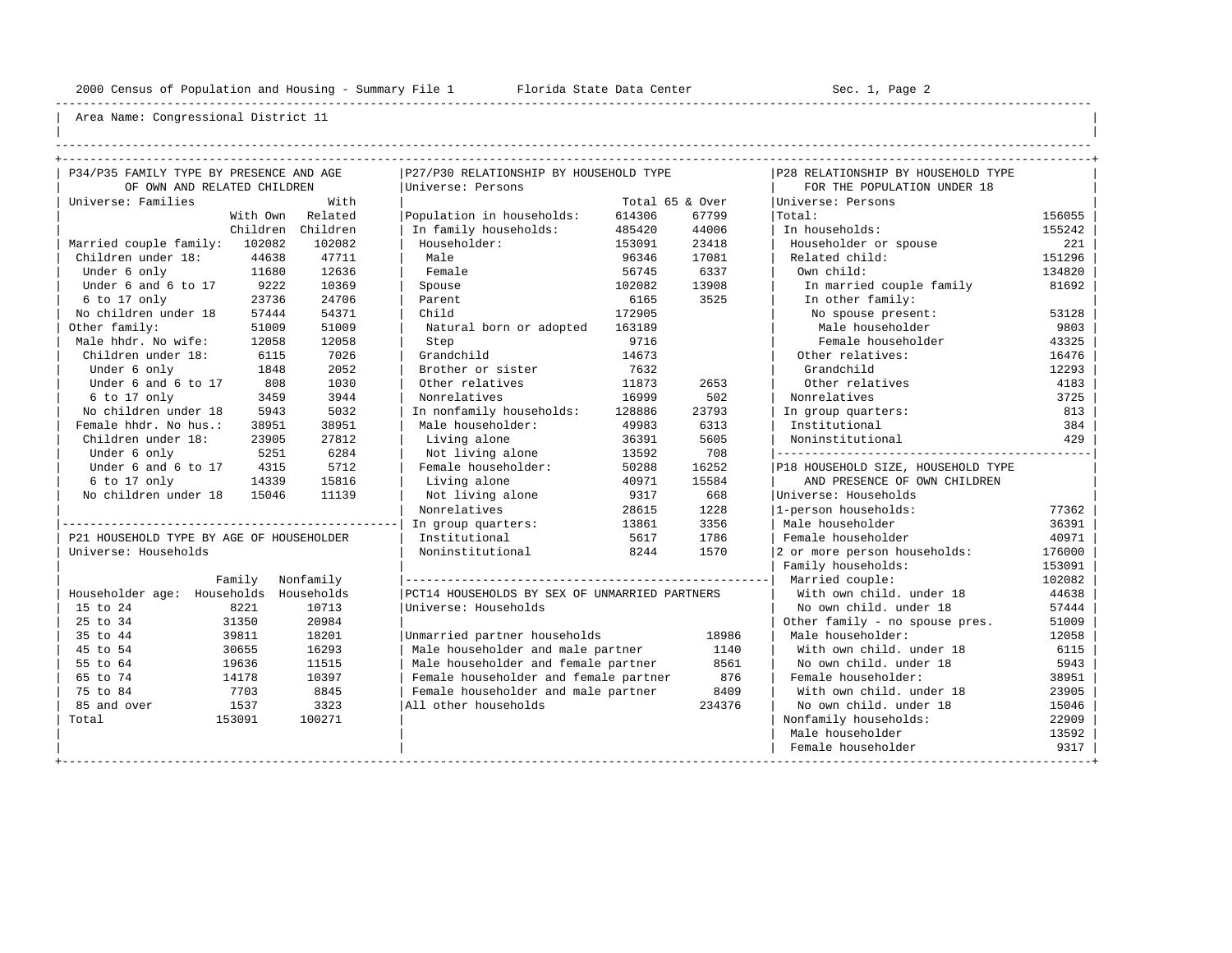-----------------------------------------------------------------------------------------------------------------------------------------------------

| H1/H3/H4/H5 HOUSING UNITS AND POPULATION BY TENURE                                                                                                                                                                                                                                           |                                  |                                                                                     |                                                                                                           |                                      |                                                                                 |                       | P26/H13 HOUSEHOLD SIZE BY HOUSEHOLD TYPE |                                                                                                                                 |                                                                                       |                                                             |                 |                                                                  |
|----------------------------------------------------------------------------------------------------------------------------------------------------------------------------------------------------------------------------------------------------------------------------------------------|----------------------------------|-------------------------------------------------------------------------------------|-----------------------------------------------------------------------------------------------------------|--------------------------------------|---------------------------------------------------------------------------------|-----------------------|------------------------------------------|---------------------------------------------------------------------------------------------------------------------------------|---------------------------------------------------------------------------------------|-------------------------------------------------------------|-----------------|------------------------------------------------------------------|
| Universe: Housing Units and Population                                                                                                                                                                                                                                                       |                                  |                                                                                     |                                                                                                           |                                      | Universe: Households                                                            |                       |                                          |                                                                                                                                 |                                                                                       |                                                             |                 |                                                                  |
|                                                                                                                                                                                                                                                                                              |                                  |                                                                                     | Average                                                                                                   |                                      |                                                                                 |                       |                                          |                                                                                                                                 |                                                                                       |                                                             |                 |                                                                  |
|                                                                                                                                                                                                                                                                                              | Units Percent Population HH Size |                                                                                     |                                                                                                           |                                      |                                                                                 |                       | Total                                    |                                                                                                                                 | Family                                                                                |                                                             | Nonfamily       |                                                                  |
| Total:<br>274304                                                                                                                                                                                                                                                                             |                                  |                                                                                     |                                                                                                           |                                      | Household Size                                                                  |                       |                                          |                                                                                                                                 | Households Percent Households Percent Households Percent                              |                                                             |                 |                                                                  |
| 253362<br>Occupied:                                                                                                                                                                                                                                                                          | 100.0                            | 614306                                                                              | 2.42                                                                                                      | 1-Person                             |                                                                                 |                       |                                          | 77362 30.5                                                                                                                      | N/A                                                                                   |                                                             | 77362           | 77.2                                                             |
| Owner:<br>142590                                                                                                                                                                                                                                                                             | 56.3                             | 366873                                                                              | 2.57                                                                                                      | 2-Person                             |                                                                                 |                       |                                          | 81419 32.1                                                                                                                      |                                                                                       | 62286 40.7                                                  | 19133           | 19.1                                                             |
| Renter:<br>110772                                                                                                                                                                                                                                                                            | 43.7                             | 247433                                                                              | 2.23                                                                                                      | 3-Person                             |                                                                                 |                       |                                          | 41272 16.3                                                                                                                      | 38676                                                                                 | 25.3                                                        | 2596            | 2.6                                                              |
| 20942<br>Vacant:                                                                                                                                                                                                                                                                             | 100.0                            |                                                                                     |                                                                                                           | 4-Person                             |                                                                                 |                       |                                          | 30859 12.2                                                                                                                      |                                                                                       | 30066 19.6                                                  | 793             | .8                                                               |
| 9722<br>For Rent                                                                                                                                                                                                                                                                             | 46.4                             |                                                                                     |                                                                                                           | 5-Person                             |                                                                                 |                       | 13852 5.5                                |                                                                                                                                 | 13629                                                                                 | 8.9                                                         | 223             | $\cdot$ 2                                                        |
| 2704<br>For Sale only                                                                                                                                                                                                                                                                        | 12.9                             |                                                                                     |                                                                                                           | 6-Person                             |                                                                                 |                       |                                          | 5353 2.1                                                                                                                        | 5251                                                                                  | 3.4                                                         | 102             | $\cdot$ 1                                                        |
| Rented or sold,                                                                                                                                                                                                                                                                              |                                  |                                                                                     |                                                                                                           |                                      | 7 or more Person                                                                |                       | 3245 1.3                                 |                                                                                                                                 | 3183                                                                                  | 2.1                                                         | 62              | $\cdot$ 1                                                        |
| not occupied<br>1418                                                                                                                                                                                                                                                                         | 6.8                              |                                                                                     |                                                                                                           |                                      |                                                                                 |                       |                                          |                                                                                                                                 |                                                                                       |                                                             |                 |                                                                  |
| Seasonal, recreational,                                                                                                                                                                                                                                                                      |                                  |                                                                                     |                                                                                                           |                                      |                                                                                 |                       |                                          |                                                                                                                                 |                                                                                       |                                                             |                 |                                                                  |
| or occasional use<br>1830                                                                                                                                                                                                                                                                    | 8.7                              |                                                                                     |                                                                                                           |                                      |                                                                                 |                       |                                          |                                                                                                                                 |                                                                                       |                                                             |                 |                                                                  |
| For migrant workers<br>22                                                                                                                                                                                                                                                                    | $\ldots$                         |                                                                                     |                                                                                                           |                                      |                                                                                 |                       |                                          |                                                                                                                                 |                                                                                       |                                                             |                 |                                                                  |
| Other<br>5246                                                                                                                                                                                                                                                                                | 25.1                             |                                                                                     |                                                                                                           |                                      |                                                                                 |                       |                                          |                                                                                                                                 |                                                                                       |                                                             |                 |                                                                  |
|                                                                                                                                                                                                                                                                                              |                                  |                                                                                     |                                                                                                           |                                      |                                                                                 |                       |                                          |                                                                                                                                 |                                                                                       |                                                             |                 |                                                                  |
| H6/H7 HOUSING UNITS BY HOUSEHOLDER'S RACE/HISPANIC ORIGIN<br>Universe: Occupied Housing Units<br>Race of Householder<br>Total<br>White Alone<br>Black/African American Alone<br>American Ind./Alaska Native Alone 977<br>Asian Alone<br>Nat Hawaiian/Other PI Alone<br>Some Other Race Alone | 45316 17.9                       | Total<br>253362 100.0<br>187557 74.0<br>$\cdot$ 4<br>4546 1.8<br>139 .1<br>8655 3.4 | Hispanic<br>42763 100.0<br>30352 71.0<br>1424<br>180<br>63<br>19<br>8313 19.4 342 .2<br>2412 5.6 3760 1.8 | 3.3<br>.4<br>$\ldots$ 1<br>$\cdot$ 0 | Non-Hispanic<br>210599 100.0<br>157205 74.6<br>43892 20.8<br>797<br>4483<br>120 | .4<br>2.1<br>$\ldots$ | Nonrelatives                             | Universe: Nonrelatives<br>Roomer or Boarder<br>Housemate or roommate<br>Unmarried Partner<br>Foster child<br>Other Nonrelatives | PCT15 NONRELATIVES BY HOUSEHOLD TYPE                                                  | Family<br>Households<br>2078<br>2860<br>7963<br>671<br>3427 |                 | Nonfamily<br>Households<br>3941<br>10526<br>11023<br>193<br>2932 |
| Two or More Races                                                                                                                                                                                                                                                                            |                                  | 6172 2.4                                                                            |                                                                                                           |                                      |                                                                                 |                       |                                          |                                                                                                                                 |                                                                                       |                                                             |                 |                                                                  |
| H14 HOUSING UNITS BY HOUSEHOLDER'S RACE AND TENURE<br>Universe: Occupied Housing Units                                                                                                                                                                                                       |                                  |                                                                                     |                                                                                                           |                                      |                                                                                 |                       |                                          |                                                                                                                                 | H16 HOUSING UNITS BY HOUSEHOLDER'S AGE AND TENURE<br>Universe: Occupied Housing Units |                                                             |                 |                                                                  |
| Race of Householder                                                                                                                                                                                                                                                                          |                                  | Owner Occupied                                                                      |                                                                                                           | Renter Occupied                      |                                                                                 |                       |                                          | Age of Householder                                                                                                              |                                                                                       | Owner Occupied                                              | Renter Occupied |                                                                  |
| Total                                                                                                                                                                                                                                                                                        |                                  | 142590 100.0                                                                        |                                                                                                           | 110772 100.0                         |                                                                                 |                       | 15 to 24                                 |                                                                                                                                 | 2244                                                                                  | 1.6                                                         | 16690           | 15.1                                                             |
| White Alone                                                                                                                                                                                                                                                                                  |                                  | 115150                                                                              | 80.8                                                                                                      | 72407                                | 65.4                                                                            |                       | 25 to 34                                 |                                                                                                                                 | 18430                                                                                 | 12.9                                                        | 33904           | 30.6                                                             |
| Black/African American Alone                                                                                                                                                                                                                                                                 |                                  | 18806                                                                               | 13.2                                                                                                      | 26510                                | 23.9                                                                            |                       | 35 to 44                                 |                                                                                                                                 | 32905                                                                                 | 23.1                                                        | 25107           | 22.7                                                             |
| American Ind./Alaska Native Alone                                                                                                                                                                                                                                                            |                                  | 461                                                                                 | $\cdot$ 3                                                                                                 | 516                                  | $\cdot$ 5                                                                       |                       | 45 to 54                                 |                                                                                                                                 | 31259                                                                                 | 21.9                                                        | 15689           | 14.2                                                             |
| Asian Alone                                                                                                                                                                                                                                                                                  |                                  | 1979                                                                                | 1.4                                                                                                       | 2567                                 | 2.3                                                                             |                       | 55 to 64                                 |                                                                                                                                 | 23079                                                                                 | 16.2                                                        | 8072            | 7.3                                                              |
| Nat Hawaiian/Other PI Alone                                                                                                                                                                                                                                                                  |                                  | 46                                                                                  | $\overline{\phantom{0}}$ .0                                                                               | 93                                   | $\ldots$                                                                        |                       | 65 to 74                                 |                                                                                                                                 | 19050                                                                                 | 13.4                                                        | 5525            | 5.0                                                              |
| Some Other Race Alone                                                                                                                                                                                                                                                                        |                                  |                                                                                     | 2.4                                                                                                       | 5217                                 | 4.7                                                                             |                       | 75 to 84                                 |                                                                                                                                 | 12494                                                                                 | 8.8                                                         | 4054            | 3.7                                                              |
| Two or More Races Alone                                                                                                                                                                                                                                                                      |                                  | 3438<br>2710<br>2710                                                                | 1.9                                                                                                       | 3462                                 | 3.1                                                                             |                       | 85 and Over                              |                                                                                                                                 | 3129                                                                                  | 2.2                                                         | 1731            | 1.6                                                              |
|                                                                                                                                                                                                                                                                                              |                                  |                                                                                     |                                                                                                           |                                      |                                                                                 |                       |                                          |                                                                                                                                 |                                                                                       |                                                             |                 |                                                                  |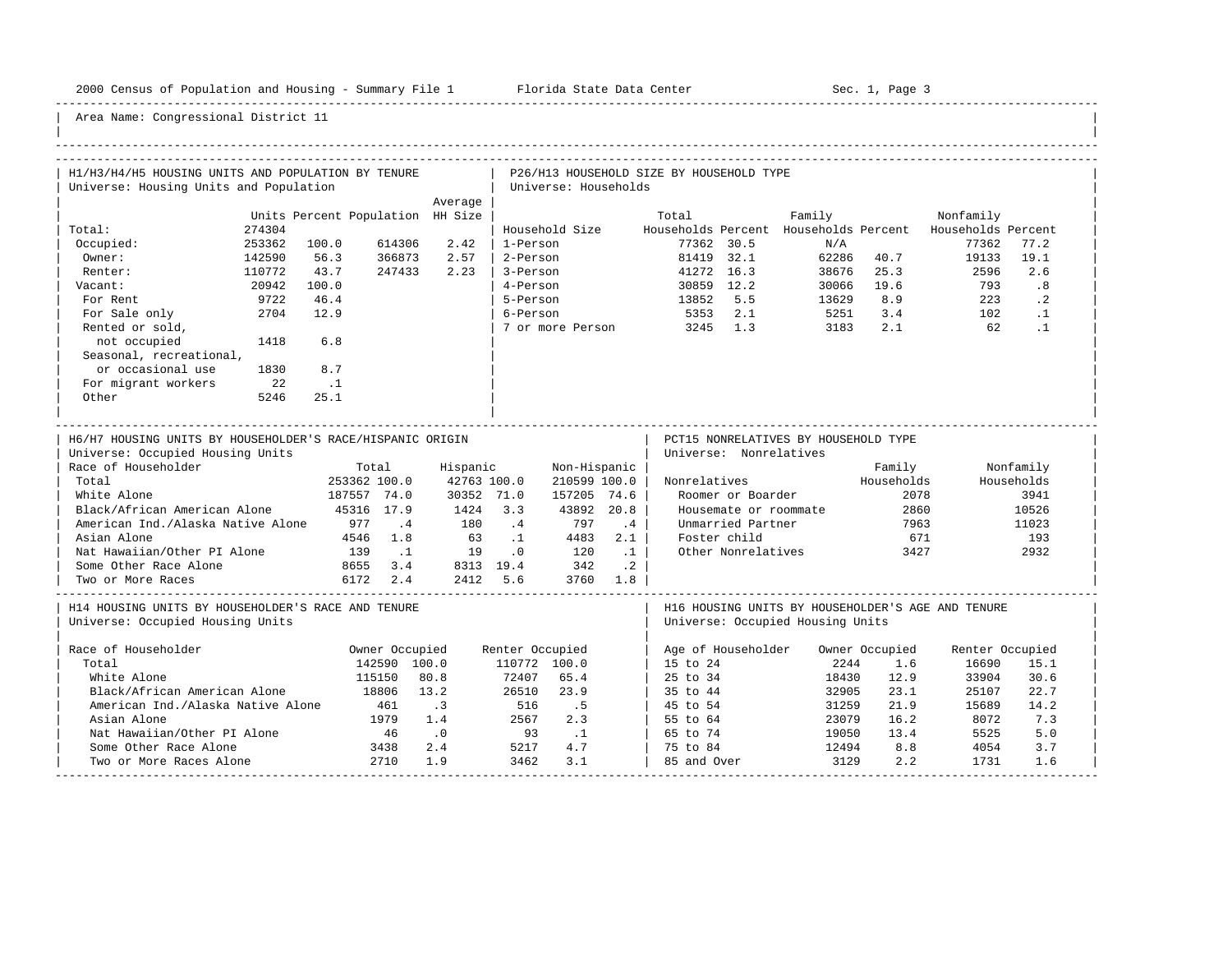----------------------------------------------------------------------------------------------------------------------------------------------------

| |

## Area Name: Congressional District 12

| P1/P15/P16/P17/P31/P32/P33 POPULATION SUMMARY                    |                               |                               |         | P12/P13 POPULATION BY AGE AND SEX                       |        |      |        |          |                 |           |
|------------------------------------------------------------------|-------------------------------|-------------------------------|---------|---------------------------------------------------------|--------|------|--------|----------|-----------------|-----------|
| Universe: Persons, Households, Families                          |                               |                               |         | Universe: Persons                                       |        |      |        |          |                 |           |
| Total Population                                                 | 671347                        | Total Families                | 180648  |                                                         | Total  |      | Male   |          | Female          |           |
| Total Households<br>250701                                       | Population in Families 548689 |                               |         |                                                         | Number | Pct. | Number | Pct.     | Number          | Pct.      |
| Population in Households 653384                                  | -<br>Average Family Size 3.04 |                               |         | Under 5                                                 | 44480  | 6.6  | 22866  | 6.9      | 21614           | 6.4       |
| Average Household Size 2.61                                      |                               |                               |         | $5$ to $9$                                              | 47840  | 7.1  | 24652  | 7.4      | 23188           | 6.8       |
|                                                                  |                               |                               |         | $10 - 14$                                               | 49674  | 7.4  | 25676  | 7.7      | 23998           | 7.1       |
| P7/P8/P11 POPULATION BY RACE AND HISPANIC ORIGIN                 |                               |                               |         | 15 to 17                                                | 29196  | 4.3  | 15284  | 4.6      | 13912           | 4.1       |
| Universe: Persons                                                | Total                         | Hispanic Non-Hispanic         |         | 18 and 19                                               | 18680  | 2.8  | 9902   | 3.0      | 8778            | 2.6       |
| Total                                                            | 671347                        | 82352                         | 588995  | 20                                                      | 8537   | 1.3  | 4506   | 1.4      | 4031            | 1.2       |
| White Alone                                                      | 530824                        | 41348                         | 489476  | 21                                                      | 7898   | 1.2  | 4270   | 1.3      | 3628            | 1.1       |
| Black or African American Alone                                  | 84326                         | 1341                          | 82985   | 22 to 24                                                | 22619  | 3.4  | 12020  | 3.6      | 10599           | 3.1       |
| American Ind. and Alaska Native Alone                            | 3000                          | 977                           | 2023    | 25 to 29                                                | 40038  | 6.0  | 20713  | 6.2      | 19325           | 5.7       |
| Asian Alone                                                      | 6411                          | 99                            | 6312    | 30 to 34                                                | 42470  | 6.3  | 21611  | 6.5      | 20859           | 6.2       |
| Native Hawaiian/Other Pacific Islander Alone                     | 291                           | 97                            | 194     | 35 to 39                                                | 48822  | 7.3  | 24522  | 7.4      | 24300           | 7.2       |
| Some Other Race Alone                                            | 34970                         | 34363                         | 607     | 40 to 44                                                | 48441  | 7.2  | 24081  | 7.2      | 24360           | 7.2       |
| Two or More Races                                                | 11525                         | 4127                          | 7398    | 45 to 49                                                | 43349  | 6.5  | 21403  | 6.4      | 21946           | 6.5       |
|                                                                  |                               |                               |         | 50 to 54                                                | 40121  | 6.0  | 19624  | 5.9      | 20497           | 6.1       |
| P15A-I/P16A-I/P17A-I HOUSEHOLDS AND HOUSEHOLD POPULATION BY RACE |                               |                               |         | 55 to 59                                                | 34040  | 5.1  | 16249  | 4.9      | 17791           | 5.3       |
| Universe: Households and Population in Households                |                               |                               | Average | 60 and 61                                               | 12585  | 1.9  | 5968   | 1.8      | 6617            | 2.0       |
| Householder:                                                     |                               | Households Pop. In HH         | HH Size | 62 to 64                                                | 18772  | 2.8  | 8914   | 2.7      | 9858            | 2.9       |
| White Alone                                                      | 209847                        | 521857                        | 2.49    | 65 and 66                                               | 12314  | 1.8  | 5854   | 1.8      | 6460            | 1.9       |
| Black or African American Alone                                  | 27470                         | 79951                         | 2.91    | 67 to 69                                                | 18727  | 2.8  | 8731   | 2.6      | 9996            | 3.0       |
| American Ind. and Alaska Native Alone 956                        |                               | 3044                          | 3.18    | 70 to 74                                                | 30534  | 4.5  | 14246  | 4.3      | 16288           | 4.8       |
| Asian Alone                                                      | 1815                          | 5757                          | 3.17    | 75 to 79                                                | 25175  | 3.7  | 11308  | 3.4      | 13867           | 4.1       |
| Native Hawaiian/Other Pacific Islander Alone 78                  |                               | 255                           | 3.27    | 80 to 84                                                | 15359  | 2.3  | 6389   | 1.9      | 8970            | 2.6       |
| Some Other Race Alone                                            | 7377                          | 32622                         | 4.42    | 85 and over                                             | 11676  | 1.7  | 3903   | 1.2      | 7773            | 2.3       |
| Two or More Races                                                | 3158                          | 9898                          | 3.13    | 65 and over                                             | 113785 | 16.9 | 50431  | 15.2     | 63354           | 18.7      |
| Hispanic                                                         | 19084                         | 76988                         | 4.03    |                                                         |        |      |        |          |                 |           |
| White Alone, Not Hispanic                                        | 199526                        | 483132                        | 2.42    | Median Age                                              | 37.50  |      | 36.00  |          | 39.00           |           |
| P31A-I/P32A-I/P33A-I FAMILIES AND POPULATION IN FAMILIES         |                               |                               |         | P19 HOUSEHOLDS BY TYPE AND PRESENCE OF PERSONS UNDER 18 |        |      |        |          |                 |           |
| Universe: Families and Population in Families                    |                               | Pop. In                       | Average | Universe: Households                                    |        |      |        |          | Households With |           |
| Householder:                                                     |                               | Families Families Family Size |         |                                                         |        |      |        | People   |                 | No People |
| White Alone                                                      | 150132                        | 436999                        | 2.91    |                                                         |        |      |        | Under 18 | Under 18        |           |
| Black or African American Alone                                  | 19838                         | 68160                         | 3.44    | Family Households:                                      |        |      |        | 86693    |                 | 93955     |
| American Ind. and Alaska Native Alone                            | 667                           | 2325                          | 3.49    | Married Couple Family                                   |        |      |        | 58697    |                 | 81305     |
| Asian Alone                                                      | 1462                          | 5212                          | 3.56    | Other Family:                                           |        |      |        | 27996    |                 | 12650     |
| Native Hawaiian/Other Pacific Islander Alone                     | 56                            | 198                           | 3.54    | Male Householder, no wife present                       |        |      |        | 6893     |                 | 3961      |
| Some Other Race Alone                                            | 6235                          | 27636                         | 4.43    | Female Householder, no husband present                  |        |      |        | 21103    |                 | 8689      |
| Two or More Races                                                | 2258                          | 8159                          | 3.61    | Nonfamily Households:                                   |        |      |        | 1391     |                 | 68662     |
| Hispanic                                                         | 15721                         | 65176                         | 4.15    | Male Householder                                        |        |      |        | 1130     |                 | 30487     |
| White Alone, Not Hispanic                                        | 141760                        | 404079                        | 2.85    | Female Householder                                      |        |      |        | 261      |                 | 38175     |

-----------------------------------------------------------------------------------------------------------------------------------------------------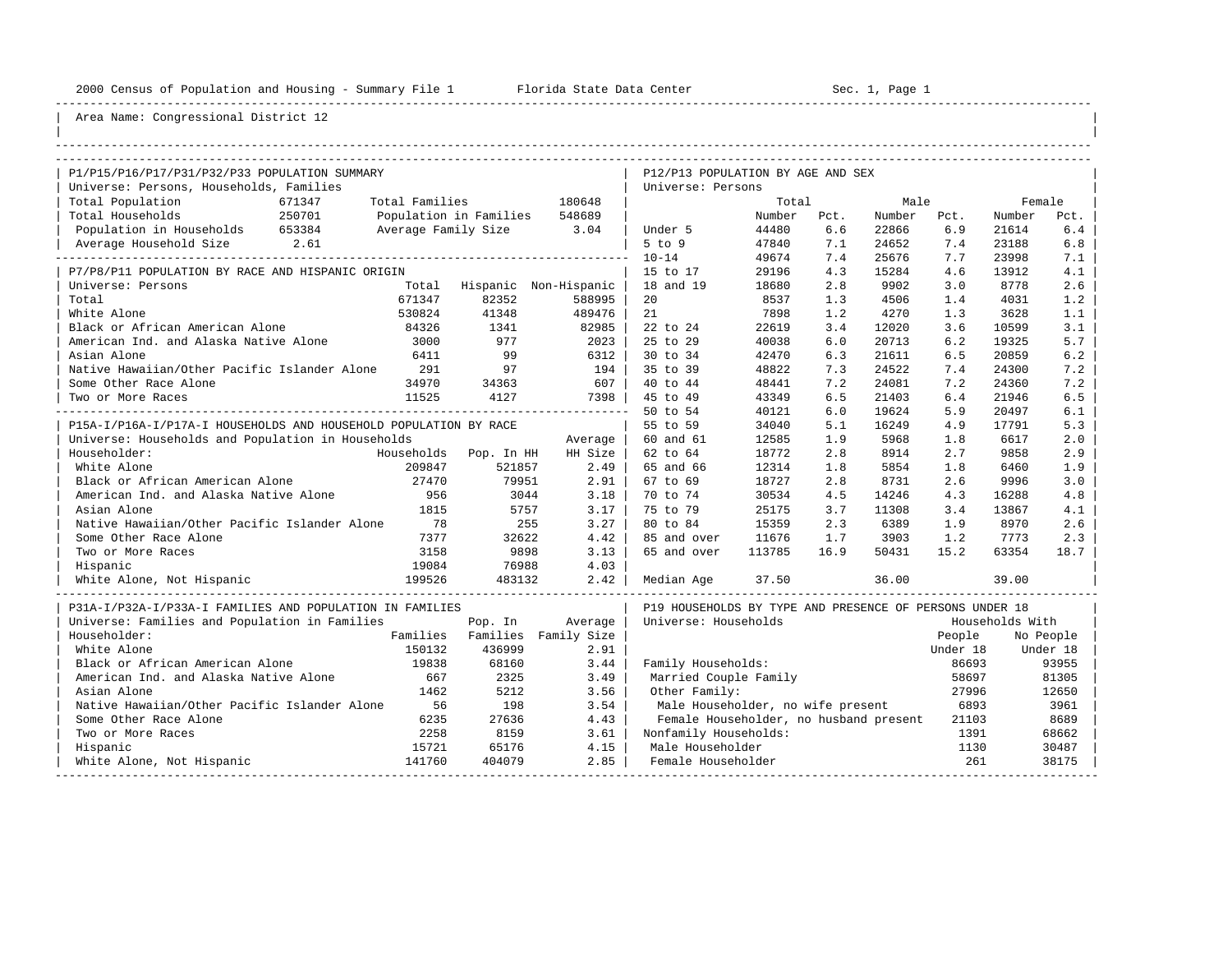----------------------------------------------------------------------------------------------------------------------------------------------------

| | ----------------------------------------------------------------------------------------------------------------------------------------------------

| P34/P35 FAMILY TYPE BY PRESENCE AND AGE  |                 |                | P27/P30 RELATIONSHIP BY HOUSEHOLD TYPE        |                  |                           | P28 RELATIONSHIP BY HOUSEHOLD TYPE |                  |  |  |  |
|------------------------------------------|-----------------|----------------|-----------------------------------------------|------------------|---------------------------|------------------------------------|------------------|--|--|--|
| OF OWN AND RELATED CHILDREN              |                 | With           | Universe: Persons                             |                  |                           | FOR THE POPULATION UNDER 18        |                  |  |  |  |
| Universe: Families                       | With Own        | Related        |                                               |                  | Total 65 & Over<br>109084 | Universe: Persons<br> Total:       |                  |  |  |  |
|                                          | Children        | Children       | Population in households:                     | 653384<br>565159 | 79133                     | In households:                     | 171190<br>169924 |  |  |  |
| Married couple family: 140002            |                 | 140002         | In family households:<br>Householder:         |                  | 42506                     | Householder or spouse              |                  |  |  |  |
|                                          | 54272           |                | Male                                          | 180648           | 35453                     |                                    | 326<br>165140    |  |  |  |
| Children under 18:                       |                 | 58418          |                                               | 133380           | 7053                      | Related child:                     |                  |  |  |  |
| Under 6 only<br>Under 6 and 6 to 17      | 11572           | 12809<br>13613 | Female                                        | 47268            |                           | Own child:                         | 146626           |  |  |  |
|                                          | 11901<br>30799  | 31996          | Spouse                                        | 140002<br>5284   | 30016<br>3303             | In married couple family           | 104619           |  |  |  |
| 6 to 17 only                             |                 |                | Parent                                        |                  |                           | In other family:                   |                  |  |  |  |
| No children under 18                     | 85730           | 81584          | Child                                         | 186956           |                           | No spouse present:                 | 42007            |  |  |  |
| Other family:                            | 40646           | 40646          | Natural born or adopted                       | 174345           |                           | Male householder                   | 9634             |  |  |  |
| Male hhdr. No wife:                      | 10854           | 10854          | Step                                          | 12611            |                           | Female householder                 | 32373            |  |  |  |
| Children under 18:                       | 5798            | 6749           | Grandchild                                    | 16898            |                           | Other relatives:                   | 18514            |  |  |  |
| Under 6 only                             | 1628            | 1866           | Brother or sister                             | 6569             |                           | Grandchild                         | 14396            |  |  |  |
| Under 6 and 6 to 17                      | 809             | 1097           | Other relatives                               | 12332            | 2866                      | Other relatives                    | 4118             |  |  |  |
| 6 to 17 only                             | 3361            | 3786           | Nonrelatives                                  | 16470            | 442                       | Nonrelatives                       | 4458             |  |  |  |
| No children under 18                     | 5056            | 4105           | In nonfamily households:                      | 88225            | 29951                     | In group quarters:                 | 1266             |  |  |  |
| Female hhdr. No hus.:                    | 29792           | 29792          | Male householder:                             | 31617            | 8108                      | Institutional                      | 700              |  |  |  |
| Children under 18:                       | 17547           | 21037          | Living alone                                  | 23636            | 7189                      | Noninstitutional                   | 566              |  |  |  |
| Under 6 only                             | 3492            | 4348           | Not living alone                              | 7981             | 919                       |                                    |                  |  |  |  |
| Under 6 and 6 to 17                      | 3183            | 4463           | Female householder:                           | 38436            | 20296                     | P18 HOUSEHOLD SIZE, HOUSEHOLD TYPE |                  |  |  |  |
| 6 to 17 only                             | 10872           | 12226          | Living alone                                  | 33607            | 19508                     | AND PRESENCE OF OWN CHILDREN       |                  |  |  |  |
| No children under 18                     | 12245           | 8755           | Not living alone                              | 4829             | 788                       | Universe: Households               |                  |  |  |  |
|                                          |                 |                | Nonrelatives                                  | 18172            | 1547                      | 1-person households:               | 57243            |  |  |  |
|                                          |                 |                | In group quarters:                            | 17963            | 4701                      | Male householder                   | 23636            |  |  |  |
| P21 HOUSEHOLD TYPE BY AGE OF HOUSEHOLDER |                 |                | Institutional                                 | 11232            | 3606                      | Female householder                 | 33607            |  |  |  |
| Universe: Households                     |                 |                | Noninstitutional                              | 6731             | 1095                      | 2 or more person households:       | 193458           |  |  |  |
|                                          |                 |                |                                               |                  |                           | Family households:                 | 180648           |  |  |  |
|                                          | Family          | Nonfamily      |                                               |                  |                           | Married couple:                    | 140002           |  |  |  |
| Householder age: Households Households   |                 |                | PCT14 HOUSEHOLDS BY SEX OF UNMARRIED PARTNERS |                  |                           | With own child, under 18           | 54272            |  |  |  |
| 15 to 24                                 | 7283            | 3920           | Universe: Households                          |                  |                           | No own child, under 18             | 85730            |  |  |  |
| 25 to 34                                 | 28276           | 7595           |                                               |                  |                           | Other family - no spouse pres.     | 40646            |  |  |  |
| 35 to 44                                 | 40711           | 9252           | Unmarried partner households                  |                  | 13700                     | Male householder:                  | 10854            |  |  |  |
| 45 to 54                                 | 34989           | 10540          | Male householder and male partner             |                  | 703                       | With own child, under 18           | 5798             |  |  |  |
| 55 to 64                                 | 26883           | 10342          | Male householder and female partner           |                  | 6747                      | No own child. under 18             | 5056             |  |  |  |
| 65 to 74                                 | 25523           | 12200          | Female householder and female partner         |                  | 637                       | Female householder:                | 29792            |  |  |  |
| 75 to 84                                 | 14462           | 12027          | Female householder and male partner           |                  | 5613                      | With own child, under 18           | 17547            |  |  |  |
| 85 and over                              | 2521<br>4177    |                | All other households                          |                  | 237001                    | No own child, under 18             | 12245            |  |  |  |
| Total                                    | 180648<br>70053 |                |                                               |                  |                           | Nonfamily households:              | 12810            |  |  |  |
|                                          |                 |                |                                               |                  |                           | Male householder                   | 7981             |  |  |  |
|                                          |                 |                |                                               |                  |                           | Female householder                 | 4829             |  |  |  |
|                                          |                 |                |                                               |                  |                           |                                    |                  |  |  |  |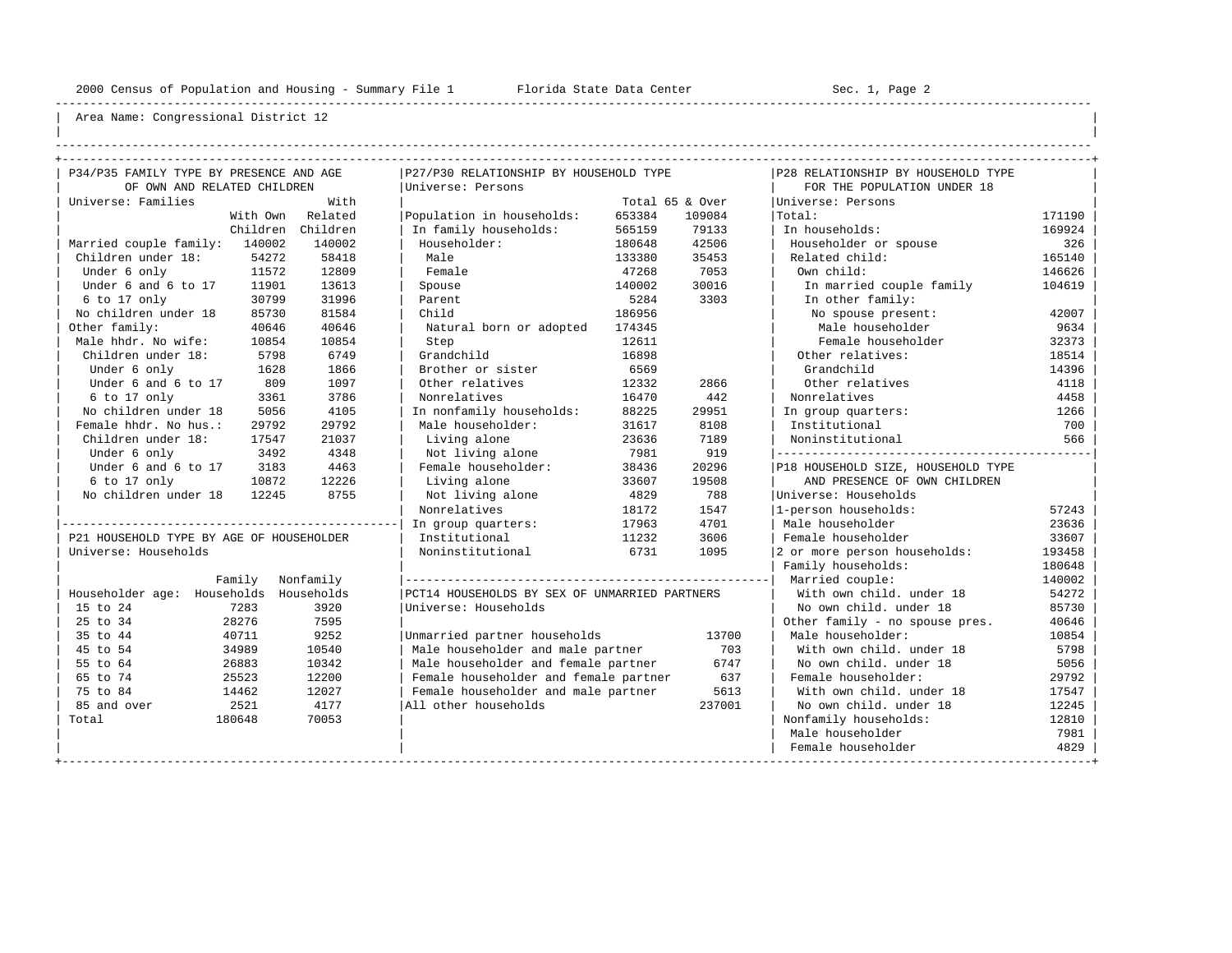-----------------------------------------------------------------------------------------------------------------------------------------------------

| H1/H3/H4/H5 HOUSING UNITS AND POPULATION BY TENURE                                                                                                                                                                                                                                                            |        |                                                                                                                                    |                                                 |                                                                     |                                |                                                                      |                                                                              | P26/H13 HOUSEHOLD SIZE BY HOUSEHOLD TYPE |                                                                                                        |                                                                                          |                                               |                 |                                                                |
|---------------------------------------------------------------------------------------------------------------------------------------------------------------------------------------------------------------------------------------------------------------------------------------------------------------|--------|------------------------------------------------------------------------------------------------------------------------------------|-------------------------------------------------|---------------------------------------------------------------------|--------------------------------|----------------------------------------------------------------------|------------------------------------------------------------------------------|------------------------------------------|--------------------------------------------------------------------------------------------------------|------------------------------------------------------------------------------------------|-----------------------------------------------|-----------------|----------------------------------------------------------------|
| Universe: Housing Units and Population                                                                                                                                                                                                                                                                        |        |                                                                                                                                    |                                                 |                                                                     |                                | Universe: Households                                                 |                                                                              |                                          |                                                                                                        |                                                                                          |                                               |                 |                                                                |
|                                                                                                                                                                                                                                                                                                               |        |                                                                                                                                    |                                                 | Average                                                             |                                |                                                                      |                                                                              |                                          |                                                                                                        |                                                                                          |                                               |                 |                                                                |
|                                                                                                                                                                                                                                                                                                               |        | Units Percent Population HH Size                                                                                                   |                                                 |                                                                     |                                |                                                                      |                                                                              | Total                                    |                                                                                                        | Family                                                                                   |                                               | Nonfamily       |                                                                |
| Total:                                                                                                                                                                                                                                                                                                        | 294689 |                                                                                                                                    |                                                 |                                                                     |                                | Household Size                                                       |                                                                              |                                          |                                                                                                        | Households Percent Households Percent Households Percent                                 |                                               |                 |                                                                |
| Occupied:                                                                                                                                                                                                                                                                                                     | 250701 | 100.0                                                                                                                              | 653384                                          | 2.61                                                                | 1-Person                       |                                                                      |                                                                              |                                          | 57243 22.8                                                                                             | N/A                                                                                      |                                               | 57243           | 81.7                                                           |
| Owner:                                                                                                                                                                                                                                                                                                        | 185656 | 74.1                                                                                                                               | 481205                                          | 2.59                                                                | 2-Person                       |                                                                      |                                                                              |                                          | 93102 37.1                                                                                             |                                                                                          | 82958 45.9                                    | 10144           | 14.5                                                           |
| Renter:                                                                                                                                                                                                                                                                                                       | 65045  | 25.9                                                                                                                               | 172179                                          | 2.65                                                                | 3-Person                       |                                                                      |                                                                              |                                          | 39819 15.9                                                                                             | 38421                                                                                    | 21.3                                          | 1398            | 2.0                                                            |
| Vacant:                                                                                                                                                                                                                                                                                                       | 43988  | 100.0                                                                                                                              |                                                 |                                                                     | 4-Person                       |                                                                      |                                                                              |                                          | 33330 13.3                                                                                             |                                                                                          | 32697 18.1                                    | 633             | .9                                                             |
| For Rent                                                                                                                                                                                                                                                                                                      | 7779   | 17.7                                                                                                                               |                                                 |                                                                     | 5-Person                       |                                                                      |                                                                              | 15884 6.3                                |                                                                                                        | 15575                                                                                    | 8.6                                           | 309             | $\cdot$ 4                                                      |
| For Sale only                                                                                                                                                                                                                                                                                                 | 5082   | 11.6                                                                                                                               |                                                 |                                                                     | 6-Person                       |                                                                      |                                                                              | 6555 2.6                                 |                                                                                                        | 6402                                                                                     | 3.5                                           | 153             | $\cdot$ 2                                                      |
| Rented or sold,                                                                                                                                                                                                                                                                                               |        |                                                                                                                                    |                                                 |                                                                     |                                | 7 or more Person                                                     |                                                                              | 4768 1.9                                 |                                                                                                        | 4595                                                                                     | 2.5                                           | 173             | $\cdot$ 2                                                      |
| not occupied                                                                                                                                                                                                                                                                                                  | 2309   | 5.2                                                                                                                                |                                                 |                                                                     |                                |                                                                      |                                                                              |                                          |                                                                                                        |                                                                                          |                                               |                 |                                                                |
| Seasonal, recreational,                                                                                                                                                                                                                                                                                       |        |                                                                                                                                    |                                                 |                                                                     |                                |                                                                      |                                                                              |                                          |                                                                                                        |                                                                                          |                                               |                 |                                                                |
| or occasional use                                                                                                                                                                                                                                                                                             | 20536  | 46.7                                                                                                                               |                                                 |                                                                     |                                |                                                                      |                                                                              |                                          |                                                                                                        |                                                                                          |                                               |                 |                                                                |
| For migrant workers                                                                                                                                                                                                                                                                                           | 385    | .9                                                                                                                                 |                                                 |                                                                     |                                |                                                                      |                                                                              |                                          |                                                                                                        |                                                                                          |                                               |                 |                                                                |
| Other                                                                                                                                                                                                                                                                                                         | 7897   | 18.0                                                                                                                               |                                                 |                                                                     |                                |                                                                      |                                                                              |                                          |                                                                                                        |                                                                                          |                                               |                 |                                                                |
|                                                                                                                                                                                                                                                                                                               |        |                                                                                                                                    |                                                 |                                                                     |                                |                                                                      |                                                                              |                                          |                                                                                                        |                                                                                          |                                               |                 |                                                                |
| H6/H7 HOUSING UNITS BY HOUSEHOLDER'S RACE/HISPANIC ORIGIN<br>Universe: Occupied Housing Units<br>Race of Householder<br>Total<br>White Alone<br>Black/African American Alone<br>American Ind./Alaska Native Alone<br>Asian Alone<br>Nat Hawaiian/Other PI Alone<br>Some Other Race Alone<br>Two or More Races |        | 250701 100.0<br>209847 83.7<br>27470 11.0<br>956<br>1815<br>78<br>7377  2.9  7254  38.0  123  .1<br>3158  1.3  928  4.9  2230  1.0 | Total<br>.4<br>.7<br>$\overline{\phantom{0}}$ . | Hispanic<br>19084 100.0<br>10321 54.1<br>327 1.7<br>209<br>22<br>23 | 1.1<br>$\ldots$ 1<br>$\cdot$ 1 | Non-Hispanic  <br>231617 100.0  <br>199526 86.1<br>747<br>1793<br>55 | $27143$ 11.7<br>$\cdot$ 3<br>.8<br>$\overline{\phantom{0}}$ .0<br>$\ldots$ 1 |                                          | Universe: Nonrelatives<br>Roomer or Boarder<br>Unmarried Partner<br>Foster child<br>Other Nonrelatives | PCT15 NONRELATIVES BY HOUSEHOLD TYPE<br>Nonrelatives Mouseholds<br>Housemate or roommate | Family<br>2345<br>2580<br>6747<br>795<br>4003 |                 | Nonfamily<br>Households<br>2861<br>5027<br>6953<br>172<br>3159 |
| H14 HOUSING UNITS BY HOUSEHOLDER'S RACE AND TENURE<br>Universe: Occupied Housing Units                                                                                                                                                                                                                        |        |                                                                                                                                    |                                                 |                                                                     |                                |                                                                      |                                                                              |                                          |                                                                                                        | H16 HOUSING UNITS BY HOUSEHOLDER'S AGE AND TENURE<br>Universe: Occupied Housing Units    |                                               |                 |                                                                |
| Race of Householder                                                                                                                                                                                                                                                                                           |        |                                                                                                                                    | Owner Occupied                                  |                                                                     | Renter Occupied                |                                                                      |                                                                              |                                          |                                                                                                        | Age of Householder Owner Occupied                                                        |                                               | Renter Occupied |                                                                |
| Total                                                                                                                                                                                                                                                                                                         |        |                                                                                                                                    | 185656 100.0                                    |                                                                     |                                | 65045 100.0                                                          |                                                                              | 15 to 24                                 |                                                                                                        | 2841                                                                                     | 1.5                                           | 8362            | 12.9                                                           |
| White Alone                                                                                                                                                                                                                                                                                                   |        |                                                                                                                                    | 164052                                          | 88.4                                                                | 45795                          | 70.4                                                                 |                                                                              | 25 to 34                                 |                                                                                                        | 18776                                                                                    | 10.1                                          | 17095           | 26.3                                                           |
| Black/African American Alone                                                                                                                                                                                                                                                                                  |        | 14428                                                                                                                              |                                                 | 7.8                                                                 | 13042                          | 20.1                                                                 |                                                                              | 35 to 44                                 |                                                                                                        | 34929                                                                                    | 18.8                                          | 15034           | 23.1                                                           |
| American Ind./Alaska Native Alone                                                                                                                                                                                                                                                                             |        |                                                                                                                                    | 556                                             | $\cdot$ 3                                                           | 400                            | .6                                                                   |                                                                              | 45 to 54                                 |                                                                                                        | 35712                                                                                    | 19.2                                          | 9817            | 15.1                                                           |
| Asian Alone                                                                                                                                                                                                                                                                                                   |        |                                                                                                                                    | 1226                                            | $\cdot$ 7                                                           | 589                            | .9                                                                   |                                                                              | 55 to 64                                 |                                                                                                        | 31652                                                                                    | 17.0                                          | 5573            | 8.6                                                            |
| Nat Hawaiian/Other PI Alone                                                                                                                                                                                                                                                                                   |        |                                                                                                                                    | 34                                              | $\overline{\phantom{0}}$ .0                                         | 44.1                           |                                                                      |                                                                              | 65 to 74                                 |                                                                                                        | 33581                                                                                    | 18.1                                          | 4142            | 6.4                                                            |
| Some Other Race Alone                                                                                                                                                                                                                                                                                         |        |                                                                                                                                    | 3589                                            | 1.9                                                                 | 3788                           | 5.8                                                                  |                                                                              | 75 to 84                                 |                                                                                                        | 23062                                                                                    | 12.4                                          | 3427            | 5.3                                                            |
| Two or More Races Alone                                                                                                                                                                                                                                                                                       |        | $\frac{1}{1771}$                                                                                                                   |                                                 | 1.0                                                                 | 1387                           | 2.1                                                                  |                                                                              | 85 and Over                              |                                                                                                        | 5103                                                                                     | 2.7                                           | 1595            | 2.5                                                            |
|                                                                                                                                                                                                                                                                                                               |        |                                                                                                                                    |                                                 |                                                                     |                                |                                                                      |                                                                              |                                          |                                                                                                        |                                                                                          |                                               |                 |                                                                |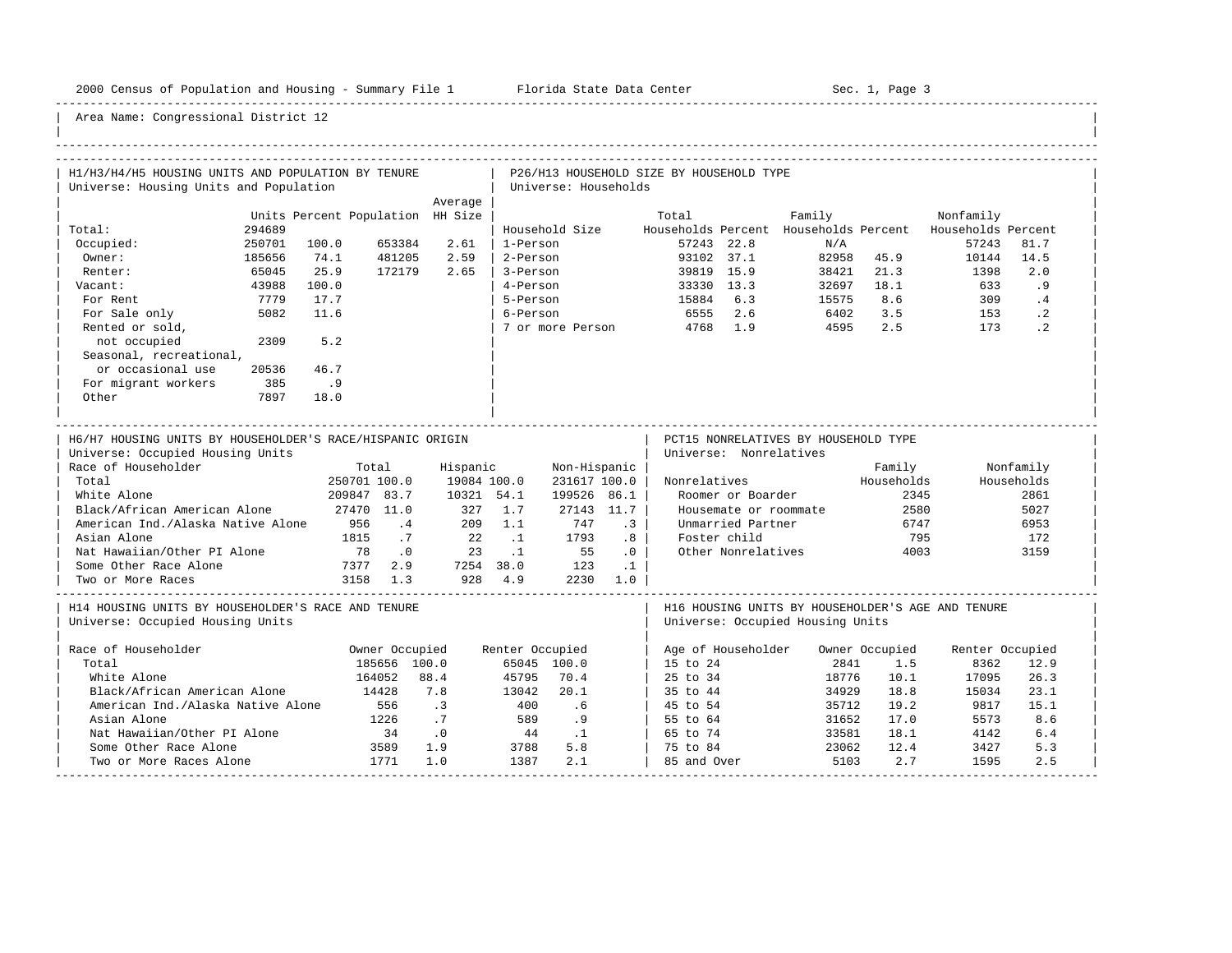----------------------------------------------------------------------------------------------------------------------------------------------------

| |

| P1/P15/P16/P17/P31/P32/P33 POPULATION SUMMARY                    |        |                               |         |                               | P12/P13 POPULATION BY AGE AND SEX                       |        |      |        |          |                 |           |
|------------------------------------------------------------------|--------|-------------------------------|---------|-------------------------------|---------------------------------------------------------|--------|------|--------|----------|-----------------|-----------|
| Universe: Persons, Households, Families                          |        |                               |         |                               | Universe: Persons                                       |        |      |        |          |                 |           |
| Total Population<br>300006                                       | 677666 | Total Families                |         | 193590                        |                                                         | Total  |      | Male   |          |                 | Female    |
| Total Households                                                 |        | Population in Families 521751 |         |                               |                                                         | Number | Pct. | Number | Pct.     | Number          | Pct.      |
| Population in Households 663346                                  |        | Average Family Size 2.70      |         |                               | Under 5                                                 | 31900  | 4.7  | 16144  | 5.0      | 15756           | 4.4       |
| Average Household Size 2.21<br>------------------                |        |                               |         |                               | $5$ to $9$                                              | 34959  | 5.2  | 17950  | 5.5      | 17009           | 4.8       |
|                                                                  |        |                               |         |                               | $10 - 14$                                               | 36250  | 5.3  | 18722  | 5.8      | 17528           | 4.9       |
| P7/P8/P11 POPULATION BY RACE AND HISPANIC ORIGIN                 |        |                               |         |                               | 15 to 17                                                | 20595  | 3.0  | 10709  | 3.3      | 9886            | 2.8       |
| Universe: Persons                                                |        |                               |         | Total Hispanic Non-Hispanic   | 18 and 19                                               | 12130  | 1.8  | 6410   | 2.0      | 5720            | 1.6       |
| Total                                                            |        | 677666                        | 50982   | 626684                        | 20                                                      | 5367   | .8   | 2930   | .9       | 2437            | .7        |
| White Alone                                                      |        | 606842                        | 31239   | 575603                        | 21                                                      | 5278   | .8   | 2762   | .9       | 2516            | .7        |
| Black or African American Alone                                  |        | 38702                         | 1010    | 37692                         | 22 to 24                                                | 15781  | 2.3  | 8175   | 2.5      | 7606            | 2.1       |
| American Ind. and Alaska Native Alone                            |        | 1744                          | 355     | 1389                          | 25 to 29                                                | 30351  | 4.5  | 15297  | 4.7      | 15054           | 4.3       |
| Asian Alone                                                      |        | 5573                          | 61      | 5512                          | 30 to 34                                                | 35485  | 5.2  | 17913  | 5.5      | 17572           | 5.0       |
| Native Hawaiian/Other Pacific Islander Alone                     |        | 287                           | 85      | 202                           | 35 to 39                                                | 42371  | 6.3  | 20978  | 6.5      | 21393           | 6.0       |
| Some Other Race Alone                                            |        | 16261                         | 15616   | 645                           | 40 to 44                                                | 44537  | 6.6  | 21888  | 6.8      | 22649           | 6.4       |
| Two or More Races                                                |        | 8257                          | 2616    | $5641$                        | 45 to 49                                                | 42398  | 6.3  | 20243  | 6.3      | 22155           | 6.3       |
|                                                                  |        |                               |         |                               | 50 to 54                                                | 40977  | 6.0  | 19102  | 5.9      | 21875           | 6.2       |
| P15A-I/P16A-I/P17A-I HOUSEHOLDS AND HOUSEHOLD POPULATION BY RACE |        |                               |         |                               | 55 to 59                                                | 39696  | 5.9  | 17969  | 5.6      | 21727           | 6.1       |
| Universe: Households and Population in Households                |        |                               |         | Average                       | 60 and 61                                               | 15661  | 2.3  | 7121   | 2.2      | 8540            | 2.4       |
| Householder:                                                     |        | Households Pop. In HH         |         | HH Size                       | 62 to 64                                                | 25116  | 3.7  | 11345  | 3.5      | 13771           | 3.9       |
| White Alone                                                      |        | 278669                        | 597409  | 2.14                          | 65 and 66                                               | 17323  | 2.6  | 7973   | 2.5      | 9350            | 2.6       |
| Black or African American Alone                                  |        | 12987                         | 37047   | 2.85                          | 67 to 69                                                | 28271  | 4.2  | 13254  | 4.1      | 15017           | 4.2       |
| American Ind. and Alaska Native Alone 659                        |        |                               | 1742    | 2.64                          | 70 to 74                                                | 51046  | 7.5  | 23377  | 7.2      | 27669           | 7.8       |
| Asian Alone                                                      |        | 1734                          | 4909    | 2.83                          | 75 to 79                                                | 46215  | 6.8  | 20847  | 6.4      | 25368           | 7.2       |
| Native Hawaiian/Other Pacific Islander Alone                     |        | 74                            | 225     | 3.04                          | 80 to 84                                                | 31099  | 4.6  | 13454  | 4.2      | 17645           | 5.0       |
| Some Other Race Alone                                            |        | 3462                          | 15153   | 4.38                          | 85 and over                                             | 24860  | 3.7  | 8907   | 2.8      | 15953           | 4.5       |
| Two or More Races                                                |        | 2421                          | 6861    | 2.83                          | 65 and over                                             | 198814 | 29.3 | 87812  | 27.1     | 111002          | 31.3      |
| Hispanic                                                         |        | 12419                         | 46482   | 3.74                          |                                                         |        |      |        |          |                 |           |
| White Alone, Not Hispanic                                        |        | 270622                        | 569588  | 2.10                          | Median Aqe                                              | 47.70  |      | 45.40  |          | 50.00           |           |
| P31A-I/P32A-I/P33A-I FAMILIES AND POPULATION IN FAMILIES         |        |                               |         |                               | P19 HOUSEHOLDS BY TYPE AND PRESENCE OF PERSONS UNDER 18 |        |      |        |          |                 |           |
| Universe: Families and Population in Families                    |        |                               | Pop. In | Average                       | Universe: Households                                    |        |      |        |          | Households With |           |
| Householder:                                                     |        |                               |         | Families Families Family Size |                                                         |        |      |        | People   |                 | No People |
| White Alone                                                      |        | 177975                        | 466259  | 2.62                          |                                                         |        |      |        | Under 18 |                 | Under 18  |
| Black or African American Alone                                  |        | 9273                          | 31130   | 3.36                          | Family Households:                                      |        |      |        | 66065    |                 | 127525    |
| American Ind. and Alaska Native Alone                            |        | 414                           | 1344    | 3.25                          | Married Couple Family                                   |        |      |        | 44618    |                 | 114871    |
| Asian Alone                                                      |        | 1307                          | 4268    | 3.27                          | Other Family:                                           |        |      |        | 21447    |                 | 12654     |
| Native Hawaiian/Other Pacific Islander Alone                     |        | 53                            | 184     | 3.47                          | Male Householder, no wife present 5329                  |        |      |        |          |                 | 3668      |
| Some Other Race Alone                                            |        | 2951                          | 13074   | 4.43                          | Female Householder, no husband present                  |        |      |        | 16118    |                 | 8986      |
| Two or More Races                                                |        | 1617                          | 5492    | 3.40                          | Nonfamily Households:                                   |        |      |        | 1055     |                 | 105361    |
| Hispanic                                                         |        | 9922                          | 39482   | 3.98                          | Male Householder                                        |        |      |        | 820      |                 | 41693     |
| White Alone, Not Hispanic                                        |        | 171745                        | 442858  | 2.58                          | Female Householder                                      |        |      |        | 235      |                 | 63668     |
|                                                                  |        |                               |         |                               |                                                         |        |      |        |          |                 |           |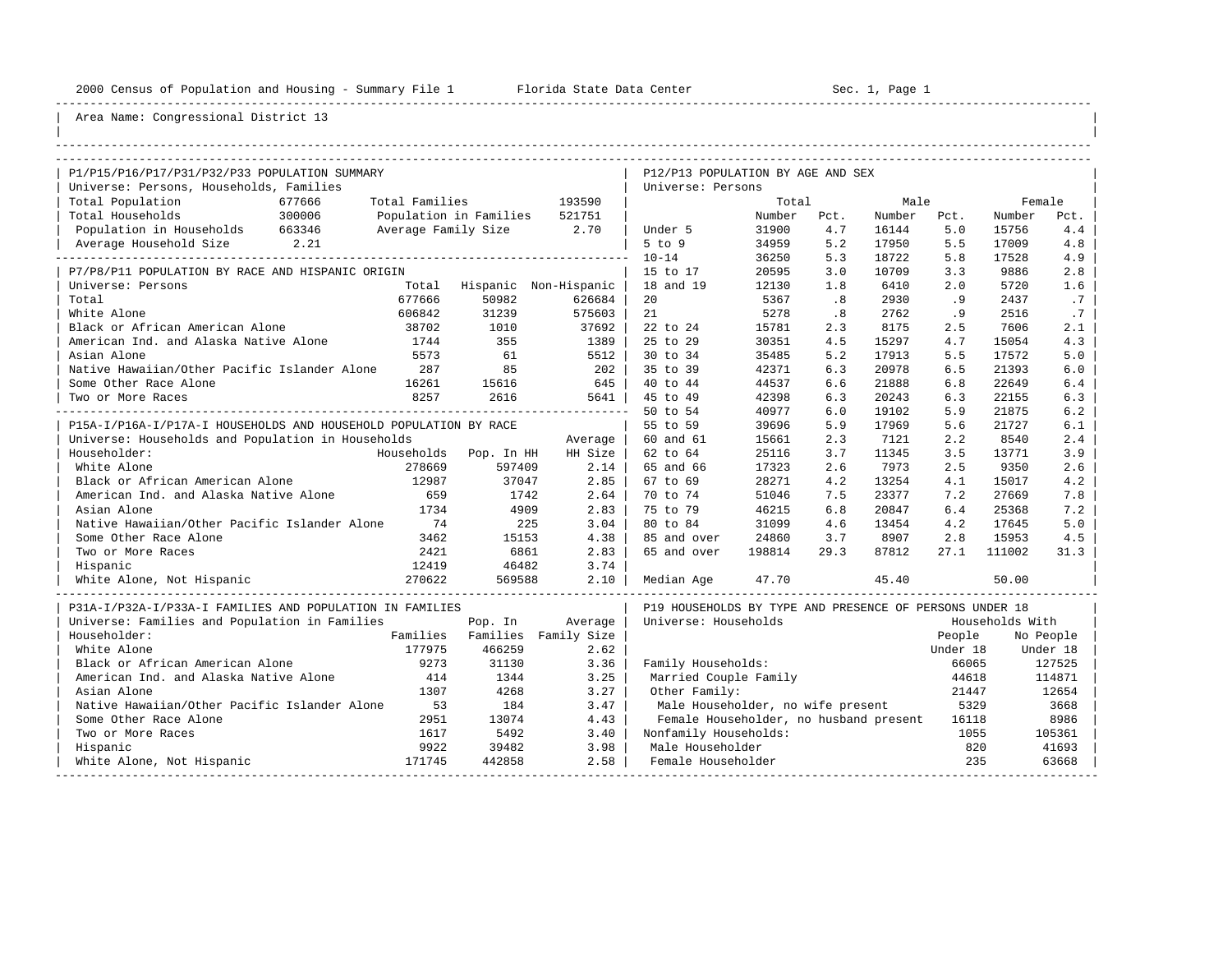----------------------------------------------------------------------------------------------------------------------------------------------------

| | ----------------------------------------------------------------------------------------------------------------------------------------------------

| P34/P35 FAMILY TYPE BY PRESENCE AND AGE  |           |                                                             |        |                 | P28 RELATIONSHIP BY HOUSEHOLD TYPE |        |
|------------------------------------------|-----------|-------------------------------------------------------------|--------|-----------------|------------------------------------|--------|
| OF OWN AND RELATED CHILDREN              |           | P27/P30 RELATIONSHIP BY HOUSEHOLD TYPE<br>Universe: Persons |        |                 | FOR THE POPULATION UNDER 18        |        |
| Universe: Families                       | With      |                                                             |        | Total 65 & Over |                                    |        |
|                                          | Related   |                                                             |        |                 | Universe: Persons                  | 123704 |
| With Own                                 |           | Population in households:                                   | 663346 | 191163          | Total:                             |        |
| Children                                 | Children  | In family households:                                       | 534621 | 135021          | In households:                     | 122496 |
| Married couple family: 159489            | 159489    | Householder:                                                | 193590 | 71524           | Householder or spouse              | 159    |
| Children under 18:<br>42038              | 44447     | Male                                                        | 147907 | 61828           | Related child:                     | 119362 |
| 9722<br>Under 6 only                     | 10495     | Female                                                      | 45683  | 9696            | Own child:                         | 109055 |
| Under 6 and 6 to 17<br>8483              | 9348      | Spouse                                                      | 159489 | 56107           | In married couple family           | 77998  |
| 23833<br>6 to 17 only                    | 24604     | Parent                                                      | 5085   | 3518            | In other family:                   |        |
| No children under 18<br>117451           | 115042    | Child                                                       | 139799 |                 | No spouse present:                 | 31057  |
| Other family:<br>34101                   | 34101     | Natural born or adopted                                     | 131986 |                 | Male householder                   | 7202   |
| Male hhdr. No wife:<br>8997              | 8997      | Step                                                        | 7813   |                 | Female householder                 | 23855  |
| Children under 18:<br>4607               | 5238      | Grandchild                                                  | 9376   |                 | Other relatives:                   | 10307  |
| Under 6 only<br>1270                     | 1462      | Brother or sister                                           | 5358   |                 | Grandchild                         | 7719   |
| Under 6 and 6 to 17<br>545               | 684       | Other relatives                                             | 9054   | 3252            | Other relatives                    | 2588   |
| 6 to 17 only<br>2792                     | 3092      | Nonrelatives                                                | 12870  | 620             | Nonrelatives                       | 2975   |
| No children under 18<br>4390             | 3759      | In nonfamily households:                                    | 128725 | 56142           | In group quarters:                 | 1208   |
| Female hhdr. No hus.:<br>25104           | 25104     | Male householder:                                           | 42513  | 14427           | Institutional                      | 363    |
| Children under 18:<br>13894              | 16052     | Living alone                                                | 31880  | 12595           | Noninstitutional                   | 845    |
| Under 6 only<br>2608                     | 3182      | Not living alone                                            | 10633  | 1832            |                                    |        |
| Under 6 and 6 to 17<br>2086              | 2788      | Female householder:                                         | 63903  | 38686           | P18 HOUSEHOLD SIZE, HOUSEHOLD TYPE |        |
| 6 to 17 only<br>9200                     | 10082     | Living alone                                                | 56311  | 37186           | AND PRESENCE OF OWN CHILDREN       |        |
| No children under 18<br>11210            | 9052      | Not living alone                                            | 7592   | 1500            | Universe: Households               |        |
|                                          |           | Nonrelatives                                                | 22309  | 3029            | 1-person households:               | 88191  |
|                                          |           | In group quarters:                                          | 14320  | 7651            | Male householder                   | 31880  |
| P21 HOUSEHOLD TYPE BY AGE OF HOUSEHOLDER |           | Institutional                                               | 9663   | 6858            | Female householder                 | 56311  |
| Universe: Households                     |           | Noninstitutional                                            | 4657   | 793             | 2 or more person households:       | 211815 |
|                                          |           |                                                             |        |                 | Family households:                 | 193590 |
| Family                                   | Nonfamily |                                                             |        |                 | Married couple:                    | 159489 |
| Householder age: Households Households   |           | PCT14 HOUSEHOLDS BY SEX OF UNMARRIED PARTNERS               |        |                 | With own child, under 18           | 42038  |
| 15 to 24<br>4433                         | 3780      | Universe: Households                                        |        |                 | No own child, under 18             | 117451 |
| 25 to 34<br>20986                        | 8935      |                                                             |        |                 | Other family - no spouse pres.     | 34101  |
| 35 to 44<br>34438                        | 11631     | Unmarried partner households                                |        | 15494           | Male householder:                  | 8997   |
| 45 to 54<br>31808                        | 14267     | Male householder and male partner                           |        | 958             | With own child, under 18           | 4607   |
| 55 to 64<br>30401                        | 14690     | Male householder and female partner                         |        | 7457            | No own child. under 18             | 4390   |
| 65 to 74<br>38331                        | 19935     | Female householder and female partner                       |        | 736             | Female householder:                | 25104  |
| 75 to 84<br>27742                        | 23209     | Female householder and male partner                         |        | 6343            | With own child, under 18           | 13894  |
| 85 and over<br>5451                      | 9969      | All other households                                        |        | 284512          | No own child, under 18             | 11210  |
| Total<br>193590                          | 106416    |                                                             |        |                 | Nonfamily households:              | 18225  |
|                                          |           |                                                             |        |                 | Male householder                   | 10633  |
|                                          |           |                                                             |        |                 | Female householder                 | 7592   |
|                                          |           |                                                             |        |                 |                                    |        |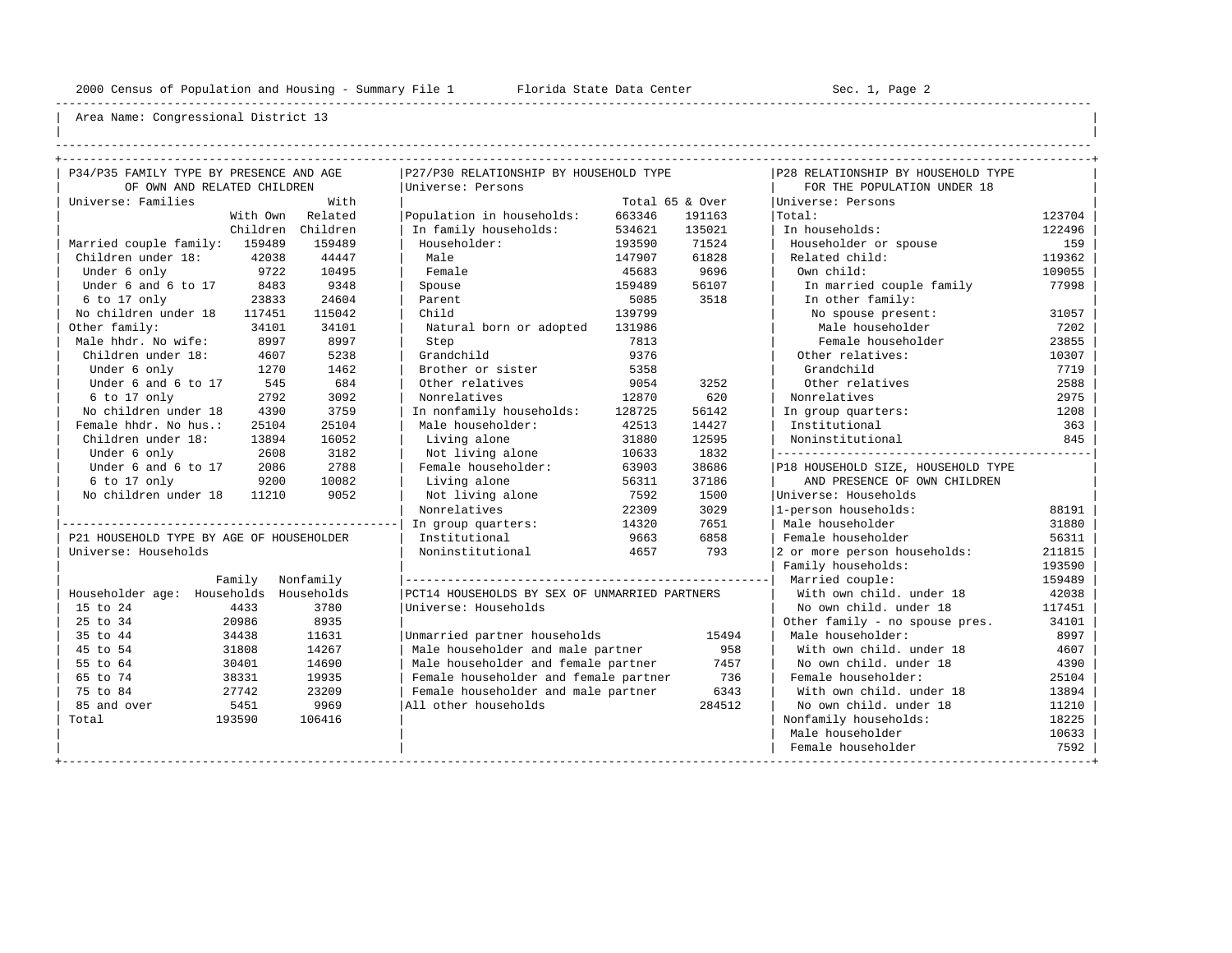-----------------------------------------------------------------------------------------------------------------------------------------------------

| H1/H3/H4/H5 HOUSING UNITS AND POPULATION BY TENURE        |        |                                  |                            |                |                 |                             |                 | P26/H13 HOUSEHOLD SIZE BY HOUSEHOLD TYPE |                        |                                                          |            |                 |            |
|-----------------------------------------------------------|--------|----------------------------------|----------------------------|----------------|-----------------|-----------------------------|-----------------|------------------------------------------|------------------------|----------------------------------------------------------|------------|-----------------|------------|
| Universe: Housing Units and Population                    |        |                                  |                            |                |                 | Universe: Households        |                 |                                          |                        |                                                          |            |                 |            |
|                                                           |        |                                  |                            | Average        |                 |                             |                 |                                          |                        |                                                          |            |                 |            |
|                                                           |        | Units Percent Population HH Size |                            |                |                 |                             |                 | Total                                    |                        | Family                                                   |            | Nonfamily       |            |
| Total:                                                    | 364368 |                                  |                            |                |                 | Household Size              |                 |                                          |                        | Households Percent Households Percent Households Percent |            |                 |            |
| Occupied:                                                 | 300006 | 100.0                            | 663346                     | 2.21           | 1-Person        |                             |                 |                                          | 88191 29.4             | N/A                                                      |            | 88191           | 82.9       |
| Owner:                                                    | 232525 | 77.5                             | 509909                     | 2.19           | 2-Person        |                             |                 | 133369 44.5                              |                        | 117694 60.8                                              |            | 15675           | 14.7       |
| Renter:                                                   | 67481  | 22.5                             | 153437                     | 2.27           | 3-Person        |                             |                 |                                          | 34999 11.7             | 33318 17.2                                               |            | 1681            | 1.6        |
| Vacant:                                                   | 64362  | 100.0                            |                            |                | 4-Person        |                             |                 |                                          | 25740 8.6              |                                                          | 25196 13.0 | 544             | .5         |
| For Rent                                                  | 9455   | 14.7                             |                            |                | 5-Person        |                             |                 | 11061 3.7                                |                        | 10890                                                    | 5.6        | 171             | $\cdot$ 2  |
| For Sale only                                             | 5136   | 8.0                              |                            |                | 6-Person        |                             |                 | 3952 1.3                                 |                        | 3870                                                     | 2.0        | 82              | $\cdot$ 1  |
| Rented or sold,                                           |        |                                  |                            |                |                 | 7 or more Person            |                 |                                          | 2694.9                 | 2622                                                     | 1.4        | 72              | $\cdot$ 1  |
| not occupied                                              | 2977   | 4.6                              |                            |                |                 |                             |                 |                                          |                        |                                                          |            |                 |            |
| Seasonal, recreational,                                   |        |                                  |                            |                |                 |                             |                 |                                          |                        |                                                          |            |                 |            |
| or occasional use                                         | 41023  | 63.7                             |                            |                |                 |                             |                 |                                          |                        |                                                          |            |                 |            |
| For migrant workers                                       | 165    | $\overline{\phantom{a}}$         |                            |                |                 |                             |                 |                                          |                        |                                                          |            |                 |            |
| Other                                                     | 5606   | 8.7                              |                            |                |                 |                             |                 |                                          |                        |                                                          |            |                 |            |
|                                                           |        |                                  |                            |                |                 |                             |                 |                                          |                        |                                                          |            |                 |            |
| H6/H7 HOUSING UNITS BY HOUSEHOLDER'S RACE/HISPANIC ORIGIN |        |                                  |                            |                |                 |                             |                 |                                          |                        | PCT15 NONRELATIVES BY HOUSEHOLD TYPE                     |            |                 |            |
| Universe: Occupied Housing Units                          |        |                                  |                            |                |                 |                             |                 |                                          | Universe: Nonrelatives |                                                          |            |                 |            |
| Race of Householder                                       |        |                                  | Total                      | Hispanic       |                 | Non-Hispanic                |                 |                                          |                        |                                                          | Family     |                 | Nonfamily  |
| Total                                                     |        | 300006 100.0                     |                            | 12419 100.0    |                 | 287587 100.0                |                 | Nonrelatives                             |                        |                                                          | Households |                 | Households |
| White Alone                                               |        | 278669 92.9                      |                            | 8047 64.8      |                 | 270622 94.1                 |                 |                                          | Roomer or Boarder      |                                                          | 1868       |                 | 2626       |
| Black/African American Alone                              |        | 12987 4.3                        |                            | 309            | 2.5             | 12678                       | 4.4             |                                          |                        | Housemate or roommate                                    | 2272       |                 | 6747       |
| American Ind./Alaska Native Alone                         |        | 659                              | $\cdot$ . 2                | 80             | .6              | 579                         | $\cdot$ 2       |                                          | Unmarried Partner      |                                                          | 5312       |                 | 10182      |
| Asian Alone                                               |        | 1734                             | .6                         | 17             | $\ldots$        | 1717                        | .6 <sub>5</sub> |                                          | Foster child           |                                                          | 415        |                 | 100        |
| Nat Hawaiian/Other PI Alone                               |        | 74                               | $\overline{\phantom{0}}$ . | $15 \qquad .1$ |                 | 59                          | $\cdot$ 0       |                                          | Other Nonrelatives     |                                                          | 3003       |                 | 2654       |
| Some Other Race Alone                                     |        | 3462 1.2                         |                            | 3306 26.6 156  |                 |                             | $\ldots$ 1      |                                          |                        |                                                          |            |                 |            |
| Two or More Races                                         |        | 2421 .8                          |                            | 645 5.2 1776   |                 |                             | $.6\phantom{0}$ |                                          |                        |                                                          |            |                 |            |
|                                                           |        |                                  |                            |                |                 |                             |                 |                                          |                        |                                                          |            |                 |            |
| H14 HOUSING UNITS BY HOUSEHOLDER'S RACE AND TENURE        |        |                                  |                            |                |                 |                             |                 |                                          |                        | H16 HOUSING UNITS BY HOUSEHOLDER'S AGE AND TENURE        |            |                 |            |
| Universe: Occupied Housing Units                          |        |                                  |                            |                |                 |                             |                 |                                          |                        | Universe: Occupied Housing Units                         |            |                 |            |
|                                                           |        |                                  |                            |                |                 |                             |                 |                                          |                        |                                                          |            |                 |            |
| Race of Householder                                       |        |                                  | Owner Occupied             |                | Renter Occupied |                             |                 |                                          |                        | Age of Householder Owner Occupied                        |            | Renter Occupied |            |
| Total                                                     |        |                                  | 232525 100.0               |                |                 | 67481 100.0                 |                 | 15 to 24                                 |                        | 1808                                                     | .8         | 6405            | 9.5        |
| White Alone                                               |        |                                  | 221444                     | 95.2           |                 | 57225 84.8                  |                 | 25 to 34                                 |                        | 14696                                                    | 6.3        | 15225           | 22.6       |
| Black/African American Alone                              |        | 6585                             |                            | 2.8            | 6402            | 9.5                         |                 | 35 to 44                                 |                        | 31327                                                    | 13.5       | 14742           | 21.8       |
| American Ind./Alaska Native Alone                         |        |                                  | 381                        | $\cdot$ . 2    | 278             | $\cdot$ 4                   |                 | 45 to 54                                 |                        | 35472                                                    | 15.3       | 10603           | 15.7       |
| Asian Alone                                               |        |                                  | 1141                       | .5             | 593             | .9                          |                 | 55 to 64                                 |                        | 38847                                                    | 16.7       | 6244            | 9.3        |
| Nat Hawaiian/Other PI Alone                               |        |                                  | 41                         | $\cdot$ 0      | 33              | $\overline{\phantom{0}}$ .0 |                 | 65 to 74                                 |                        | 53249                                                    | 22.9       | 5017            | 7.4        |
| Some Other Race Alone                                     |        |                                  | 1551                       | .7             | 1911            | 2.8                         |                 | 75 to 84                                 |                        | 45412                                                    | 19.5       | 5539            | 8.2        |
| Two or More Races Alone                                   |        |                                  | 1382                       | .6             | 1039            | 1.5                         |                 | 85 and Over                              |                        | 11714                                                    | 5.0        | 3706            | 5.5        |
|                                                           |        |                                  |                            |                |                 |                             |                 |                                          |                        |                                                          |            |                 |            |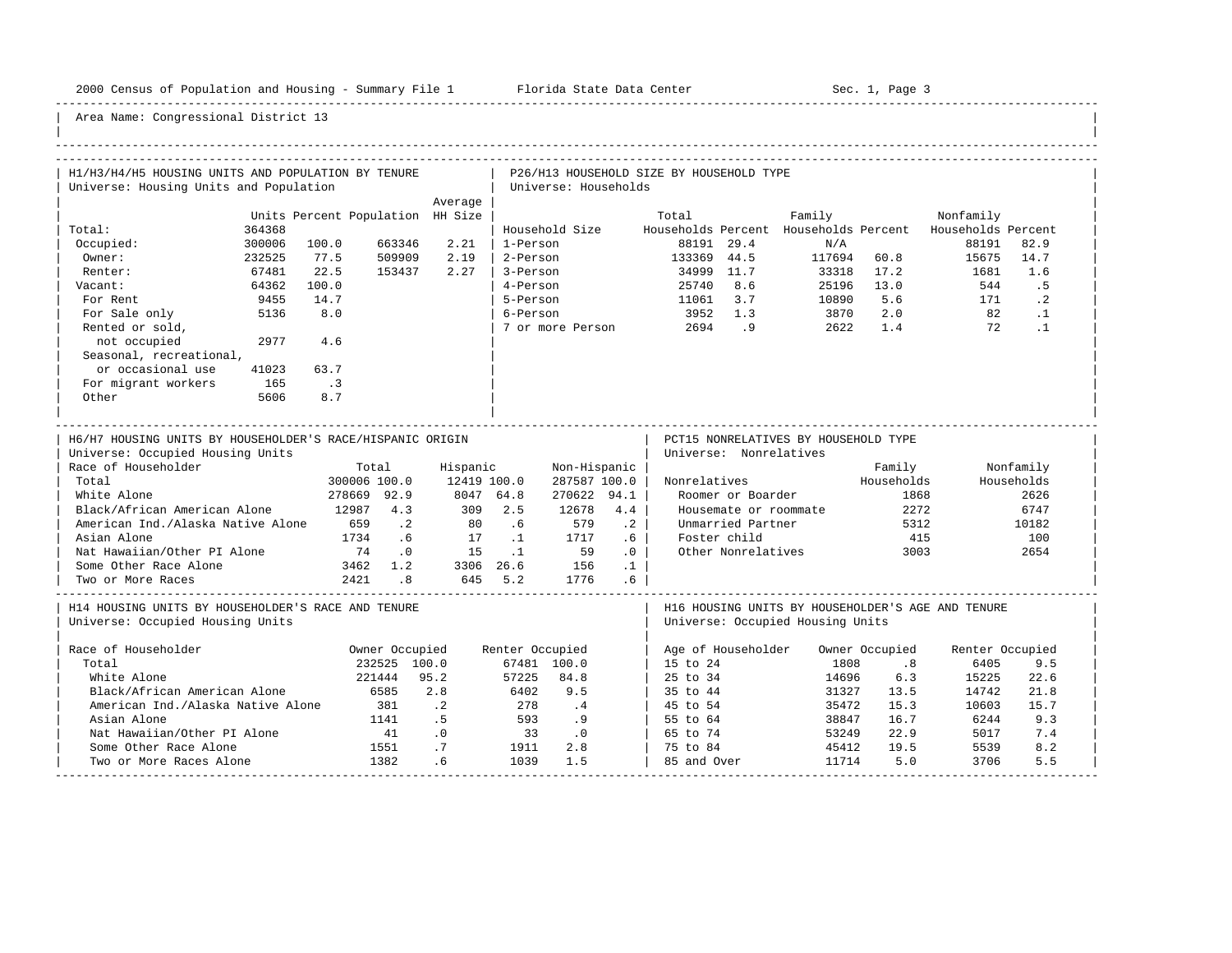----------------------------------------------------------------------------------------------------------------------------------------------------

| |

## Area Name: Congressional District 14

| P1/P15/P16/P17/P31/P32/P33 POPULATION SUMMARY                    |                |                               |                               | P12/P13 POPULATION BY AGE AND SEX                       |        |      |        |          |                 |           |
|------------------------------------------------------------------|----------------|-------------------------------|-------------------------------|---------------------------------------------------------|--------|------|--------|----------|-----------------|-----------|
| Universe: Persons, Households, Families                          |                |                               |                               | Universe: Persons                                       |        |      |        |          |                 |           |
| Total Population<br>790852                                       | Total Families |                               | 230486                        |                                                         | Total  |      | Male   |          |                 | Female    |
| Total Households<br>336848                                       |                | Population in Families 626561 |                               |                                                         | Number | Pct. | Number | Pct.     | Number          | Pct.      |
| Population in Households 778153                                  |                | Average Family Size 2.72      |                               | Under 5                                                 | 39617  | 5.0  | 20349  | 5.2      | 19268           | 4.8       |
| Average Household Size 2.31                                      |                |                               |                               | $5$ to $9$                                              | 42344  | 5.4  | 21731  | 5.6      | 20613           | 5.1       |
|                                                                  |                |                               |                               | $10 - 14$                                               | 42908  | 5.4  | 21795  | 5.6      | 21113           | 5.3       |
| P7/P8/P11 POPULATION BY RACE AND HISPANIC ORIGIN                 |                |                               |                               | 15 to 17                                                | 25086  | 3.2  | 13163  | 3.4      | 11923           | 3.0       |
| Universe: Persons                                                |                | Total Hispanic Non-Hispanic   |                               | 18 and 19                                               | 14635  | 1.9  | 7933   | 2.0      | 6702            | 1.7       |
| Total                                                            | 790852         | 93743                         | 697109                        | 20                                                      | 6829   | .9   | 3748   | 1.0      | 3081            | .8        |
| White Alone                                                      | 695790         | 57613                         | 638177                        | 21                                                      | 6440   | .8   | 3573   | .9       | 2867            | .7        |
| Black or African American Alone                                  | 43753          | 1538                          | 42215                         | 22 to 24                                                | 19889  | 2.5  | 10767  | 2.8      | 9122            | 2.3       |
| American Ind. and Alaska Native Alone                            | 2171           | 571                           | 1600                          | 25 to 29                                                | 38165  | 4.8  | 19982  | 5.1      | 18183           | 4.5       |
| Asian Alone                                                      | 5739           | 102                           | 5637                          | 30 to 34                                                | 43247  | 5.5  | 22413  | 5.8      | 20834           | 5.2       |
| Native Hawaiian/Other Pacific Islander Alone                     | 387            | 159                           | 228                           | 35 to 39                                                | 51553  | 6.5  | 26082  | 6.7      | 25471           | 6.3       |
| Some Other Race Alone                                            | 29641          | 28762                         | 879                           | 40 to 44                                                | 51463  | 6.5  | 25561  | 6.6      | 25902           | 6.4       |
| Two or More Races                                                | 13371          | 4998                          | 8373                          | 45 to 49                                                | 47635  | 6.0  | 23043  | 5.9      | 24592           | 6.1       |
|                                                                  |                |                               |                               | 50 to 54                                                | 48324  | 6.1  | 22363  | 5.8      | 25961           | 6.5       |
| P15A-I/P16A-I/P17A-I HOUSEHOLDS AND HOUSEHOLD POPULATION BY RACE |                |                               |                               | 55 to 59                                                | 49500  | 6.3  | 22670  | 5.8      | 26830           | 6.7       |
| Universe: Households and Population in Households                |                |                               | Average                       | 60 and 61                                               | 20521  | 2.6  | 9376   | 2.4      | 11145           | 2.8       |
| Householder:                                                     |                | Households Pop. In HH         | HH Size                       | 62 to 64                                                | 32229  | 4.1  | 15154  | 3.9      | 17075           | 4.2       |
| White Alone                                                      | 310076         | 688634                        | 2.22                          | 65 and 66                                               | 22304  | 2.8  | 10937  | 2.8      | 11367           | 2.8       |
| Black or African American Alone                                  | 13600          | 41703                         | 3.07                          | 67 to 69                                                | 35397  | 4.5  | 17273  | 4.4      | 18124           | 4.5       |
| American Ind. and Alaska Native Alone                            | 749            | 2218                          | 2.96                          | 70 to 74                                                | 58089  | 7.3  | 28279  | 7.3      | 29810           | 7.4       |
| Asian Alone                                                      | 1787           | 5032                          | 2.82                          | 75 to 79                                                | 46659  | 5.9  | 22296  | 5.7      | 24363           | 6.1       |
| Native Hawaiian/Other Pacific Islander Alone                     | 97             | 304                           | 3.13                          | 80 to 84                                                | 28253  | 3.6  | 12929  | 3.3      | 15324           | 3.8       |
| Some Other Race Alone                                            | 6680           | 28026                         | 4.20                          | 85 and over                                             | 19765  | 2.5  | 7500   | 1.9      | 12265           | 3.1       |
| Two or More Races                                                | 3859           | 12236                         | 3.17                          | 65 and over                                             | 210467 | 26.6 | 99214  | 25.5     | 111253          | 27.7      |
| Hispanic                                                         | 23596          | 88901                         | 3.77                          |                                                         |        |      |        |          |                 |           |
| White Alone, Not Hispanic                                        | 294774         | 634037                        | 2.15                          | Median Age                                              | 46.30  |      | 44.50  |          | 48.20           |           |
| P31A-I/P32A-I/P33A-I FAMILIES AND POPULATION IN FAMILIES         |                |                               |                               | P19 HOUSEHOLDS BY TYPE AND PRESENCE OF PERSONS UNDER 18 |        |      |        |          |                 |           |
| Universe: Families and Population in Families                    |                | Pop. In                       | Average                       | Universe: Households                                    |        |      |        |          | Households With |           |
| Householder:                                                     |                |                               | Families Families Family Size |                                                         |        |      |        | People   |                 | No People |
| White Alone                                                      | 210195         | 551824                        | 2.63                          |                                                         |        |      |        | Under 18 |                 | Under 18  |
| Black or African American Alone                                  | 10032          | 35502                         | 3.54                          | Family Households:                                      |        |      |        | 78969    |                 | 151517    |
| American Ind. and Alaska Native Alone                            | 542            | 1793                          | 3.31                          | Married Couple Family                                   |        |      |        | 54212    |                 | 138220    |
| Asian Alone                                                      | 1320           | 4221                          | 3.20                          | Other Family:                                           |        |      |        | 24757    |                 | 13297     |
| Native Hawaiian/Other Pacific Islander Alone                     | 70             | 238                           | 3.40                          | Male Householder, no wife present                       |        |      |        | 6933     |                 | 4646      |
| Some Other Race Alone                                            | 5567           | 23173                         | 4.16                          | Female Householder, no husband present                  |        |      |        | 17824    |                 | 8651      |
| Two or More Races                                                | 2760           | 9810                          | 3.55                          | Nonfamily Households:                                   |        |      |        | 1452     |                 | 104910    |
| Hispanic                                                         | 19147          | 73611                         | 3.84                          | Male Householder                                        |        |      |        | 1170     |                 | 45611     |
| White Alone, Not Hispanic                                        | 197897         | 506442                        | 2.56                          | Female Householder                                      |        |      |        | 282      |                 | 59299     |

-----------------------------------------------------------------------------------------------------------------------------------------------------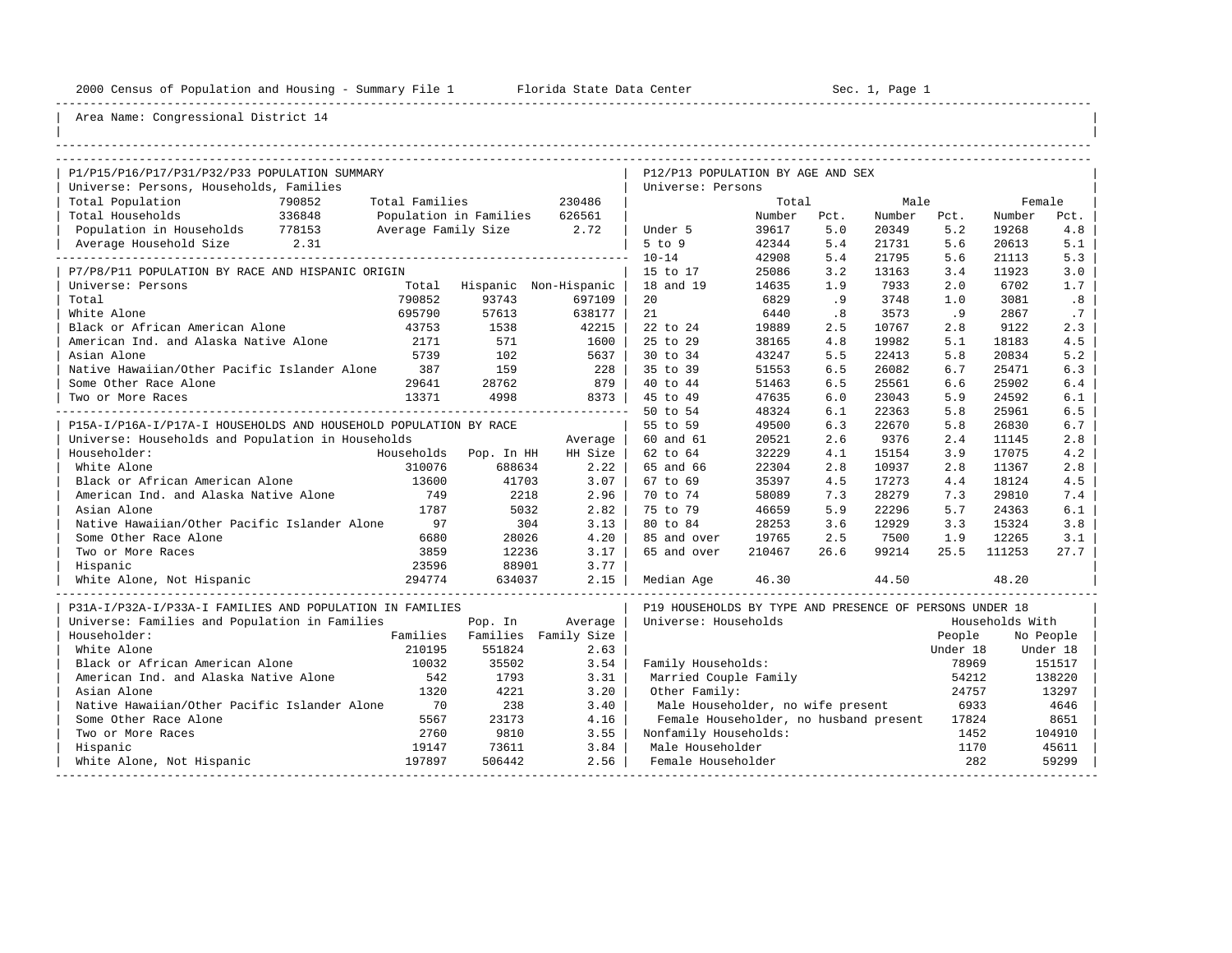----------------------------------------------------------------------------------------------------------------------------------------------------

| | ----------------------------------------------------------------------------------------------------------------------------------------------------

| P34/P35 FAMILY TYPE BY PRESENCE AND AGE  |           | P27/P30 RELATIONSHIP BY HOUSEHOLD TYPE        |        |                 | P28 RELATIONSHIP BY HOUSEHOLD TYPE |        |
|------------------------------------------|-----------|-----------------------------------------------|--------|-----------------|------------------------------------|--------|
| OF OWN AND RELATED CHILDREN              |           | Universe: Persons                             |        |                 | FOR THE POPULATION UNDER 18        |        |
| Universe: Families                       | With      |                                               |        | Total 65 & Over | Universe: Persons                  |        |
| With Own                                 | Related   | Population in households:                     | 778153 | 204854          | Total:                             | 149955 |
| Children                                 | Children  | In family households:                         | 644438 | 153959          | In households:                     | 149117 |
| Married couple family: 192432            | 192432    | Householder:                                  | 230486 | 82103           | Householder or spouse              | 238    |
| Children under 18:<br>51060              | 53971     | Male                                          | 179488 | 72069           | Related child:                     | 144957 |
| Under 6 only<br>11907                    | 12787     | Female                                        | 50998  | 10034           | Own child:                         | 132752 |
| Under 6 and 6 to 17<br>10850             | 11949     | Spouse                                        | 192432 | 63409           | In married couple family           | 95951  |
| 28303<br>6 to 17 only                    | 29235     | Parent                                        | 6280   | 4197            | In other family:                   |        |
| No children under 18<br>141372           | 138461    | Child                                         | 167205 |                 | No spouse present:                 | 36801  |
| Other family:<br>38054                   | 38054     | Natural born or adopted                       | 157362 |                 | Male householder                   | 9534   |
| Male hhdr. No wife:<br>11579             | 11579     | Step                                          | 9843   |                 | Female householder                 | 27267  |
| Children under 18:<br>5919               | 6748      | Grandchild                                    | 10568  |                 | Other relatives:                   | 12205  |
| Under 6 only<br>1631                     | 1798      | Brother or sister                             | 7272   |                 | Grandchild                         | 8916   |
| Under 6 and 6 to 17<br>831               | 1040      | Other relatives                               | 12318  | 3638            | Other relatives                    | 3289   |
| 6 to 17 only<br>3457                     | 3910      | Nonrelatives                                  | 17877  | 612             | Nonrelatives                       | 3922   |
| No children under 18<br>5660             | 4831      | In nonfamily households:                      | 133715 | 50895           | In group quarters:                 | 838    |
| Female hhdr. No hus.:<br>26475           | 26475     | Male householder:                             | 46781  | 14671           | Institutional                      | 348    |
| Children under 18:<br>15519              | 17750     | Living alone                                  | 33855  | 12626           | Noninstitutional                   | 490    |
| Under 6 only<br>3090                     | 3689      | Not living alone                              | 12926  | 2045            |                                    |        |
| Under 6 and 6 to 17<br>2492              | 3248      | Female householder:                           | 59581  | 33193           | P18 HOUSEHOLD SIZE, HOUSEHOLD TYPE |        |
| 6 to 17 only<br>9937                     | 10813     | Living alone                                  | 51452  | 31702           | AND PRESENCE OF OWN CHILDREN       |        |
| No children under 18<br>10956            | 8725      | Not living alone                              | 8129   | 1491            | Universe: Households               |        |
|                                          |           | Nonrelatives                                  | 27353  | 3031            | 1-person households:               | 85307  |
|                                          |           | In group quarters:                            | 12699  | 5613            | Male householder                   | 33855  |
| P21 HOUSEHOLD TYPE BY AGE OF HOUSEHOLDER |           | Institutional                                 | 8720   | 5153            | Female householder                 | 51452  |
| Universe: Households                     |           | Noninstitutional                              | 3979   | 460             | 2 or more person households:       | 251541 |
|                                          |           |                                               |        |                 | Family households:                 | 230486 |
| Family                                   | Nonfamily |                                               |        |                 | Married couple:                    | 192432 |
| Householder age: Households Households   |           | PCT14 HOUSEHOLDS BY SEX OF UNMARRIED PARTNERS |        |                 | With own child, under 18           | 51060  |
| 5600<br>15 to 24                         | 4109      | Universe: Households                          |        |                 | No own child, under 18             | 141372 |
| 25 to 34<br>25799                        | 10194     |                                               |        |                 | Other family - no spouse pres.     | 38054  |
| 35 to 44<br>40754                        | 13024     | Unmarried partner households                  |        | 18181           | Male householder:                  | 11579  |
| 45 to 54<br>36513                        | 15086     | Male householder and male partner             |        | 1025            | With own child, under 18           | 5919   |
| 55 to 64<br>39717                        | 16085     | Male householder and female partner           |        | 9286            | No own child. under 18             | 5660   |
| 65 to 74<br>48930                        | 20376     | Female householder and female partner         |        | 785             | Female householder:                | 26475  |
| 75 to 84<br>28595                        | 20139     | Female householder and male partner           |        | 7085            | With own child, under 18           | 15519  |
| 85 and over<br>4578                      | 7349      | All other households                          |        | 318667          | No own child, under 18             | 10956  |
| Total<br>230486                          | 106362    |                                               |        |                 | Nonfamily households:              | 21055  |
|                                          |           |                                               |        |                 | Male householder                   | 12926  |
|                                          |           |                                               |        |                 | Female householder                 | 8129   |
|                                          |           |                                               |        |                 |                                    |        |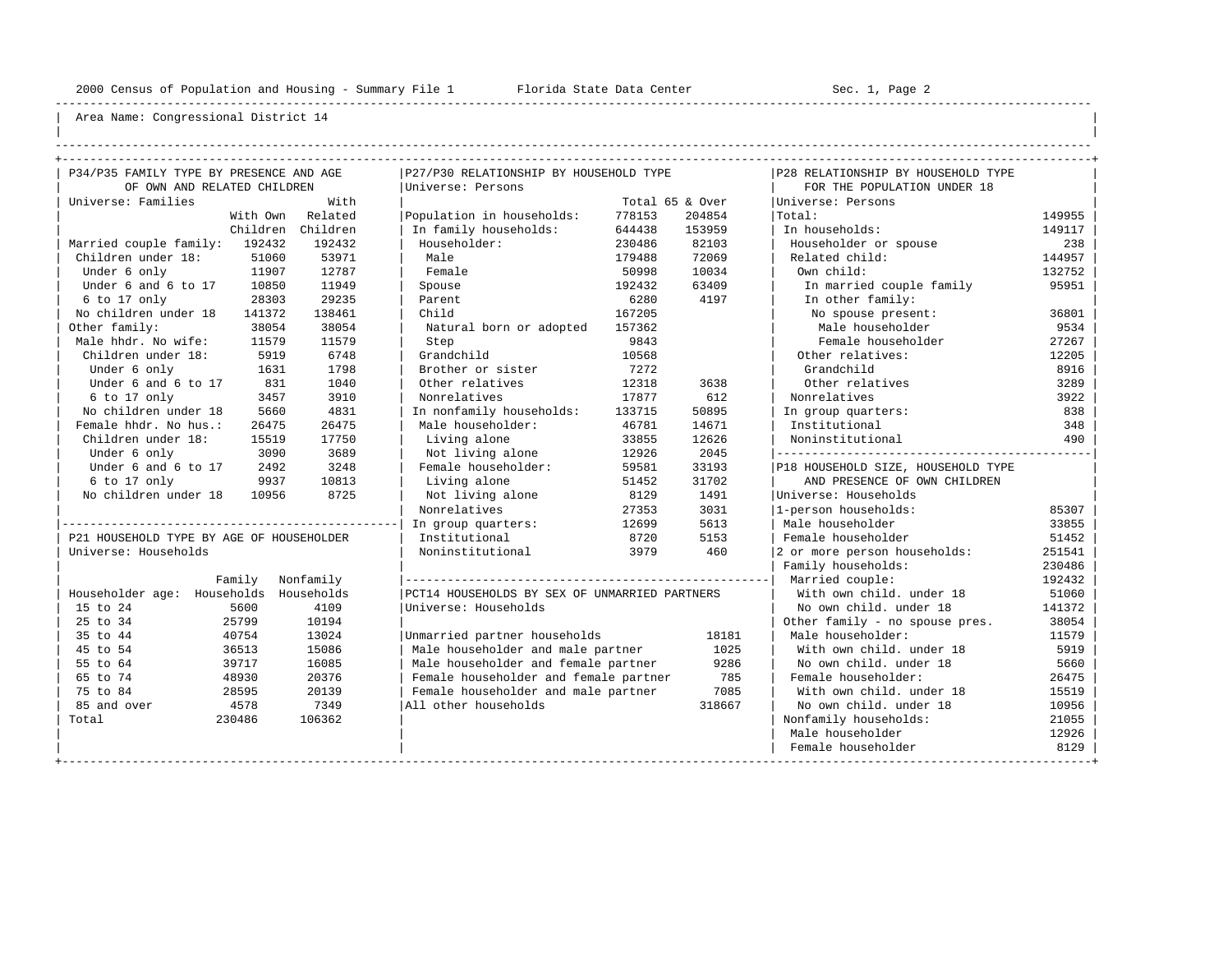-----------------------------------------------------------------------------------------------------------------------------------------------------

| H1/H3/H4/H5 HOUSING UNITS AND POPULATION BY TENURE                                                                                                                                                                                                                                                            |        |                                        |                                                                                              |                                                                  |                                                    |                                                                                                    |                                                                           |                                          |                                                                                                                                 |                                       |                                                             |                                                   |                                                                |  |
|---------------------------------------------------------------------------------------------------------------------------------------------------------------------------------------------------------------------------------------------------------------------------------------------------------------|--------|----------------------------------------|----------------------------------------------------------------------------------------------|------------------------------------------------------------------|----------------------------------------------------|----------------------------------------------------------------------------------------------------|---------------------------------------------------------------------------|------------------------------------------|---------------------------------------------------------------------------------------------------------------------------------|---------------------------------------|-------------------------------------------------------------|---------------------------------------------------|----------------------------------------------------------------|--|
| Universe: Housing Units and Population                                                                                                                                                                                                                                                                        |        |                                        |                                                                                              |                                                                  |                                                    | Universe: Households                                                                               |                                                                           | P26/H13 HOUSEHOLD SIZE BY HOUSEHOLD TYPE |                                                                                                                                 |                                       |                                                             |                                                   |                                                                |  |
|                                                                                                                                                                                                                                                                                                               |        |                                        |                                                                                              | Average                                                          |                                                    |                                                                                                    |                                                                           |                                          |                                                                                                                                 |                                       |                                                             |                                                   |                                                                |  |
|                                                                                                                                                                                                                                                                                                               |        | Units Percent Population HH Size       |                                                                                              |                                                                  |                                                    |                                                                                                    |                                                                           | Total                                    |                                                                                                                                 | Family                                |                                                             | Nonfamily                                         |                                                                |  |
| Total:                                                                                                                                                                                                                                                                                                        | 448629 |                                        |                                                                                              |                                                                  |                                                    | Household Size                                                                                     |                                                                           |                                          |                                                                                                                                 | Households Percent Households Percent |                                                             | Households Percent                                |                                                                |  |
| Occupied:                                                                                                                                                                                                                                                                                                     | 336848 | 100.0                                  | 778153                                                                                       | 2.31                                                             | 1-Person                                           |                                                                                                    |                                                                           |                                          | 85307 25.3                                                                                                                      | N/A                                   |                                                             | 85307                                             | 80.2                                                           |  |
| Owner:                                                                                                                                                                                                                                                                                                        | 260537 | 77.3                                   | 590760                                                                                       | 2.27                                                             | 2-Person                                           |                                                                                                    |                                                                           | 156809 46.6                              |                                                                                                                                 | 139313 60.4                           |                                                             | 17496                                             | 16.4                                                           |  |
| Renter:                                                                                                                                                                                                                                                                                                       | 76311  | 22.7                                   | 187393                                                                                       | 2.46                                                             | 3-Person                                           |                                                                                                    |                                                                           |                                          | 40213 11.9                                                                                                                      | 38094                                 | 16.5                                                        | 2119                                              | 2.0                                                            |  |
| Vacant:                                                                                                                                                                                                                                                                                                       | 111781 | 100.0                                  |                                                                                              |                                                                  | 4-Person                                           |                                                                                                    |                                                                           |                                          | 30984 9.2                                                                                                                       | 30215                                 | 13.1                                                        | 769                                               | .7                                                             |  |
| For Rent                                                                                                                                                                                                                                                                                                      | 12121  | 10.8                                   |                                                                                              |                                                                  | 5-Person                                           |                                                                                                    |                                                                           | 14282 4.2                                |                                                                                                                                 | 13896                                 | 6.0                                                         | 386                                               | .4                                                             |  |
| For Sale only                                                                                                                                                                                                                                                                                                 | 6935   | 6.2                                    |                                                                                              |                                                                  | 6-Person                                           |                                                                                                    |                                                                           |                                          | 5402 1.6                                                                                                                        | 5265                                  | 2.3                                                         | 137                                               | $\cdot$ 1                                                      |  |
| Rented or sold,                                                                                                                                                                                                                                                                                               |        |                                        |                                                                                              |                                                                  |                                                    | 7 or more Person                                                                                   |                                                                           |                                          | 3851 1.1                                                                                                                        | 3703                                  | 1.6                                                         | 148                                               | $\cdot$ 1                                                      |  |
| not occupied                                                                                                                                                                                                                                                                                                  | 3998   | 3.6                                    |                                                                                              |                                                                  |                                                    |                                                                                                    |                                                                           |                                          |                                                                                                                                 |                                       |                                                             |                                                   |                                                                |  |
| Seasonal, recreational,                                                                                                                                                                                                                                                                                       |        |                                        |                                                                                              |                                                                  |                                                    |                                                                                                    |                                                                           |                                          |                                                                                                                                 |                                       |                                                             |                                                   |                                                                |  |
| or occasional use                                                                                                                                                                                                                                                                                             | 82928  | 74.2                                   |                                                                                              |                                                                  |                                                    |                                                                                                    |                                                                           |                                          |                                                                                                                                 |                                       |                                                             |                                                   |                                                                |  |
| For migrant workers                                                                                                                                                                                                                                                                                           | 175    | $\cdot$ . 2                            |                                                                                              |                                                                  |                                                    |                                                                                                    |                                                                           |                                          |                                                                                                                                 |                                       |                                                             |                                                   |                                                                |  |
| Other                                                                                                                                                                                                                                                                                                         | 5624   | 5.0                                    |                                                                                              |                                                                  |                                                    |                                                                                                    |                                                                           |                                          |                                                                                                                                 |                                       |                                                             |                                                   |                                                                |  |
|                                                                                                                                                                                                                                                                                                               |        |                                        |                                                                                              |                                                                  |                                                    |                                                                                                    |                                                                           |                                          |                                                                                                                                 |                                       |                                                             |                                                   |                                                                |  |
| H6/H7 HOUSING UNITS BY HOUSEHOLDER'S RACE/HISPANIC ORIGIN<br>Universe: Occupied Housing Units<br>Race of Householder<br>Total<br>White Alone<br>Black/African American Alone<br>American Ind./Alaska Native Alone<br>Asian Alone<br>Nat Hawaiian/Other PI Alone<br>Some Other Race Alone<br>Two or More Races |        | 13600 4.0<br>749<br>1787<br>97<br>6680 | Total<br>336848 100.0<br>310076 92.1<br>$\cdot$ 2<br>.5<br>$\overline{0}$<br>2.0<br>3859 1.1 | Hispanic<br>23596 100.0<br>15302 64.8<br>407<br>122<br>2.4<br>34 | 1.7<br>. 5<br>$\ldots$ 1<br>$\ldots$<br>$1212$ 5.1 | Non-Hispanic<br>313252 100.0<br>294774 94.1<br>13193<br>627<br>1763<br>63<br>6495 27.5 185<br>2647 | 4.2<br>$\cdot$ 2<br>$.6\phantom{0}$<br>.0<br>$\cdot$ 1<br>.8 <sub>0</sub> | Nonrelatives                             | Universe: Nonrelatives<br>Roomer or Boarder<br>Housemate or roommate<br>Unmarried Partner<br>Foster child<br>Other Nonrelatives | PCT15 NONRELATIVES BY HOUSEHOLD TYPE  | Family<br>Households<br>3047<br>3516<br>6716<br>401<br>4197 |                                                   | Nonfamily<br>Households<br>3841<br>8215<br>11465<br>98<br>3734 |  |
| H14 HOUSING UNITS BY HOUSEHOLDER'S RACE AND TENURE<br>Universe: Occupied Housing Units                                                                                                                                                                                                                        |        |                                        |                                                                                              |                                                                  |                                                    |                                                                                                    |                                                                           |                                          |                                                                                                                                 | Universe: Occupied Housing Units      |                                                             | H16 HOUSING UNITS BY HOUSEHOLDER'S AGE AND TENURE |                                                                |  |
| Race of Householder                                                                                                                                                                                                                                                                                           |        |                                        | Owner Occupied                                                                               |                                                                  | Renter Occupied                                    |                                                                                                    |                                                                           |                                          | Age of Householder                                                                                                              |                                       | Owner Occupied                                              | Renter Occupied                                   |                                                                |  |
| Total                                                                                                                                                                                                                                                                                                         |        |                                        | 260537 100.0                                                                                 |                                                                  |                                                    | 76311 100.0                                                                                        |                                                                           | 15 to 24                                 |                                                                                                                                 | 2180                                  | .8                                                          | 7529                                              | 9.9                                                            |  |
| White Alone                                                                                                                                                                                                                                                                                                   |        |                                        | 247521                                                                                       | 95.0                                                             | 62555                                              | 82.0                                                                                               |                                                                           | 25 to 34                                 |                                                                                                                                 | 17690                                 | 6.8                                                         | 18303                                             | 24.0                                                           |  |
| Black/African American Alone                                                                                                                                                                                                                                                                                  |        |                                        | 6338                                                                                         | 2.4                                                              | 7262                                               | 9.5                                                                                                |                                                                           | 35 to 44                                 |                                                                                                                                 | 36061                                 | 13.8                                                        | 17717                                             | 23.2                                                           |  |
| American Ind./Alaska Native Alone                                                                                                                                                                                                                                                                             |        |                                        | 482                                                                                          | $\cdot$ 2                                                        | 267                                                | $\cdot$ 3                                                                                          |                                                                           | 45 to 54                                 |                                                                                                                                 | 39638                                 | 15.2                                                        | 11961                                             | 15.7                                                           |  |
| Asian Alone                                                                                                                                                                                                                                                                                                   |        |                                        | 1163                                                                                         | $\cdot$ 4                                                        | 624                                                | $\overline{\phantom{0}}$ .8                                                                        |                                                                           | 55 to 64                                 |                                                                                                                                 | 48712                                 | 18.7                                                        | 7090                                              | 9.3                                                            |  |
| Nat Hawaiian/Other PI Alone                                                                                                                                                                                                                                                                                   |        |                                        | 39                                                                                           | $\overline{\phantom{0}}$ .0                                      | 58                                                 | $\cdot$ 1                                                                                          |                                                                           | 65 to 74                                 |                                                                                                                                 | 63745                                 | 24.5                                                        | 5561                                              | 7.3                                                            |  |
| Some Other Race Alone                                                                                                                                                                                                                                                                                         |        |                                        | 3032                                                                                         | 1.2                                                              | 3648                                               | 4.8                                                                                                |                                                                           | 75 to 84                                 |                                                                                                                                 | 43396                                 | 16.7                                                        | 5338                                              | 7.0                                                            |  |
| Two or More Races Alone                                                                                                                                                                                                                                                                                       |        |                                        | 1962                                                                                         | .8                                                               | 1897                                               | 2.5                                                                                                |                                                                           | 85 and Over                              |                                                                                                                                 | 9115                                  | 3.5                                                         | 2812                                              | 3.7                                                            |  |
|                                                                                                                                                                                                                                                                                                               |        |                                        |                                                                                              |                                                                  |                                                    |                                                                                                    |                                                                           |                                          |                                                                                                                                 |                                       |                                                             |                                                   |                                                                |  |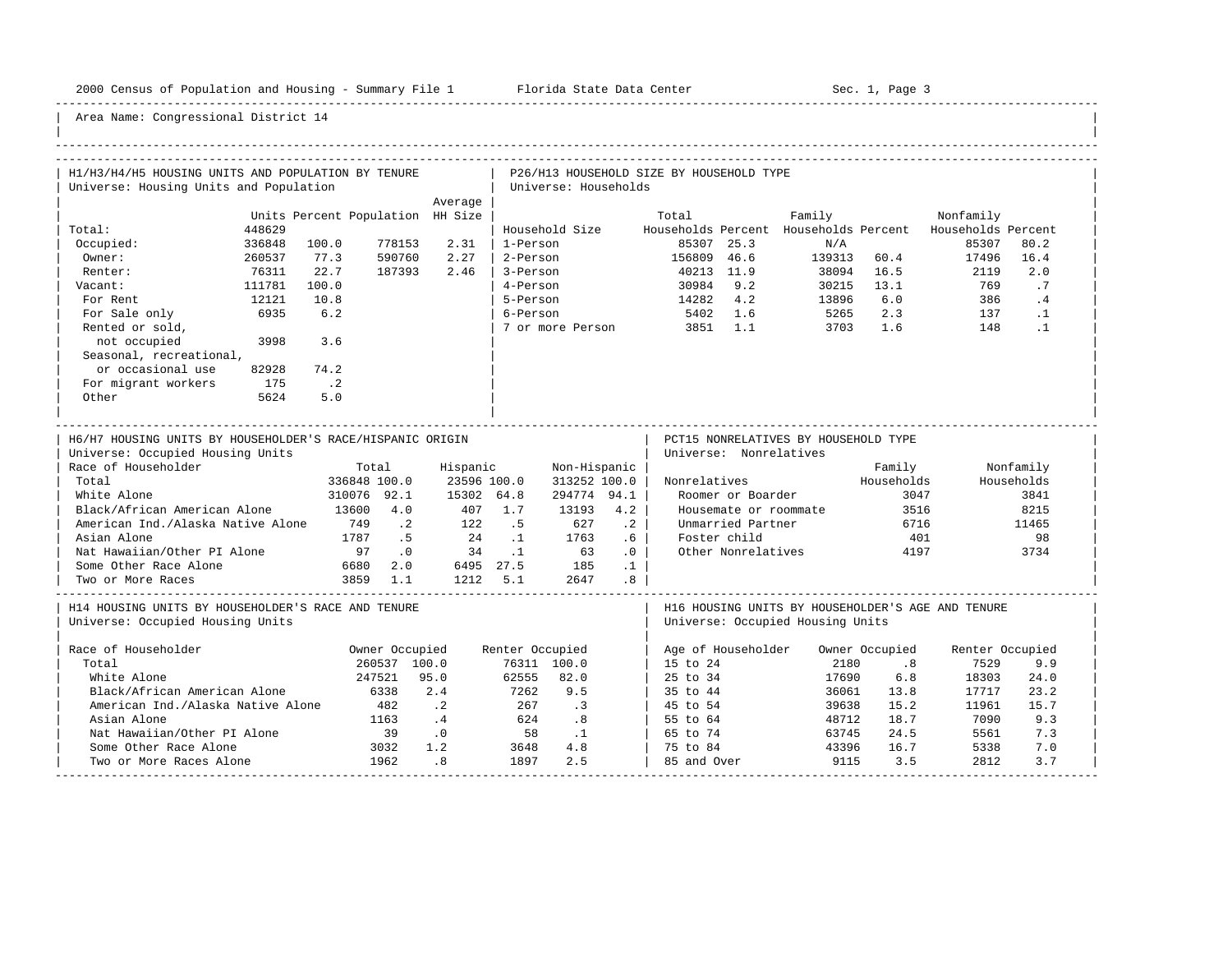----------------------------------------------------------------------------------------------------------------------------------------------------

| |

## Area Name: Congressional District 15

| P1/P15/P16/P17/P31/P32/P33 POPULATION SUMMARY                    |                |                               |         | P12/P13 POPULATION BY AGE AND SEX                       |        |      |        |          |                 |           |
|------------------------------------------------------------------|----------------|-------------------------------|---------|---------------------------------------------------------|--------|------|--------|----------|-----------------|-----------|
| Universe: Persons, Households, Families                          |                |                               |         | Universe: Persons                                       |        |      |        |          |                 |           |
| Total Population<br>718294                                       | Total Families |                               | 200675  |                                                         | Total  |      | Male   |          | Female          |           |
| Total Households<br>294302                                       |                | Population in Families 573705 |         |                                                         | Number | Pct. | Number | Pct.     | Number          | Pct.      |
| Population in Households 703316                                  |                | Average Family Size 2.86      |         | Under 5                                                 | 38258  | 5.3  | 19647  | 5.6      | 18611           | 5.1       |
| Average Household Size 2.39                                      |                |                               |         | $5$ to $9$                                              | 44695  | 6.2  | 22797  | 6.5      | 21898           | 6.0       |
|                                                                  |                |                               |         | $10 - 14$                                               | 47831  | 6.7  | 24536  | 7.0      | 23295           | 6.4       |
| P7/P8/P11 POPULATION BY RACE AND HISPANIC ORIGIN                 |                |                               |         | 15 to 17                                                | 28129  | 3.9  | 14871  | 4.2      | 13258           | 3.6       |
| Universe: Persons                                                |                | Total Hispanic Non-Hispanic   |         | 18 and 19                                               | 16057  | 2.2  | 8670   | 2.5      | 7387            | 2.0       |
| Total                                                            | 718294         | 51365                         | 666929  | 20                                                      | 7109   | 1.0  | 3895   | 1.1      | 3214            | .9        |
| White Alone                                                      | 621405         | 32858                         | 588547  | 21                                                      | 6589   | .9   | 3586   | 1.0      | 3003            | .8        |
| Black or African American Alone                                  | 57078          | 1639                          | 55439   | 22 to 24                                                | 18728  | 2.6  | 9724   | 2.8      | 9004            | 2.5       |
| American Ind. and Alaska Native Alone                            | 2647           | 464                           | 2183    | 25 to 29                                                | 35206  | 4.9  | 17602  | 5.0      | 17604           | 4.8       |
| Asian Alone                                                      | 9668           | 154                           | 9514    | 30 to 34                                                | 42647  | 5.9  | 21096  | 6.0      | 21551           | 5.9       |
| Native Hawaiian/Other Pacific Islander Alone                     | 417            | 86                            | 331     | 35 to 39                                                | 56232  | 7.8  | 27943  | 7.9      | 28289           | 7.7       |
| Some Other Race Alone                                            | 13987          | 12819                         | 1168    | 40 to 44                                                | 57430  | 8.0  | 28725  | 8.2      | 28705           | 7.8       |
| Two or More Races                                                | 13092          | 3345                          | 9747    | 45 to 49                                                | 49032  | 6.8  | 24488  | 7.0      | 24544           | 6.7       |
|                                                                  |                |                               |         | 50 to 54                                                | 44812  | 6.2  | 21464  | 6.1      | 23348           | 6.4       |
| P15A-I/P16A-I/P17A-I HOUSEHOLDS AND HOUSEHOLD POPULATION BY RACE |                |                               |         | 55 to 59                                                | 40154  | 5.6  | 18816  | 5.3      | 21338           | 5.8       |
| Universe: Households and Population in Households                |                |                               | Average | 60 and 61                                               | 15071  | 2.1  | 7085   | 2.0      | 7986            | 2.2       |
| Householder:                                                     |                | Households Pop. In HH         | HH Size | 62 to 64                                                | 23239  | 3.2  | 10942  | 3.1      | 12297           | 3.4       |
| White Alone                                                      | 263853         | 615063                        | 2.33    | 65 and 66                                               | 16065  | 2.2  | 7705   | 2.2      | 8360            | 2.3       |
| Black or African American Alone                                  | 19240          | 53753                         | 2.79    | 67 to 69                                                | 24692  | 3.4  | 11802  | 3.3      | 12890           | 3.5       |
| American Ind. and Alaska Native Alone                            | 950            | 2593                          | 2.73    | 70 to 74                                                | 39031  | 5.4  | 18259  | 5.2      | 20772           | 5.7       |
| Asian Alone                                                      | 2930           | 8282                          | 2.83    | 75 to 79                                                | 32780  | 4.6  | 14744  | 4.2      | 18036           | 4.9       |
| Native Hawaiian/Other Pacific Islander Alone                     | 122            | 346                           | 2.84    | 80 to 84                                                | 20339  | 2.8  | 8985   | 2.6      | 11354           | 3.1       |
| Some Other Race Alone                                            | 3443           | 12817                         | 3.72    | 85 and over                                             | 14168  | 2.0  | 4925   | 1.4      | 9243            | 2.5       |
| Two or More Races                                                | 3764           | 10462                         | 2.78    | 65 and over                                             | 147075 | 20.5 | 66420  | 18.9     | 80655           | 22.0      |
| Hispanic                                                         | 14434          | 47421                         | 3.29    |                                                         |        |      |        |          |                 |           |
| 254147<br>White Alone, Not Hispanic                              |                | 584724                        | 2.30    | Median Age                                              | 41.50  |      | 40.30  |          | 42.70           |           |
| P31A-I/P32A-I/P33A-I FAMILIES AND POPULATION IN FAMILIES         |                |                               |         | P19 HOUSEHOLDS BY TYPE AND PRESENCE OF PERSONS UNDER 18 |        |      |        |          |                 |           |
| Universe: Families and Population in Families                    |                | Pop. In                       | Average | Universe: Households                                    |        |      |        |          | Households With |           |
| Householder:                                                     |                | Families Families Family Size |         |                                                         |        |      |        | People   |                 | No People |
| White Alone                                                      | 178409         | 498679                        | 2.80    |                                                         |        |      |        | Under 18 |                 | Under 18  |
| Black or African American Alone                                  | 13833          | 45662                         | 3.30    | Family Households:                                      |        |      |        | 85453    |                 | 115222    |
| American Ind. and Alaska Native Alone                            | 654            | 2061                          | 3.15    | Married Couple Family                                   |        |      |        | 59162    |                 | 101547    |
| Asian Alone                                                      | 2113           | 7054                          | 3.34    | Other Family:                                           |        |      |        | 26291    |                 | 13675     |
| Native Hawaiian/Other Pacific Islander Alone                     | 85             | 280                           | 3.29    | Male Householder, no wife present                       |        |      |        | 6636     |                 | 4208      |
| Some Other Race Alone                                            | 2929           | 11359                         | 3.88    | Female Householder, no husband present                  |        |      |        | 19655    |                 | 9467      |
| Two or More Races                                                | 2652           | 8610                          | 3.25    | Nonfamily Households:                                   |        |      |        | 1363     |                 | 92264     |
| Hispanic                                                         | 11668          | 41441                         | 3.55    | Male Householder                                        |        |      |        | 1117     |                 | 42456     |
| White Alone, Not Hispanic                                        | 170719         | 472284                        | 2.77    | Female Householder                                      |        |      |        | 246      |                 | 49808     |

-----------------------------------------------------------------------------------------------------------------------------------------------------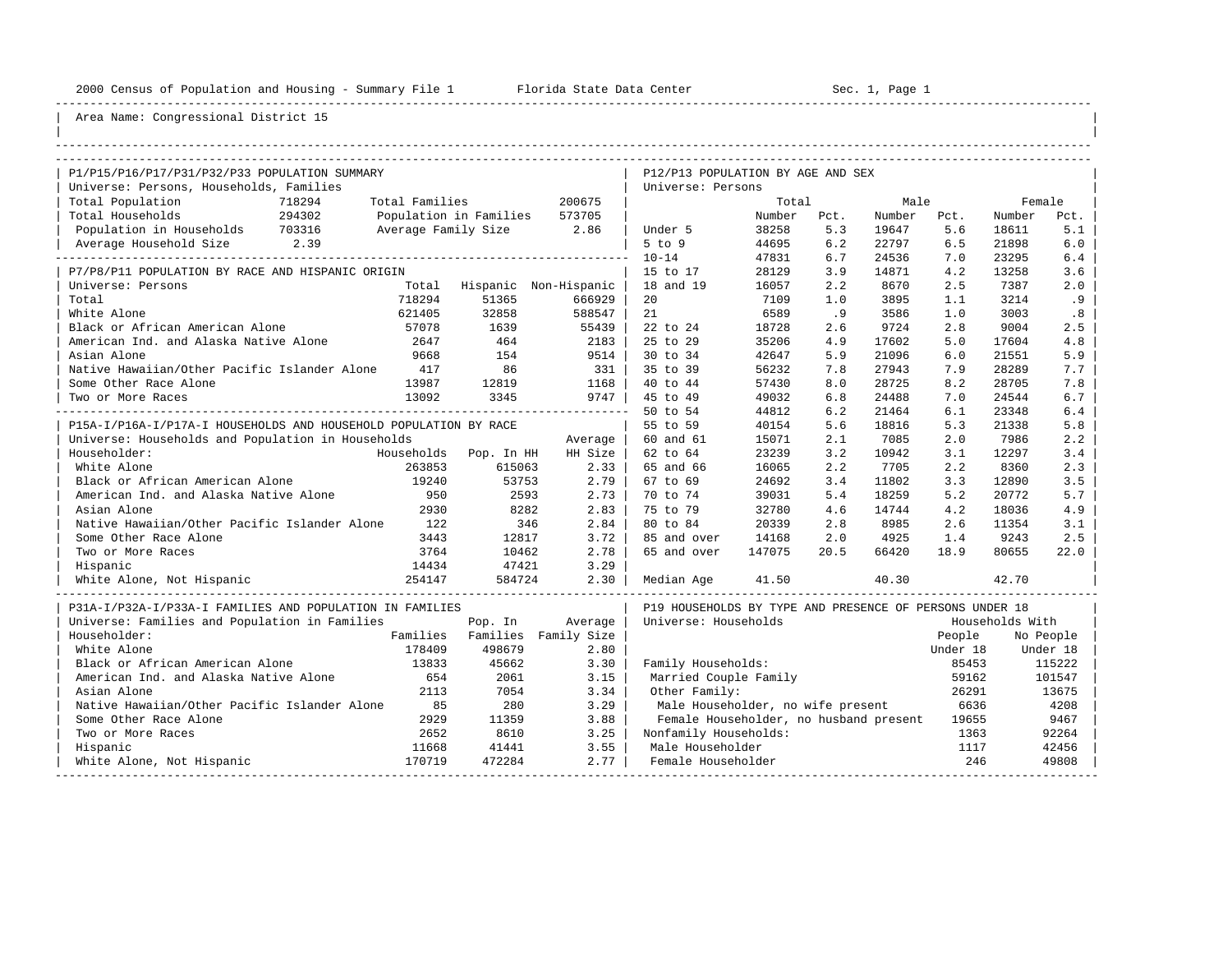----------------------------------------------------------------------------------------------------------------------------------------------------

| | ----------------------------------------------------------------------------------------------------------------------------------------------------

| P34/P35 FAMILY TYPE BY PRESENCE AND AGE  |            | P27/P30 RELATIONSHIP BY HOUSEHOLD TYPE        |        |                 | P28 RELATIONSHIP BY HOUSEHOLD TYPE |        |
|------------------------------------------|------------|-----------------------------------------------|--------|-----------------|------------------------------------|--------|
| OF OWN AND RELATED CHILDREN              |            | Universe: Persons                             |        |                 | FOR THE POPULATION UNDER 18        |        |
| Universe: Families                       | With       |                                               |        | Total 65 & Over | Universe: Persons                  |        |
| With Own                                 | Related    | Population in households:                     | 703316 | 141676          | Total:                             | 158913 |
| Children                                 | Children   | In family households:                         | 587731 | 102371          | In households:                     | 157394 |
| Married couple family: 160709            | 160709     | Householder:                                  | 200675 | 54671           | Householder or spouse              | 133    |
| Children under 18:<br>55537              | 58942      | Male                                          | 151620 | 46725           | Related child:                     | 153450 |
| 11867<br>Under 6 only                    | 13020      | Female                                        | 49055  | 7946            | Own child:                         | 140733 |
| Under 6 and 6 to 17<br>11054             | 12133      | Spouse                                        | 160709 | 39832           | In married couple family           | 102884 |
| $6$ to 17 only<br>32616                  | 33789      | Parent                                        | 5778   | 4030            | In other family:                   |        |
| No children under 18<br>105172           | 101767     | Child                                         | 180137 |                 | No spouse present:                 | 37849  |
| Other family:<br>39966                   | 39966      | Natural born or adopted                       | 168638 |                 | Male householder                   | 8909   |
| Male hhdr. No wife:<br>10844             | 10844      | Step                                          | 11499  |                 | Female householder                 | 28940  |
| Children under 18:<br>5845               | 6567       | Grandchild                                    | 12053  |                 | Other relatives:                   | 12717  |
| Under 6 only<br>1468                     | 1663       | Brother or sister                             | 4858   |                 | Grandchild                         | 10185  |
| Under 6 and 6 to 17<br>595               | 748        | Other relatives                               | 9495   | 3277            | Other relatives                    | 2532   |
| 6 to 17 only<br>3782                     | 4156       | Nonrelatives                                  | 14026  | 561             | Nonrelatives                       | 3811   |
| No children under 18<br>4999             | 4277       | In nonfamily households:                      | 115585 | 39305           | In group quarters:                 | 1519   |
| Female hhdr. No hus.:<br>29122           | 29122      | Male householder:                             | 43573  | 11136           | Institutional                      | 968    |
| Children under 18:<br>16952              | 19596      | Living alone                                  | 32890  | 9876            | Noninstitutional                   | 551    |
| Under 6 only<br>3054                     | 3800       | Not living alone                              | 10683  | 1260            | -----------------------------      |        |
| Under 6 and 6 to 17<br>2434              | 3172       | Female householder:                           | 50054  | 26086           | P18 HOUSEHOLD SIZE, HOUSEHOLD TYPE |        |
| 6 to 17 only<br>11464                    | 12624      | Living alone                                  | 43109  | 25028           | AND PRESENCE OF OWN CHILDREN       |        |
| No children under 18 12170               | 9526       | Not living alone                              | 6945   | 1058            | Universe: Households               |        |
|                                          |            | Nonrelatives                                  | 21958  | 2083            | 1-person households:               | 75999  |
|                                          |            | In group quarters:                            | 14978  | 5399            | Male householder                   | 32890  |
| P21 HOUSEHOLD TYPE BY AGE OF HOUSEHOLDER |            | Institutional                                 | 10158  | 4062            | Female householder                 | 43109  |
| Universe: Households                     |            | Noninstitutional                              | 4820   | 1337            | 2 or more person households:       | 218303 |
|                                          |            |                                               |        |                 | Family households:                 | 200675 |
| Family                                   | Nonfamily  |                                               |        |                 | Married couple:                    | 160709 |
| Householder age: Households              | Households | PCT14 HOUSEHOLDS BY SEX OF UNMARRIED PARTNERS |        |                 | With own child, under 18           | 55537  |
| 4956<br>15 to 24                         | 4555       | Universe: Households                          |        |                 | No own child. under 18             | 105172 |
| 25 to 34<br>25353                        | 10039      |                                               |        |                 | Other family - no spouse pres.     | 39966  |
| 35 to 44<br>46698                        | 14286      | Unmarried partner households                  |        | 16048           | Male householder:                  | 10844  |
| 45 to 54<br>37955                        | 14098      | Male householder and male partner             |        | 677             | With own child, under 18           | 5845   |
| 55 to 64<br>31042                        | 13427      | Male householder and female partner           |        | 8098            | No own child, under 18             | 4999   |
| 65 to 74<br>32502                        | 16520      | Female householder and female partner         |        | 678             | Female householder:                | 29122  |
| 75 to 84<br>19069                        | 15612      | Female householder and male partner           |        | 6595            | With own child, under 18           | 16952  |
| 85 and over<br>3100                      | 5090       | All other households                          |        | 278254          | No own child. under 18             | 12170  |
| 200675<br>Total                          | 93627      |                                               |        |                 | Nonfamily households:              | 17628  |
|                                          |            |                                               |        |                 | Male householder                   | 10683  |
|                                          |            |                                               |        |                 | Female householder                 | 6945   |
|                                          |            |                                               |        |                 |                                    |        |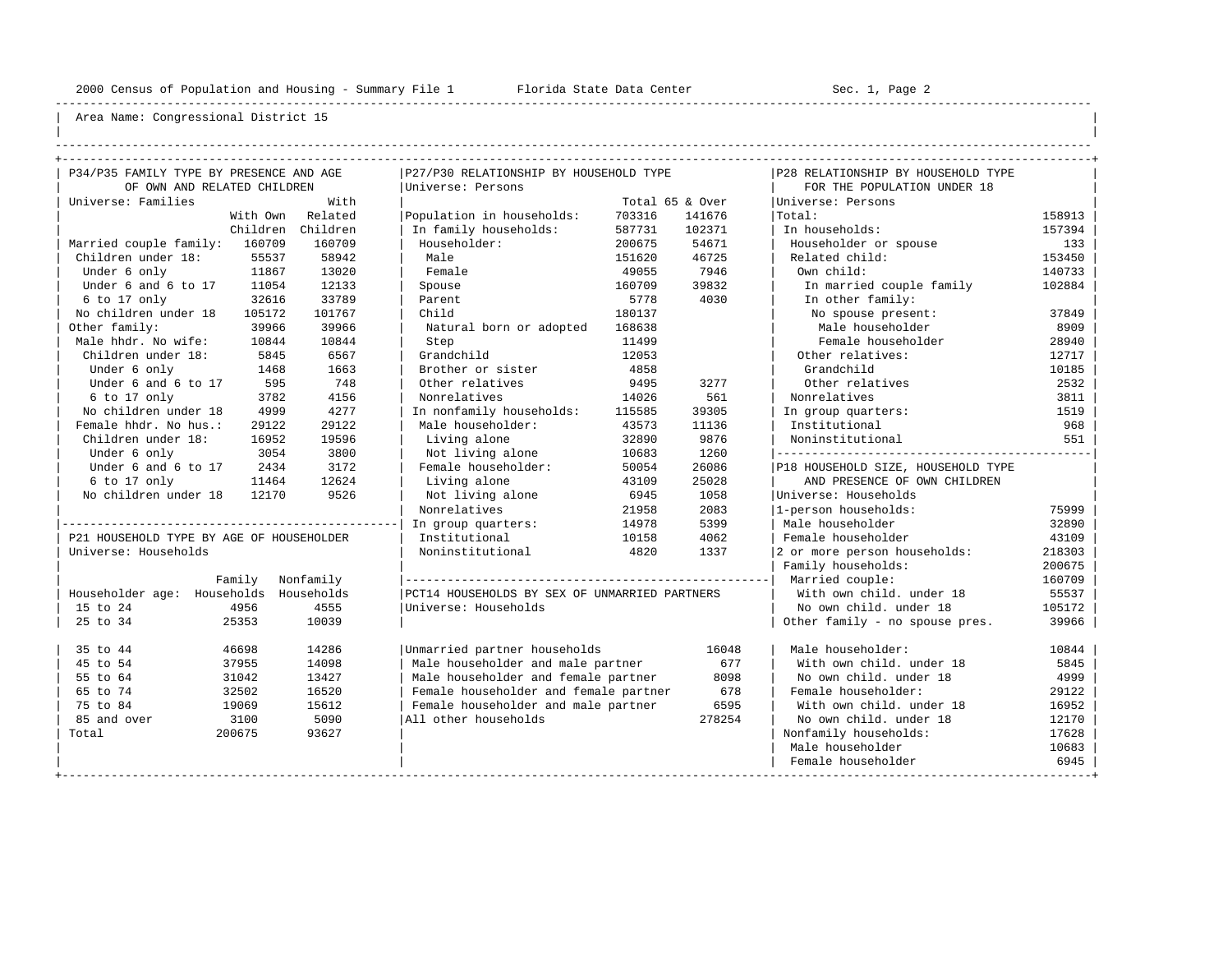-----------------------------------------------------------------------------------------------------------------------------------------------------

| H1/H3/H4/H5 HOUSING UNITS AND POPULATION BY TENURE<br>Universe: Housing Units and Population                                                                                                                                                                                                                  |        |                                                                |                                                                       |                                                   |                                                              | Universe: Households                                                                        |                                                                   | P26/H13 HOUSEHOLD SIZE BY HOUSEHOLD TYPE |                                                                                                                                 |                                                                                       |                                                             |                    |                                                                |  |
|---------------------------------------------------------------------------------------------------------------------------------------------------------------------------------------------------------------------------------------------------------------------------------------------------------------|--------|----------------------------------------------------------------|-----------------------------------------------------------------------|---------------------------------------------------|--------------------------------------------------------------|---------------------------------------------------------------------------------------------|-------------------------------------------------------------------|------------------------------------------|---------------------------------------------------------------------------------------------------------------------------------|---------------------------------------------------------------------------------------|-------------------------------------------------------------|--------------------|----------------------------------------------------------------|--|
|                                                                                                                                                                                                                                                                                                               |        |                                                                |                                                                       | Average                                           |                                                              |                                                                                             |                                                                   |                                          |                                                                                                                                 |                                                                                       |                                                             |                    |                                                                |  |
|                                                                                                                                                                                                                                                                                                               |        | Units Percent Population HH Size                               |                                                                       |                                                   |                                                              |                                                                                             |                                                                   | Total                                    |                                                                                                                                 | Family                                                                                |                                                             | Nonfamily          |                                                                |  |
| Total:                                                                                                                                                                                                                                                                                                        | 341080 |                                                                |                                                                       |                                                   |                                                              | Household Size                                                                              |                                                                   |                                          |                                                                                                                                 | Households Percent Households Percent                                                 |                                                             | Households Percent |                                                                |  |
| Occupied:                                                                                                                                                                                                                                                                                                     | 294302 | 100.0                                                          | 703316                                                                | 2.39                                              | 1-Person                                                     |                                                                                             |                                                                   |                                          | 75999 25.8                                                                                                                      | N/A                                                                                   |                                                             | 75999              | 81.2                                                           |  |
| Owner:                                                                                                                                                                                                                                                                                                        | 223743 | 76.0                                                           | 540509                                                                | 2.42                                              | 2-Person                                                     |                                                                                             |                                                                   | 118158 40.1                              |                                                                                                                                 | 103430 51.5                                                                           |                                                             | 14728              | 15.7                                                           |  |
| Renter:                                                                                                                                                                                                                                                                                                       | 70559  | 24.0                                                           | 162807                                                                | 2.31                                              | 3-Person                                                     |                                                                                             |                                                                   |                                          | 43756 14.9                                                                                                                      | 41780                                                                                 | 20.8                                                        | 1976               | 2.1                                                            |  |
| Vacant:                                                                                                                                                                                                                                                                                                       | 46778  | 100.0                                                          |                                                                       |                                                   | 4-Person                                                     |                                                                                             |                                                                   |                                          | 34271 11.6                                                                                                                      | 33651                                                                                 | 16.8                                                        | 620                | .7                                                             |  |
| For Rent                                                                                                                                                                                                                                                                                                      | 9555   | 20.4                                                           |                                                                       |                                                   | 5-Person                                                     |                                                                                             |                                                                   | 14562 4.9                                |                                                                                                                                 | 14367                                                                                 | 7.2                                                         | 195                | $\cdot$ 2                                                      |  |
| For Sale only                                                                                                                                                                                                                                                                                                 | 5314   | 11.4                                                           |                                                                       |                                                   | 6-Person                                                     |                                                                                             |                                                                   |                                          | 4980 1.7                                                                                                                        | 4909                                                                                  | 2.4                                                         | 71                 | $\cdot$ 1                                                      |  |
| Rented or sold,                                                                                                                                                                                                                                                                                               |        |                                                                |                                                                       |                                                   |                                                              | 7 or more Person                                                                            |                                                                   |                                          | 2576 .9                                                                                                                         | 2538                                                                                  | 1.3                                                         | 38                 | .0                                                             |  |
| not occupied                                                                                                                                                                                                                                                                                                  | 2409   | 5.1                                                            |                                                                       |                                                   |                                                              |                                                                                             |                                                                   |                                          |                                                                                                                                 |                                                                                       |                                                             |                    |                                                                |  |
| Seasonal, recreational,                                                                                                                                                                                                                                                                                       |        |                                                                |                                                                       |                                                   |                                                              |                                                                                             |                                                                   |                                          |                                                                                                                                 |                                                                                       |                                                             |                    |                                                                |  |
| or occasional use                                                                                                                                                                                                                                                                                             | 24631  | 52.7                                                           |                                                                       |                                                   |                                                              |                                                                                             |                                                                   |                                          |                                                                                                                                 |                                                                                       |                                                             |                    |                                                                |  |
| For migrant workers                                                                                                                                                                                                                                                                                           | 53     | $\ldots$                                                       |                                                                       |                                                   |                                                              |                                                                                             |                                                                   |                                          |                                                                                                                                 |                                                                                       |                                                             |                    |                                                                |  |
| Other                                                                                                                                                                                                                                                                                                         | 4816   | 10.3                                                           |                                                                       |                                                   |                                                              |                                                                                             |                                                                   |                                          |                                                                                                                                 |                                                                                       |                                                             |                    |                                                                |  |
|                                                                                                                                                                                                                                                                                                               |        |                                                                |                                                                       |                                                   |                                                              |                                                                                             |                                                                   |                                          |                                                                                                                                 |                                                                                       |                                                             |                    |                                                                |  |
| H6/H7 HOUSING UNITS BY HOUSEHOLDER'S RACE/HISPANIC ORIGIN<br>Universe: Occupied Housing Units<br>Race of Householder<br>Total<br>White Alone<br>Black/African American Alone<br>American Ind./Alaska Native Alone<br>Asian Alone<br>Nat Hawaiian/Other PI Alone<br>Some Other Race Alone<br>Two or More Races |        | 294302 100.0<br>263853 89.7<br>19240 6.5<br>950<br>2930<br>122 | Total<br>$\cdot$ 3<br>1.0<br>$\overline{0}$ .<br>3443 1.2<br>3764 1.3 | Hispanic<br>14434 100.0<br>475<br>125<br>40<br>19 | 9706 67.2<br>3.3<br>.9<br>$\cdot$ 3<br>$\ldots$ 1<br>868 6.0 | Non-Hispanic<br>279868 100.0<br>254147 90.8<br>18765<br>825<br>2890<br>103<br>3201 22.2 242 | 6.7<br>$\cdot$ 3<br>1.0<br>$\overline{0}$<br>$\ldots$<br>2896 1.0 | Nonrelatives                             | Universe: Nonrelatives<br>Roomer or Boarder<br>Housemate or roommate<br>Unmarried Partner<br>Foster child<br>Other Nonrelatives | PCT15 NONRELATIVES BY HOUSEHOLD TYPE                                                  | Family<br>Households<br>1822<br>2273<br>6250<br>606<br>3075 |                    | Nonfamily<br>Households<br>2643<br>6553<br>9798<br>150<br>2814 |  |
| H14 HOUSING UNITS BY HOUSEHOLDER'S RACE AND TENURE<br>Universe: Occupied Housing Units                                                                                                                                                                                                                        |        |                                                                |                                                                       |                                                   |                                                              |                                                                                             |                                                                   |                                          |                                                                                                                                 | H16 HOUSING UNITS BY HOUSEHOLDER'S AGE AND TENURE<br>Universe: Occupied Housing Units |                                                             |                    |                                                                |  |
| Race of Householder                                                                                                                                                                                                                                                                                           |        |                                                                | Owner Occupied                                                        |                                                   | Renter Occupied                                              |                                                                                             |                                                                   |                                          | Age of Householder                                                                                                              |                                                                                       | Owner Occupied                                              | Renter Occupied    |                                                                |  |
| Total                                                                                                                                                                                                                                                                                                         |        |                                                                | 223743 100.0                                                          |                                                   |                                                              | 70559 100.0                                                                                 |                                                                   | 15 to 24                                 |                                                                                                                                 | 2138                                                                                  | 1.0                                                         | 7373               | 10.4                                                           |  |
| White Alone                                                                                                                                                                                                                                                                                                   |        |                                                                | 206184                                                                | 92.2                                              | 57669                                                        | 81.7                                                                                        |                                                                   | 25 to 34                                 |                                                                                                                                 | 18364                                                                                 | 8.2                                                         | 17028              | 24.1                                                           |  |
| Black/African American Alone                                                                                                                                                                                                                                                                                  |        | 10690                                                          |                                                                       | 4.8                                               | 8550                                                         | 12.1                                                                                        |                                                                   | 35 to 44                                 |                                                                                                                                 | 43475                                                                                 | 19.4                                                        | 17509              | 24.8                                                           |  |
| American Ind./Alaska Native Alone                                                                                                                                                                                                                                                                             |        |                                                                | 602                                                                   | $\cdot$ 3                                         | 348                                                          | .5                                                                                          |                                                                   | 45 to 54                                 |                                                                                                                                 | 41183                                                                                 | 18.4                                                        | 10870              | 15.4                                                           |  |
| Asian Alone                                                                                                                                                                                                                                                                                                   |        |                                                                | 1865                                                                  | .8                                                | 1065                                                         | 1.5                                                                                         |                                                                   | 55 to 64                                 |                                                                                                                                 | 38509                                                                                 | 17.2                                                        | 5960               | 8.4                                                            |  |
| Nat Hawaiian/Other PI Alone                                                                                                                                                                                                                                                                                   |        |                                                                | 74                                                                    | $\cdot$ 0                                         | 48                                                           | $\ldots$                                                                                    |                                                                   | 65 to 74                                 |                                                                                                                                 | 43974                                                                                 | 19.7                                                        | 5048               | 7.2                                                            |  |
| Some Other Race Alone                                                                                                                                                                                                                                                                                         |        |                                                                | 2008                                                                  | .9                                                | 1435                                                         | 2.0                                                                                         |                                                                   | 75 to 84                                 |                                                                                                                                 | 30132                                                                                 | 13.5                                                        | 4549               | 6.4                                                            |  |
| Two or More Races Alone                                                                                                                                                                                                                                                                                       |        |                                                                | 2320                                                                  | 1.0                                               | 1444                                                         | 2.0                                                                                         |                                                                   | 85 and Over                              |                                                                                                                                 | 5968                                                                                  | 2.7                                                         | 2222               | 3.1                                                            |  |
|                                                                                                                                                                                                                                                                                                               |        |                                                                |                                                                       |                                                   |                                                              |                                                                                             |                                                                   |                                          |                                                                                                                                 |                                                                                       |                                                             |                    |                                                                |  |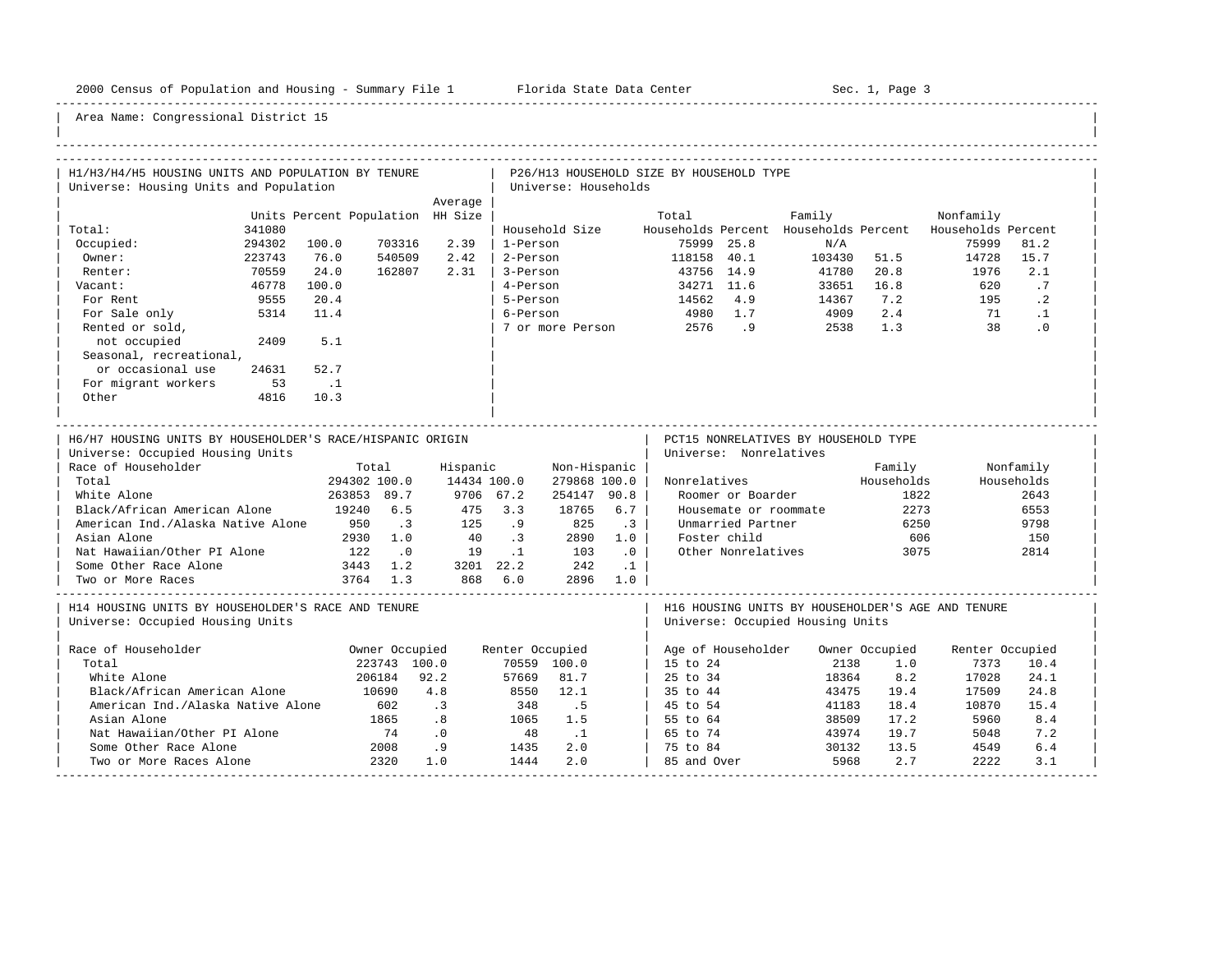----------------------------------------------------------------------------------------------------------------------------------------------------

| |

## Area Name: Congressional District 16

| P1/P15/P16/P17/P31/P32/P33 POPULATION SUMMARY                    |                |                               |         | P12/P13 POPULATION BY AGE AND SEX                       |        |      |        |          |                 |           |
|------------------------------------------------------------------|----------------|-------------------------------|---------|---------------------------------------------------------|--------|------|--------|----------|-----------------|-----------|
| Universe: Persons, Households, Families                          |                |                               |         | Universe: Persons                                       |        |      |        |          |                 |           |
| Total Population<br>758365                                       | Total Families |                               | 212227  |                                                         | Total  |      | Male   |          | Female          |           |
| Total Households<br>313747                                       |                | Population in Families 605064 |         |                                                         | Number | Pct. | Number | Pct.     | Number          | Pct.      |
| Population in Households 747478                                  |                | Average Family Size 2.85      |         | Under 5                                                 | 40679  | 5.4  | 20833  | 5.6      | 19846           | 5.1       |
| Average Household Size 2.38                                      |                |                               |         | $5$ to $9$                                              | 46573  | 6.1  | 23877  | 6.4      | 22696           | 5.9       |
|                                                                  |                |                               |         | $10 - 14$                                               | 48927  | 6.5  | 25292  | 6.8      | 23635           | 6.1       |
| P7/P8/P11 POPULATION BY RACE AND HISPANIC ORIGIN                 |                |                               |         | 15 to 17                                                | 27900  | 3.7  | 14616  | 3.9      | 13284           | 3.4       |
| Universe: Persons                                                |                | Total Hispanic Non-Hispanic   |         | 18 and 19                                               | 15450  | 2.0  | 8441   | 2.3      | 7009            | 1.8       |
| Total                                                            | 758365         | 89742                         | 668623  | 20                                                      | 7188   | .9   | 4115   | 1.1      | 3073            | .8        |
| White Alone                                                      | 653523         | 58436                         | 595087  | 21                                                      | 6528   | .9   | 3639   | 1.0      | 2889            | .7        |
| Black or African American Alone                                  | 54552          | 1820                          | 52732   | 22 to 24                                                | 19612  | 2.6  | 10366  | 2.8      | 9246            | 2.4       |
| American Ind. and Alaska Native Alone                            | 2587           | 521                           | 2066    | 25 to 29                                                | 37992  | 5.0  | 19372  | 5.2      | 18620           | 4.8       |
| Asian Alone                                                      | 9188           | 143                           | 9045    | 30 to 34                                                | 44998  | 5.9  | 22347  | 6.0      | 22651           | 5.8       |
| Native Hawaiian/Other Pacific Islander Alone                     | 396            | 150                           | 246     | 35 to 39                                                | 55783  | 7.4  | 27602  | 7.4      | 28181           | 7.3       |
| Some Other Race Alone                                            | 24536          | 23435                         | 1101    | 40 to 44                                                | 56617  | 7.5  | 27902  | 7.5      | 28715           | 7.4       |
| Two or More Races                                                | 13583          | 5237                          | 8346    | 45 to 49                                                | 49668  | 6.5  | 24531  | 6.6      | 25137           | 6.5       |
|                                                                  |                |                               |         | 50 to 54                                                | 45604  | 6.0  | 22034  | 5.9      | 23570           | 6.1       |
| P15A-I/P16A-I/P17A-I HOUSEHOLDS AND HOUSEHOLD POPULATION BY RACE |                |                               |         | 55 to 59                                                | 40251  | 5.3  | 18747  | 5.1      | 21504           | 5.5       |
| Universe: Households and Population in Households                |                |                               | Average | 60 and 61                                               | 15534  | 2.0  | 7115   | 1.9      | 8419            | 2.2       |
| Householder:                                                     |                | Households Pop. In HH         | HH Size | 62 to 64                                                | 23449  | 3.1  | 10834  | 2.9      | 12615           | 3.3       |
| White Alone                                                      | 283244         | 648855                        | 2.29    | 65 and 66                                               | 16177  | 2.1  | 7461   | 2.0      | 8716            | 2.2       |
| Black or African American Alone                                  | 16905          | 51368                         | 3.04    | 67 to 69                                                | 26589  | 3.5  | 12462  | 3.4      | 14127           | 3.6       |
| American Ind. and Alaska Native Alone                            | 880            | 2628                          | 2.99    | 70 to 74                                                | 46522  | 6.1  | 21683  | 5.8      | 24839           | 6.4       |
| Asian Alone                                                      | 2798           | 8669                          | 3.10    | 75 to 79                                                | 40986  | 5.4  | 18607  | 5.0      | 22379           | 5.8       |
| Native Hawaiian/Other Pacific Islander Alone                     | 100            | 334                           | 3.34    | 80 to 84                                                | 26351  | 3.5  | 11607  | 3.1      | 14744           | 3.8       |
| Some Other Race Alone                                            | 5860           | 23409                         | 3.99    | 85 and over                                             | 18987  | 2.5  | 7231   | 2.0      | 11756           | 3.0       |
| Two or More Races                                                | 3960           | 12215                         | 3.08    | 65 and over                                             | 175612 | 23.2 | 79051  | 21.3     | 96561           | 24.9      |
| Hispanic                                                         | 24654          | 85930                         | 3.49    |                                                         |        |      |        |          |                 |           |
| 266279<br>White Alone, Not Hispanic                              |                | 593013                        | 2.23    | Median Age                                              | 42.40  |      | 40.80  |          | 43.90           |           |
| P31A-I/P32A-I/P33A-I FAMILIES AND POPULATION IN FAMILIES         |                |                               |         | P19 HOUSEHOLDS BY TYPE AND PRESENCE OF PERSONS UNDER 18 |        |      |        |          |                 |           |
| Universe: Families and Population in Families                    |                | Pop. In                       | Average | Universe: Households                                    |        |      |        |          | Households With |           |
| Householder:                                                     |                | Families Families Family Size |         |                                                         |        |      |        | People   |                 | No People |
| White Alone                                                      | 188999         | 521243                        | 2.76    |                                                         |        |      |        | Under 18 |                 | Under 18  |
| Black or African American Alone                                  | 12606          | 44119                         | 3.50    | Family Households:                                      |        |      |        | 87435    |                 | 124792    |
| American Ind. and Alaska Native Alone                            | 640            | 2165                          | 3.38    | Married Couple Family                                   |        |      |        | 61577    |                 | 111179    |
| Asian Alone                                                      | 2211           | 7696                          | 3.48    | Other Family:                                           |        |      |        | 25858    |                 | 13613     |
| Native Hawaiian/Other Pacific Islander Alone                     | 76             | 259                           | 3.41    | Male Householder, no wife present                       |        |      |        | 6897     |                 | 4527      |
| Some Other Race Alone                                            | 4774           | 19377                         | 4.06    | Female Householder, no husband present                  |        |      |        | 18961    |                 | 9086      |
| Two or More Races                                                | 2921           | 10205                         | 3.49    | Nonfamily Households:                                   |        |      |        | 1371     |                 | 100149    |
| Hispanic                                                         | 19641          | 72197                         | 3.68    | Male Householder                                        |        |      |        | 1127     |                 | 42205     |
| White Alone, Not Hispanic                                        | 175593         | 474013                        | 2.70    | Female Householder                                      |        |      |        | 244      |                 | 57944     |

-----------------------------------------------------------------------------------------------------------------------------------------------------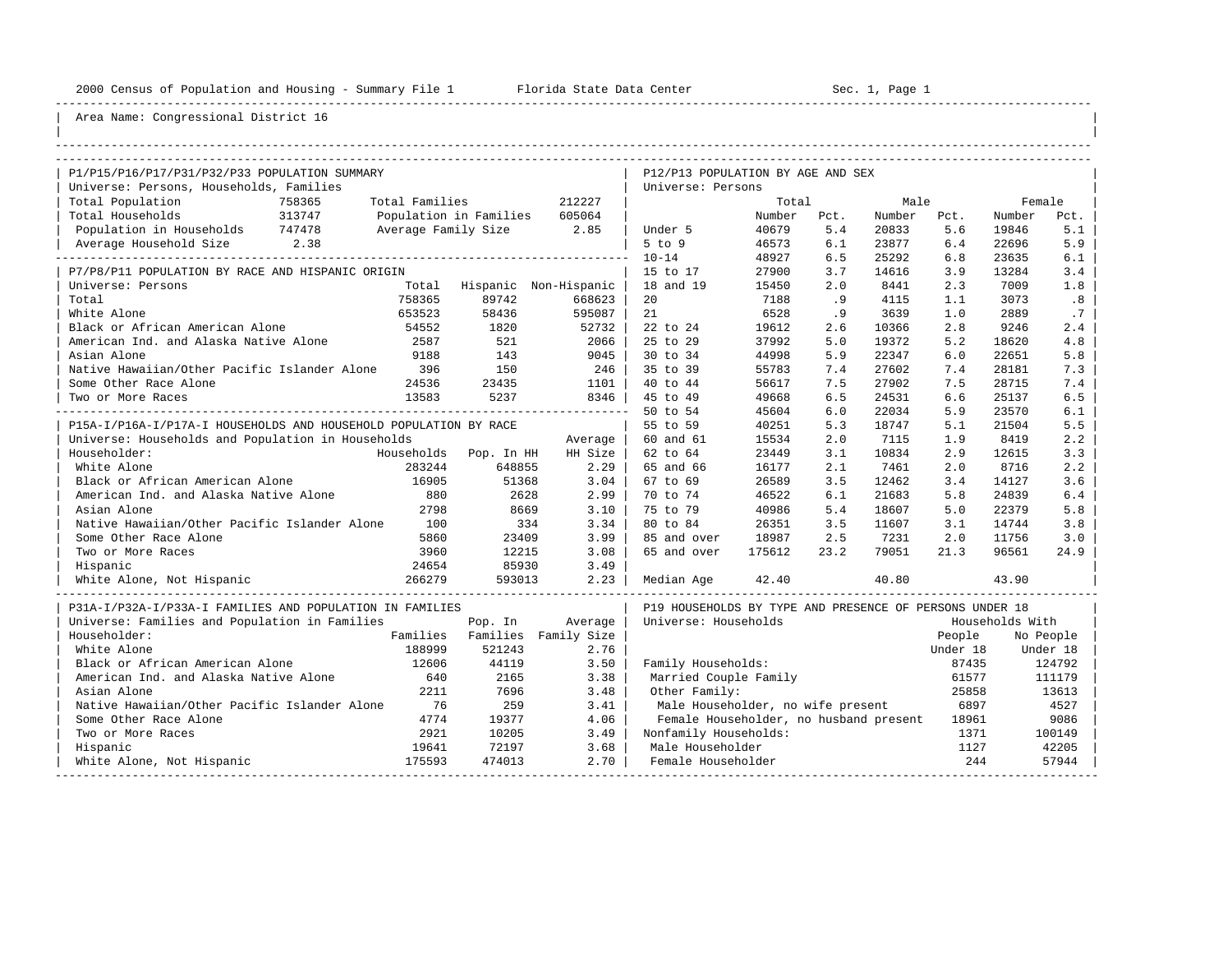----------------------------------------------------------------------------------------------------------------------------------------------------

| | ----------------------------------------------------------------------------------------------------------------------------------------------------

| P34/P35 FAMILY TYPE BY PRESENCE AND AGE  |                  | P27/P30 RELATIONSHIP BY HOUSEHOLD TYPE        |        |                 | P28 RELATIONSHIP BY HOUSEHOLD TYPE |        |
|------------------------------------------|------------------|-----------------------------------------------|--------|-----------------|------------------------------------|--------|
| OF OWN AND RELATED CHILDREN              |                  | Universe: Persons                             |        |                 | FOR THE POPULATION UNDER 18        |        |
| Universe: Families                       | With             |                                               |        | Total 65 & Over | Universe: Persons                  |        |
|                                          | With Own Related | Population in households:                     | 747478 | 171780          | Total:                             | 164079 |
| Children                                 | Children         | In family households:                         | 621227 | 122563          | In households:                     | 163346 |
| Married couple family: 172756            | 172756           | Householder:                                  | 212227 | 64147           | Householder or spouse              | 206    |
| Children under 18:<br>58488              | 61355            | Male                                          | 160945 | 55079           | Related child:                     | 159288 |
| Under 6 only<br>13115                    | 14017            | Female                                        | 51282  | 9068            | Own child:                         | 147403 |
| 12215<br>Under 6 and 6 to 17             | 13279            | Spouse                                        | 172756 | 49686           | In married couple family           | 109245 |
| $6$ to $17$ only<br>33158                | 34059            | Parent                                        | 6550   | 4425            | In other family:                   |        |
| No children under 18<br>114268           | 111401           | Child                                         | 185067 |                 | No spouse present:                 | 38158  |
| Other family:<br>39471                   | 39471            | Natural born or adopted                       | 174419 |                 | Male householder                   | 9457   |
| Male hhdr. No wife:<br>11424             | 11424            | Step                                          | 10648  |                 | Female householder                 | 28701  |
| Children under 18:<br>5960               | 6761             | Grandchild                                    | 10320  |                 | Other relatives:                   | 11885  |
| Under 6 only<br>1493                     | 1694             | Brother or sister                             | 6790   |                 | Grandchild                         | 8772   |
| Under 6 and 6 to 17<br>763               | 949              | Other relatives                               | 11354  | 3760            | Other relatives                    | 3113   |
| 6 to 17 only<br>3704                     | 4118             | Nonrelatives                                  | 16163  | 545             | Nonrelatives                       | 3852   |
| No children under 18<br>5464             | 4663             | In nonfamily households:                      | 126251 | 49217           | In group quarters:                 | 733    |
| Female hhdr. No hus.:<br>28047           | 28047            | Male householder:                             | 43332  | 13227           | Institutional                      | 500    |
| Children under 18:<br>16644              | 18896            | Living alone                                  | 31846  | 11510           | Noninstitutional                   | 233    |
| 2910<br>Under 6 only                     | 3519             | Not living alone                              | 11486  | 1717            |                                    |        |
| Under 6 and 6 to 17<br>2545              | 3253             | Female householder:                           | 58188  | 33221           | P18 HOUSEHOLD SIZE, HOUSEHOLD TYPE |        |
| 6 to 17 only<br>11189                    | 12124            | Living alone                                  | 50687  | 31837           | AND PRESENCE OF OWN CHILDREN       |        |
| No children under 18<br>11403            | 9151             | Not living alone                              | 7501   | 1384            | Universe: Households               |        |
|                                          |                  | Nonrelatives                                  | 24731  | 2769            | 1-person households:               | 82533  |
|                                          |                  | In group quarters:                            | 10887  | 3832            | Male householder                   | 31846  |
| P21 HOUSEHOLD TYPE BY AGE OF HOUSEHOLDER |                  | Institutional                                 | 7902   | 3145            | Female householder                 | 50687  |
| Universe: Households                     |                  | Noninstitutional                              | 2985   | 687             | 2 or more person households:       | 231214 |
|                                          |                  |                                               |        |                 | Family households:                 | 212227 |
| Family                                   | Nonfamily        |                                               |        |                 | Married couple:                    | 172756 |
| Householder age: Households              | Households       | PCT14 HOUSEHOLDS BY SEX OF UNMARRIED PARTNERS |        |                 | With own child, under 18           | 58488  |
| 4981<br>15 to 24                         | 4003             | Universe: Households                          |        |                 | No own child, under 18             | 114268 |
| 25 to 34<br>26683                        | 10285            |                                               |        |                 | Other family - no spouse pres.     | 39471  |
| 35 to 44<br>46523                        | 12813            | Unmarried partner households                  |        | 17094           | Male householder:                  | 11424  |
| 45 to 54<br>39198                        | 14146            | Male householder and male partner             |        | 857             | With own child, under 18           | 5960   |
| 55 to 64<br>30695                        | 13825            | Male householder and female partner           |        | 8668            | No own child. under 18             | 5464   |
| 65 to 74<br>35388                        | 18439            | Female householder and female partner         |        | 746             | Female householder:                | 28047  |
| 75 to 84<br>24325                        | 20171            | Female householder and male partner           |        | 6823            | With own child, under 18           | 16644  |
| 85 and over<br>4434                      | 7838             | All other households                          |        | 296653          | No own child, under 18             | 11403  |
| 212227<br>Total                          | 101520           |                                               |        |                 | Nonfamily households:              | 18987  |
|                                          |                  |                                               |        |                 | Male householder                   | 11486  |
|                                          |                  |                                               |        |                 | Female householder                 | 7501   |
|                                          |                  |                                               |        |                 |                                    |        |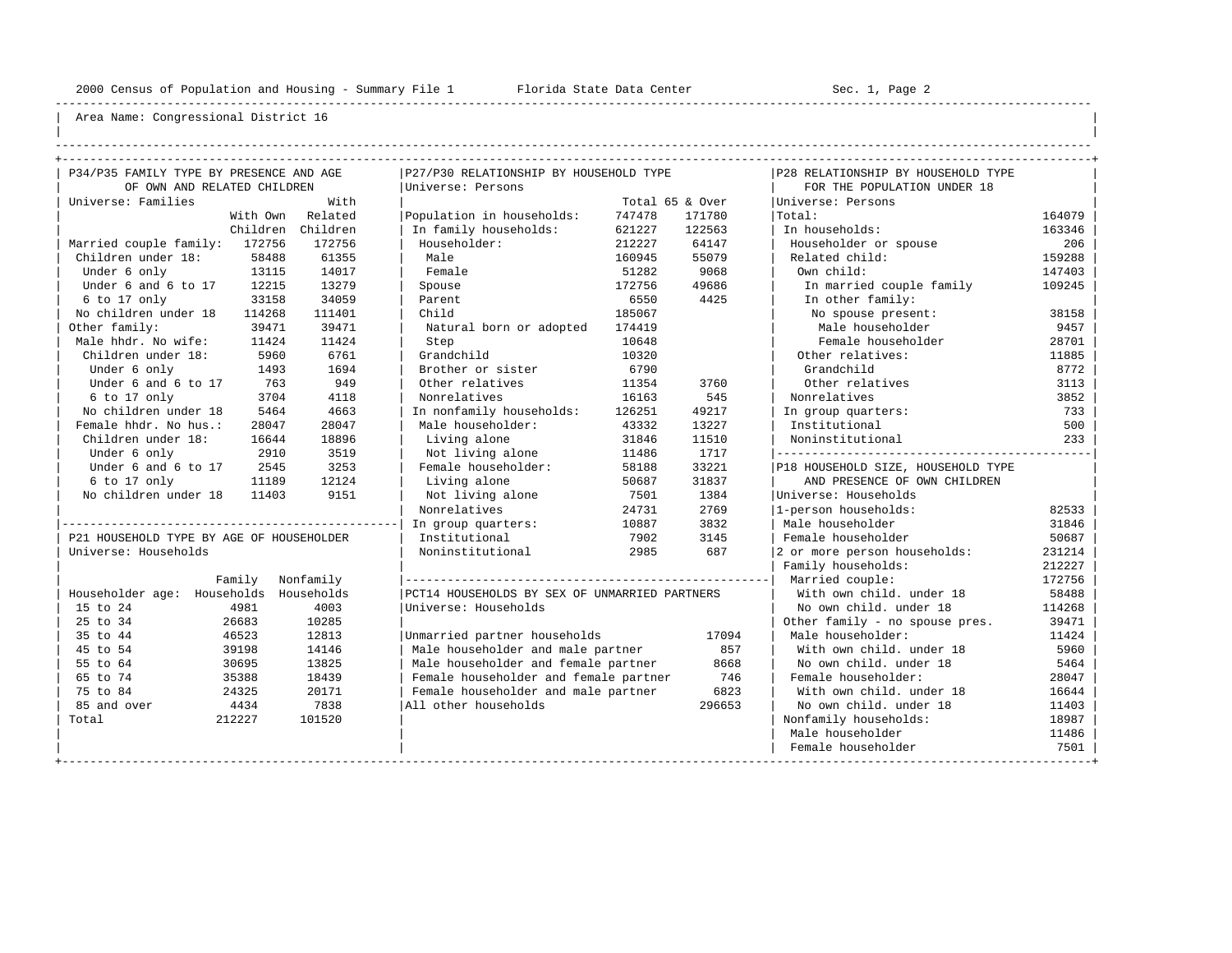-----------------------------------------------------------------------------------------------------------------------------------------------------

| H1/H3/H4/H5 HOUSING UNITS AND POPULATION BY TENURE                                                                                                                                                 |                                                                                                                  |                                                                 |                                                                      |                                                                           |                               | P26/H13 HOUSEHOLD SIZE BY HOUSEHOLD TYPE                                           |                                                                                                                                 |                                                                                                             |                                                              |                                                                                       |                                                                  |
|----------------------------------------------------------------------------------------------------------------------------------------------------------------------------------------------------|------------------------------------------------------------------------------------------------------------------|-----------------------------------------------------------------|----------------------------------------------------------------------|---------------------------------------------------------------------------|-------------------------------|------------------------------------------------------------------------------------|---------------------------------------------------------------------------------------------------------------------------------|-------------------------------------------------------------------------------------------------------------|--------------------------------------------------------------|---------------------------------------------------------------------------------------|------------------------------------------------------------------|
| Universe: Housing Units and Population                                                                                                                                                             |                                                                                                                  |                                                                 |                                                                      | Universe: Households                                                      |                               |                                                                                    |                                                                                                                                 |                                                                                                             |                                                              |                                                                                       |                                                                  |
| Total:<br>375769<br>Occupied:<br>313747<br>Owner:<br>247128<br>66619<br>Renter:<br>62022<br>Vacant:<br>7858<br>For Rent<br>For Sale only<br>6242<br>Rented or sold,                                | Units Percent Population HH Size<br>747478<br>100.0<br>78.8<br>581754<br>21.2<br>165724<br>100.0<br>12.7<br>10.1 | Average<br>2.38<br>2.35<br>2.49                                 | 1-Person<br>2-Person<br>3-Person<br>4-Person<br>5-Person<br>6-Person | Household Size<br>7 or more Person                                        |                               | Total<br>82533<br>128561 41.0<br>42722 13.6<br>35324 11.3<br>15442<br>5795<br>3370 | 26.3<br>4.9<br>1.8<br>1.1                                                                                                       | Family<br>Households Percent Households Percent<br>N/A<br>112775<br>40836<br>34616<br>15147<br>5631<br>3222 | 53.1<br>19.2<br>16.3<br>7.1<br>2.7<br>1.5                    | Nonfamily<br>Households Percent<br>82533<br>15786<br>1886<br>708<br>295<br>164<br>148 | 81.3<br>15.5<br>1.9<br>.7<br>$\cdot$ 3<br>$\cdot$ 2<br>$\cdot$ 1 |
| not occupied<br>3494<br>Seasonal, recreational,<br>or occasional use<br>38393<br>For migrant workers<br>196<br>Other<br>5839                                                                       | 5.6<br>61.9<br>$\cdot$ 3<br>9.4                                                                                  |                                                                 |                                                                      |                                                                           |                               |                                                                                    |                                                                                                                                 |                                                                                                             |                                                              |                                                                                       |                                                                  |
| H6/H7 HOUSING UNITS BY HOUSEHOLDER'S RACE/HISPANIC ORIGIN                                                                                                                                          |                                                                                                                  |                                                                 |                                                                      |                                                                           |                               |                                                                                    |                                                                                                                                 | PCT15 NONRELATIVES BY HOUSEHOLD TYPE                                                                        |                                                              |                                                                                       |                                                                  |
| Universe: Occupied Housing Units<br>Race of Householder<br>Total<br>White Alone<br>Black/African American Alone<br>American Ind./Alaska Native Alone<br>Asian Alone<br>Nat Hawaiian/Other PI Alone | Total<br>313747 100.0<br>283244 90.3<br>16905<br>5.4<br>880<br>$\cdot$ 3<br>.9<br>2798<br>100<br>$\cdot$ 0       | Hispanic<br>24654 100.0<br>16965 68.8<br>516<br>123<br>42<br>27 | 2.1<br>.5<br>$\cdot$ . 2<br>$\cdot$ 1                                | Non-Hispanic<br>289093 100.0<br>266279 92.1<br>16389<br>757<br>2756<br>73 | 5.7<br>$\cdot$ 3<br>1.0<br>.0 | Nonrelatives                                                                       | Universe: Nonrelatives<br>Roomer or Boarder<br>Housemate or roommate<br>Unmarried Partner<br>Foster child<br>Other Nonrelatives |                                                                                                             | Family<br>Households<br>2362<br>2894<br>6668<br>504<br>3735  |                                                                                       | Nonfamily<br>Households<br>3004<br>7825<br>10426<br>134<br>3342  |
| Some Other Race Alone                                                                                                                                                                              | 5860<br>1.9                                                                                                      | 5631 22.8                                                       |                                                                      | 229                                                                       | $\cdot$ 1                     |                                                                                    |                                                                                                                                 |                                                                                                             |                                                              |                                                                                       |                                                                  |
| Two or More Races<br>H14 HOUSING UNITS BY HOUSEHOLDER'S RACE AND TENURE<br>Universe: Occupied Housing Units                                                                                        | 3960<br>1.3                                                                                                      | 1350                                                            | 5.5                                                                  | 2610                                                                      | . 9                           |                                                                                    |                                                                                                                                 | H16 HOUSING UNITS BY HOUSEHOLDER'S AGE AND TENURE<br>Universe: Occupied Housing Units                       |                                                              |                                                                                       |                                                                  |
| Race of Householder<br>Total<br>White Alone<br>Black/African American Alone<br>American Ind./Alaska Native Alone<br>Asian Alone<br>Nat Hawaiian/Other PI Alone                                     | Owner Occupied<br>247128 100.0<br>230634<br>8510<br>592<br>1862<br>56                                            | 93.3<br>3.4<br>$\cdot$ 2<br>.8<br>.0                            | Renter Occupied<br>52610<br>8395<br>288<br>936<br>44                 | 66619 100.0<br>79.0<br>12.6<br>$\cdot$ 4<br>1.4<br>$\overline{1}$         |                               | 15 to 24<br>25 to 34<br>35 to 44<br>45 to 54<br>55 to 64<br>65 to 74               | Age of Householder                                                                                                              | 2365<br>19357<br>43162<br>42615<br>39188<br>49625                                                           | Owner Occupied<br>1.0<br>7.8<br>17.5<br>17.2<br>15.9<br>20.1 | Renter Occupied<br>6619<br>17611<br>16174<br>10729<br>5332<br>4202                    | 9.9<br>26.4<br>24.3<br>16.1<br>8.0<br>6.3                        |
| Some Other Race Alone<br>Two or More Races Alone                                                                                                                                                   | 3048<br>2426                                                                                                     | 1.2<br>1.0                                                      | 2812<br>1534                                                         | 4.2<br>2.3                                                                |                               | 75 to 84<br>85 and Over                                                            |                                                                                                                                 | 40645<br>10171                                                                                              | 16.4<br>4.1                                                  | 3851<br>2101                                                                          | 5.8<br>3.2                                                       |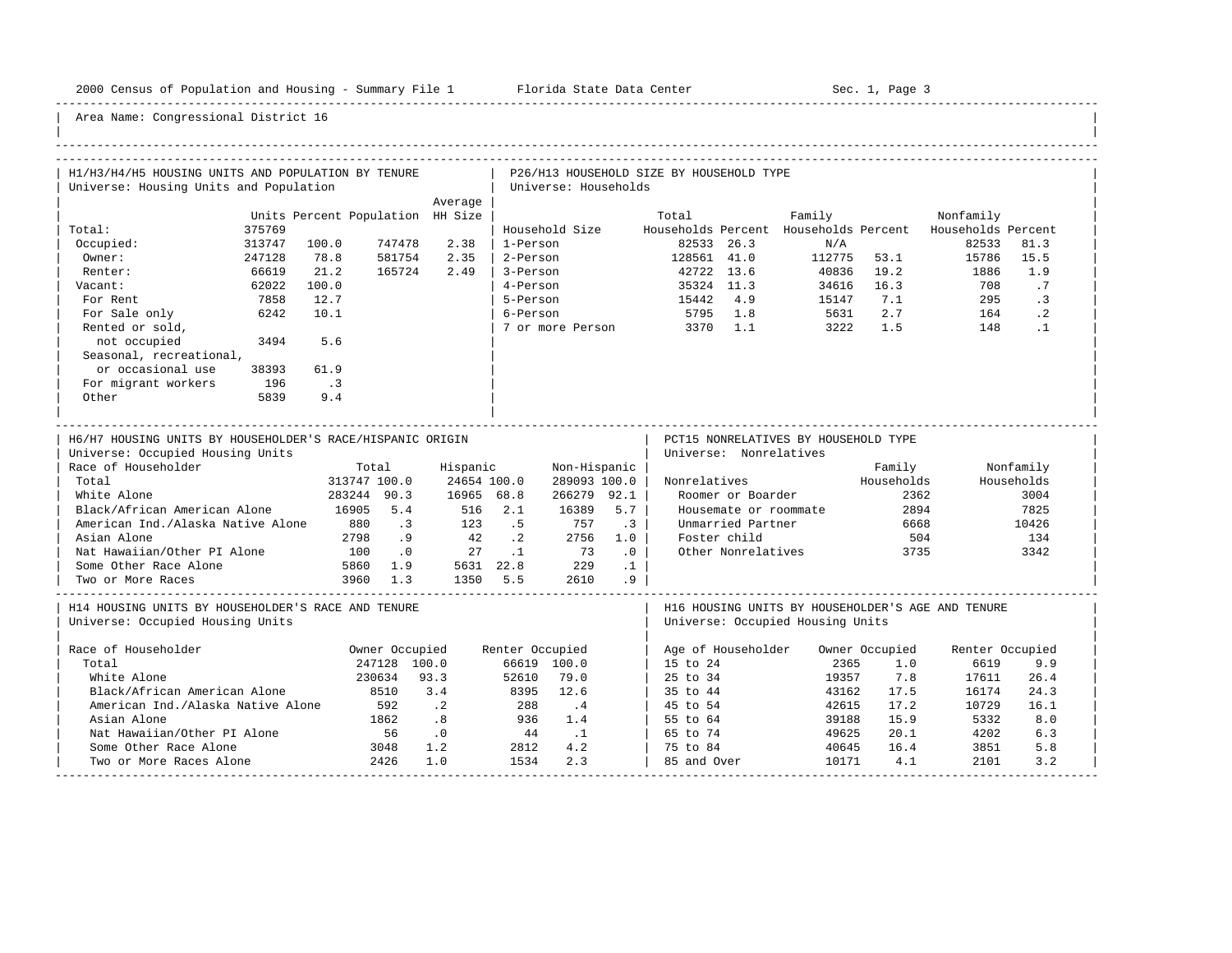----------------------------------------------------------------------------------------------------------------------------------------------------

| |

| P1/P15/P16/P17/P31/P32/P33 POPULATION SUMMARY<br>P12/P13 POPULATION BY AGE AND SEX<br>Universe: Persons, Households, Families<br>Universe: Persons<br>Total Population<br>577167<br>Total Families<br>129965<br>Male<br>Female<br>Total<br>Total Households<br>181274<br>Population in Families<br>473552<br>Number<br>Pct.<br>Number<br>Pct.<br>Number<br>Pct.<br>Population in Households<br>562602<br>Average Family Size<br>3.64<br>44742<br>7.8<br>22881<br>8.2<br>21861<br>7.3<br>Under 5<br>3.10<br>$5$ to $9$<br>50274<br>8.7<br>9.2<br>8.3<br>Average Household Size<br>25641<br>24633<br>$10 - 14$<br>51680<br>9.0<br>26095<br>9.4<br>25585<br>8.6<br>30896<br>5.6<br>15209<br>5.1<br>P7/P8/P11 POPULATION BY RACE AND HISPANIC ORIGIN<br>15 to 17<br>5.4<br>15687<br>3.4<br>3.2<br>Universe: Persons<br>18 and 19<br>19523<br>9836<br>3.5<br>9687<br>Total<br>Hispanic Non-Hispanic<br>1.6<br>Total<br>577167<br>158022<br>419145<br>20<br>9430<br>1.6<br>4711<br>1.7<br>4719<br>White Alone<br>21<br>8527<br>1.5<br>4288<br>169205<br>111864<br>57341<br>1.5<br>4239<br>1.4<br>4.2<br>Black or African American Alone<br>348096<br>11766<br>336330<br>22 to 24<br>24215<br>4.2<br>11725<br>4.2<br>12490<br>25 to 29<br>American Ind. and Alaska Native Alone<br>640<br>40206<br>19345<br>7.0<br>1471<br>831<br>7.0<br>6.9<br>20861<br>Asian Alone<br>6409<br>183<br>6226<br>30 to 34<br>39522<br>6.8<br>19027<br>6.8<br>20495<br>6.9<br>Native Hawaiian/Other Pacific Islander Alone<br>49<br>7.6<br>7.6<br>273<br>224<br>35 to 39<br>43885<br>21271<br>7.6<br>22614<br>7.6<br>Some Other Race Alone<br>23788<br>22536<br>1252<br>40 to 44<br>43030<br>7.5<br>20449<br>7.3<br>22581<br>27925<br>10984<br>45 to 49<br>38145<br>6.5<br>19904<br>6.7<br>16941<br>6.6<br>18241<br>Two or More Races<br>5.5<br>50 to 54<br>31625<br>5.5<br>15222<br>5.5<br>16403<br>P15A-I/P16A-I/P17A-I HOUSEHOLDS AND HOUSEHOLD POPULATION BY RACE<br>55 to 59<br>4.2<br>4.2<br>12848<br>4.3<br>24460<br>11612<br>4346<br>Universe: Households and Population in Households<br>60 and 61<br>9069<br>1.6<br>1.6<br>4723<br>1.6<br>Average<br>2.2<br>Householder:<br>Households Pop. In HH<br>62 to 64<br>12367<br>2.1<br>5689<br>2.0<br>6678<br>HH Size<br>White Alone<br>59299<br>161885<br>2.73<br>65 and 66<br>7394<br>1.3<br>1.2<br>1.3<br>3378<br>4016<br>3.26<br>1.8<br>Black or African American Alone<br>104389<br>340033<br>67 to 69<br>10087<br>1.7<br>4732<br>1.7<br>5355<br>American Ind. and Alaska Native Alone<br>1222<br>70 to 74<br>2.5<br>6370<br>2.3<br>2.7<br>393<br>3.11<br>14546<br>8176<br>2025<br>6166<br>10338<br>2.1<br>Asian Alone<br>3.04<br>75 to 79<br>1.8<br>4171<br>1.5<br>6167<br>Native Hawaiian/Other Pacific Islander Alone<br>65<br>3.38<br>6725<br>2472<br>220<br>80 to 84<br>1.2<br>.9<br>1.4<br>4253<br>6250<br>22828<br>Some Other Race Alone<br>3.65<br>85 and over<br>6481<br>1.1<br>1800<br>1.6<br>. 6<br>4681<br>8853<br>30248<br>3.42<br>65 and over<br>9.6<br>8.2<br>Two or More Races<br>55571<br>22923<br>32648<br>10.9 |
|------------------------------------------------------------------------------------------------------------------------------------------------------------------------------------------------------------------------------------------------------------------------------------------------------------------------------------------------------------------------------------------------------------------------------------------------------------------------------------------------------------------------------------------------------------------------------------------------------------------------------------------------------------------------------------------------------------------------------------------------------------------------------------------------------------------------------------------------------------------------------------------------------------------------------------------------------------------------------------------------------------------------------------------------------------------------------------------------------------------------------------------------------------------------------------------------------------------------------------------------------------------------------------------------------------------------------------------------------------------------------------------------------------------------------------------------------------------------------------------------------------------------------------------------------------------------------------------------------------------------------------------------------------------------------------------------------------------------------------------------------------------------------------------------------------------------------------------------------------------------------------------------------------------------------------------------------------------------------------------------------------------------------------------------------------------------------------------------------------------------------------------------------------------------------------------------------------------------------------------------------------------------------------------------------------------------------------------------------------------------------------------------------------------------------------------------------------------------------------------------------------------------------------------------------------------------------------------------------------------------------------------------------------------------------------------------------------------------------------------------------------------------------------------------------------------------------------------------------------------------------------------------------------------------------------------------------------------------------------------------------------------------------------------------------------------|
|                                                                                                                                                                                                                                                                                                                                                                                                                                                                                                                                                                                                                                                                                                                                                                                                                                                                                                                                                                                                                                                                                                                                                                                                                                                                                                                                                                                                                                                                                                                                                                                                                                                                                                                                                                                                                                                                                                                                                                                                                                                                                                                                                                                                                                                                                                                                                                                                                                                                                                                                                                                                                                                                                                                                                                                                                                                                                                                                                                                                                                                                  |
|                                                                                                                                                                                                                                                                                                                                                                                                                                                                                                                                                                                                                                                                                                                                                                                                                                                                                                                                                                                                                                                                                                                                                                                                                                                                                                                                                                                                                                                                                                                                                                                                                                                                                                                                                                                                                                                                                                                                                                                                                                                                                                                                                                                                                                                                                                                                                                                                                                                                                                                                                                                                                                                                                                                                                                                                                                                                                                                                                                                                                                                                  |
|                                                                                                                                                                                                                                                                                                                                                                                                                                                                                                                                                                                                                                                                                                                                                                                                                                                                                                                                                                                                                                                                                                                                                                                                                                                                                                                                                                                                                                                                                                                                                                                                                                                                                                                                                                                                                                                                                                                                                                                                                                                                                                                                                                                                                                                                                                                                                                                                                                                                                                                                                                                                                                                                                                                                                                                                                                                                                                                                                                                                                                                                  |
|                                                                                                                                                                                                                                                                                                                                                                                                                                                                                                                                                                                                                                                                                                                                                                                                                                                                                                                                                                                                                                                                                                                                                                                                                                                                                                                                                                                                                                                                                                                                                                                                                                                                                                                                                                                                                                                                                                                                                                                                                                                                                                                                                                                                                                                                                                                                                                                                                                                                                                                                                                                                                                                                                                                                                                                                                                                                                                                                                                                                                                                                  |
|                                                                                                                                                                                                                                                                                                                                                                                                                                                                                                                                                                                                                                                                                                                                                                                                                                                                                                                                                                                                                                                                                                                                                                                                                                                                                                                                                                                                                                                                                                                                                                                                                                                                                                                                                                                                                                                                                                                                                                                                                                                                                                                                                                                                                                                                                                                                                                                                                                                                                                                                                                                                                                                                                                                                                                                                                                                                                                                                                                                                                                                                  |
|                                                                                                                                                                                                                                                                                                                                                                                                                                                                                                                                                                                                                                                                                                                                                                                                                                                                                                                                                                                                                                                                                                                                                                                                                                                                                                                                                                                                                                                                                                                                                                                                                                                                                                                                                                                                                                                                                                                                                                                                                                                                                                                                                                                                                                                                                                                                                                                                                                                                                                                                                                                                                                                                                                                                                                                                                                                                                                                                                                                                                                                                  |
|                                                                                                                                                                                                                                                                                                                                                                                                                                                                                                                                                                                                                                                                                                                                                                                                                                                                                                                                                                                                                                                                                                                                                                                                                                                                                                                                                                                                                                                                                                                                                                                                                                                                                                                                                                                                                                                                                                                                                                                                                                                                                                                                                                                                                                                                                                                                                                                                                                                                                                                                                                                                                                                                                                                                                                                                                                                                                                                                                                                                                                                                  |
|                                                                                                                                                                                                                                                                                                                                                                                                                                                                                                                                                                                                                                                                                                                                                                                                                                                                                                                                                                                                                                                                                                                                                                                                                                                                                                                                                                                                                                                                                                                                                                                                                                                                                                                                                                                                                                                                                                                                                                                                                                                                                                                                                                                                                                                                                                                                                                                                                                                                                                                                                                                                                                                                                                                                                                                                                                                                                                                                                                                                                                                                  |
|                                                                                                                                                                                                                                                                                                                                                                                                                                                                                                                                                                                                                                                                                                                                                                                                                                                                                                                                                                                                                                                                                                                                                                                                                                                                                                                                                                                                                                                                                                                                                                                                                                                                                                                                                                                                                                                                                                                                                                                                                                                                                                                                                                                                                                                                                                                                                                                                                                                                                                                                                                                                                                                                                                                                                                                                                                                                                                                                                                                                                                                                  |
|                                                                                                                                                                                                                                                                                                                                                                                                                                                                                                                                                                                                                                                                                                                                                                                                                                                                                                                                                                                                                                                                                                                                                                                                                                                                                                                                                                                                                                                                                                                                                                                                                                                                                                                                                                                                                                                                                                                                                                                                                                                                                                                                                                                                                                                                                                                                                                                                                                                                                                                                                                                                                                                                                                                                                                                                                                                                                                                                                                                                                                                                  |
|                                                                                                                                                                                                                                                                                                                                                                                                                                                                                                                                                                                                                                                                                                                                                                                                                                                                                                                                                                                                                                                                                                                                                                                                                                                                                                                                                                                                                                                                                                                                                                                                                                                                                                                                                                                                                                                                                                                                                                                                                                                                                                                                                                                                                                                                                                                                                                                                                                                                                                                                                                                                                                                                                                                                                                                                                                                                                                                                                                                                                                                                  |
|                                                                                                                                                                                                                                                                                                                                                                                                                                                                                                                                                                                                                                                                                                                                                                                                                                                                                                                                                                                                                                                                                                                                                                                                                                                                                                                                                                                                                                                                                                                                                                                                                                                                                                                                                                                                                                                                                                                                                                                                                                                                                                                                                                                                                                                                                                                                                                                                                                                                                                                                                                                                                                                                                                                                                                                                                                                                                                                                                                                                                                                                  |
|                                                                                                                                                                                                                                                                                                                                                                                                                                                                                                                                                                                                                                                                                                                                                                                                                                                                                                                                                                                                                                                                                                                                                                                                                                                                                                                                                                                                                                                                                                                                                                                                                                                                                                                                                                                                                                                                                                                                                                                                                                                                                                                                                                                                                                                                                                                                                                                                                                                                                                                                                                                                                                                                                                                                                                                                                                                                                                                                                                                                                                                                  |
|                                                                                                                                                                                                                                                                                                                                                                                                                                                                                                                                                                                                                                                                                                                                                                                                                                                                                                                                                                                                                                                                                                                                                                                                                                                                                                                                                                                                                                                                                                                                                                                                                                                                                                                                                                                                                                                                                                                                                                                                                                                                                                                                                                                                                                                                                                                                                                                                                                                                                                                                                                                                                                                                                                                                                                                                                                                                                                                                                                                                                                                                  |
|                                                                                                                                                                                                                                                                                                                                                                                                                                                                                                                                                                                                                                                                                                                                                                                                                                                                                                                                                                                                                                                                                                                                                                                                                                                                                                                                                                                                                                                                                                                                                                                                                                                                                                                                                                                                                                                                                                                                                                                                                                                                                                                                                                                                                                                                                                                                                                                                                                                                                                                                                                                                                                                                                                                                                                                                                                                                                                                                                                                                                                                                  |
|                                                                                                                                                                                                                                                                                                                                                                                                                                                                                                                                                                                                                                                                                                                                                                                                                                                                                                                                                                                                                                                                                                                                                                                                                                                                                                                                                                                                                                                                                                                                                                                                                                                                                                                                                                                                                                                                                                                                                                                                                                                                                                                                                                                                                                                                                                                                                                                                                                                                                                                                                                                                                                                                                                                                                                                                                                                                                                                                                                                                                                                                  |
|                                                                                                                                                                                                                                                                                                                                                                                                                                                                                                                                                                                                                                                                                                                                                                                                                                                                                                                                                                                                                                                                                                                                                                                                                                                                                                                                                                                                                                                                                                                                                                                                                                                                                                                                                                                                                                                                                                                                                                                                                                                                                                                                                                                                                                                                                                                                                                                                                                                                                                                                                                                                                                                                                                                                                                                                                                                                                                                                                                                                                                                                  |
|                                                                                                                                                                                                                                                                                                                                                                                                                                                                                                                                                                                                                                                                                                                                                                                                                                                                                                                                                                                                                                                                                                                                                                                                                                                                                                                                                                                                                                                                                                                                                                                                                                                                                                                                                                                                                                                                                                                                                                                                                                                                                                                                                                                                                                                                                                                                                                                                                                                                                                                                                                                                                                                                                                                                                                                                                                                                                                                                                                                                                                                                  |
|                                                                                                                                                                                                                                                                                                                                                                                                                                                                                                                                                                                                                                                                                                                                                                                                                                                                                                                                                                                                                                                                                                                                                                                                                                                                                                                                                                                                                                                                                                                                                                                                                                                                                                                                                                                                                                                                                                                                                                                                                                                                                                                                                                                                                                                                                                                                                                                                                                                                                                                                                                                                                                                                                                                                                                                                                                                                                                                                                                                                                                                                  |
|                                                                                                                                                                                                                                                                                                                                                                                                                                                                                                                                                                                                                                                                                                                                                                                                                                                                                                                                                                                                                                                                                                                                                                                                                                                                                                                                                                                                                                                                                                                                                                                                                                                                                                                                                                                                                                                                                                                                                                                                                                                                                                                                                                                                                                                                                                                                                                                                                                                                                                                                                                                                                                                                                                                                                                                                                                                                                                                                                                                                                                                                  |
|                                                                                                                                                                                                                                                                                                                                                                                                                                                                                                                                                                                                                                                                                                                                                                                                                                                                                                                                                                                                                                                                                                                                                                                                                                                                                                                                                                                                                                                                                                                                                                                                                                                                                                                                                                                                                                                                                                                                                                                                                                                                                                                                                                                                                                                                                                                                                                                                                                                                                                                                                                                                                                                                                                                                                                                                                                                                                                                                                                                                                                                                  |
|                                                                                                                                                                                                                                                                                                                                                                                                                                                                                                                                                                                                                                                                                                                                                                                                                                                                                                                                                                                                                                                                                                                                                                                                                                                                                                                                                                                                                                                                                                                                                                                                                                                                                                                                                                                                                                                                                                                                                                                                                                                                                                                                                                                                                                                                                                                                                                                                                                                                                                                                                                                                                                                                                                                                                                                                                                                                                                                                                                                                                                                                  |
|                                                                                                                                                                                                                                                                                                                                                                                                                                                                                                                                                                                                                                                                                                                                                                                                                                                                                                                                                                                                                                                                                                                                                                                                                                                                                                                                                                                                                                                                                                                                                                                                                                                                                                                                                                                                                                                                                                                                                                                                                                                                                                                                                                                                                                                                                                                                                                                                                                                                                                                                                                                                                                                                                                                                                                                                                                                                                                                                                                                                                                                                  |
|                                                                                                                                                                                                                                                                                                                                                                                                                                                                                                                                                                                                                                                                                                                                                                                                                                                                                                                                                                                                                                                                                                                                                                                                                                                                                                                                                                                                                                                                                                                                                                                                                                                                                                                                                                                                                                                                                                                                                                                                                                                                                                                                                                                                                                                                                                                                                                                                                                                                                                                                                                                                                                                                                                                                                                                                                                                                                                                                                                                                                                                                  |
|                                                                                                                                                                                                                                                                                                                                                                                                                                                                                                                                                                                                                                                                                                                                                                                                                                                                                                                                                                                                                                                                                                                                                                                                                                                                                                                                                                                                                                                                                                                                                                                                                                                                                                                                                                                                                                                                                                                                                                                                                                                                                                                                                                                                                                                                                                                                                                                                                                                                                                                                                                                                                                                                                                                                                                                                                                                                                                                                                                                                                                                                  |
|                                                                                                                                                                                                                                                                                                                                                                                                                                                                                                                                                                                                                                                                                                                                                                                                                                                                                                                                                                                                                                                                                                                                                                                                                                                                                                                                                                                                                                                                                                                                                                                                                                                                                                                                                                                                                                                                                                                                                                                                                                                                                                                                                                                                                                                                                                                                                                                                                                                                                                                                                                                                                                                                                                                                                                                                                                                                                                                                                                                                                                                                  |
|                                                                                                                                                                                                                                                                                                                                                                                                                                                                                                                                                                                                                                                                                                                                                                                                                                                                                                                                                                                                                                                                                                                                                                                                                                                                                                                                                                                                                                                                                                                                                                                                                                                                                                                                                                                                                                                                                                                                                                                                                                                                                                                                                                                                                                                                                                                                                                                                                                                                                                                                                                                                                                                                                                                                                                                                                                                                                                                                                                                                                                                                  |
|                                                                                                                                                                                                                                                                                                                                                                                                                                                                                                                                                                                                                                                                                                                                                                                                                                                                                                                                                                                                                                                                                                                                                                                                                                                                                                                                                                                                                                                                                                                                                                                                                                                                                                                                                                                                                                                                                                                                                                                                                                                                                                                                                                                                                                                                                                                                                                                                                                                                                                                                                                                                                                                                                                                                                                                                                                                                                                                                                                                                                                                                  |
|                                                                                                                                                                                                                                                                                                                                                                                                                                                                                                                                                                                                                                                                                                                                                                                                                                                                                                                                                                                                                                                                                                                                                                                                                                                                                                                                                                                                                                                                                                                                                                                                                                                                                                                                                                                                                                                                                                                                                                                                                                                                                                                                                                                                                                                                                                                                                                                                                                                                                                                                                                                                                                                                                                                                                                                                                                                                                                                                                                                                                                                                  |
| 157759<br>3.23<br>48782<br>Hispanic                                                                                                                                                                                                                                                                                                                                                                                                                                                                                                                                                                                                                                                                                                                                                                                                                                                                                                                                                                                                                                                                                                                                                                                                                                                                                                                                                                                                                                                                                                                                                                                                                                                                                                                                                                                                                                                                                                                                                                                                                                                                                                                                                                                                                                                                                                                                                                                                                                                                                                                                                                                                                                                                                                                                                                                                                                                                                                                                                                                                                              |
| 2.14<br>White Alone, Not Hispanic<br>23818<br>50904<br>31.20<br>29.80<br>Median Age<br>32.50                                                                                                                                                                                                                                                                                                                                                                                                                                                                                                                                                                                                                                                                                                                                                                                                                                                                                                                                                                                                                                                                                                                                                                                                                                                                                                                                                                                                                                                                                                                                                                                                                                                                                                                                                                                                                                                                                                                                                                                                                                                                                                                                                                                                                                                                                                                                                                                                                                                                                                                                                                                                                                                                                                                                                                                                                                                                                                                                                                     |
| P31A-I/P32A-I/P33A-I FAMILIES AND POPULATION IN FAMILIES<br>P19 HOUSEHOLDS BY TYPE AND PRESENCE OF PERSONS UNDER 18                                                                                                                                                                                                                                                                                                                                                                                                                                                                                                                                                                                                                                                                                                                                                                                                                                                                                                                                                                                                                                                                                                                                                                                                                                                                                                                                                                                                                                                                                                                                                                                                                                                                                                                                                                                                                                                                                                                                                                                                                                                                                                                                                                                                                                                                                                                                                                                                                                                                                                                                                                                                                                                                                                                                                                                                                                                                                                                                              |
| Universe: Families and Population in Families<br>Universe: Households<br>Households With<br>Pop. In<br>Average                                                                                                                                                                                                                                                                                                                                                                                                                                                                                                                                                                                                                                                                                                                                                                                                                                                                                                                                                                                                                                                                                                                                                                                                                                                                                                                                                                                                                                                                                                                                                                                                                                                                                                                                                                                                                                                                                                                                                                                                                                                                                                                                                                                                                                                                                                                                                                                                                                                                                                                                                                                                                                                                                                                                                                                                                                                                                                                                                   |
| Householder:<br>Families<br>Families Family Size<br>People<br>No People                                                                                                                                                                                                                                                                                                                                                                                                                                                                                                                                                                                                                                                                                                                                                                                                                                                                                                                                                                                                                                                                                                                                                                                                                                                                                                                                                                                                                                                                                                                                                                                                                                                                                                                                                                                                                                                                                                                                                                                                                                                                                                                                                                                                                                                                                                                                                                                                                                                                                                                                                                                                                                                                                                                                                                                                                                                                                                                                                                                          |
| White Alone<br>37918<br>127334<br>3.36<br>Under 18<br>Under 18                                                                                                                                                                                                                                                                                                                                                                                                                                                                                                                                                                                                                                                                                                                                                                                                                                                                                                                                                                                                                                                                                                                                                                                                                                                                                                                                                                                                                                                                                                                                                                                                                                                                                                                                                                                                                                                                                                                                                                                                                                                                                                                                                                                                                                                                                                                                                                                                                                                                                                                                                                                                                                                                                                                                                                                                                                                                                                                                                                                                   |
| 294052<br>Black or African American Alone<br>78601<br>3.74<br>83950<br>46015<br>Family Households:                                                                                                                                                                                                                                                                                                                                                                                                                                                                                                                                                                                                                                                                                                                                                                                                                                                                                                                                                                                                                                                                                                                                                                                                                                                                                                                                                                                                                                                                                                                                                                                                                                                                                                                                                                                                                                                                                                                                                                                                                                                                                                                                                                                                                                                                                                                                                                                                                                                                                                                                                                                                                                                                                                                                                                                                                                                                                                                                                               |
| American Ind. and Alaska Native Alone<br>258<br>964<br>3.74<br>Married Couple Family<br>39855<br>27954                                                                                                                                                                                                                                                                                                                                                                                                                                                                                                                                                                                                                                                                                                                                                                                                                                                                                                                                                                                                                                                                                                                                                                                                                                                                                                                                                                                                                                                                                                                                                                                                                                                                                                                                                                                                                                                                                                                                                                                                                                                                                                                                                                                                                                                                                                                                                                                                                                                                                                                                                                                                                                                                                                                                                                                                                                                                                                                                                           |
| 5271<br>Asian Alone<br>1476<br>3.57<br>Other Family:<br>44095<br>18061                                                                                                                                                                                                                                                                                                                                                                                                                                                                                                                                                                                                                                                                                                                                                                                                                                                                                                                                                                                                                                                                                                                                                                                                                                                                                                                                                                                                                                                                                                                                                                                                                                                                                                                                                                                                                                                                                                                                                                                                                                                                                                                                                                                                                                                                                                                                                                                                                                                                                                                                                                                                                                                                                                                                                                                                                                                                                                                                                                                           |
| Native Hawaiian/Other Pacific Islander Alone<br>47<br>173<br>3.68<br>Male Householder, no wife present<br>7657<br>5643                                                                                                                                                                                                                                                                                                                                                                                                                                                                                                                                                                                                                                                                                                                                                                                                                                                                                                                                                                                                                                                                                                                                                                                                                                                                                                                                                                                                                                                                                                                                                                                                                                                                                                                                                                                                                                                                                                                                                                                                                                                                                                                                                                                                                                                                                                                                                                                                                                                                                                                                                                                                                                                                                                                                                                                                                                                                                                                                           |
| 20005<br>3.95<br>Female Householder, no husband present<br>Some Other Race Alone<br>5061<br>36438<br>12418                                                                                                                                                                                                                                                                                                                                                                                                                                                                                                                                                                                                                                                                                                                                                                                                                                                                                                                                                                                                                                                                                                                                                                                                                                                                                                                                                                                                                                                                                                                                                                                                                                                                                                                                                                                                                                                                                                                                                                                                                                                                                                                                                                                                                                                                                                                                                                                                                                                                                                                                                                                                                                                                                                                                                                                                                                                                                                                                                       |
| 6604<br>25753<br>3.90<br>Nonfamily Households:<br>826<br>50483<br>Two or More Races                                                                                                                                                                                                                                                                                                                                                                                                                                                                                                                                                                                                                                                                                                                                                                                                                                                                                                                                                                                                                                                                                                                                                                                                                                                                                                                                                                                                                                                                                                                                                                                                                                                                                                                                                                                                                                                                                                                                                                                                                                                                                                                                                                                                                                                                                                                                                                                                                                                                                                                                                                                                                                                                                                                                                                                                                                                                                                                                                                              |
| 132584<br>Male Householder<br>26449<br>Hispanic<br>36168<br>3.67<br>517                                                                                                                                                                                                                                                                                                                                                                                                                                                                                                                                                                                                                                                                                                                                                                                                                                                                                                                                                                                                                                                                                                                                                                                                                                                                                                                                                                                                                                                                                                                                                                                                                                                                                                                                                                                                                                                                                                                                                                                                                                                                                                                                                                                                                                                                                                                                                                                                                                                                                                                                                                                                                                                                                                                                                                                                                                                                                                                                                                                          |
| 12126<br>35054<br>2.89<br>Female Householder<br>309<br>24034<br>White Alone, Not Hispanic                                                                                                                                                                                                                                                                                                                                                                                                                                                                                                                                                                                                                                                                                                                                                                                                                                                                                                                                                                                                                                                                                                                                                                                                                                                                                                                                                                                                                                                                                                                                                                                                                                                                                                                                                                                                                                                                                                                                                                                                                                                                                                                                                                                                                                                                                                                                                                                                                                                                                                                                                                                                                                                                                                                                                                                                                                                                                                                                                                        |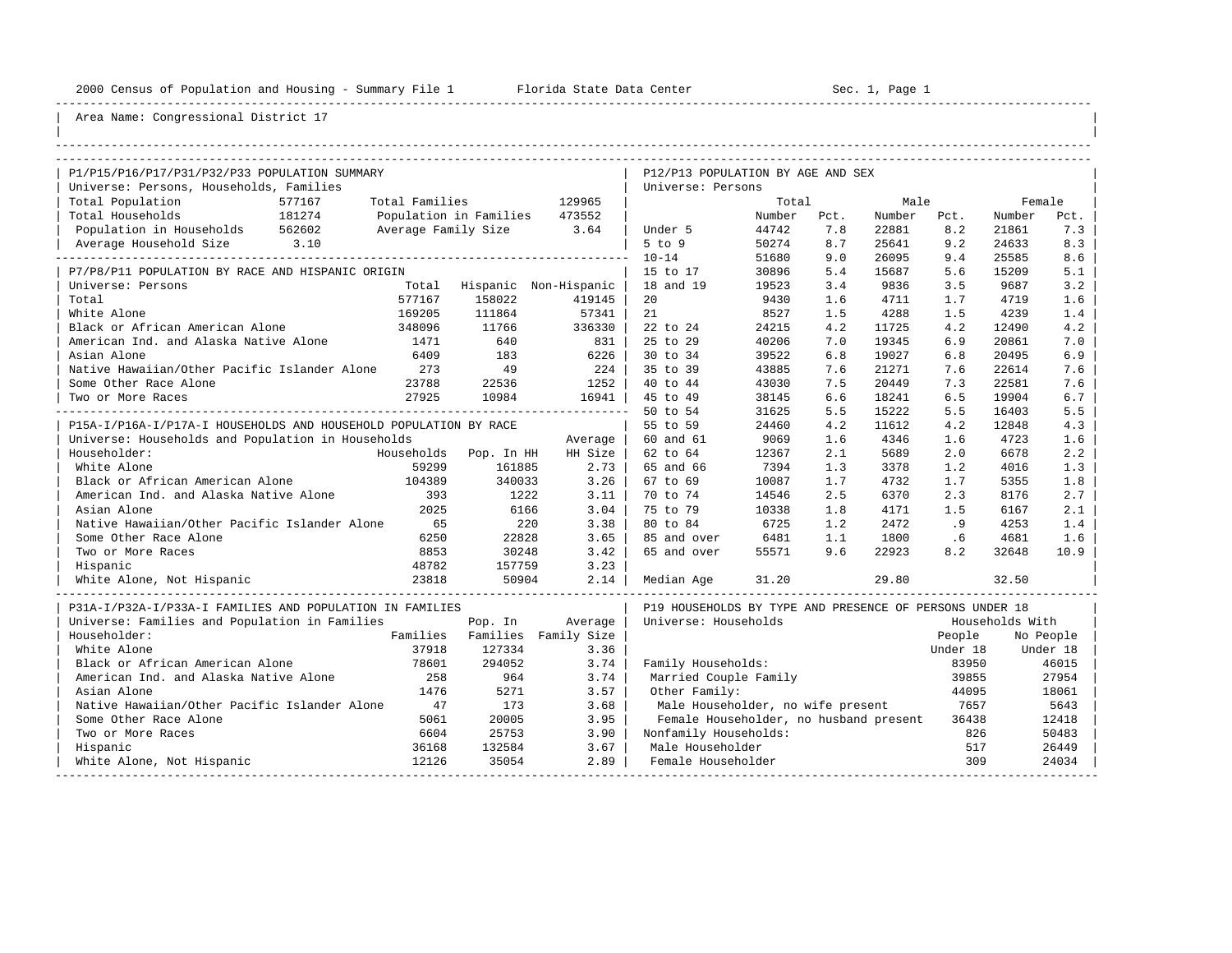----------------------------------------------------------------------------------------------------------------------------------------------------

| | ----------------------------------------------------------------------------------------------------------------------------------------------------

| P34/P35 FAMILY TYPE BY PRESENCE AND AGE  |          |           | P27/P30 RELATIONSHIP BY HOUSEHOLD TYPE        |                 |        | P28 RELATIONSHIP BY HOUSEHOLD TYPE |        |
|------------------------------------------|----------|-----------|-----------------------------------------------|-----------------|--------|------------------------------------|--------|
| OF OWN AND RELATED CHILDREN              |          |           | Universe: Persons                             |                 |        | FOR THE POPULATION UNDER 18        |        |
| Universe: Families                       |          | With      |                                               | Total 65 & Over |        | Universe: Persons                  |        |
|                                          | With Own | Related   | Population in households:                     | 562602          | 51877  | Total:                             | 177592 |
|                                          | Children | Children  | In family households:                         | 496211          | 36088  | In households:                     | 176743 |
| Married couple family:                   | 67809    | 67809     | Householder:                                  | 129965          | 17937  | Householder or spouse              | 213    |
| Children under 18:                       | 34899    | 39539     | Male                                          | 65654           | 10940  | Related child:                     | 172405 |
| Under 6 only                             | 6832     | 8087      | Female                                        | 64311           | 6997   | Own child:                         | 139063 |
| Under 6 and 6 to 17                      | 8359     | 10466     | Spouse                                        | 67809           | 8049   | In married couple family           | 70720  |
| 6 to 17 only                             | 19708    | 20986     | Parent                                        | 9376            | 5098   | In other family:                   |        |
| No children under 18                     | 32910    | 28270     | Child                                         | 200093          |        | No spouse present:                 | 68343  |
| Other family:                            | 62156    | 62156     | Natural born or adopted                       | 190780          |        | Male householder                   | 10389  |
| Male hhdr. No wife:                      | 13300    | 13300     | Step                                          | 9313            |        | Female householder                 | 57954  |
| Children under 18:                       | 5848     | 7528      | Grandchild                                    | 29147           |        | Other relatives:                   | 33342  |
| Under 6 only                             | 1530     | 1890      | Brother or sister                             | 13674           |        | Grandchild                         | 24518  |
| Under 6 and 6 to 17                      | 1026     | 1506      | Other relatives                               | 23488           | 3944   | Other relatives                    | 8824   |
| 6 to 17 only                             | 3292     | 4132      | Nonrelatives                                  | 22659           | 1060   | Nonrelatives                       | 4125   |
| No children under 18                     | 7452     | 5772      | In nonfamily households:                      | 66391           | 15789  | In group quarters:                 | 849    |
| Female hhdr. No hus.:                    | 48856    | 48856     | Male householder:                             | 26966           | 5385   | Institutional                      | 171    |
| Children under 18:                       | 28665    | 36253     | Living alone                                  | 20337           | 4682   | Noninstitutional                   | 678    |
| Under 6 only                             | 5009     | 6738      | Not living alone                              | 6629            | 703    |                                    |        |
| Under 6 and 6 to 17                      | 6244     | 9701      | Female householder:                           | 24343           | 9355   | P18 HOUSEHOLD SIZE, HOUSEHOLD TYPE |        |
| 6 to 17 only                             | 17412    | 19814     | Living alone                                  | 20239           | 8741   | AND PRESENCE OF OWN CHILDREN       |        |
| No children under 18                     | 20191    | 12603     | Not living alone                              | 4104            | 614    | Universe: Households               |        |
|                                          |          |           | Nonrelatives                                  | 15082           | 1049   | 1-person households:               | 40576  |
|                                          |          |           | In group quarters:                            | 14565           | 3694   | Male householder                   | 20337  |
| P21 HOUSEHOLD TYPE BY AGE OF HOUSEHOLDER |          |           | Institutional                                 | 8762            | 3216   | Female householder                 | 20239  |
| Universe: Households                     |          |           | Noninstitutional                              | 5803            | 478    | 2 or more person households:       | 140698 |
|                                          |          |           |                                               |                 |        | Family households:                 | 129965 |
| Family                                   |          | Nonfamily |                                               |                 |        | Married couple:                    | 67809  |
| Householder age: Households Households   |          |           | PCT14 HOUSEHOLDS BY SEX OF UNMARRIED PARTNERS |                 |        | With own child, under 18           | 34899  |
| 15 to 24<br>6126                         |          | 2756      | Universe: Households                          |                 |        | No own child, under 18             | 32910  |
| 25 to 34<br>24021                        |          | 6786      |                                               |                 |        | Other family - no spouse pres.     | 62156  |
| 35 to 44<br>34448                        |          | 8913      | Unmarried partner households                  |                 | 13102  | Male householder:                  | 13300  |
| 45 to 54<br>28821                        |          | 9739      | Male householder and male partner             |                 | 829    | With own child, under 18           | 5848   |
| 55 to 64<br>18612                        |          | 8375      | Male householder and female partner           |                 | 5628   | No own child, under 18             | 7452   |
| 65 to 74<br>11748                        |          | 7818      | Female householder and female partner         |                 | 659    | Female householder:                | 48856  |
| 75 to 84<br>5034                         |          | 5162      | Female householder and male partner           |                 | 5986   | With own child, under 18           | 28665  |
| 85 and over<br>1155                      |          | 1760      | All other households                          |                 | 168172 | No own child, under 18             | 20191  |
| Total<br>129965                          |          | 51309     |                                               |                 |        | Nonfamily households:              | 10733  |
|                                          |          |           |                                               |                 |        | Male householder                   | 6629   |
|                                          |          |           |                                               |                 |        | Female householder                 | 4104   |
|                                          |          |           |                                               |                 |        |                                    |        |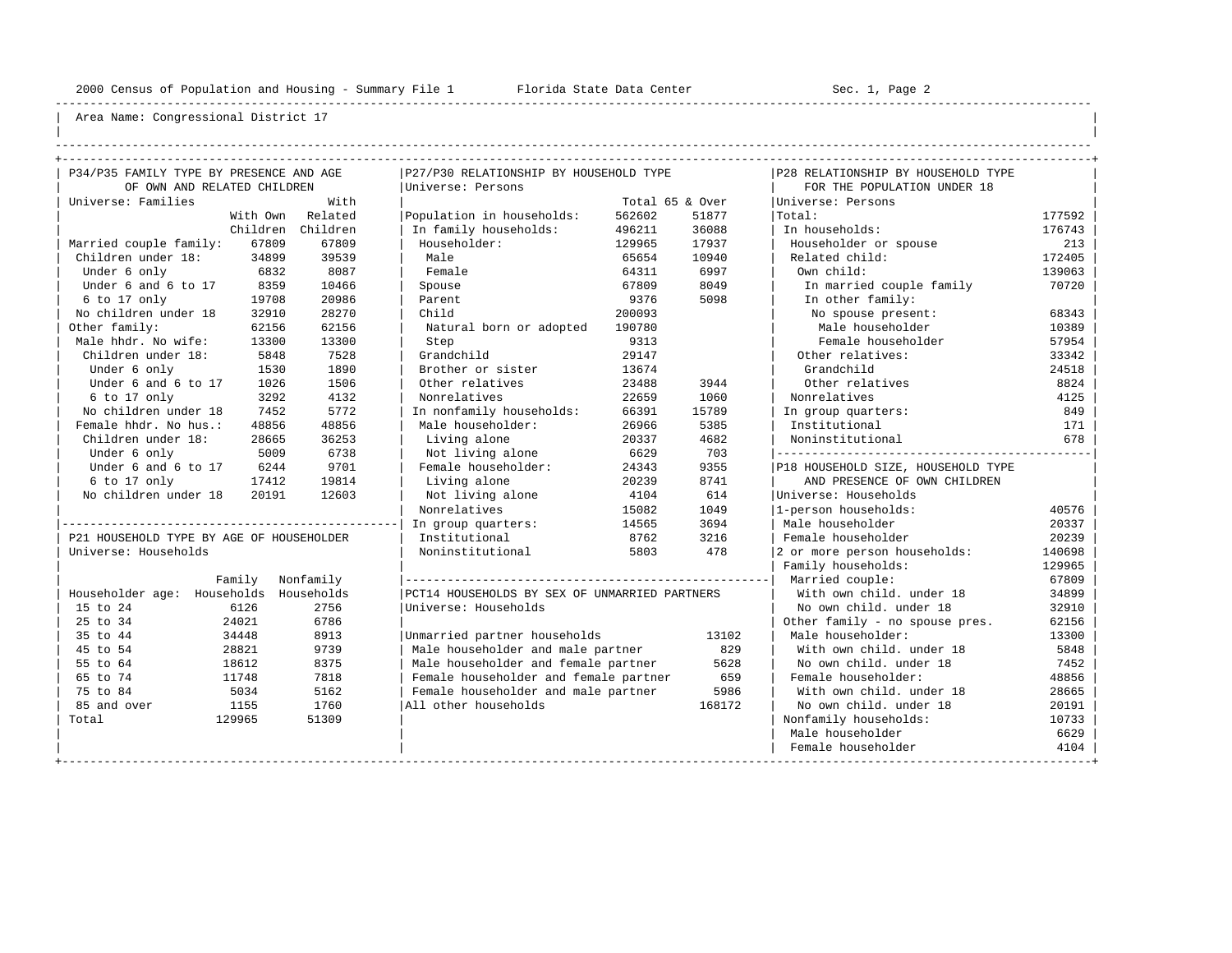-----------------------------------------------------------------------------------------------------------------------------------------------------

| H1/H3/H4/H5 HOUSING UNITS AND POPULATION BY TENURE<br>Universe: Housing Units and Population                                                                                                                                                                                                                      |                                                                                                                                            |                                                                                       |                       | Universe: Households                                                                                                   |                                                                | P26/H13 HOUSEHOLD SIZE BY HOUSEHOLD TYPE |                                                                                                                                 |                                                                 |                                                |                                                                       |                                                                |
|-------------------------------------------------------------------------------------------------------------------------------------------------------------------------------------------------------------------------------------------------------------------------------------------------------------------|--------------------------------------------------------------------------------------------------------------------------------------------|---------------------------------------------------------------------------------------|-----------------------|------------------------------------------------------------------------------------------------------------------------|----------------------------------------------------------------|------------------------------------------|---------------------------------------------------------------------------------------------------------------------------------|-----------------------------------------------------------------|------------------------------------------------|-----------------------------------------------------------------------|----------------------------------------------------------------|
|                                                                                                                                                                                                                                                                                                                   |                                                                                                                                            | Average                                                                               |                       |                                                                                                                        |                                                                |                                          |                                                                                                                                 |                                                                 |                                                |                                                                       |                                                                |
|                                                                                                                                                                                                                                                                                                                   | Units Percent Population HH Size                                                                                                           |                                                                                       |                       |                                                                                                                        |                                                                | Total                                    |                                                                                                                                 |                                                                 |                                                |                                                                       |                                                                |
| Total:<br>198825                                                                                                                                                                                                                                                                                                  |                                                                                                                                            |                                                                                       |                       | Household Size                                                                                                         |                                                                |                                          |                                                                                                                                 | Family                                                          |                                                | Nonfamily<br>Households Percent Households Percent Households Percent |                                                                |
| 181274                                                                                                                                                                                                                                                                                                            | 100.0<br>562602                                                                                                                            | 3.10                                                                                  | 1-Person              |                                                                                                                        |                                                                |                                          | 40576 22.4                                                                                                                      | N/A                                                             |                                                | 40576                                                                 | 79.1                                                           |
| Occupied:                                                                                                                                                                                                                                                                                                         | 51.2                                                                                                                                       | 3.33                                                                                  |                       |                                                                                                                        |                                                                |                                          |                                                                                                                                 |                                                                 | 34387 26.5                                     |                                                                       | 16.2                                                           |
| 92824<br>Owner:                                                                                                                                                                                                                                                                                                   | 308857                                                                                                                                     |                                                                                       | 2-Person              |                                                                                                                        |                                                                |                                          | 42702 23.6                                                                                                                      |                                                                 |                                                | 8315                                                                  |                                                                |
| Renter:<br>88450                                                                                                                                                                                                                                                                                                  | 48.8<br>253745                                                                                                                             | 2.87                                                                                  | 3-Person              |                                                                                                                        |                                                                |                                          | 32667 18.0                                                                                                                      | 31245                                                           | 24.0                                           | 1422                                                                  | 2.8                                                            |
| 17551<br>Vacant:                                                                                                                                                                                                                                                                                                  | 100.0                                                                                                                                      |                                                                                       | 4-Person              |                                                                                                                        |                                                                |                                          | 27428 15.1                                                                                                                      | 26880<br>$20000$<br>18203 14.0                                  | 20.7                                           | 548                                                                   | 1.1                                                            |
| For Rent<br>7665                                                                                                                                                                                                                                                                                                  | 43.7                                                                                                                                       |                                                                                       | 5-Person              |                                                                                                                        |                                                                | 18426 10.2                               |                                                                                                                                 |                                                                 |                                                | 223                                                                   | $\cdot$ 4                                                      |
| 2345<br>For Sale only                                                                                                                                                                                                                                                                                             | 13.4                                                                                                                                       |                                                                                       | 6-Person              |                                                                                                                        |                                                                | 9878 5.4                                 |                                                                                                                                 | 9756                                                            | 7.5                                            | 122                                                                   | $\cdot$ 2                                                      |
| Rented or sold,                                                                                                                                                                                                                                                                                                   |                                                                                                                                            |                                                                                       |                       |                                                                                                                        |                                                                | 7 or more Person 9597 5.3                |                                                                                                                                 | 9494                                                            | 7.3                                            | 103                                                                   | $\cdot$ 2                                                      |
| not occupied<br>1315                                                                                                                                                                                                                                                                                              | 7.5                                                                                                                                        |                                                                                       |                       |                                                                                                                        |                                                                |                                          |                                                                                                                                 |                                                                 |                                                |                                                                       |                                                                |
| Seasonal, recreational,                                                                                                                                                                                                                                                                                           |                                                                                                                                            |                                                                                       |                       |                                                                                                                        |                                                                |                                          |                                                                                                                                 |                                                                 |                                                |                                                                       |                                                                |
| or occasional use<br>1740                                                                                                                                                                                                                                                                                         | 9.9                                                                                                                                        |                                                                                       |                       |                                                                                                                        |                                                                |                                          |                                                                                                                                 |                                                                 |                                                |                                                                       |                                                                |
| For migrant workers<br>24                                                                                                                                                                                                                                                                                         | $\ldots$                                                                                                                                   |                                                                                       |                       |                                                                                                                        |                                                                |                                          |                                                                                                                                 |                                                                 |                                                |                                                                       |                                                                |
| Other<br>4462                                                                                                                                                                                                                                                                                                     | 25.4                                                                                                                                       |                                                                                       |                       |                                                                                                                        |                                                                |                                          |                                                                                                                                 |                                                                 |                                                |                                                                       |                                                                |
|                                                                                                                                                                                                                                                                                                                   |                                                                                                                                            |                                                                                       |                       |                                                                                                                        |                                                                |                                          |                                                                                                                                 |                                                                 |                                                |                                                                       |                                                                |
| H6/H7 HOUSING UNITS BY HOUSEHOLDER'S RACE/HISPANIC ORIGIN<br>Universe: Occupied Housing Units<br>Race of Householder<br>Total<br>White Alone<br>Black/African American Alone<br>American Ind./Alaska Native Alone 393<br>Asian Alone<br>Nat Hawaiian/Other PI Alone<br>Some Other Race Alone<br>Two or More Races | Total<br>181274 100.0<br>59299 32.7<br>104389 57.6<br>$\cdot$ . 2<br>2025 1.1<br>65<br>$\overline{\phantom{0}}$ .0<br>6250 3.4<br>8853 4.9 | Hispanic<br>48782 100.0<br>35481 72.7<br>3736 7.7<br>175<br>54<br>13<br>5916 12.1 334 | $\cdot$ 4<br>$\ldots$ | Non-Hispanic  <br>$132492$ 100.0<br>23818 18.0<br>100653 76.0<br>218<br>1971<br>$\overline{0}$ 52<br>3407 7.0 5446 4.1 | $\cdot$ . 2<br>1.5<br>$\overline{\phantom{0}}$ .0<br>$\cdot$ 3 |                                          | Universe: Nonrelatives<br>Roomer or Boarder<br>Housemate or roommate<br>Unmarried Partner<br>Foster child<br>Other Nonrelatives | PCT15 NONRELATIVES BY HOUSEHOLD TYPE<br>Nonrelatives Mouseholds | Family<br>4049<br>3221<br>8442<br>1154<br>5793 |                                                                       | Nonfamily<br>Households<br>3296<br>4197<br>4660<br>273<br>2656 |
| H14 HOUSING UNITS BY HOUSEHOLDER'S RACE AND TENURE<br>Universe: Occupied Housing Units                                                                                                                                                                                                                            |                                                                                                                                            |                                                                                       |                       |                                                                                                                        |                                                                |                                          |                                                                                                                                 | Universe: Occupied Housing Units                                |                                                | H16 HOUSING UNITS BY HOUSEHOLDER'S AGE AND TENURE                     |                                                                |
| Race of Householder                                                                                                                                                                                                                                                                                               | Owner Occupied                                                                                                                             |                                                                                       | Renter Occupied       |                                                                                                                        |                                                                |                                          |                                                                                                                                 | Age of Householder Owner Occupied                               |                                                | Renter Occupied                                                       |                                                                |
| Total                                                                                                                                                                                                                                                                                                             | 92824 100.0                                                                                                                                |                                                                                       |                       | 88450 100.0                                                                                                            |                                                                | 15 to 24                                 |                                                                                                                                 | 1398                                                            | 1.5                                            | 7484                                                                  | 8.5                                                            |
| White Alone                                                                                                                                                                                                                                                                                                       | 34215                                                                                                                                      | 36.9                                                                                  | 25084                 | 28.4                                                                                                                   |                                                                | 25 to 34                                 |                                                                                                                                 | 9475                                                            | 10.2                                           | 21332                                                                 | 24.1                                                           |
| Black/African American Alone                                                                                                                                                                                                                                                                                      | 50782                                                                                                                                      | 54.7                                                                                  | 53607                 | 60.6                                                                                                                   |                                                                | 35 to 44                                 |                                                                                                                                 | 20539                                                           | 22.1                                           | 22822                                                                 | 25.8                                                           |
| American Ind./Alaska Native Alone                                                                                                                                                                                                                                                                                 | 176                                                                                                                                        | $\cdot$ . 2                                                                           | 217                   | $\cdot$ . 2                                                                                                            |                                                                | 45 to 54                                 |                                                                                                                                 | 22652                                                           | 24.4                                           | 15908                                                                 | 18.0                                                           |
| Asian Alone                                                                                                                                                                                                                                                                                                       | 1106                                                                                                                                       | 1.2                                                                                   | 919                   | 1.0                                                                                                                    |                                                                | 55 to 64                                 |                                                                                                                                 | 17530                                                           | 18.9                                           | 9457                                                                  | 10.7                                                           |
| Nat Hawaiian/Other PI Alone                                                                                                                                                                                                                                                                                       | 33                                                                                                                                         | $\overline{\phantom{0}}$ .0                                                           | 32                    | $\overline{\phantom{0}}$ .0                                                                                            |                                                                | 65 to 74                                 |                                                                                                                                 | 12646                                                           | 13.6                                           | 6920                                                                  | 7.8                                                            |
| Some Other Race Alone                                                                                                                                                                                                                                                                                             |                                                                                                                                            | 3.0                                                                                   | 3442                  | 3.9                                                                                                                    |                                                                | 75 to 84                                 |                                                                                                                                 | 6729                                                            | 7.2                                            | 3467                                                                  | 3.9                                                            |
| Two or More Races Alone                                                                                                                                                                                                                                                                                           | $\frac{2808}{3704}$<br>3704                                                                                                                | 4.0                                                                                   | 5149                  | 5.8                                                                                                                    |                                                                | 85 and Over                              |                                                                                                                                 | 1855                                                            | 2.0                                            | 1060                                                                  | 1.2                                                            |
|                                                                                                                                                                                                                                                                                                                   |                                                                                                                                            |                                                                                       |                       |                                                                                                                        |                                                                |                                          |                                                                                                                                 |                                                                 |                                                |                                                                       |                                                                |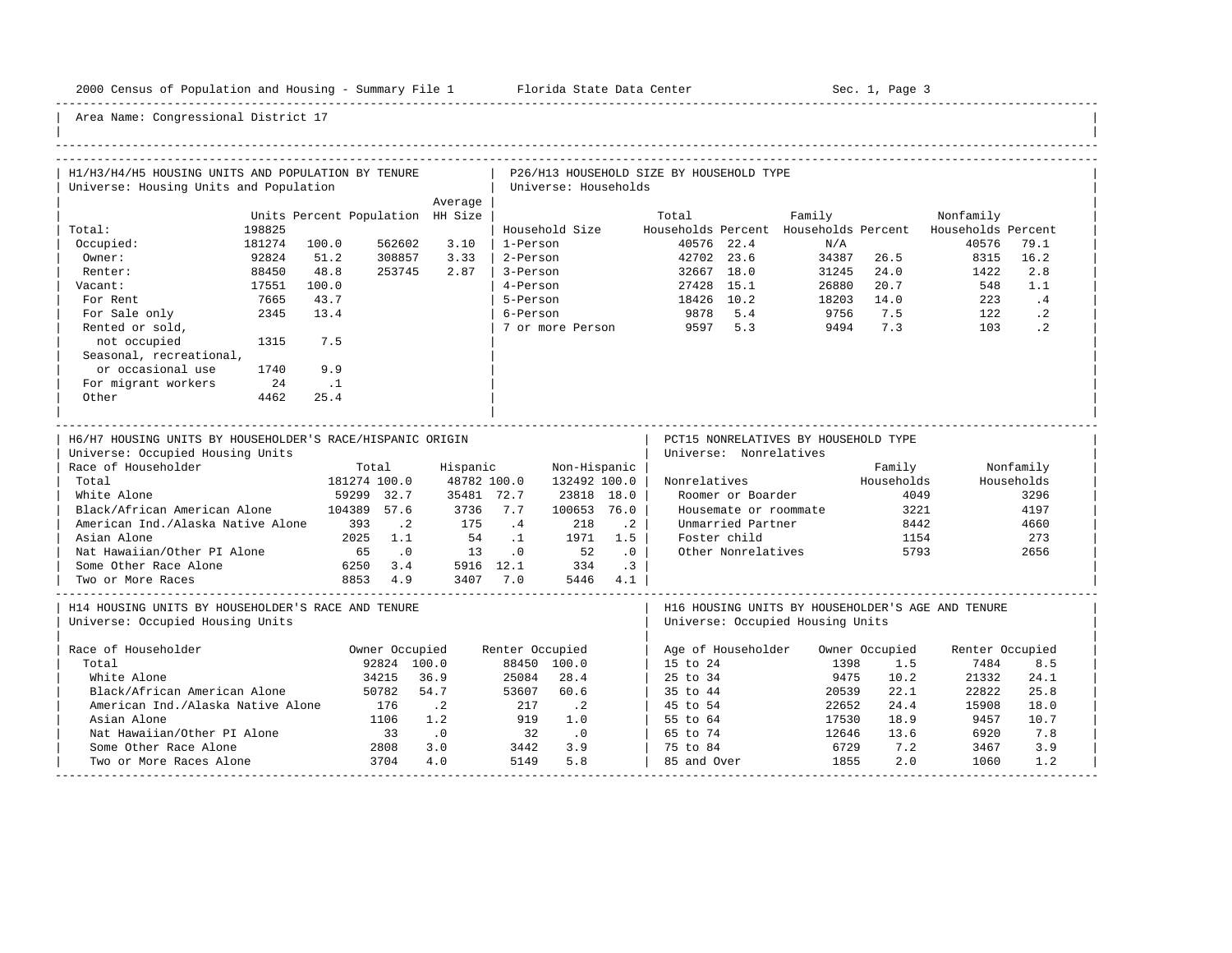----------------------------------------------------------------------------------------------------------------------------------------------------

| |

## Area Name: Congressional District 18

| P1/P15/P16/P17/P31/P32/P33 POPULATION SUMMARY                    |                |                               |                               | P12/P13 POPULATION BY AGE AND SEX                       |        |      |        |          |                 |           |
|------------------------------------------------------------------|----------------|-------------------------------|-------------------------------|---------------------------------------------------------|--------|------|--------|----------|-----------------|-----------|
| Universe: Persons, Households, Families                          |                |                               |                               | Universe: Persons                                       |        |      |        |          |                 |           |
| Total Population<br>597947                                       | Total Families |                               | 145115                        |                                                         | Total  |      | Male   |          | Female          |           |
| Total Households<br>220843                                       |                | Population in Families 467074 |                               |                                                         | Number | Pct. | Number | Pct.     | Number          | Pct.      |
| Population in Households 585217                                  |                | Average Family Size 3.22      |                               | Under 5                                                 | 32926  | 5.5  | 16811  | 5.8      | 16115           | 5.3       |
| Average Household Size 2.65                                      |                |                               |                               | $5$ to $9$                                              | 34935  | 5.8  | 17907  | 6.1      | 17028           | 5.6       |
|                                                                  |                |                               |                               | $10 - 14$                                               | 34868  | 5.8  | 17843  | 6.1      | 17025           | 5.6       |
| P7/P8/P11 POPULATION BY RACE AND HISPANIC ORIGIN                 |                |                               |                               | 15 to 17                                                | 20901  | 3.5  | 10652  | 3.7      | 10249           | 3.3       |
| Universe: Persons                                                |                |                               | Total Hispanic Non-Hispanic   | 18 and 19                                               | 14979  | 2.5  | 7525   | 2.6      | 7454            | 2.4       |
| Total                                                            | 597947         | 421643                        | 176304                        | 20                                                      | 7616   | 1.3  | 3850   | 1.3      | 3766            | 1.2       |
| White Alone                                                      | 510698         | 369874                        | 140824                        | 21                                                      | 7292   | 1.2  | 3702   | 1.3      | 3590            | 1.2       |
| Black or African American Alone                                  | 30390          | 7784                          | 22606                         | 22 to 24                                                | 22812  | 3.8  | 11757  | 4.0      | 11055           | 3.6       |
| American Ind. and Alaska Native Alone                            | 1149           | 733                           | 416                           | 25 to 29                                                | 43538  | 7.3  | 22775  | 7.8      | 20763           | 6.8       |
| Asian Alone                                                      | 7503           | 356                           | 7147                          | 30 to 34                                                | 46558  | 7.8  | 24226  | 8.3      | 22332           | 7.3       |
| Native Hawaiian/Other Pacific Islander Alone 173                 |                | 76                            | 97                            | 35 to 39                                                | 50266  | 8.4  | 25906  | 8.9      | 24360           | 7.9       |
| Some Other Race Alone                                            | 28236          | 27435                         | 801                           | 40 to 44                                                | 43143  | 7.2  | 21635  | 7.4      | 21508           | 7.0       |
| Two or More Races                                                | 19798          | 15385                         | 4413                          | 45 to 49                                                | 39166  | 6.6  | 19095  | 6.6      | 20071           | 6.5       |
|                                                                  |                |                               |                               | 50 to 54                                                | 35657  | 6.0  | 17145  | 5.9      | 18512           | 6.0       |
| P15A-I/P16A-I/P17A-I HOUSEHOLDS AND HOUSEHOLD POPULATION BY RACE |                |                               |                               | 55 to 59                                                | 31372  | 5.2  | 14963  | 5.1      | 16409           | 5.4       |
| Universe: Households and Population in Households                |                |                               | Average                       | 60 and 61                                               | 12340  | 2.1  | 5690   | 2.0      | 6650            | 2.2       |
| Householder:                                                     |                | Households Pop. In HH         | HH Size                       | 62 to 64                                                | 17382  | 2.9  | 8060   | 2.8      | 9322            | 3.0       |
| White Alone                                                      | 193137         | 500671                        | 2.59                          | 65 and 66                                               | 10760  | 1.8  | 4868   | 1.7      | 5892            | 1.9       |
| Black or African American Alone                                  | 9695           | 27542                         | 2.84                          | 67 to 69                                                | 16358  | 2.7  | 7437   | 2.6      | 8921            | 2.9       |
| American Ind. and Alaska Native Alone                            | 349            | 1052                          | 3.01                          | 70 to 74                                                | 26177  | 4.4  | 11494  | 3.9      | 14683           | 4.8       |
| Asian Alone                                                      | 2614           | 6954                          | 2.66                          | 75 to 79                                                | 21152  | 3.5  | 8657   | 3.0      | 12495           | 4.1       |
| Native Hawaiian/Other Pacific Islander Alone                     | 51             | 139                           | 2.73                          | 80 to 84                                                | 14239  | 2.4  | 5184   | 1.8      | 9055            | 3.0       |
| Some Other Race Alone                                            | 8035           | 27276                         | 3.39                          | 85 and over                                             | 13510  | 2.3  | 4103   | 1.4      | 9407            | 3.1       |
| Two or More Races                                                | 6962           | 21583                         | 3.10                          | 65 and over                                             | 102196 | 17.1 | 41743  | 14.3     | 60453           | 19.7      |
| Hispanic                                                         | 152067         | 431525                        | 2.84                          |                                                         |        |      |        |          |                 |           |
| White Alone, Not Hispanic                                        | 57629          | 122131                        | 2.12                          | Median Age                                              | 38.20  |      | 36.60  |          | 39.90           |           |
| P31A-I/P32A-I/P33A-I FAMILIES AND POPULATION IN FAMILIES         |                |                               |                               | P19 HOUSEHOLDS BY TYPE AND PRESENCE OF PERSONS UNDER 18 |        |      |        |          |                 |           |
| Universe: Families and Population in Families                    |                | Pop. In                       | Average                       | Universe: Households                                    |        |      |        |          | Households With |           |
| Householder:                                                     |                |                               | Families Families Family Size |                                                         |        |      |        | People   |                 | No People |
| White Alone                                                      | 125860         | 397750                        | 3.16                          |                                                         |        |      |        | Under 18 |                 | Under 18  |
| Black or African American Alone                                  | 6240           | 22082                         | 3.54                          | Family Households:                                      |        |      |        | 69132    |                 | 75983     |
| American Ind. and Alaska Native Alone                            | 233            | 824                           | 3.54                          | Married Couple Family                                   |        |      |        | 47646    |                 | 55278     |
| Asian Alone                                                      | 1622           | 5418                          | 3.34                          | Other Family:                                           |        |      |        | 21486    |                 | 20705     |
| Native Hawaiian/Other Pacific Islander Alone                     | 29             | 96                            | 3.31                          | Male Householder, no wife present                       |        |      |        | 4982     |                 | 6710      |
| Some Other Race Alone                                            | 6200           | 23211                         | 3.74                          | Female Householder, no husband present                  |        |      |        | 16504    |                 | 13995     |
| Two or More Races                                                | 4931           | 17693                         | 3.59                          | Nonfamily Households:                                   |        |      |        | 692      |                 | 75036     |
| Hispanic                                                         | 107576         | 355369                        | 3.30                          | Male Householder                                        |        |      |        | 474      |                 | 36671     |
| White Alone, Not Hispanic                                        | 30396          | 86392                         | 2.84                          | Female Householder                                      |        |      |        | 218      |                 | 38365     |

-----------------------------------------------------------------------------------------------------------------------------------------------------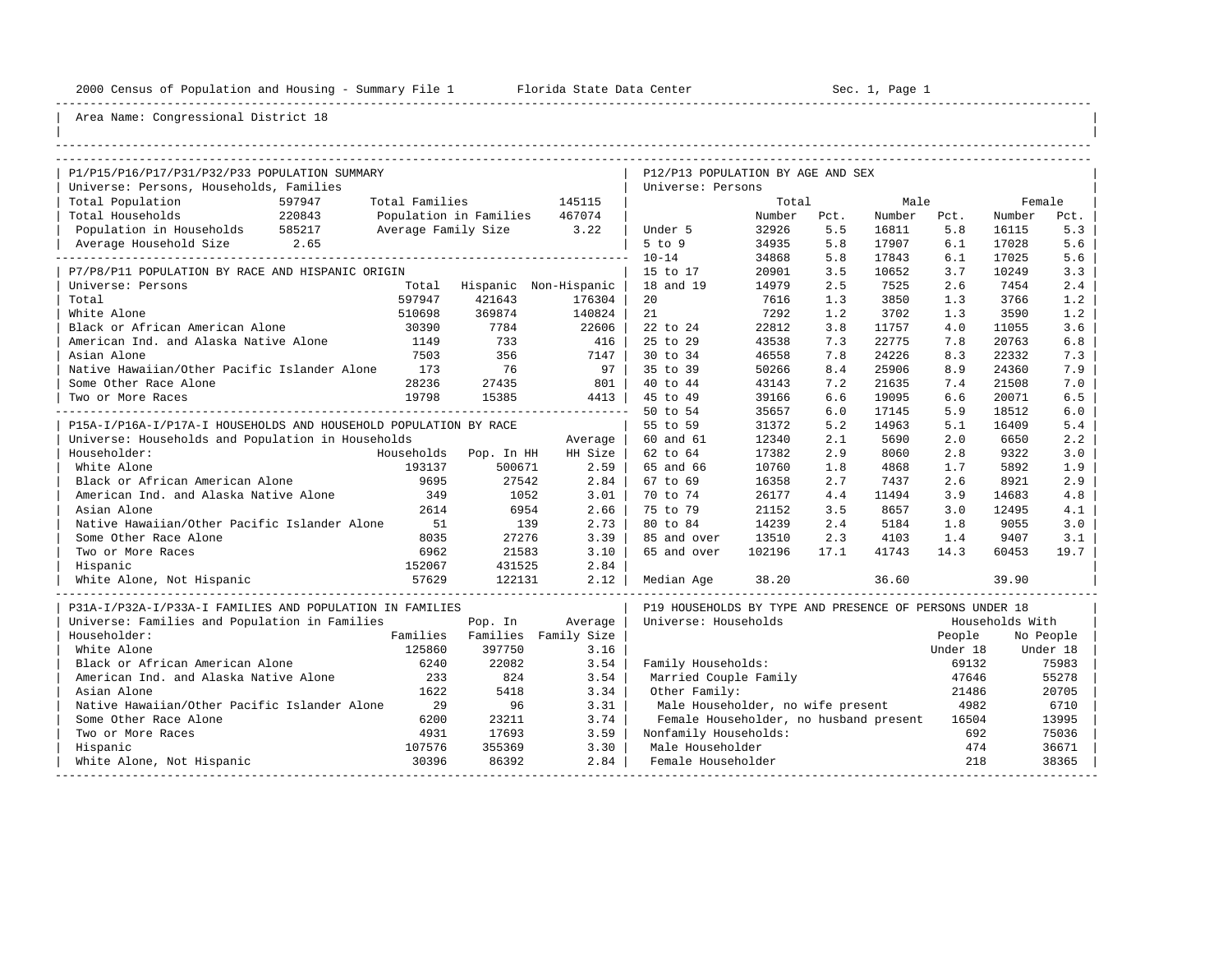----------------------------------------------------------------------------------------------------------------------------------------------------

| | ----------------------------------------------------------------------------------------------------------------------------------------------------

| P34/P35 FAMILY TYPE BY PRESENCE AND AGE  |                | P27/P30 RELATIONSHIP BY HOUSEHOLD TYPE        |                 |        | P28 RELATIONSHIP BY HOUSEHOLD TYPE |        |
|------------------------------------------|----------------|-----------------------------------------------|-----------------|--------|------------------------------------|--------|
| OF OWN AND RELATED CHILDREN              |                | Universe: Persons                             |                 |        | FOR THE POPULATION UNDER 18        |        |
| Universe: Families                       | With           |                                               | Total 65 & Over |        | Universe: Persons                  |        |
| With Own                                 | Related        | Population in households:                     | 585217          | 98861  | Total:                             | 123630 |
| Children                                 | Children       | In family households:                         | 488903          | 71233  | In households:                     | 123268 |
| Married couple family:<br>102924         | 102924         | Householder:                                  | 145115          | 32270  | Householder or spouse              | 138    |
| Children under 18:                       | 47263<br>43470 | Male                                          | 100315          | 24143  | Related child:                     | 120469 |
| Under 6 only                             | 10720<br>11868 | Female                                        | 44800           | 8127   | Own child:                         | 105642 |
| Under 6 and 6 to 17                      | 10077<br>8808  | Spouse                                        | 102924          | 18755  | In married couple family           | 77353  |
| 6 to 17 only                             | 25318<br>23942 | Parent                                        | 13325           | 8830   | In other family:                   |        |
| No children under 18                     | 59454<br>55661 | Child                                         | 157266          |        | No spouse present:                 | 28289  |
| Other family:                            | 42191<br>42191 | Natural born or adopted                       | 148859          |        | Male householder                   | 6005   |
| Male hhdr. No wife:                      | 11692<br>11692 | Step                                          | 8407            |        | Female householder                 | 22284  |
| Children under 18:                       | 3830<br>4857   | Grandchild                                    | 13510           |        | Other relatives:                   | 14827  |
| Under 6 only                             | 1373<br>1090   | Brother or sister                             | 11155           |        | Grandchild                         | 10975  |
| Under 6 and 6 to 17                      | 742<br>543     | Other relatives                               | 23779           | 9205   | Other relatives                    | 3852   |
| $6$ to 17 only                           | 2197<br>2742   | Nonrelatives                                  | 21829           | 2173   | Nonrelatives                       | 2661   |
| No children under 18                     | 6835<br>7862   | In nonfamily households:                      | 96314           | 27628  | In group quarters:                 | 362    |
| Female hhdr. No hus.:                    | 30499<br>30499 | Male householder:                             | 37145           | 7646   | Institutional                      | 219    |
| Children under 18:                       | 16370<br>13418 | Living alone                                  | 27952           | 6724   | Noninstitutional                   | 143    |
| Under 6 only                             | 2271<br>3153   | Not living alone                              | 9193            | 922    |                                    |        |
| Under 6 and 6 to 17                      | 2860<br>1984   | Female householder:                           | 38583           | 17999  | P18 HOUSEHOLD SIZE, HOUSEHOLD TYPE |        |
| 6 to 17 only                             | 10357<br>9163  | Living alone                                  | 32382           | 16760  | AND PRESENCE OF OWN CHILDREN       |        |
| No children under 18                     | 14129<br>17081 | Not living alone                              | 6201            | 1239   | Universe: Households               |        |
|                                          |                | Nonrelatives                                  | 20586           | 1983   | 1-person households:               | 60334  |
|                                          |                | In group quarters:                            | 12730           | 3335   | Male householder                   | 27952  |
| P21 HOUSEHOLD TYPE BY AGE OF HOUSEHOLDER |                | Institutional                                 | 6761            | 2545   | Female householder                 | 32382  |
| Universe: Households                     |                | Noninstitutional                              | 5969            | 790    | 2 or more person households:       | 160509 |
|                                          |                |                                               |                 |        | Family households:                 | 145115 |
| Family                                   | Nonfamily      |                                               |                 |        | Married couple:                    | 102924 |
| Householder age: Households Households   |                | PCT14 HOUSEHOLDS BY SEX OF UNMARRIED PARTNERS |                 |        | With own child, under 18           | 43470  |
| 15 to 24<br>3653                         | 4608           | Universe: Households                          |                 |        | No own child. under 18             | 59454  |
| 25 to 34<br>22412                        | 13585          |                                               |                 |        | Other family - no spouse pres.     | 42191  |
| 35 to 44<br>34244                        | 11809          | Unmarried partner households                  |                 | 11557  | Male householder:                  | 11692  |
| 45 to 54<br>29274                        | 10249          | Male householder and male partner             |                 | 1035   | With own child, under 18           | 3830   |
| 55 to 64<br>23262                        | 9832           | Male householder and female partner           |                 | 5527   | No own child. under 18             | 7862   |
| 65 to 74<br>19127                        | 11681          | Female householder and female partner         |                 | 650    | Female householder:                | 30499  |
| 75 to 84<br>10583                        | 10201          | Female householder and male partner           |                 | 4345   | With own child, under 18           | 13418  |
| 85 and over<br>2560                      | 3763           | All other households                          |                 | 209286 | No own child, under 18             | 17081  |
| Total<br>145115                          | 75728          |                                               |                 |        | Nonfamily households:              | 15394  |
|                                          |                |                                               |                 |        | Male householder                   | 9193   |
|                                          |                |                                               |                 |        | Female householder                 | 6201   |
|                                          |                |                                               |                 |        |                                    |        |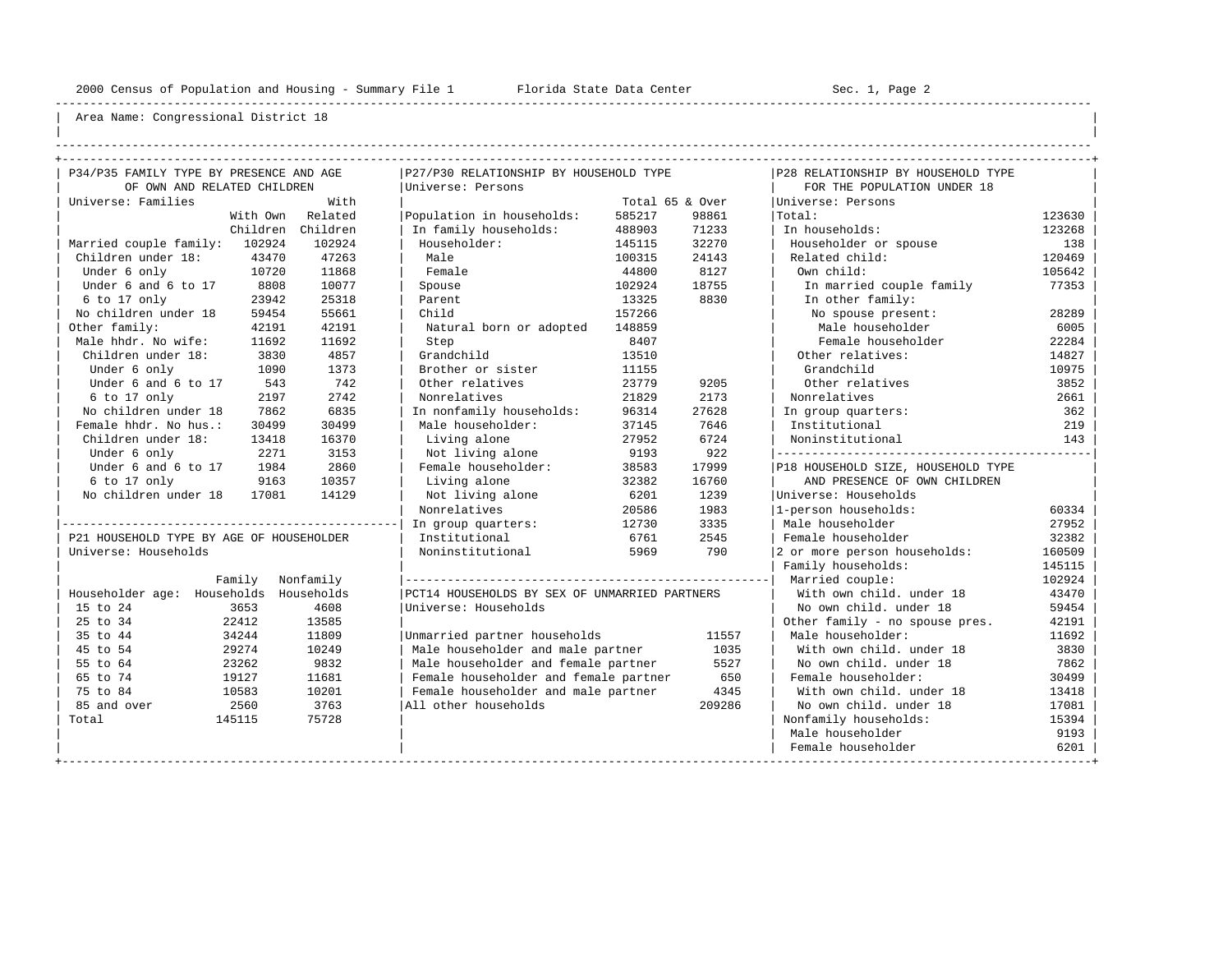-----------------------------------------------------------------------------------------------------------------------------------------------------

| H1/H3/H4/H5 HOUSING UNITS AND POPULATION BY TENURE<br>Universe: Housing Units and Population  |             |                                  |                |                             |                 | Universe: Households |           | P26/H13 HOUSEHOLD SIZE BY HOUSEHOLD TYPE |                        |                                                                                       |                |                    |            |  |
|-----------------------------------------------------------------------------------------------|-------------|----------------------------------|----------------|-----------------------------|-----------------|----------------------|-----------|------------------------------------------|------------------------|---------------------------------------------------------------------------------------|----------------|--------------------|------------|--|
|                                                                                               |             |                                  |                | Average                     |                 |                      |           |                                          |                        |                                                                                       |                |                    |            |  |
|                                                                                               |             | Units Percent Population HH Size |                |                             |                 |                      |           | Total                                    |                        | Family                                                                                |                | Nonfamily          |            |  |
| Total:                                                                                        | 238341      |                                  |                |                             |                 | Household Size       |           |                                          |                        | Households Percent Households Percent                                                 |                | Households Percent |            |  |
| Occupied:                                                                                     | 220843      | 100.0                            | 585217         | 2.65                        | 1-Person        |                      |           |                                          | 60334 27.3             | N/A                                                                                   |                | 60334              | 79.7       |  |
| Owner:                                                                                        | 114723      | 51.9                             | 327475         | 2.85                        | 2-Person        |                      |           |                                          | 64552 29.2             | 52244                                                                                 | 36.0           | 12308              | 16.3       |  |
| Renter:                                                                                       | 106120      | 48.1                             | 257742         | 2.43                        | 3-Person        |                      |           |                                          | 37797 17.1             | 35896                                                                                 | 24.7           | 1901               | 2.5        |  |
| Vacant:                                                                                       | 17498       | 100.0                            |                |                             | 4-Person        |                      |           |                                          | 30302 13.7             | 29585                                                                                 | 20.4           | 717                | .9         |  |
| For Rent                                                                                      | 4902        | 28.0                             |                |                             | 5-Person        |                      |           | 15818                                    | 7.2                    | 15563                                                                                 | 10.7           | 255                | $\cdot$ 3  |  |
| For Sale only                                                                                 | 2139        | 12.2                             |                |                             | 6-Person        |                      |           | 7002                                     | 3.2                    | 6880                                                                                  | 4.7            | 122                | $\cdot$ 2  |  |
| Rented or sold,                                                                               |             |                                  |                |                             |                 | 7 or more Person     |           |                                          | 5038 2.3               | 4947                                                                                  | 3.4            | 91                 | $\cdot$ 1  |  |
| not occupied                                                                                  | 1262        | 7.2                              |                |                             |                 |                      |           |                                          |                        |                                                                                       |                |                    |            |  |
| Seasonal, recreational,                                                                       |             |                                  |                |                             |                 |                      |           |                                          |                        |                                                                                       |                |                    |            |  |
| or occasional use                                                                             | 6415        | 36.7                             |                |                             |                 |                      |           |                                          |                        |                                                                                       |                |                    |            |  |
| For migrant workers                                                                           | $5^{\circ}$ | $\cdot$ 0                        |                |                             |                 |                      |           |                                          |                        |                                                                                       |                |                    |            |  |
| Other                                                                                         | 2775        | 15.9                             |                |                             |                 |                      |           |                                          |                        |                                                                                       |                |                    |            |  |
|                                                                                               |             |                                  |                |                             |                 |                      |           |                                          |                        |                                                                                       |                |                    |            |  |
| H6/H7 HOUSING UNITS BY HOUSEHOLDER'S RACE/HISPANIC ORIGIN<br>Universe: Occupied Housing Units |             |                                  |                |                             |                 |                      |           |                                          | Universe: Nonrelatives | PCT15 NONRELATIVES BY HOUSEHOLD TYPE                                                  |                |                    |            |  |
| Race of Householder                                                                           |             |                                  | Total          | Hispanic                    |                 | Non-Hispanic         |           |                                          |                        |                                                                                       | Family         |                    | Nonfamily  |  |
| Total                                                                                         |             | 220843 100.0                     |                | 152067 100.0                |                 | 68776 100.0          |           | Nonrelatives                             |                        |                                                                                       | Households     |                    | Households |  |
| White Alone                                                                                   |             | 193137 87.5                      |                | 135508 89.1                 |                 | 57629 83.8           |           |                                          | Roomer or Boarder      |                                                                                       | 4793           |                    | 3535       |  |
| Black/African American Alone                                                                  |             | 9695                             | 4.4            | 2880                        | 1.9             | 6815                 | 9.9       |                                          | Housemate or roommate  |                                                                                       | 3897           |                    | 7545       |  |
| American Ind./Alaska Native Alone                                                             |             | 349                              | $\cdot$ . 2    | 208                         | $\cdot$ 1       | 141                  | $\cdot$ 2 |                                          | Unmarried Partner      |                                                                                       | 5309           |                    | 6248       |  |
| Asian Alone                                                                                   |             |                                  | 2614 1.2       | 122                         | $\ldots$ 1      | 2492                 | 3.6       |                                          | Foster child           |                                                                                       | 374            |                    | 76         |  |
| Nat Hawaiian/Other PI Alone                                                                   |             | 51                               | $\cdot$ 0      | 20                          | $\cdot$ 0       | 31                   | $\cdot$ 0 |                                          | Other Nonrelatives     |                                                                                       | 7456           |                    | 3182       |  |
| Some Other Race Alone                                                                         |             |                                  | 8035 3.6       |                             | 7844 5.2        | 191                  | $\cdot$ 3 |                                          |                        |                                                                                       |                |                    |            |  |
| Two or More Races                                                                             |             |                                  | 6962 3.2       |                             | 5485 3.6        | 1477                 | 2.1       |                                          |                        |                                                                                       |                |                    |            |  |
| H14 HOUSING UNITS BY HOUSEHOLDER'S RACE AND TENURE<br>Universe: Occupied Housing Units        |             |                                  |                |                             |                 |                      |           |                                          |                        | H16 HOUSING UNITS BY HOUSEHOLDER'S AGE AND TENURE<br>Universe: Occupied Housing Units |                |                    |            |  |
| Race of Householder                                                                           |             |                                  | Owner Occupied |                             | Renter Occupied |                      |           |                                          | Age of Householder     |                                                                                       | Owner Occupied | Renter Occupied    |            |  |
| Total                                                                                         |             |                                  | 114723 100.0   |                             | 106120 100.0    |                      |           | 15 to 24                                 |                        | 1331                                                                                  | 1.2            | 6930               | 6.5        |  |
| White Alone                                                                                   |             |                                  | 104594         | 91.2                        | 88543           | 83.4                 |           | 25 to 34                                 |                        | 11799                                                                                 | 10.3           | 24198              | 22.8       |  |
| Black/African American Alone                                                                  |             |                                  | 3611           | 3.1                         | 6084            | 5.7                  |           | 35 to 44                                 |                        | 22972                                                                                 | 20.0           | 23081              | 21.7       |  |
| American Ind./Alaska Native Alone                                                             |             |                                  | 120            | $\cdot$ 1                   | 229             | $\cdot$ . 2          |           | 45 to 54                                 |                        | 23008                                                                                 | 20.1           | 16515              | 15.6       |  |
| Asian Alone                                                                                   |             |                                  | 1253           | 1.1                         | 1361            | 1.3                  |           | 55 to 64                                 |                        | 21354                                                                                 | 18.6           | 11740              | 11.1       |  |
| Nat Hawaiian/Other PI Alone                                                                   |             |                                  | 20             | $\overline{\phantom{0}}$ .0 | 31              | $\cdot$ 0            |           | 65 to 74                                 |                        | 19500                                                                                 | 17.0           | 11308              | 10.7       |  |
| Some Other Race Alone                                                                         |             |                                  | 2477           | 2.2                         | 5558            | 5.2                  |           | 75 to 84                                 |                        | 11860                                                                                 | 10.3           | 8924               | 8.4        |  |
| Two or More Races Alone                                                                       |             |                                  | 2648           | 2.3                         | 4314            | 4.1                  |           | 85 and Over                              |                        | 2899                                                                                  | 2.5            | 3424               | 3.2        |  |
|                                                                                               |             |                                  |                |                             |                 |                      |           |                                          |                        |                                                                                       |                |                    |            |  |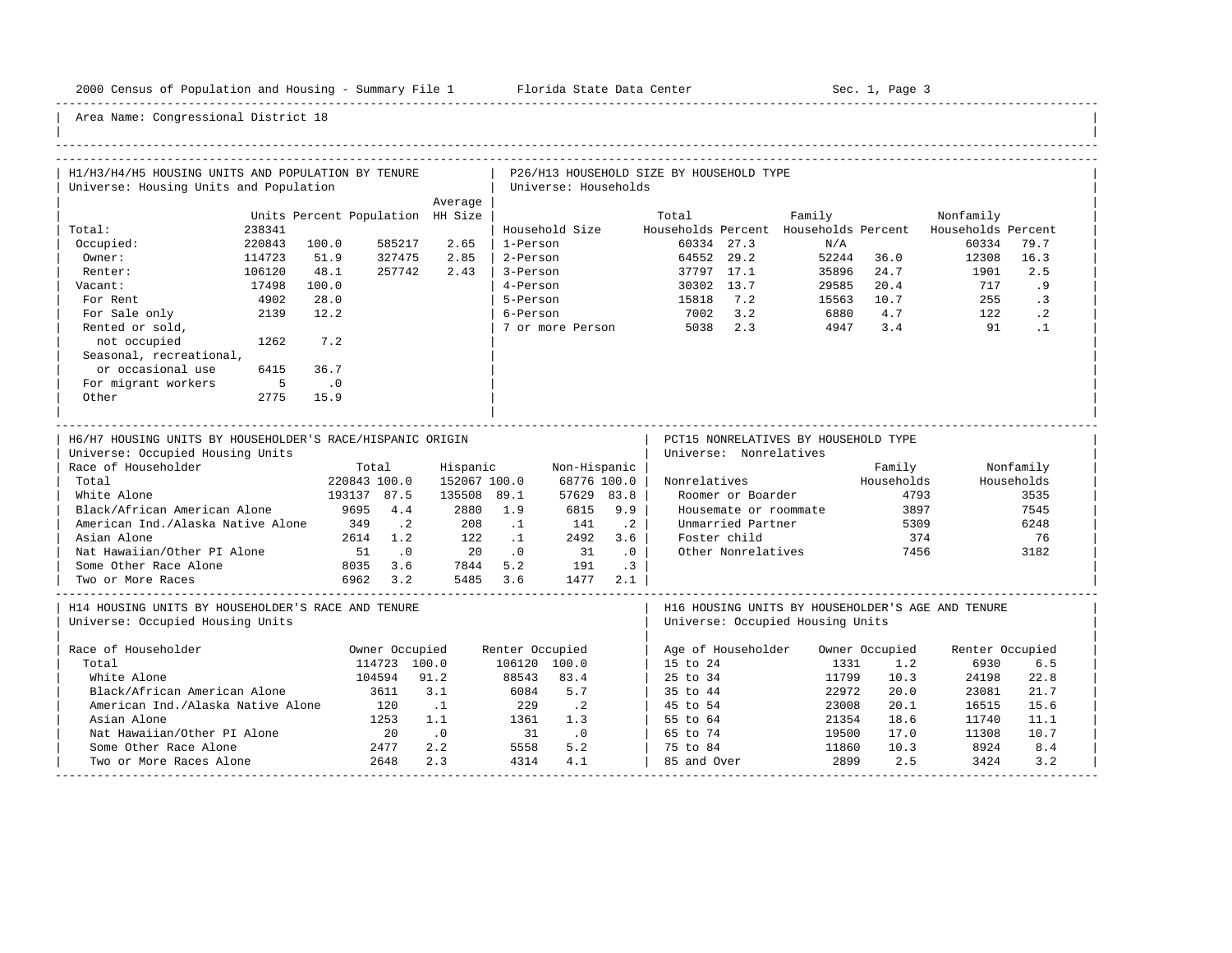----------------------------------------------------------------------------------------------------------------------------------------------------

| |

| P1/P15/P16/P17/P31/P32/P33 POPULATION SUMMARY                    |                |                               |                                 | P12/P13 POPULATION BY AGE AND SEX                       |        |      |        |          |                 |           |
|------------------------------------------------------------------|----------------|-------------------------------|---------------------------------|---------------------------------------------------------|--------|------|--------|----------|-----------------|-----------|
| Universe: Persons, Households, Families                          |                |                               |                                 | Universe: Persons                                       |        |      |        |          |                 |           |
| Total Population<br>800902                                       | Total Families |                               | 222576                          |                                                         | Total  |      | Male   |          |                 | Female    |
| 341063<br>Total Households                                       |                | Population in Families 632096 |                                 |                                                         | Number | Pct. | Number | Pct.     | Number          | Pct.      |
| Population in Households 790281                                  |                | Average Family Size 2.84      |                                 | Under 5                                                 | 43518  | 5.4  | 22455  | 5.9      | 21063           | 5.0       |
|                                                                  |                |                               |                                 | $5$ to $9$                                              | 46814  | 5.8  | 24072  | 6.4      | 22742           | 5.4       |
|                                                                  |                |                               |                                 | $10 - 14$                                               | 46973  | 5.9  | 24225  | 6.4      | 22748           | 5.4       |
| P7/P8/P11 POPULATION BY RACE AND HISPANIC ORIGIN                 |                |                               |                                 | 15 to 17                                                | 25596  | 3.2  | 13044  | 3.4      | 12552           | 3.0       |
| Universe: Persons                                                |                |                               | Total Hispanic Non-Hispanic     | 18 and 19                                               | 14682  | 1.8  | 7552   | 2.0      | 7130            | 1.7       |
| Total                                                            | 800902         | 97946                         | 702956                          | 20                                                      | 6835   | .9   | 3468   | .9       | 3367            | .8        |
| White Alone                                                      | 680041         | 70377                         | 609664                          | 21                                                      | 6378   | .8   | 3279   | .9       | 3099            | .7        |
| Black or African American Alone                                  | 61361          | 2020                          | 59341                           | 22 to 24                                                | 20849  | 2.6  | 10341  | 2.7      | 10508           | 2.5       |
| American Ind. and Alaska Native Alone 1320                       |                | 373                           | 947                             | 25 to 29                                                | 43490  | 5.4  | 21176  | 5.6      | 22314           | 5.3       |
| Asian Alone                                                      | 18194          | 170                           | 18024                           | 30 to 34                                                | 52600  | 6.6  | 25490  | 6.7      | 27110           | 6.4       |
| Native Hawaiian/Other Pacific Islander Alone 370                 |                | 45                            | 325                             | 35 to 39                                                | 61219  | 7.6  | 29766  | 7.9      | 31453           | 7.4       |
| Some Other Race Alone                                            | 21510          | 18998                         | 2512                            | 40 to 44                                                | 58893  | 7.4  | 28622  | 7.6      | 30271           | 7.2       |
| Two or More Races                                                | 18106          | 5963                          | 12143                           | 45 to 49                                                | 51580  | 6.4  | 24666  | 6.5      | 26914           | 6.4       |
|                                                                  |                |                               | ------------------------------- | 50 to 54                                                | 46449  | 5.8  | 21698  | 5.7      | 24751           | 5.9       |
| P15A-I/P16A-I/P17A-I HOUSEHOLDS AND HOUSEHOLD POPULATION BY RACE |                |                               |                                 | 55 to 59                                                | 38230  | 4.8  | 17388  | 4.6      | 20842           | 4.9       |
| Universe: Households and Population in Households                |                |                               | Average                         | 60 and 61                                               | 13381  | 1.7  | 5943   | 1.6      | 7438            | 1.8       |
| Householder:                                                     |                | Households Pop. In HH         | HH Size                         | 62 to 64                                                | 20035  | 2.5  | 8683   | 2.3      | 11352           | 2.7       |
| White Alone                                                      | 305031         | 673914                        | 2.21                            | 65 and 66                                               | 14266  | 1.8  | 6052   | 1.6      | 8214            | 1.9       |
| Black or African American Alone                                  | 18854          | 60039                         | 3.18                            | 67 to 69                                                | 24406  | 3.0  | 10354  | 2.7      | 14052           | 3.3       |
| American Ind. and Alaska Native Alone 418                        |                | 1242                          | 2.97                            | 70 to 74                                                | 48200  | 6.0  | 20834  | 5.5      | 27366           | 6.5       |
| Asian Alone                                                      | 5573           | 17458                         | 3.13                            | 75 to 79                                                | 48571  | 6.1  | 21026  | 5.6      | 27545           | 6.5       |
| Native Hawaiian/Other Pacific Islander Alone                     | 89             | 275                           | 3.09                            | 80 to 84                                                | 37073  | 4.6  | 15917  | 4.2      | 21156           | 5.0       |
| Some Other Race Alone                                            | 5546           | 20103                         | 3.62                            | 85 and over                                             | 30864  | 3.9  | 12077  | 3.2      | 18787           | 4.4       |
| Two or More Races                                                | 5552           | 17250                         | 3.11                            | 65 and over                                             | 203380 | 25.4 | 86260  | 22.8     | 117120          | 27.7      |
| Hispanic                                                         | 29332          | 95042                         | 3.24                            |                                                         |        |      |        |          |                 |           |
| White Alone, Not Hispanic                                        | 283052         | 605465                        | 2.14                            | Median Age                                              | 42.60  |      | 40.70  |          | 44.50           |           |
| P31A-I/P32A-I/P33A-I FAMILIES AND POPULATION IN FAMILIES         |                |                               |                                 | P19 HOUSEHOLDS BY TYPE AND PRESENCE OF PERSONS UNDER 18 |        |      |        |          |                 |           |
| Universe: Families and Population in Families                    |                | Pop. In                       | Average                         | Universe: Households                                    |        |      |        |          | Households With |           |
| Householder:                                                     |                |                               | Families Families Family Size   |                                                         |        |      |        | People   |                 | No People |
| White Alone                                                      | 194101         | 530757                        | 2.73                            |                                                         |        |      |        | Under 18 |                 | Under 18  |
| Black or African American Alone                                  | 14806          | 52428                         | 3.54                            | Family Households:                                      |        |      |        | 91327    |                 | 131249    |
| American Ind. and Alaska Native Alone                            | 300            | 1020                          | 3.40                            | Married Couple Family                                   |        |      |        | 66977    |                 | 115454    |
| Asian Alone                                                      | 4520           | 15701                         | 3.47                            | Other Family:                                           |        |      |        | 24350    |                 | 15795     |
| Native Hawaiian/Other Pacific Islander Alone                     | 73             | 237                           | 3.25                            | Male Householder, no wife present                       |        |      |        | 5742     |                 | 4931      |
| Some Other Race Alone                                            | 4596           | 17358                         | 3.78                            | Female Householder, no husband present                  |        |      |        | 18608    |                 | 10864     |
| Two or More Races                                                | 4180           | 14595                         | 3.49                            | Nonfamily Households:                                   |        |      |        | 948      |                 | 117539    |
| Hispanic                                                         | 23561          | 82342                         | 3.49                            | Male Householder                                        |        |      |        | 740      |                 | 43928     |
| White Alone, Not Hispanic                                        | 176633         | 471385                        | 2.67                            | Female Householder                                      |        |      |        | 208      |                 | 73611     |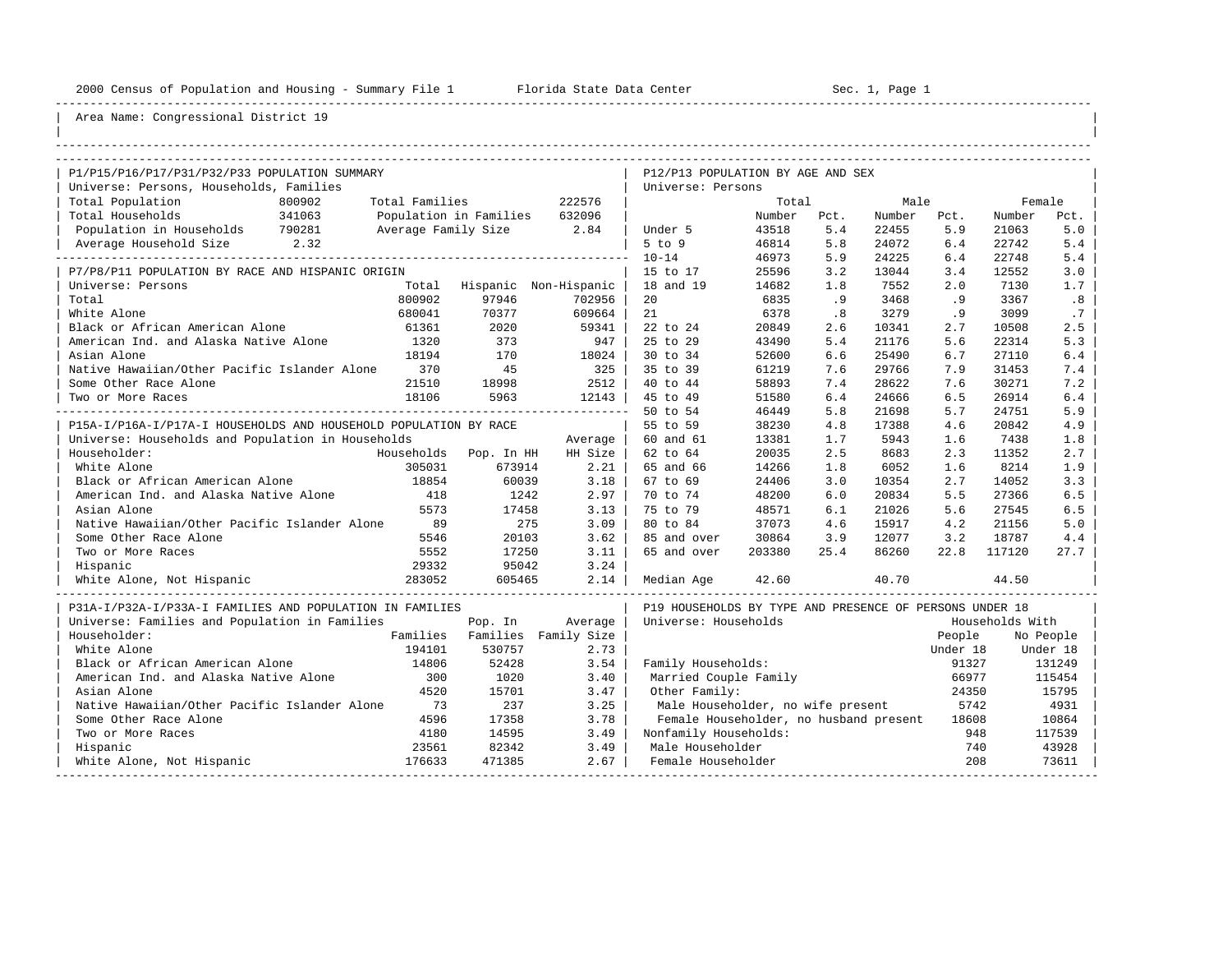----------------------------------------------------------------------------------------------------------------------------------------------------

| | ----------------------------------------------------------------------------------------------------------------------------------------------------

| P34/P35 FAMILY TYPE BY PRESENCE AND AGE  |           | P27/P30 RELATIONSHIP BY HOUSEHOLD TYPE        |        |                 | P28 RELATIONSHIP BY HOUSEHOLD TYPE |        |
|------------------------------------------|-----------|-----------------------------------------------|--------|-----------------|------------------------------------|--------|
| OF OWN AND RELATED CHILDREN              |           | Universe: Persons                             |        |                 | FOR THE POPULATION UNDER 18        |        |
| Universe: Families                       | With      |                                               |        | Total 65 & Over | Universe: Persons                  |        |
| With Own                                 | Related   | Population in households:                     | 790281 | 196583          | Total:                             | 162901 |
| Children                                 | Children  | In family households:                         | 646333 | 134996          | In households:                     | 162689 |
| Married couple family: 182431            | 182431    | Householder:                                  | 222576 | 69192           | Householder or spouse              | 126    |
| Children under 18:<br>64721              | 66809     | Male                                          | 164969 | 57900           | Related child:                     | 160183 |
| Under 6 only<br>16939                    | 17652     | Female                                        | 57607  | 11292           | Own child:                         | 151551 |
| Under 6 and 6 to 17<br>13244             | 13987     | Spouse                                        | 182431 | 56215           | In married couple family           | 116851 |
| 34538<br>6 to 17 only                    | 35170     | Parent                                        | 8004   | 5067            | In other family:                   |        |
| No children under 18<br>117710           | 115622    | Child                                         | 192436 |                 | No spouse present:                 | 34700  |
| Other family:<br>40145                   | 40145     | Natural born or adopted                       | 183660 |                 | Male householder                   | 7807   |
| Male hhdr. No wife:<br>10673             | 10673     | Step                                          | 8776   |                 | Female householder                 | 26893  |
| Children under 18:<br>5025               | 5673      | Grandchild                                    | 6803   |                 | Other relatives:                   | 8632   |
| Under 6 only<br>1266                     | 1439      | Brother or sister                             | 7885   |                 | Grandchild                         | 5668   |
| Under 6 and 6 to 17<br>611               | 758       | Other relatives                               | 11961  | 4004            | Other relatives                    | 2964   |
| 6 to 17 only<br>3148                     | 3476      | Nonrelatives                                  | 14237  | 518             | Nonrelatives                       | 2380   |
| No children under 18<br>5648             | 5000      | In nonfamily households:                      | 143948 | 61587           | In group quarters:                 | 212    |
| Female hhdr. No hus.:<br>29472           | 29472     | Male householder:                             | 44668  | 13908           | Institutional                      | 27     |
| Children under 18:<br>16850              | 18548     | Living alone                                  | 32625  | 12091           | Noninstitutional                   | 185    |
| 2871<br>Under 6 only                     | 3386      | Not living alone                              | 12043  | 1817            |                                    |        |
| Under 6 and 6 to 17<br>2120              | 2677      | Female householder:                           | 73819  | 44320           | P18 HOUSEHOLD SIZE, HOUSEHOLD TYPE |        |
| 6 to 17 only<br>11859                    | 12485     | Living alone                                  | 64612  | 42410           | AND PRESENCE OF OWN CHILDREN       |        |
| No children under 18<br>12622            | 10924     | Not living alone                              | 9207   | 1910            | Universe: Households               |        |
|                                          |           | Nonrelatives                                  | 25461  | 3359            | 1-person households:               | 97237  |
|                                          |           | In group quarters:                            | 10621  | 6797            | Male householder                   | 32625  |
| P21 HOUSEHOLD TYPE BY AGE OF HOUSEHOLDER |           | Institutional                                 | 6259   | 5625            | Female householder                 | 64612  |
| Universe: Households                     |           | Noninstitutional                              | 4362   | 1172            | 2 or more person households:       | 243826 |
|                                          |           |                                               |        |                 | Family households:                 | 222576 |
| Family                                   | Nonfamily |                                               |        |                 | Married couple:                    | 182431 |
| Householder age: Households Households   |           | PCT14 HOUSEHOLDS BY SEX OF UNMARRIED PARTNERS |        |                 | With own child, under 18           | 64721  |
| 3819<br>15 to 24                         | 4643      | Universe: Households                          |        |                 | No own child, under 18             | 117710 |
| 25 to 34<br>29637                        | 14575     |                                               |        |                 | Other family - no spouse pres.     | 40145  |
| 35 to 44<br>50880                        | 14218     | Unmarried partner households                  |        | 17616           | Male householder:                  | 10673  |
| 45 to 54<br>41515                        | 14059     | Male householder and male partner             |        | 1185            | With own child, under 18           | 5025   |
| 55 to 64<br>27533                        | 12764     | Male householder and female partner           |        | 8187            | No own child. under 18             | 5648   |
| 65 to 74<br>32504                        | 18210     | Female householder and female partner         |        | 965             | Female householder:                | 29472  |
| 75 to 84<br>29545                        | 26947     | Female householder and male partner           |        | 7279            | With own child, under 18           | 16850  |
| 85 and over<br>7143                      | 13071     | All other households                          |        | 323447          | No own child, under 18             | 12622  |
| 222576<br>Total                          | 118487    |                                               |        |                 | Nonfamily households:              | 21250  |
|                                          |           |                                               |        |                 | Male householder                   | 12043  |
|                                          |           |                                               |        |                 | Female householder                 | 9207   |
|                                          |           |                                               |        |                 |                                    |        |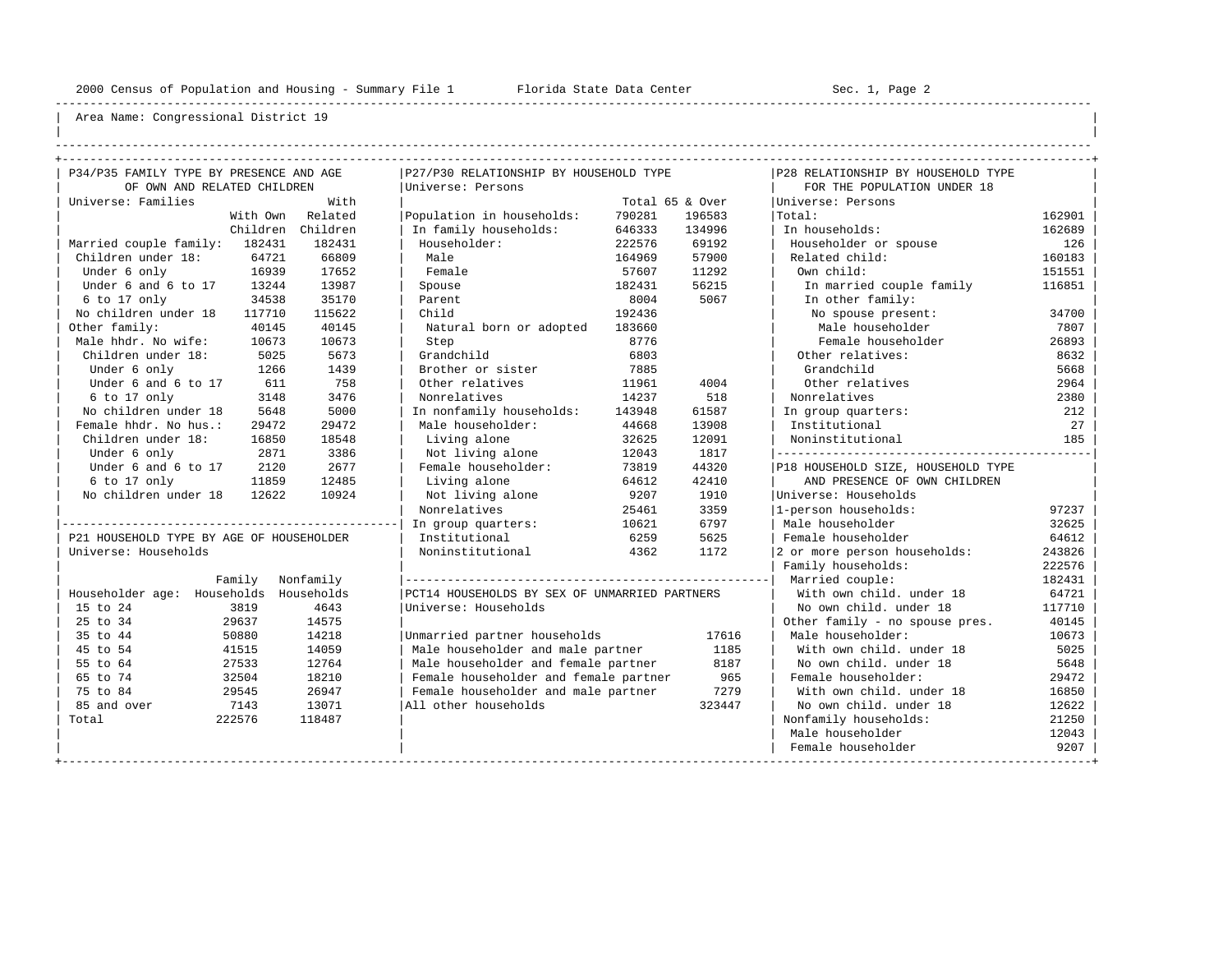-----------------------------------------------------------------------------------------------------------------------------------------------------

| H1/H3/H4/H5 HOUSING UNITS AND POPULATION BY TENURE<br>Universe: Housing Units and Population                                                                                                                                                                                                                  |        |                                    |                                                                                       |                                                                                |                                                       | Universe: Households                                                                                   |                                                          | P26/H13 HOUSEHOLD SIZE BY HOUSEHOLD TYPE |                                                                                                                                 |                                                                                       |                                                             |                    |                                                                |
|---------------------------------------------------------------------------------------------------------------------------------------------------------------------------------------------------------------------------------------------------------------------------------------------------------------|--------|------------------------------------|---------------------------------------------------------------------------------------|--------------------------------------------------------------------------------|-------------------------------------------------------|--------------------------------------------------------------------------------------------------------|----------------------------------------------------------|------------------------------------------|---------------------------------------------------------------------------------------------------------------------------------|---------------------------------------------------------------------------------------|-------------------------------------------------------------|--------------------|----------------------------------------------------------------|
|                                                                                                                                                                                                                                                                                                               |        |                                    |                                                                                       | Average                                                                        |                                                       |                                                                                                        |                                                          |                                          |                                                                                                                                 |                                                                                       |                                                             |                    |                                                                |
|                                                                                                                                                                                                                                                                                                               |        | Units Percent Population HH Size   |                                                                                       |                                                                                |                                                       |                                                                                                        |                                                          | Total                                    |                                                                                                                                 | Family                                                                                |                                                             | Nonfamily          |                                                                |
| Total:                                                                                                                                                                                                                                                                                                        | 382820 |                                    |                                                                                       |                                                                                |                                                       | Household Size                                                                                         |                                                          |                                          |                                                                                                                                 | Households Percent Households Percent                                                 |                                                             | Households Percent |                                                                |
| Occupied:                                                                                                                                                                                                                                                                                                     | 341063 | 100.0                              | 790281                                                                                | 2.32                                                                           | 1-Person                                              |                                                                                                        |                                                          |                                          | 97237 28.5                                                                                                                      | N/A                                                                                   |                                                             | 97237              | 82.1                                                           |
| Owner:                                                                                                                                                                                                                                                                                                        | 265396 | 77.8                               | 615783                                                                                | 2.32                                                                           | 2-Person                                              |                                                                                                        |                                                          | 135867 39.8                              |                                                                                                                                 | 117579 52.8                                                                           |                                                             | 18288              | 15.4                                                           |
| Renter:                                                                                                                                                                                                                                                                                                       | 75667  | 22.2                               | 174498                                                                                | 2.31                                                                           | 3-Person                                              |                                                                                                        |                                                          |                                          | 46101 13.5                                                                                                                      | 43970                                                                                 | 19.8                                                        | 2131               | 1.8                                                            |
| Vacant:                                                                                                                                                                                                                                                                                                       | 41757  | 100.0                              |                                                                                       |                                                                                | 4-Person                                              |                                                                                                        |                                                          |                                          | 38521 11.3                                                                                                                      | 37939                                                                                 | 17.0                                                        | 582                | .5                                                             |
| For Rent                                                                                                                                                                                                                                                                                                      | 5224   | 12.5                               |                                                                                       |                                                                                | 5-Person                                              |                                                                                                        |                                                          | 15652 4.6                                |                                                                                                                                 | 15496                                                                                 | 7.0                                                         | 156                | $\cdot$ 1                                                      |
| For Sale only                                                                                                                                                                                                                                                                                                 | 5036   | 12.1                               |                                                                                       |                                                                                | 6-Person                                              |                                                                                                        |                                                          | 5087 1.5                                 |                                                                                                                                 | 5036                                                                                  | 2.3                                                         | 51                 | $\cdot$ 0                                                      |
| Rented or sold,                                                                                                                                                                                                                                                                                               |        |                                    |                                                                                       |                                                                                |                                                       | 7 or more Person                                                                                       |                                                          |                                          | 2598 .8                                                                                                                         | 2556                                                                                  | 1.1                                                         | 42                 | .0                                                             |
| not occupied                                                                                                                                                                                                                                                                                                  | 2194   | 5.3                                |                                                                                       |                                                                                |                                                       |                                                                                                        |                                                          |                                          |                                                                                                                                 |                                                                                       |                                                             |                    |                                                                |
| Seasonal, recreational,                                                                                                                                                                                                                                                                                       |        |                                    |                                                                                       |                                                                                |                                                       |                                                                                                        |                                                          |                                          |                                                                                                                                 |                                                                                       |                                                             |                    |                                                                |
| or occasional use                                                                                                                                                                                                                                                                                             | 25666  | 61.5                               |                                                                                       |                                                                                |                                                       |                                                                                                        |                                                          |                                          |                                                                                                                                 |                                                                                       |                                                             |                    |                                                                |
| For migrant workers                                                                                                                                                                                                                                                                                           | 16     | $\cdot$ 0                          |                                                                                       |                                                                                |                                                       |                                                                                                        |                                                          |                                          |                                                                                                                                 |                                                                                       |                                                             |                    |                                                                |
| Other                                                                                                                                                                                                                                                                                                         | 3621   | 8.7                                |                                                                                       |                                                                                |                                                       |                                                                                                        |                                                          |                                          |                                                                                                                                 |                                                                                       |                                                             |                    |                                                                |
|                                                                                                                                                                                                                                                                                                               |        |                                    |                                                                                       |                                                                                |                                                       |                                                                                                        |                                                          |                                          |                                                                                                                                 |                                                                                       |                                                             |                    |                                                                |
| H6/H7 HOUSING UNITS BY HOUSEHOLDER'S RACE/HISPANIC ORIGIN<br>Universe: Occupied Housing Units<br>Race of Householder<br>Total<br>White Alone<br>Black/African American Alone<br>American Ind./Alaska Native Alone<br>Asian Alone<br>Nat Hawaiian/Other PI Alone<br>Some Other Race Alone<br>Two or More Races |        | 18854 5.5<br>418<br>89<br>5546 1.6 | Total<br>341063 100.0<br>305031 89.4<br>$\ldots$<br>5573 1.6<br>$\cdot$ 0<br>5552 1.6 | Hispanic<br>29332 100.0<br>21979 74.9<br>568 1.9<br>95<br>40<br>$7\phantom{0}$ | $\cdot$ 3<br>$\ldots$<br>$\overline{0}$ .<br>1724 5.9 | Non-Hispanic<br>311731 100.0<br>283052 90.8<br>18286<br>323<br>5533<br>82<br>4919 16.8 627<br>3828 1.2 | 5.9<br>$\cdot$ 1<br>1.8<br>$\overline{0}$<br>$\cdot$ . 2 | Nonrelatives                             | Universe: Nonrelatives<br>Roomer or Boarder<br>Housemate or roommate<br>Unmarried Partner<br>Foster child<br>Other Nonrelatives | PCT15 NONRELATIVES BY HOUSEHOLD TYPE                                                  | Family<br>Households<br>2124<br>2885<br>5774<br>275<br>3179 |                    | Nonfamily<br>Households<br>2611<br>8243<br>11842<br>67<br>2698 |
| H14 HOUSING UNITS BY HOUSEHOLDER'S RACE AND TENURE<br>Universe: Occupied Housing Units                                                                                                                                                                                                                        |        |                                    |                                                                                       |                                                                                |                                                       |                                                                                                        |                                                          |                                          |                                                                                                                                 | H16 HOUSING UNITS BY HOUSEHOLDER'S AGE AND TENURE<br>Universe: Occupied Housing Units |                                                             |                    |                                                                |
| Race of Householder                                                                                                                                                                                                                                                                                           |        |                                    | Owner Occupied                                                                        |                                                                                | Renter Occupied                                       |                                                                                                        |                                                          |                                          | Age of Householder                                                                                                              |                                                                                       | Owner Occupied                                              | Renter Occupied    |                                                                |
| Total                                                                                                                                                                                                                                                                                                         |        |                                    | 265396 100.0                                                                          |                                                                                |                                                       | 75667 100.0                                                                                            |                                                          | 15 to 24                                 |                                                                                                                                 | 2047                                                                                  | .8                                                          | 6415               | 8.5                                                            |
| White Alone                                                                                                                                                                                                                                                                                                   |        |                                    | 243653                                                                                | 91.8                                                                           | 61378                                                 | 81.1                                                                                                   |                                                          | 25 to 34                                 |                                                                                                                                 | 23352                                                                                 | 8.8                                                         | 20860              | 27.6                                                           |
| Black/African American Alone                                                                                                                                                                                                                                                                                  |        | 11389                              |                                                                                       | 4.3                                                                            | 7465                                                  | 9.9                                                                                                    |                                                          | 35 to 44                                 |                                                                                                                                 | 46975                                                                                 | 17.7                                                        | 18123              | 24.0                                                           |
| American Ind./Alaska Native Alone                                                                                                                                                                                                                                                                             |        |                                    | 262                                                                                   | $\ldots$ 1                                                                     | 156                                                   | $\cdot$ . 2                                                                                            |                                                          | 45 to 54                                 |                                                                                                                                 | 44339                                                                                 | 16.7                                                        | 11235              | 14.8                                                           |
| Asian Alone                                                                                                                                                                                                                                                                                                   |        |                                    | 3820                                                                                  | 1.4                                                                            | 1753                                                  | 2.3                                                                                                    |                                                          | 55 to 64                                 |                                                                                                                                 | 34973                                                                                 | 13.2                                                        | 5324               | 7.0                                                            |
| Nat Hawaiian/Other PI Alone                                                                                                                                                                                                                                                                                   |        |                                    | 50                                                                                    | $\overline{\phantom{0}}$ .0                                                    | 39                                                    | $\ldots$                                                                                               |                                                          | 65 to 74                                 |                                                                                                                                 | 46771                                                                                 | 17.6                                                        | 3943               | 5.2                                                            |
| Some Other Race Alone                                                                                                                                                                                                                                                                                         |        |                                    | 2856                                                                                  | 1.1                                                                            | 2690                                                  | 3.6                                                                                                    |                                                          | 75 to 84                                 |                                                                                                                                 | 51416                                                                                 | 19.4                                                        | 5076               | 6.7                                                            |
| Two or More Races Alone                                                                                                                                                                                                                                                                                       |        |                                    | 3366                                                                                  | 1.3                                                                            | 2186                                                  | 2.9                                                                                                    |                                                          | 85 and Over                              |                                                                                                                                 | 15523                                                                                 | 5.8                                                         | 4691               | 6.2                                                            |
|                                                                                                                                                                                                                                                                                                               |        |                                    |                                                                                       |                                                                                |                                                       |                                                                                                        |                                                          |                                          |                                                                                                                                 |                                                                                       |                                                             |                    |                                                                |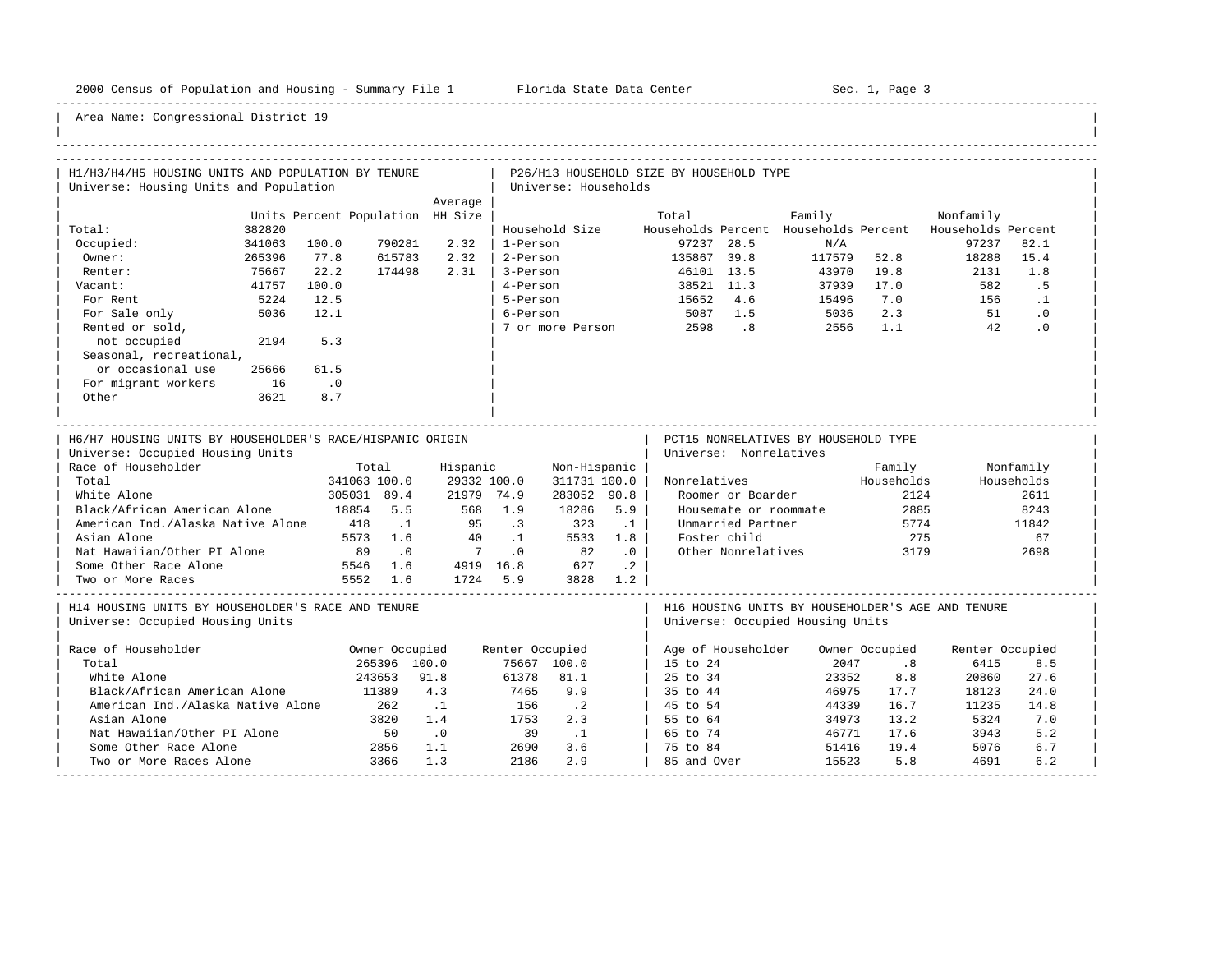----------------------------------------------------------------------------------------------------------------------------------------------------

| |

# Area Name: Congressional District 20

| P1/P15/P16/P17/P31/P32/P33 POPULATION SUMMARY                    |                |                               |         | P12/P13 POPULATION BY AGE AND SEX                       |        |      |        |          |                 |           |
|------------------------------------------------------------------|----------------|-------------------------------|---------|---------------------------------------------------------|--------|------|--------|----------|-----------------|-----------|
| Universe: Persons, Households, Families                          |                |                               |         | Universe: Persons                                       |        |      |        |          |                 |           |
| Total Population<br>783412                                       | Total Families |                               | 206037  |                                                         | Total  |      | Male   |          | Female          |           |
| Total Households<br>298441                                       |                | Population in Families 641122 |         |                                                         | Number | Pct. | Number | Pct.     | Number          | Pct.      |
| Population in Households 775636                                  |                | Average Family Size 3.11      |         | Under 5                                                 | 51100  | 6.5  | 26164  | 6.9      | 24936           | 6.2       |
| Average Household Size 2.60                                      |                |                               |         | $5$ to $9$                                              | 56150  | 7.2  | 29089  | 7.7      | 27061           | 6.7       |
|                                                                  |                |                               |         | $10 - 14$                                               | 56384  | 7.2  | 28971  | 7.6      | 27413           | 6.8       |
| P7/P8/P11 POPULATION BY RACE AND HISPANIC ORIGIN                 |                |                               |         | 15 to 17                                                | 30932  | 3.9  | 15890  | 4.2      | 15042           | 3.7       |
| Universe: Persons                                                |                | Total Hispanic Non-Hispanic   |         | 18 and 19                                               | 16328  | 2.1  | 8359   | 2.2      | 7969            | 2.0       |
| Total                                                            | 783412         | 180998                        | 602414  | 20                                                      | 7266   | .9   | 3657   | 1.0      | 3609            | .9        |
| White Alone                                                      | 628501         | 145634                        | 482867  | 21                                                      | 6917   | .9   | 3413   | .9       | 3504            | .9        |
| Black or African American Alone                                  | 84481          | 3695                          | 80786   | 22 to 24                                                | 22800  | 2.9  | 11067  | 2.9      | 11733           | 2.9       |
| American Ind. and Alaska Native Alone                            | 2214           | 439                           | 1775    | 25 to 29                                                | 48402  | 6.2  | 23236  | 6.1      | 25166           | 6.2       |
| Asian Alone                                                      | 21053          | 334                           | 20719   | 30 to 34                                                | 60050  | 7.7  | 28875  | 7.6      | 31175           | 7.7       |
| Native Hawaiian/Other Pacific Islander Alone                     | 443            | 78                            | 365     | 35 to 39                                                | 73067  | 9.3  | 35420  | 9.3      | 37647           | 9.3       |
| Some Other Race Alone                                            | 24488          | 21757                         | 2731    | 40 to 44                                                | 69595  | 8.9  | 34070  | 9.0      | 35525           | 8.8       |
| Two or More Races                                                | 22232          | 9061                          | 13171   | 45 to 49                                                | 60430  | 7.7  | 29715  | 7.8      | 30715           | 7.6       |
|                                                                  |                |                               |         | 50 to 54                                                | 51342  | 6.6  | 25513  | 6.7      | 25829           | 6.4       |
| P15A-I/P16A-I/P17A-I HOUSEHOLDS AND HOUSEHOLD POPULATION BY RACE |                |                               |         | 55 to 59                                                | 38261  | 4.9  | 18886  | 5.0      | 19375           | 4.8       |
| Universe: Households and Population in Households                |                |                               | Average | 60 and 61                                               | 12224  | 1.6  | 5967   | 1.6      | 6257            | 1.6       |
| Householder:                                                     |                | Households Pop. In HH         | HH Size | 62 to 64                                                | 16554  | 2.1  | 7849   | 2.1      | 8705            | 2.2       |
| White Alone                                                      | 250615         | 625656                        | 2.50    | 65 and 66                                               | 10572  | 1.3  | 4909   | 1.3      | 5663            | 1.4       |
| Black or African American Alone                                  | 27006          | 82034                         | 3.04    | 67 to 69                                                | 15488  | 2.0  | 6922   | 1.8      | 8566            | 2.1       |
| American Ind. and Alaska Native Alone                            | 773            | 2118                          | 2.74    | 70 to 74                                                | 25965  | 3.3  | 11183  | 2.9      | 14782           | 3.7       |
| Asian Alone                                                      | 6344           | 20407                         | 3.22    | 75 to 79                                                | 23296  | 3.0  | 9515   | 2.5      | 13781           | 3.4       |
| Native Hawaiian/Other Pacific Islander Alone                     | 114            | 345                           | 3.03    | 80 to 84                                                | 16726  | 2.1  | 6476   | 1.7      | 10250           | 2.5       |
| Some Other Race Alone                                            | 6622           | 23114                         | 3.49    | 85 and over                                             | 13563  | 1.7  | 4885   | 1.3      | 8678            | 2.2       |
| Two or More Races                                                | 6967           | 21962                         | 3.15    | 65 and over                                             | 105610 | 13.5 | 43890  | 11.5     | 61720           | 15.3      |
| Hispanic                                                         | 55618          | 180402                        | 3.24    |                                                         |        |      |        |          |                 |           |
| White Alone, Not Hispanic                                        | 204968         | 480056                        | 2.34    | Median Aqe                                              | 37.40  |      | 36.60  |          | 38.20           |           |
| P31A-I/P32A-I/P33A-I FAMILIES AND POPULATION IN FAMILIES         |                |                               |         | P19 HOUSEHOLDS BY TYPE AND PRESENCE OF PERSONS UNDER 18 |        |      |        |          |                 |           |
| Universe: Families and Population in Families                    |                | Pop. In                       | Average | Universe: Households                                    |        |      |        |          | Households With |           |
| Householder:                                                     |                | Families Families Family Size |         |                                                         |        |      |        | People   |                 | No People |
| White Alone                                                      | 168720         | 509535                        | 3.02    |                                                         |        |      |        | Under 18 |                 | Under 18  |
| Black or African American Alone                                  | 20701          | 71498                         | 3.45    | Family Households:                                      |        |      |        | 107630   |                 | 98407     |
| American Ind. and Alaska Native Alone                            | 511            | 1664                          | 3.26    | Married Couple Family                                   |        |      |        | 79817    |                 | 81735     |
| Asian Alone                                                      | 5146           | 18446                         | 3.58    | Other Family:                                           |        |      |        | 27813    |                 | 16672     |
| Native Hawaiian/Other Pacific Islander Alone                     | 84             | 293                           | 3.49    | Male Householder, no wife present                       |        |      |        | 6557     |                 | 5169      |
| Some Other Race Alone                                            | 5527           | 20701                         | 3.75    | Female Householder, no husband present                  |        |      |        | 21256    |                 | 11503     |
| Two or More Races                                                | 5348           | 18985                         | 3.55    | Nonfamily Households:                                   |        |      |        | 1028     |                 | 91376     |
| Hispanic                                                         | 45708          | 161119                        | 3.52    | Male Householder                                        |        |      |        | 802      |                 | 41581     |
| White Alone, Not Hispanic                                        | 131346         | 379472                        | 2.89    | Female Householder                                      |        |      |        | 226      |                 | 49795     |

-----------------------------------------------------------------------------------------------------------------------------------------------------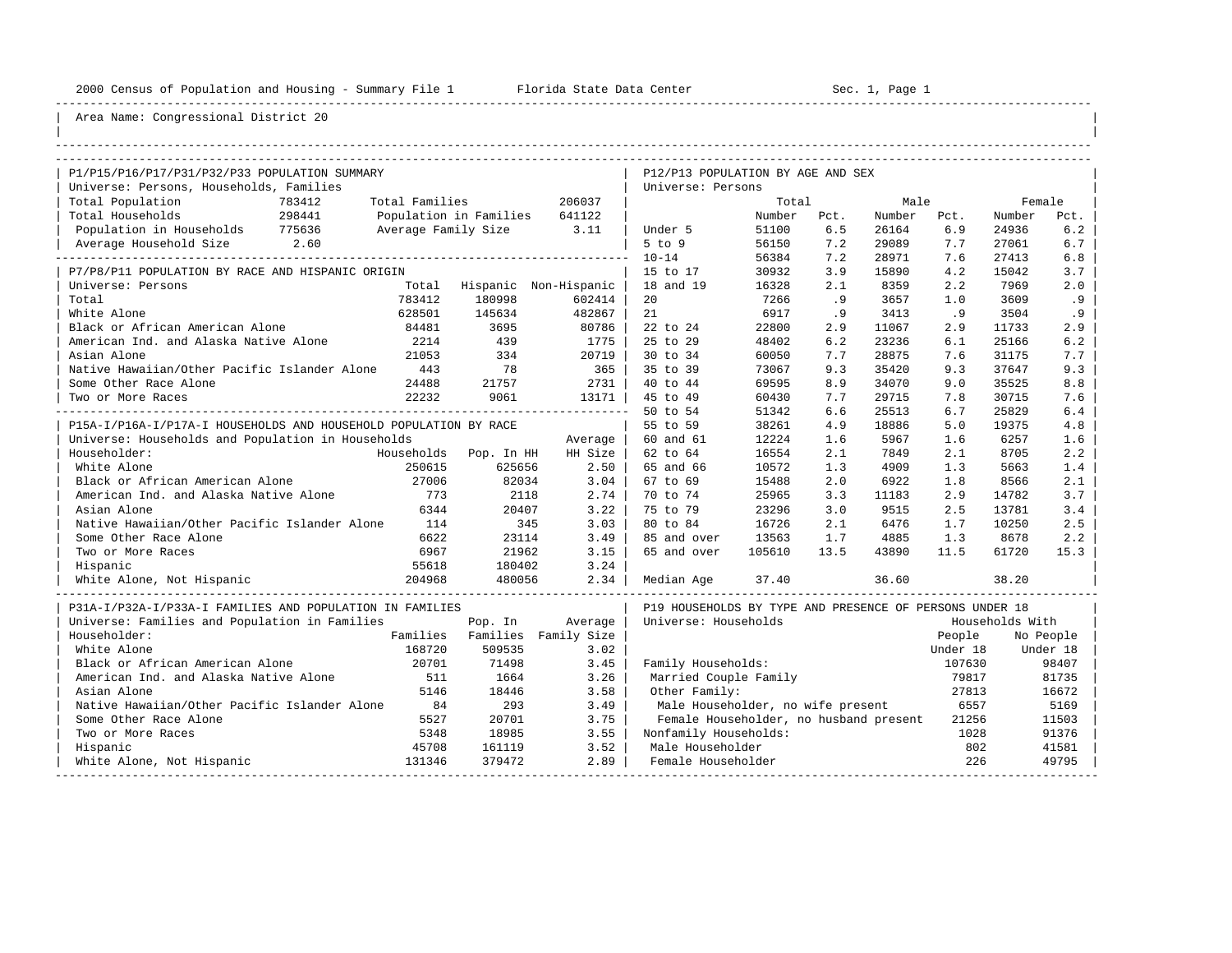----------------------------------------------------------------------------------------------------------------------------------------------------

| | ----------------------------------------------------------------------------------------------------------------------------------------------------

| P34/P35 FAMILY TYPE BY PRESENCE AND AGE  |                      | P27/P30 RELATIONSHIP BY HOUSEHOLD TYPE        |        |                 | P28 RELATIONSHIP BY HOUSEHOLD TYPE |        |
|------------------------------------------|----------------------|-----------------------------------------------|--------|-----------------|------------------------------------|--------|
| OF OWN AND RELATED CHILDREN              |                      | Universe: Persons                             |        |                 | FOR THE POPULATION UNDER 18        |        |
| Universe: Families                       | With                 |                                               |        | Total 65 & Over | Universe: Persons                  |        |
| With Own                                 | Related              | Population in households:                     | 775636 | 103459          | Total:                             | 194566 |
|                                          | Children<br>Children | In family households:                         | 657666 | 70412           | In households:                     | 194119 |
| Married couple family: 161552            | 161552               | Householder:                                  | 206037 | 34342           | Householder or spouse              | 119    |
| Children under 18:                       | 79606<br>76634       | Male                                          | 147540 | 27301           | Related child:                     | 191058 |
| Under 6 only                             | 18958<br>19991       | Female                                        | 58497  | 7041            | Own child:                         | 178608 |
| Under 6 and 6 to 17                      | 16388<br>17485       | Spouse                                        | 161552 | 23911           | In married couple family           | 140166 |
| 6 to 17 only                             | 41288<br>42130       | Parent                                        | 10485  | 6617            | In other family:                   |        |
| No children under 18                     | 81946<br>84918       | Child                                         | 228673 |                 | No spouse present:                 | 38442  |
| Other family:                            | 44485<br>44485       | Natural born or adopted                       | 217011 |                 | Male householder                   | 8566   |
| Male hhdr. No wife:                      | 11726<br>11726       | Step                                          | 11662  |                 | Female householder                 | 29876  |
| Children under 18:                       | 6481<br>5631         | Grandchild                                    | 10257  |                 | Other relatives:                   | 12450  |
| Under 6 only                             | 1592<br>1366         | Brother or sister                             | 8088   |                 | Grandchild                         | 8739   |
| Under 6 and 6 to 17                      | 836<br>670           | Other relatives                               | 16030  | 4920            | Other relatives                    | 3711   |
| 6 to 17 only                             | 3595<br>4053         | Nonrelatives                                  | 16544  | 622             | Nonrelatives                       | 2942   |
| No children under 18                     | 5245<br>6095         | In nonfamily households:                      | 117970 | 33047           | In group quarters:                 | 447    |
| Female hhdr. No hus.:                    | 32759<br>32759       | Male householder:                             | 42383  | 8230            | Institutional                      | 172    |
| Children under 18:                       | 18587<br>21175       | Living alone                                  | 30026  | 7170            | Noninstitutional                   | 275    |
| Under 6 only                             | 3852<br>3073         | Not living alone                              | 12357  | 1060            |                                    |        |
| Under 6 and 6 to 17                      | 3302<br>2544         | Female householder:                           | 50021  | 23009           | P18 HOUSEHOLD SIZE, HOUSEHOLD TYPE |        |
| 6 to 17 only                             | 14021<br>12970       | Living alone                                  | 41520  | 22014           | AND PRESENCE OF OWN CHILDREN       |        |
| No children under 18                     | 11584<br>14172       | Not living alone                              | 8501   | 995             | Universe: Households               |        |
|                                          |                      | Nonrelatives                                  | 25566  | 1808            | 1-person households:               | 71546  |
|                                          |                      | In group quarters:                            | 7776   | 2151            | Male householder                   | 30026  |
| P21 HOUSEHOLD TYPE BY AGE OF HOUSEHOLDER |                      | Institutional                                 | 5967   | 1795            | Female householder                 | 41520  |
| Universe: Households                     |                      | Noninstitutional                              | 1809   | 356             | 2 or more person households:       | 226895 |
|                                          |                      |                                               |        |                 | Family households:                 | 206037 |
| Family                                   | Nonfamily            |                                               |        |                 | Married couple:                    | 161552 |
| Householder age: Households Households   |                      | PCT14 HOUSEHOLDS BY SEX OF UNMARRIED PARTNERS |        |                 | With own child, under 18           | 76634  |
| 4022<br>15 to 24                         | 4259                 | Universe: Households                          |        |                 | No own child, under 18             | 84918  |
| 25 to 34<br>33145                        | 14038                |                                               |        |                 | Other family - no spouse pres.     | 44485  |
| 35 to 44<br>59935                        | 15367                | Unmarried partner households                  |        | 17631           | Male householder:                  | 11726  |
| 45 to 54<br>47600                        | 15785                | Male householder and male partner             |        | 1325            | With own child, under 18           | 5631   |
| 55 to 64<br>26993                        | 11716                | Male householder and female partner           |        | 8213            | No own child. under 18             | 6095   |
| 65 to 74<br>18986                        | 12067                | Female householder and female partner         |        | 1032            | Female householder:                | 32759  |
| 75 to 84<br>12426                        | 13507                | Female householder and male partner           |        | 7061            | With own child, under 18           | 18587  |
| 85 and over<br>2930                      | 5665                 | All other households                          |        | 280810          | No own child, under 18             | 14172  |
| Total<br>206037                          | 92404                |                                               |        |                 | Nonfamily households:              | 20858  |
|                                          |                      |                                               |        |                 | Male householder                   | 12357  |
|                                          |                      |                                               |        |                 | Female householder                 | 8501   |
|                                          |                      |                                               |        |                 |                                    |        |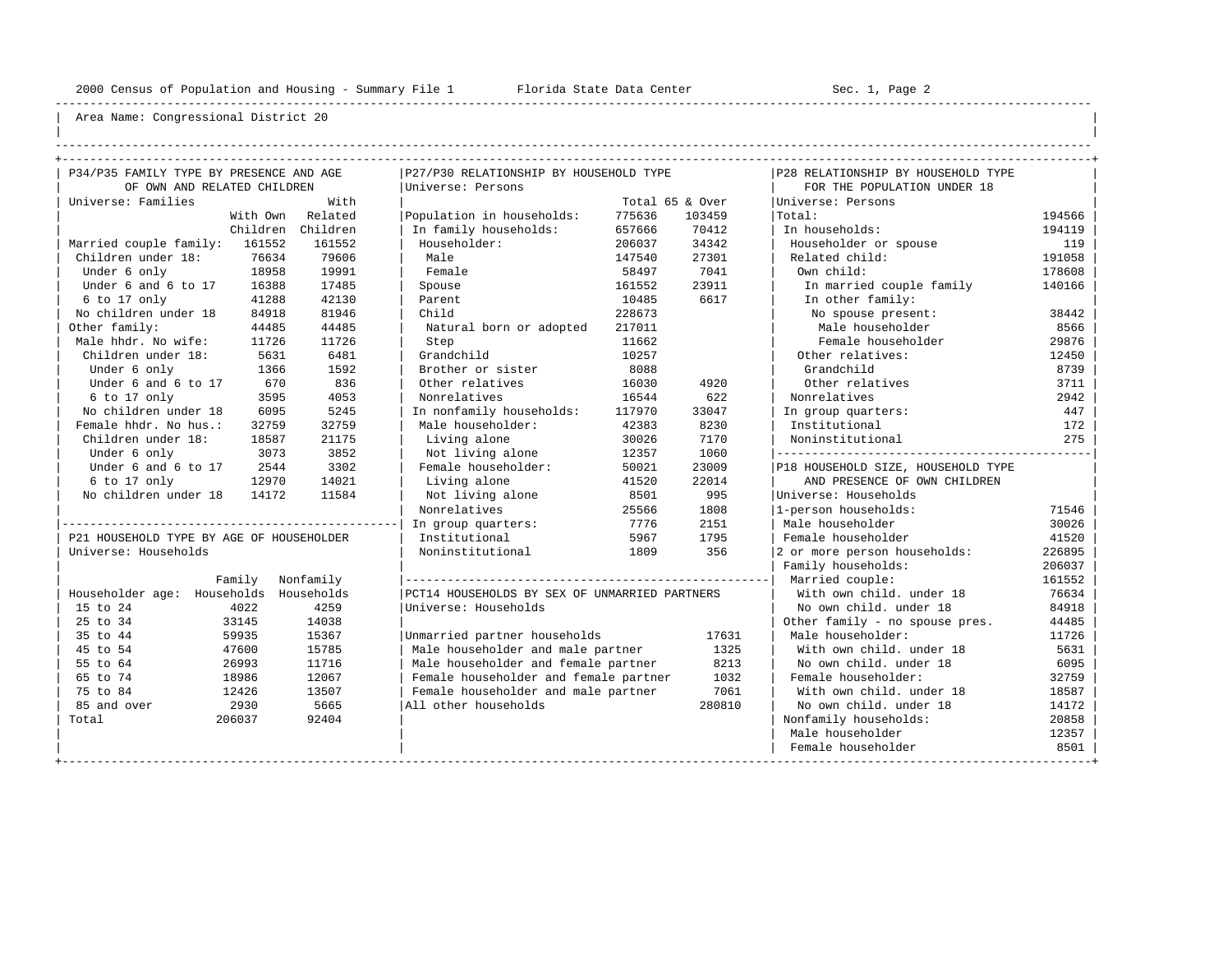-----------------------------------------------------------------------------------------------------------------------------------------------------

| H1/H3/H4/H5 HOUSING UNITS AND POPULATION BY TENURE                                                                                                                                                                                                                  |                                                                                                        |                                                                               |                                            |                                                                          |                                    | P26/H13 HOUSEHOLD SIZE BY HOUSEHOLD TYPE |                                                                                                        |                                                                                       |                                                             |                 |                                                                 |
|---------------------------------------------------------------------------------------------------------------------------------------------------------------------------------------------------------------------------------------------------------------------|--------------------------------------------------------------------------------------------------------|-------------------------------------------------------------------------------|--------------------------------------------|--------------------------------------------------------------------------|------------------------------------|------------------------------------------|--------------------------------------------------------------------------------------------------------|---------------------------------------------------------------------------------------|-------------------------------------------------------------|-----------------|-----------------------------------------------------------------|
| Universe: Housing Units and Population                                                                                                                                                                                                                              |                                                                                                        |                                                                               |                                            | Universe: Households                                                     |                                    |                                          |                                                                                                        |                                                                                       |                                                             |                 |                                                                 |
|                                                                                                                                                                                                                                                                     |                                                                                                        | Average                                                                       |                                            |                                                                          |                                    |                                          |                                                                                                        |                                                                                       |                                                             |                 |                                                                 |
|                                                                                                                                                                                                                                                                     | Units Percent Population HH Size                                                                       |                                                                               |                                            |                                                                          |                                    | Total                                    |                                                                                                        | Family                                                                                |                                                             | Nonfamily       |                                                                 |
| Total:<br>337152                                                                                                                                                                                                                                                    |                                                                                                        |                                                                               |                                            | Household Size                                                           |                                    |                                          |                                                                                                        | Households Percent Households Percent Households Percent                              |                                                             |                 |                                                                 |
| 298441<br>Occupied:                                                                                                                                                                                                                                                 | 100.0<br>775636                                                                                        | 2.60                                                                          | 1-Person                                   |                                                                          |                                    |                                          | 71546 24.0                                                                                             | N/A                                                                                   |                                                             | 71546           | 77.4                                                            |
| Owner:<br>228379                                                                                                                                                                                                                                                    | 76.5<br>608381                                                                                         | 2.66                                                                          | 2-Person                                   |                                                                          |                                    |                                          | 99931 33.5                                                                                             |                                                                                       | 82354 40.0                                                  | 17577           | 19.0                                                            |
| Renter:<br>70062                                                                                                                                                                                                                                                    | 23.5<br>167255                                                                                         | 2.39                                                                          | 3-Person                                   |                                                                          |                                    |                                          | 50537 16.9                                                                                             | 48187                                                                                 | 23.4                                                        | 2350            | 2.5                                                             |
| 38711<br>Vacant:                                                                                                                                                                                                                                                    | 100.0                                                                                                  |                                                                               | 4-Person                                   |                                                                          |                                    |                                          | 46053 15.4                                                                                             | $45427$<br>$19924$                                                                    | 22.0                                                        | 626             | .7                                                              |
| 5308<br>For Rent                                                                                                                                                                                                                                                    | 13.7                                                                                                   |                                                                               | 5-Person                                   |                                                                          |                                    |                                          | 20032 6.7                                                                                              | 19834                                                                                 | 9.6                                                         | 198             | $\cdot$ 2                                                       |
| For Sale only<br>6465                                                                                                                                                                                                                                               | 16.7                                                                                                   |                                                                               | 6-Person                                   |                                                                          |                                    | 6796 2.3                                 |                                                                                                        | 6729                                                                                  | 3.3                                                         | 67              | $\cdot$ 1                                                       |
| Rented or sold,                                                                                                                                                                                                                                                     |                                                                                                        |                                                                               |                                            | 7 or more Person                                                         |                                    | 3546 1.2                                 |                                                                                                        | 3506                                                                                  | 1.7                                                         | 40              | $\cdot$ 0                                                       |
| not occupied<br>2529                                                                                                                                                                                                                                                | 6.5                                                                                                    |                                                                               |                                            |                                                                          |                                    |                                          |                                                                                                        |                                                                                       |                                                             |                 |                                                                 |
| Seasonal, recreational,                                                                                                                                                                                                                                             |                                                                                                        |                                                                               |                                            |                                                                          |                                    |                                          |                                                                                                        |                                                                                       |                                                             |                 |                                                                 |
| or occasional use<br>20261                                                                                                                                                                                                                                          | 52.3                                                                                                   |                                                                               |                                            |                                                                          |                                    |                                          |                                                                                                        |                                                                                       |                                                             |                 |                                                                 |
| For migrant workers<br>51                                                                                                                                                                                                                                           | $\ldots$ 1                                                                                             |                                                                               |                                            |                                                                          |                                    |                                          |                                                                                                        |                                                                                       |                                                             |                 |                                                                 |
| Other<br>4097                                                                                                                                                                                                                                                       | 10.6                                                                                                   |                                                                               |                                            |                                                                          |                                    |                                          |                                                                                                        |                                                                                       |                                                             |                 |                                                                 |
|                                                                                                                                                                                                                                                                     |                                                                                                        | _________________________________                                             |                                            |                                                                          |                                    |                                          |                                                                                                        |                                                                                       |                                                             |                 |                                                                 |
| H6/H7 HOUSING UNITS BY HOUSEHOLDER'S RACE/HISPANIC ORIGIN<br>Universe: Occupied Housing Units<br>Race of Householder<br>Total<br>White Alone<br>Black/African American Alone<br>American Ind./Alaska Native Alone 773<br>Asian Alone<br>Nat Hawaiian/Other PI Alone | Total<br>298441 100.0<br>250615 84.0<br>27006 9.0<br>$\overline{\phantom{a}}$ .3<br>6344 2.1<br>114 .0 | Hispanic<br>55618 100.0<br>45647 82.1<br>1110 2.0<br>115<br>87 .2<br>15 .0 99 | $\cdot$ . 2                                | Non-Hispanic<br>242823 100.0<br>204968 84.4<br>25896 10.7<br>658<br>6257 | $\cdot$ 3<br>2.6<br>$\overline{0}$ | Nonrelatives                             | Universe: Nonrelatives<br>Roomer or Boarder<br>Unmarried Partner<br>Foster child<br>Other Nonrelatives | PCT15 NONRELATIVES BY HOUSEHOLD TYPE<br>Housemate or roommate                         | Family<br>Households<br>2430<br>2800<br>6638<br>398<br>4278 |                 | Nonfamily<br>Households<br>3164<br>8480<br>10993<br>113<br>2816 |
| Some Other Race Alone                                                                                                                                                                                                                                               | 6622 2.2 5955 10.7 667 .3                                                                              |                                                                               |                                            |                                                                          |                                    |                                          |                                                                                                        |                                                                                       |                                                             |                 |                                                                 |
| Two or More Races                                                                                                                                                                                                                                                   | 6967 2.3                                                                                               | 2689 4.8 4278 1.8                                                             |                                            |                                                                          |                                    |                                          |                                                                                                        |                                                                                       |                                                             |                 |                                                                 |
| H14 HOUSING UNITS BY HOUSEHOLDER'S RACE AND TENURE<br>Universe: Occupied Housing Units                                                                                                                                                                              |                                                                                                        |                                                                               |                                            |                                                                          |                                    |                                          |                                                                                                        | H16 HOUSING UNITS BY HOUSEHOLDER'S AGE AND TENURE<br>Universe: Occupied Housing Units |                                                             |                 |                                                                 |
| Race of Householder                                                                                                                                                                                                                                                 | Owner Occupied                                                                                         |                                                                               | Renter Occupied                            |                                                                          |                                    |                                          |                                                                                                        | Age of Householder Owner Occupied                                                     |                                                             | Renter Occupied |                                                                 |
| Total                                                                                                                                                                                                                                                               | 228379 100.0                                                                                           |                                                                               |                                            | 70062 100.0                                                              |                                    | 15 to 24                                 |                                                                                                        | 2286                                                                                  | 1.0                                                         | 5995            | 8.6                                                             |
| White Alone                                                                                                                                                                                                                                                         | 196727                                                                                                 | 86.1                                                                          | 53888                                      | 76.9                                                                     |                                    | 25 to 34                                 |                                                                                                        | 27607                                                                                 | 12.1                                                        | 19576           | 27.9                                                            |
| Black/African American Alone                                                                                                                                                                                                                                        | 17627                                                                                                  | 7.7                                                                           | 9379 13.4                                  |                                                                          |                                    | 35 to 44                                 |                                                                                                        | 56738                                                                                 | 24.8                                                        | 18564           | 26.5                                                            |
| American Ind./Alaska Native Alone                                                                                                                                                                                                                                   | 550                                                                                                    | $\cdot$ . 2                                                                   |                                            | $\cdot$ 3                                                                |                                    | 45 to 54                                 |                                                                                                        | 51475                                                                                 | 22.5                                                        | 11910           | 17.0                                                            |
| Asian Alone                                                                                                                                                                                                                                                         | 4523                                                                                                   | 2.0                                                                           | $\begin{array}{c} 223 \\ 1821 \end{array}$ | 2.6                                                                      |                                    | 55 to 64                                 |                                                                                                        | 33259                                                                                 | 14.6                                                        | 5450            | 7.8                                                             |
| Nat Hawaiian/Other PI Alone                                                                                                                                                                                                                                         | 71                                                                                                     | $\overline{\phantom{0}}$ .0                                                   | 43 .1                                      |                                                                          |                                    | 65 to 74                                 |                                                                                                        | 27356                                                                                 | 12.0                                                        | 3697            | 5.3                                                             |
| Some Other Race Alone                                                                                                                                                                                                                                               | 4187                                                                                                   | 1.8                                                                           | 2435                                       | 3.5                                                                      |                                    | 75 to 84                                 |                                                                                                        | 22783                                                                                 | 10.0                                                        | 3150            | 4.5                                                             |
| Two or More Races Alone                                                                                                                                                                                                                                             | 4694                                                                                                   | 2.1                                                                           |                                            |                                                                          |                                    |                                          |                                                                                                        | 6875                                                                                  | 3.0                                                         |                 |                                                                 |
|                                                                                                                                                                                                                                                                     |                                                                                                        |                                                                               | 2273                                       | 3.2                                                                      |                                    | 85 and Over                              |                                                                                                        |                                                                                       |                                                             | 1720            | 2.5                                                             |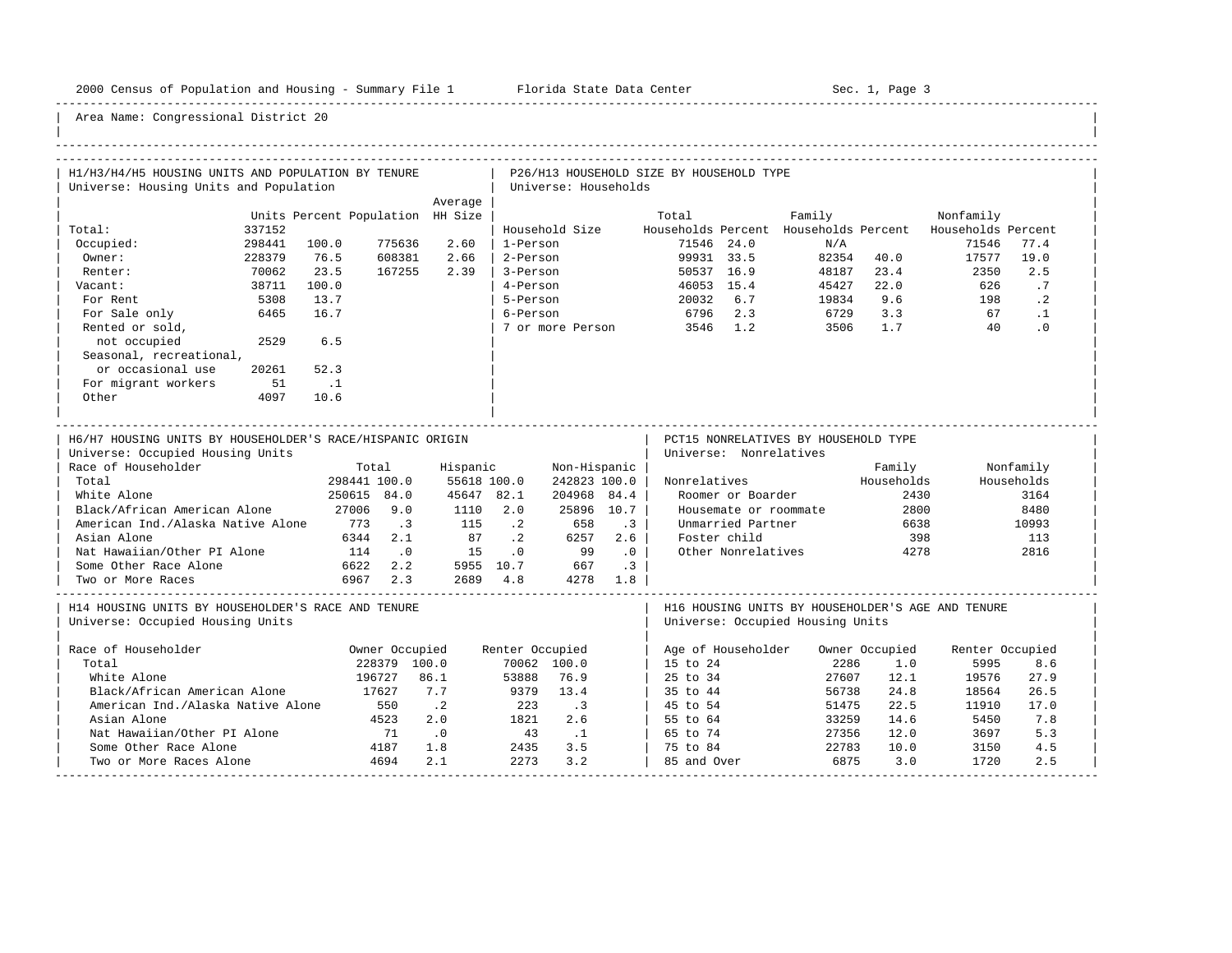----------------------------------------------------------------------------------------------------------------------------------------------------

| |

| P1/P15/P16/P17/P31/P32/P33 POPULATION SUMMARY                    |                |                               |                               | P12/P13 POPULATION BY AGE AND SEX                       |        |      |        |          |                 |           |  |
|------------------------------------------------------------------|----------------|-------------------------------|-------------------------------|---------------------------------------------------------|--------|------|--------|----------|-----------------|-----------|--|
| Universe: Persons, Households, Families                          |                |                               |                               | Universe: Persons                                       |        |      |        |          |                 |           |  |
| Total Population<br>789742                                       | Total Families |                               | 201926                        |                                                         | Total  |      | Male   |          |                 | Female    |  |
| 252930<br>Total Households                                       |                | Population in Families 683150 |                               |                                                         | Number | Pct. | Number | Pct.     | Number          | Pct.      |  |
| Population in Households 776608                                  |                | Average Family Size 3.38      |                               | Under 5                                                 | 51890  | 6.6  | 26740  | 7.0      | 25150           | 6.1       |  |
|                                                                  |                |                               |                               | $5$ to $9$                                              | 55907  | 7.1  | 28493  | 7.5      | 27414           | $6.7$     |  |
|                                                                  |                |                               |                               | $10 - 14$                                               | 56992  | 7.2  | 29063  | 7.7      | 27929           | 6.8       |  |
| P7/P8/P11 POPULATION BY RACE AND HISPANIC ORIGIN                 |                |                               |                               | 15 to 17                                                | 33005  | 4.2  | 16972  | 4.5      | 16033           | 3.9       |  |
| Universe: Persons                                                |                |                               | Total Hispanic Non-Hispanic   | 18 and 19                                               | 19960  | 2.5  | 10188  | 2.7      | 9772            | 2.4       |  |
| Total                                                            | 789742         | 612333                        | 177409                        | 20                                                      | 9661   | 1.2  | 4993   | 1.3      | 4668            | 1.1       |  |
| White Alone                                                      | 667359         | 538689                        | 128670                        | 21                                                      | 9519   | 1.2  | 4850   | 1.3      | 4669            | 1.1       |  |
| Black or African American Alone                                  | 37620          | 8183                          | 29437                         | 22 to 24                                                | 30806  | 3.9  | 15004  | 4.0      | 15802           | 3.9       |  |
| American Ind. and Alaska Native Alone 1168                       |                | 715                           | 453                           | 25 to 29                                                | 60487  | 7.7  | 30021  | 7.9      | 30466           | 7.4       |  |
| Asian Alone                                                      | 12431          |                               | 533 11898<br>120 109          | 30 to 34                                                | 65174  | 8.3  | 32306  | 8.5      | 32868           | 8.0       |  |
| Native Hawaiian/Other Pacific Islander Alone 229                 |                | 120                           |                               | 35 to 39                                                | 73732  | 9.3  | 36016  | 9.5      | 37716           | 9.2       |  |
| Some Other Race Alone                                            | 42186          | 41101                         | 1085                          | 40 to 44                                                | 60828  | 7.7  | 29042  | 7.6      | 31786           | 7.8       |  |
| Two or More Races                                                | 28749          | 22992                         | 5757                          | 45 to 49                                                | 52755  | 6.7  | 24493  | 6.4      | 28262           | 6.9       |  |
|                                                                  |                |                               | -------------------           | 50 to 54                                                | 45493  | 5.8  | 20986  | 5.5      | 24507           | 6.0       |  |
| P15A-I/P16A-I/P17A-I HOUSEHOLDS AND HOUSEHOLD POPULATION BY RACE |                |                               |                               | 55 to 59                                                | 38218  | 4.8  | 17783  | 4.7      | 20435           | 5.0       |  |
| Universe: Households and Population in Households                |                |                               | Average                       | 60 and 61                                               | 14077  | 1.8  | 6463   | 1.7      | 7614            | 1.9       |  |
| Householder:                                                     |                | Households Pop. In HH         | HH Size                       | 62 to 64                                                | 19444  | 2.5  | 8858   | 2.3      | 10586           | 2.6       |  |
| White Alone                                                      | 216412         | 657059                        | 3.04                          | 65 and 66                                               | 11440  | 1.4  | 5038   | 1.3      | 6402            | 1.6       |  |
| Black or African American Alone                                  | 11582          | 33169                         | 2.86                          | 67 to 69                                                | 16560  | 2.1  | 7356   | 1.9      | 9204            | 2.2       |  |
| American Ind. and Alaska Native Alone 292                        |                | 962                           | 3.29                          | 70 to 74                                                | 24846  | 3.1  | 10732  | 2.8      | 14114           | 3.4       |  |
| Asian Alone                                                      | 3954           | 12310                         | 3.11                          | 75 to 79                                                | 17772  | 2.3  | 7263   | 1.9      | 10509           | 2.6       |  |
| Native Hawaiian/Other Pacific Islander Alone 56                  |                | 196                           | 3.50                          | 80 to 84                                                | 11263  | 1.4  | 4147   | 1.1      | 7116            | 1.7       |  |
| Some Other Race Alone                                            | 11337          | 40866                         | 3.60                          | 85 and over                                             | 9913   | 1.3  | 2934   | .8       | 6979            | 1.7       |  |
| Two or More Races                                                | 9297           | 32046                         | 3.45                          | 65 and over                                             | 91794  | 11.6 | 37470  | 9.9      | 54324           | 13.2      |  |
| Hispanic                                                         | 197814         | 636171                        | 3.22                          |                                                         |        |      |        |          |                 |           |  |
| White Alone, Not Hispanic                                        | 40100          | 96966                         | 2.42                          | Median Age                                              | 35.10  |      | 33.80  |          | 36.30           |           |  |
| P31A-I/P32A-I/P33A-I FAMILIES AND POPULATION IN FAMILIES         |                |                               |                               | P19 HOUSEHOLDS BY TYPE AND PRESENCE OF PERSONS UNDER 18 |        |      |        |          |                 |           |  |
| Universe: Families and Population in Families                    |                | Pop. In                       | Average                       | Universe: Households                                    |        |      |        |          | Households With |           |  |
| Householder:                                                     |                |                               | Families Families Family Size |                                                         |        |      |        | People   |                 | No People |  |
| White Alone                                                      | 172445         | 577695                        | 3.35                          |                                                         |        |      |        | Under 18 |                 | Under 18  |  |
| Black or African American Alone                                  | 8378           | 28007                         | 3.34                          | Family Households:                                      |        |      |        | 113799   |                 | 88127     |  |
| American Ind. and Alaska Native Alone                            | 236            | 836                           | 3.54                          | Married Couple Family                                   |        |      |        | 81984    |                 | 65104     |  |
| Asian Alone                                                      | 3149           | 11018                         | 3.50                          | Other Family:                                           |        |      |        | 31815    |                 | 23023     |  |
| Native Hawaiian/Other Pacific Islander Alone                     | 45             | 180                           | 4.00                          | Male Householder, no wife present 6756                  |        |      |        |          |                 | 7248      |  |
| Some Other Race Alone                                            | 9855           | 36836                         | 3.74                          | Female Householder, no husband present                  |        |      |        | 25059    |                 | 15775     |  |
| Two or More Races                                                | 7818           | 28578                         | 3.66                          | Nonfamily Households:                                   |        |      |        | 832      |                 | 50172     |  |
| Hispanic                                                         | 164951         | 568104                        | 3.44                          | Male Householder                                        |        |      |        | 586      |                 | 22718     |  |
| White Alone, Not Hispanic                                        | 25927          | 77741                         | 3.00                          | Female Householder                                      |        |      |        | 246      |                 | 27454     |  |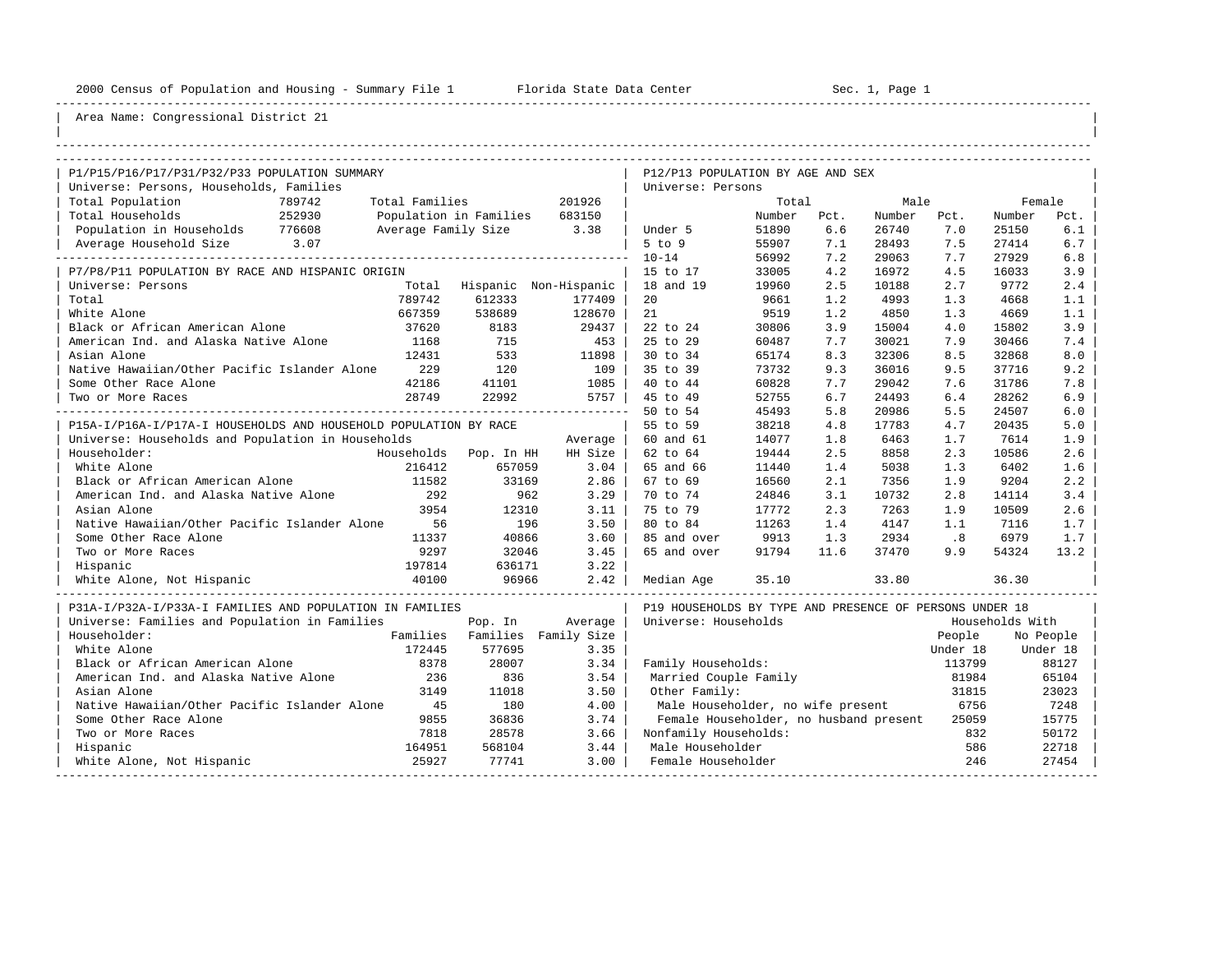----------------------------------------------------------------------------------------------------------------------------------------------------

| | ----------------------------------------------------------------------------------------------------------------------------------------------------

| P34/P35 FAMILY TYPE BY PRESENCE AND AGE  |                  |                                               |                 |                  |                                    |        |  |  |
|------------------------------------------|------------------|-----------------------------------------------|-----------------|------------------|------------------------------------|--------|--|--|
|                                          |                  | P27/P30 RELATIONSHIP BY HOUSEHOLD TYPE        |                 |                  | P28 RELATIONSHIP BY HOUSEHOLD TYPE |        |  |  |
| OF OWN AND RELATED CHILDREN              |                  | Universe: Persons                             |                 |                  | FOR THE POPULATION UNDER 18        |        |  |  |
| Universe: Families                       | With             |                                               | Total 65 & Over |                  | Universe: Persons                  |        |  |  |
|                                          | With Own Related | Population in households:                     | 776608          | 87917            | Total:                             | 197794 |  |  |
| Children                                 | Children         | In family households:                         | 709004          | 72284            | In households:                     | 197325 |  |  |
| Married couple family: 147088            | 147088           | Householder:                                  | 201926          | 29348            | Householder or spouse              | 140    |  |  |
| Children under 18:<br>75712              | 81493            | Male                                          | 140750          | 22895            | Related child:                     | 193976 |  |  |
| 18422<br>Under 6 only                    | 20251            | Female                                        | 61176           | 6453             | Own child:                         | 173578 |  |  |
| Under 6 and 6 to 17<br>15631             | 17462            | Spouse                                        | 147088          | 17000<br>12811   | In married couple family           | 131959 |  |  |
| $6$ to 17 only<br>41659                  | 43780            | Parent                                        | 21261           | In other family: |                                    |        |  |  |
| No children under 18<br>71376            | 65595            | Child                                         | 246652          |                  | No spouse present:                 | 41619  |  |  |
| Other family:<br>54838                   | 54838            | Natural born or adopted                       | 232824          |                  | Male householder                   | 8066   |  |  |
| Male hhdr. No wife:<br>14004             | 14004            | Step                                          | 13828           |                  | Female householder                 | 33553  |  |  |
| Children under 18:<br>5246               | 6636             | Grandchild                                    | 17206           |                  | Other relatives:                   | 20398  |  |  |
| Under 6 only<br>1345                     | 1686             | Brother or sister                             | 14081           |                  | Grandchild                         | 14472  |  |  |
| Under 6 and 6 to 17<br>771               | 1049             | Other relatives                               | 34936           | 11185            | Other relatives                    | 5926   |  |  |
| 6 to 17 only<br>3130                     | 3901             | Nonrelatives                                  | 25854           | 1940             | Nonrelatives                       | 3209   |  |  |
| No children under 18<br>8758             | 7368             | In nonfamily households:                      | 67604           | 15633            | In group quarters:                 | 469    |  |  |
| Female hhdr. No hus.:<br>40834           | 40834            | Male householder:                             | 23304           | 3591             | Institutional                      | 298    |  |  |
| Children under 18:<br>21140              | 24908            | Living alone                                  | 16323           | 3025             | Noninstitutional                   | 171    |  |  |
| 3330<br>Under 6 only                     | 4400             | Not living alone                              | 6981            | 566              |                                    |        |  |  |
| Under 6 and 6 to 17<br>2844              | 3955             | Female householder:                           | 27700           | 10619            | P18 HOUSEHOLD SIZE, HOUSEHOLD TYPE |        |  |  |
| 6 to 17 only<br>14966                    | 16553            | Living alone                                  | 22406<br>9854   |                  | AND PRESENCE OF OWN CHILDREN       |        |  |  |
| No children under 18<br>19694            | 15926            | Not living alone                              | 5294            | 765              | Universe: Households               |        |  |  |
|                                          |                  | Nonrelatives                                  | 16600           | 1423             | 1-person households:               | 38729  |  |  |
|                                          |                  | In group quarters:                            | 13134           | 3877             | Male householder                   | 16323  |  |  |
| P21 HOUSEHOLD TYPE BY AGE OF HOUSEHOLDER |                  | Institutional                                 | 10630           | 2957             | Female householder                 | 22406  |  |  |
| Universe: Households                     |                  | Noninstitutional                              | 2504            | 920              | 2 or more person households:       | 214201 |  |  |
|                                          |                  |                                               |                 |                  | Family households:                 | 201926 |  |  |
| Family                                   | Nonfamily        |                                               |                 |                  | Married couple:                    | 147088 |  |  |
| Householder age: Households              | Households       | PCT14 HOUSEHOLDS BY SEX OF UNMARRIED PARTNERS |                 |                  | With own child, under 18           | 75712  |  |  |
| 5564<br>15 to 24                         | 2895             | Universe: Households                          |                 |                  | No own child, under 18             | 71376  |  |  |
| 25 to 34<br>37937                        | 8849             |                                               |                 |                  | Other family - no spouse pres.     | 54838  |  |  |
| 35 to 44<br>57214                        | 8706             | Unmarried partner households                  |                 | 13341            | Male householder:                  | 14004  |  |  |
| 45 to 54<br>42833                        | 8393             | Male householder and male partner             |                 | 781              | With own child, under 18           | 5246   |  |  |
| 29030<br>55 to 64                        | 7951             | Male householder and female partner           |                 | 6303             | No own child. under 18             | 8758   |  |  |
| 65 to 74<br>19407                        | 7365             | Female householder and female partner         |                 | 723              | Female householder:                | 40834  |  |  |
| 75 to 84<br>8435                         | 5378             | Female householder and male partner           |                 | 5534             | With own child, under 18           | 21140  |  |  |
| 85 and over<br>1506                      | 1467             | All other households                          |                 | 239589           | No own child, under 18             | 19694  |  |  |
| Total<br>201926                          | 51004            |                                               |                 |                  | Nonfamily households:              |        |  |  |
|                                          |                  |                                               |                 |                  | Male householder                   | 6981   |  |  |
|                                          |                  |                                               |                 |                  | Female householder                 | 5294   |  |  |
|                                          |                  |                                               |                 |                  |                                    |        |  |  |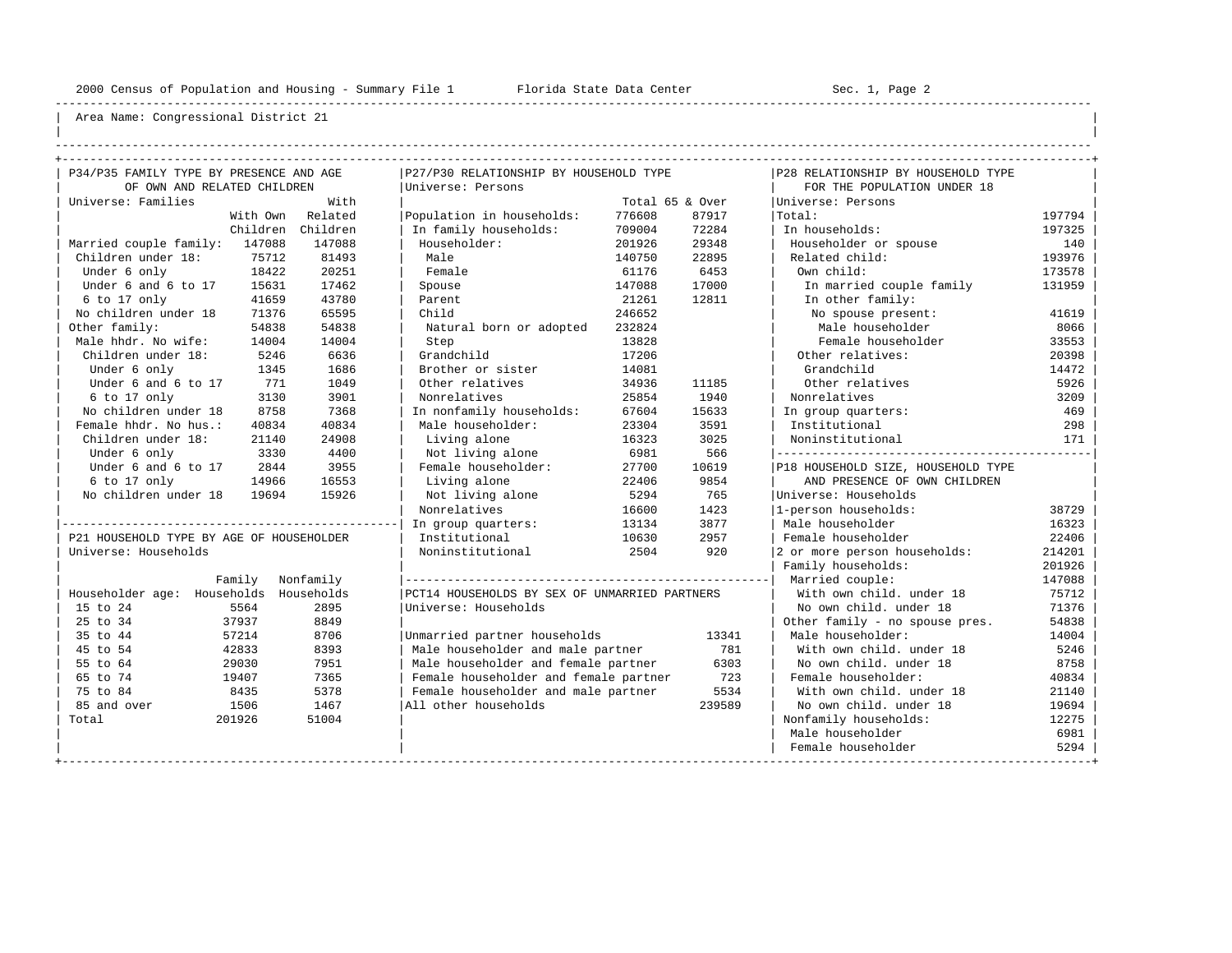-----------------------------------------------------------------------------------------------------------------------------------------------------

| H1/H3/H4/H5 HOUSING UNITS AND POPULATION BY TENURE                                                                   |                                  |              |                 |                             |           | P26/H13 HOUSEHOLD SIZE BY HOUSEHOLD TYPE |                        |                                      |                |                                                          |            |
|----------------------------------------------------------------------------------------------------------------------|----------------------------------|--------------|-----------------|-----------------------------|-----------|------------------------------------------|------------------------|--------------------------------------|----------------|----------------------------------------------------------|------------|
| Universe: Housing Units and Population                                                                               |                                  |              |                 | Universe: Households        |           |                                          |                        |                                      |                |                                                          |            |
|                                                                                                                      |                                  | Average      |                 |                             |           |                                          |                        |                                      |                |                                                          |            |
|                                                                                                                      | Units Percent Population HH Size |              |                 |                             |           | Total                                    |                        | Family                               |                | Nonfamily                                                |            |
| Total:<br>263678                                                                                                     |                                  |              |                 | Household Size              |           |                                          |                        |                                      |                | Households Percent Households Percent Households Percent |            |
| Occupied:<br>252930                                                                                                  | 100.0<br>776608                  | 3.07         | 1-Person        |                             |           |                                          | 38729 15.3             | N/A                                  |                | 38729                                                    | 75.9       |
| Owner:<br>163197                                                                                                     | 64.5<br>519014                   | 3.18         | 2-Person        |                             |           |                                          | 67698 26.8             |                                      | 57978 28.7     | 9720                                                     | 19.1       |
| Renter:<br>89733                                                                                                     | 35.5<br>257594                   | 2.87         | 3-Person        |                             |           |                                          | 54539 21.6             | 52997                                | 26.2           | 1542                                                     | 3.0        |
| 10748<br>Vacant:                                                                                                     | 100.0                            |              | 4-Person        |                             |           |                                          | 50052 19.8             | 49437                                | 24.5           | 615                                                      | 1.2        |
| 3357<br>For Rent                                                                                                     | 31.2                             |              | 5-Person        |                             |           |                                          | 25075 9.9              |                                      | 24846 12.3     | 229                                                      | .4         |
| For Sale only<br>2307                                                                                                | 21.5                             |              | 6-Person        |                             |           | 10189 4.0                                |                        | 10093                                | 5.0            | 96                                                       | $\cdot$ 2  |
| Rented or sold,                                                                                                      |                                  |              |                 | 7 or more Person            |           | 6648 2.6                                 |                        | 6575                                 | 3.3            | 73                                                       | $\cdot$ 1  |
| not occupied<br>818                                                                                                  | 7.6                              |              |                 |                             |           |                                          |                        |                                      |                |                                                          |            |
| Seasonal, recreational,                                                                                              |                                  |              |                 |                             |           |                                          |                        |                                      |                |                                                          |            |
| or occasional use<br>2674                                                                                            | 24.9                             |              |                 |                             |           |                                          |                        |                                      |                |                                                          |            |
| For migrant workers<br>$\overline{4}$                                                                                | $\overline{\phantom{0}}$ .0      |              |                 |                             |           |                                          |                        |                                      |                |                                                          |            |
| Other<br>1588                                                                                                        | 14.8                             |              |                 |                             |           |                                          |                        |                                      |                |                                                          |            |
|                                                                                                                      |                                  |              |                 |                             |           |                                          |                        |                                      |                |                                                          |            |
| H6/H7 HOUSING UNITS BY HOUSEHOLDER'S RACE/HISPANIC ORIGIN<br>Universe: Occupied Housing Units<br>Race of Householder | Total                            | Hispanic     |                 | Non-Hispanic                |           |                                          | Universe: Nonrelatives | PCT15 NONRELATIVES BY HOUSEHOLD TYPE | Family         |                                                          | Nonfamily  |
| Total                                                                                                                | 252930 100.0                     | 197814 100.0 |                 | 55116 100.0                 |           | Nonrelatives                             |                        |                                      | Households     |                                                          | Households |
| White Alone                                                                                                          | 216412 85.6                      | 176312 89.1  |                 | 40100 72.8                  |           |                                          | Roomer or Boarder      |                                      | 5001           |                                                          | 2779       |
| Black/African American Alone                                                                                         | 11582 4.6                        | 2564 1.3     |                 |                             | 9018 16.4 |                                          | Housemate or roommate  |                                      | 4500           |                                                          | 5446       |
| American Ind./Alaska Native Alone                                                                                    | 292<br>$\ldots$ 1                | 185          | $\cdot$ 1       | 107                         | $\cdot$ 2 |                                          | Unmarried Partner      |                                      | 7836           |                                                          | 5505       |
| Asian Alone                                                                                                          | 3954 1.6                         | 161          | $\sim$ 1        | 3793                        | 6.9       |                                          | Foster child           |                                      | 414            |                                                          | 111        |
| Nat Hawaiian/Other PI Alone                                                                                          | 56<br>$\cdot$ 0                  | 25           | $\cdot$ 0       | 31                          | $\ldots$  |                                          | Other Nonrelatives     |                                      | 8103           |                                                          | 2759       |
| Some Other Race Alone                                                                                                | 11337 4.5                        |              |                 | 11058 5.6 279               | .5        |                                          |                        |                                      |                |                                                          |            |
| Two or More Races                                                                                                    | 9297 3.7                         |              |                 | 7509 3.8 1788 3.2           |           |                                          |                        |                                      |                |                                                          |            |
|                                                                                                                      |                                  |              |                 |                             |           |                                          |                        |                                      |                |                                                          |            |
| H14 HOUSING UNITS BY HOUSEHOLDER'S RACE AND TENURE<br>Universe: Occupied Housing Units                               |                                  |              |                 |                             |           |                                          |                        | Universe: Occupied Housing Units     |                | H16 HOUSING UNITS BY HOUSEHOLDER'S AGE AND TENURE        |            |
| Race of Householder                                                                                                  | Owner Occupied                   |              | Renter Occupied |                             |           |                                          | Age of Householder     |                                      | Owner Occupied | Renter Occupied                                          |            |
| Total                                                                                                                | 163197 100.0                     |              |                 | 89733 100.0                 |           | $15 \text{ to } 24$                      |                        | 2611                                 | 1.6            | 5848                                                     | 6.5        |
| White Alone                                                                                                          | 143347                           | 87.8         |                 | 73065 81.4                  |           | 25 to 34                                 |                        | 24286                                | 14.9           | 22500                                                    | 25.1       |
| Black/African American Alone                                                                                         | 5771                             | 3.5          | 5811            | 6.5                         |           | 35 to 44                                 |                        | 42398                                | 26.0           | 23522                                                    | 26.2       |
| American Ind./Alaska Native Alone                                                                                    | 143                              | $\ldots$ 1   | 149             | $\cdot$ . 2                 |           | 45 to 54                                 |                        | 35820                                | 21.9           | 15406                                                    | 17.2       |
| Asian Alone                                                                                                          | 2483                             | 1.5          | 1471            | 1.6                         |           | 55 to 64                                 |                        | 27634                                | 16.9           | 9347                                                     | 10.4       |
| Nat Hawaiian/Other PI Alone                                                                                          |                                  | $\ddotsc 0$  | 21              | $\overline{\phantom{0}}$ .0 |           | 65 to 74                                 |                        | 19825                                | 12.1           | 6947                                                     | 7.7        |
| Some Other Race Alone                                                                                                | $-483$<br>35                     | 3.7          | 5340            | 6.0                         |           | 75 to 84                                 |                        | 9106                                 | 5.6            | 4707                                                     | 5.2        |
| Two or More Races Alone                                                                                              | 5421                             | 3.3          | 3876            | 4.3                         |           | 85 and Over                              |                        | 1517                                 | .9             | 1456                                                     | 1.6        |
|                                                                                                                      | ---------------------------      |              |                 |                             |           |                                          |                        |                                      |                |                                                          |            |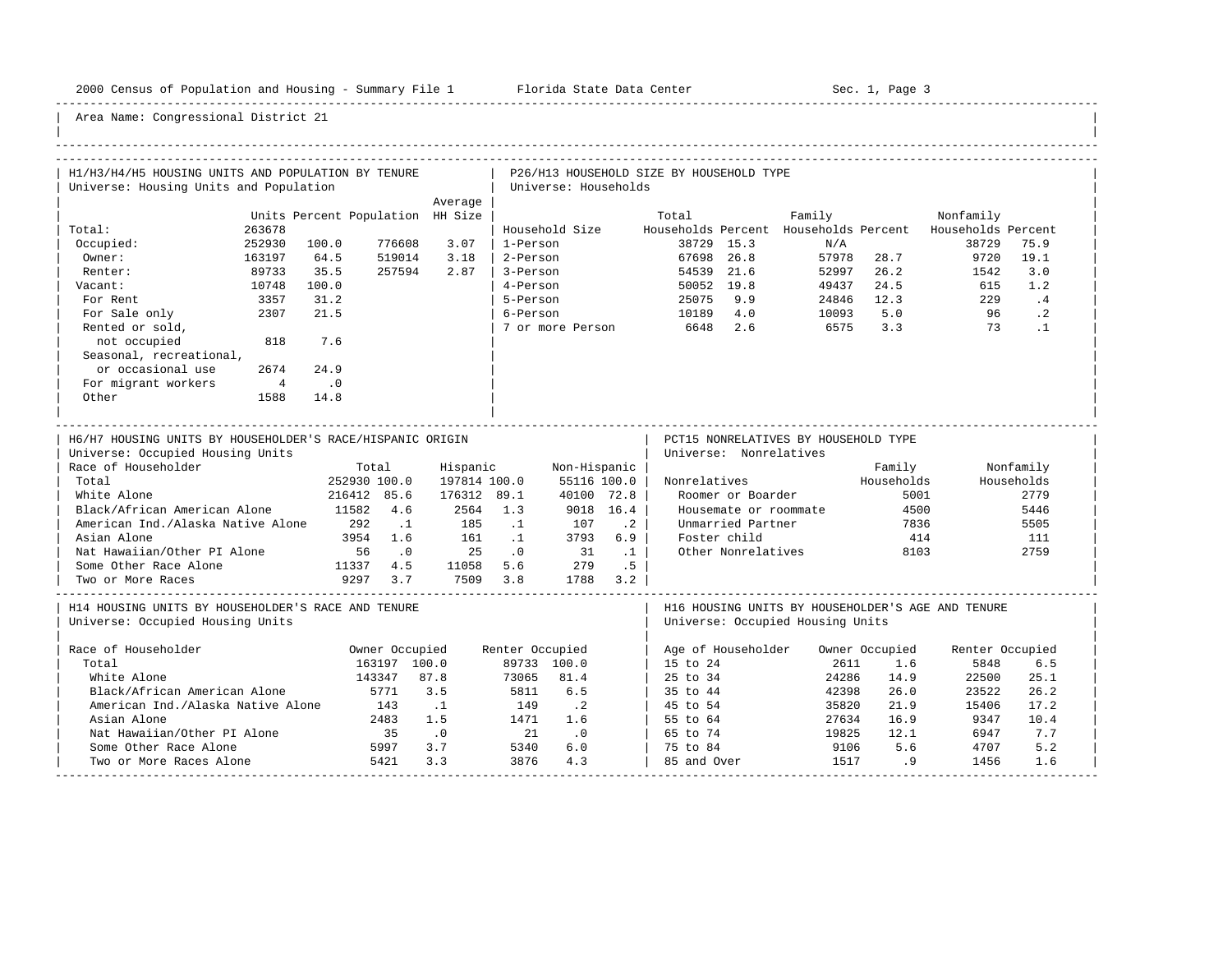----------------------------------------------------------------------------------------------------------------------------------------------------

| |

## Area Name: Congressional District 22

| P1/P15/P16/P17/P31/P32/P33 POPULATION SUMMARY                    |                |                               |                               | P12/P13 POPULATION BY AGE AND SEX                       |        |      |        |          |                 |           |  |
|------------------------------------------------------------------|----------------|-------------------------------|-------------------------------|---------------------------------------------------------|--------|------|--------|----------|-----------------|-----------|--|
| Universe: Persons, Households, Families                          |                |                               |                               | Universe: Persons                                       |        |      |        |          |                 |           |  |
| Total Population<br>630775                                       | Total Families |                               | 155860                        |                                                         | Total  |      | Male   |          | Female          |           |  |
| Total Households<br>309937                                       |                | Population in Families 423041 |                               |                                                         | Number | Pct. | Number | Pct.     | Number          | Pct.      |  |
| Population in Households 622695                                  |                | Average Family Size 2.71      |                               | Under 5                                                 | 28218  | 4.5  | 14545  | 4.7      | 13673           | 4.3       |  |
| Average Household Size 2.01                                      |                |                               |                               | $5$ to $9$                                              | 27355  | 4.3  | 14007  | 4.5      | 13348           | 4.2       |  |
|                                                                  |                |                               |                               | $10 - 14$                                               | 26473  | 4.2  | 13629  | 4.4      | 12844           | 4.0       |  |
| P7/P8/P11 POPULATION BY RACE AND HISPANIC ORIGIN                 |                |                               |                               | 15 to 17                                                | 15001  | 2.4  | 7624   | 2.5      | 7377            | 2.3       |  |
| Universe: Persons                                                |                | Total Hispanic Non-Hispanic   |                               | 18 and 19                                               | 9990   | 1.6  | 5129   | 1.7      | 4861            | 1.5       |  |
| Total                                                            | 630775         | 130065                        | 500710                        | 20                                                      | 4911   | .8   | 2450   | .8       | 2461            | .8        |  |
| White Alone                                                      | 544234         | 104336                        | 439898                        | 21                                                      | 4933   | .8   | 2459   | .8       | 2474            | .8        |  |
| Black or African American Alone                                  | 41954          | 2746                          | 39208                         | 22 to 24                                                | 17544  | 2.8  | 8702   | 2.8      | 8842            | 2.8       |  |
| American Ind. and Alaska Native Alone                            | 1378           | 491                           | 887                           | 25 to 29                                                | 39655  | 6.3  | 20269  | 6.5      | 19386           | 6.0       |  |
| Asian Alone                                                      | 9065           | 269                           | 8796                          | 30 to 34                                                | 47901  | 7.6  | 25162  | 8.1      | 22739           | 7.1       |  |
| Native Hawaiian/Other Pacific Islander Alone 352                 |                | 95                            | 257                           | 35 to 39                                                | 52123  | 8.3  | 27772  | 9.0      | 24351           | 7.6       |  |
| Some Other Race Alone                                            | 17013          | 15354                         | 1659                          | 40 to 44                                                | 50035  | 7.9  | 26611  | 8.6      | 23424           | 7.3       |  |
| Two or More Races                                                | 16779          | 6774                          | 10005                         | 45 to 49                                                | 45184  | 7.2  | 23007  | 7.4      | 22177           | 6.9       |  |
|                                                                  |                |                               |                               | 50 to 54                                                | 43558  | 6.9  | 21857  | 7.1      | 21701           | 6.8       |  |
| P15A-I/P16A-I/P17A-I HOUSEHOLDS AND HOUSEHOLD POPULATION BY RACE |                |                               |                               | 55 to 59                                                | 37337  | 5.9  | 18219  | 5.9      | 19118           | 6.0       |  |
| Universe: Households and Population in Households                |                |                               | Average                       | 60 and 61                                               | 13513  | 2.1  | 6490   | 2.1      | 7023            | 2.2       |  |
| Householder:                                                     |                | Households Pop. In HH         | HH Size                       | 62 to 64                                                | 19105  | 3.0  | 9043   | 2.9      | 10062           | 3.1       |  |
| White Alone                                                      | 279167         | 539649                        | 1.93                          | 65 and 66                                               | 12733  | 2.0  | 6028   | 1.9      | 6705            | 2.1       |  |
| Black or African American Alone                                  | 14634          | 39755                         | 2.72                          | 67 to 69                                                | 20025  | 3.2  | 9410   | 3.0      | 10615           | 3.3       |  |
| American Ind. and Alaska Native Alone                            | 529            | 1217                          | 2.30                          | 70 to 74                                                | 35241  | 5.6  | 15917  | 5.1      | 19324           | 6.0       |  |
| Asian Alone                                                      | 3395           | 8468                          | 2.49                          | 75 to 79                                                | 31787  | 5.0  | 13565  | 4.4      | 18222           | 5.7       |  |
| Native Hawaiian/Other Pacific Islander Alone                     | 107            | 255                           | 2.38                          | 80 to 84                                                | 23727  | 3.8  | 9389   | 3.0      | 14338           | 4.5       |  |
| Some Other Race Alone                                            | 5549           | 16165                         | 2.91                          | 85 and over                                             | 24426  | 3.9  | 8528   | 2.8      | 15898           | 5.0       |  |
| Two or More Races                                                | 6556           | 17186                         | 2.62                          | 65 and over                                             | 147939 | 23.5 | 62837  | 20.3     | 85102           | 26.5      |  |
| Hispanic                                                         | 51885          | 129238                        | 2.49                          |                                                         |        |      |        |          |                 |           |  |
| 236103<br>White Alone, Not Hispanic                              |                | 436021                        | 1.85                          | Median Aqe                                              | 44.10  |      | 42.40  |          | 46.00           |           |  |
| P31A-I/P32A-I/P33A-I FAMILIES AND POPULATION IN FAMILIES         |                |                               |                               | P19 HOUSEHOLDS BY TYPE AND PRESENCE OF PERSONS UNDER 18 |        |      |        |          |                 |           |  |
| Universe: Families and Population in Families                    |                | Pop. In                       | Average                       | Universe: Households                                    |        |      |        |          | Households With |           |  |
| Householder:                                                     |                |                               | Families Families Family Size |                                                         |        |      |        | People   |                 | No People |  |
| White Alone                                                      | 136613         | 358433                        | 2.62                          |                                                         |        |      |        | Under 18 |                 | Under 18  |  |
| Black or African American Alone                                  | 9093           | 31069                         | 3.42                          | Family Households:                                      |        |      |        | 56208    |                 | 99652     |  |
| American Ind. and Alaska Native Alone                            | 258            | 780                           | 3.02                          | Married Couple Family                                   |        |      |        | 37088    |                 | 83036     |  |
| Asian Alone                                                      | 2112           | 6685                          | 3.17                          | Other Family:                                           |        |      |        | 19120    |                 | 16616     |  |
| Native Hawaiian/Other Pacific Islander Alone                     | 55             | 178                           | 3.24                          | Male Householder, no wife present                       |        |      |        | 4989     |                 | 5770      |  |
| Some Other Race Alone                                            | 3716           | 12677                         | 3.41                          | Female Householder, no husband present 14131            |        |      |        |          |                 | 10846     |  |
| Two or More Races                                                | 4013           | 13219                         | 3.29                          | Nonfamily Households:                                   |        |      |        | 873      |                 | 153204    |  |
| Hispanic                                                         | 32012          | 98613                         | 3.08                          | Male Householder                                        |        |      |        | 618      |                 | 74754     |  |
| White Alone, Not Hispanic                                        | 110553         | 280009                        | 2.53                          | Female Householder                                      |        |      |        | 255      |                 | 78450     |  |

-----------------------------------------------------------------------------------------------------------------------------------------------------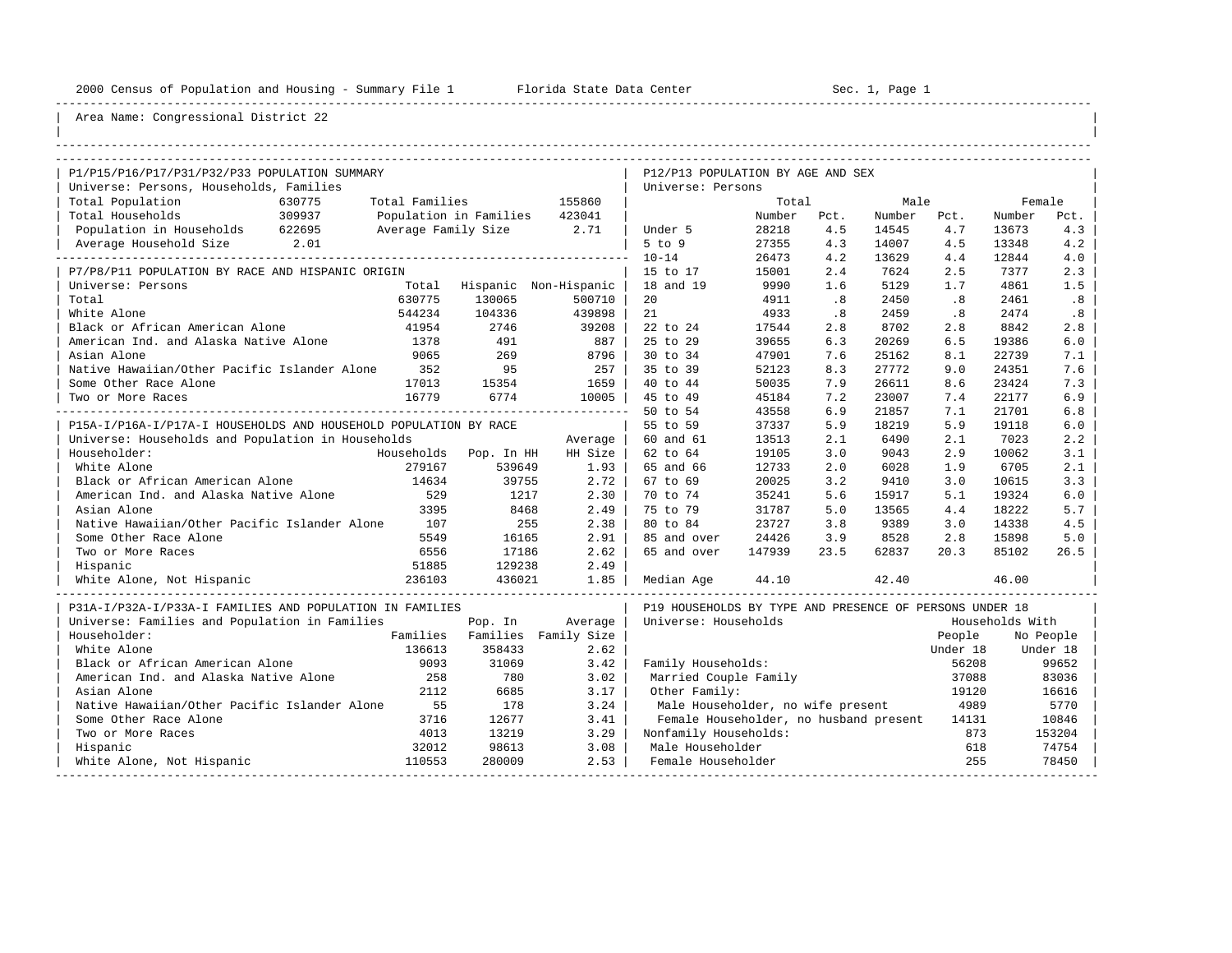----------------------------------------------------------------------------------------------------------------------------------------------------

| | ----------------------------------------------------------------------------------------------------------------------------------------------------

| P34/P35 FAMILY TYPE BY PRESENCE AND AGE  |                  |                                               |        |                  |                                    |        |  |  |  |
|------------------------------------------|------------------|-----------------------------------------------|--------|------------------|------------------------------------|--------|--|--|--|
|                                          |                  | P27/P30 RELATIONSHIP BY HOUSEHOLD TYPE        |        |                  | P28 RELATIONSHIP BY HOUSEHOLD TYPE |        |  |  |  |
| OF OWN AND RELATED CHILDREN              |                  | Universe: Persons                             |        |                  | FOR THE POPULATION UNDER 18        |        |  |  |  |
| Universe: Families                       | With             |                                               |        | Total 65 & Over  | Universe: Persons                  |        |  |  |  |
|                                          | With Own Related | Population in households:                     | 622695 | 143988           | Total:                             | 97047  |  |  |  |
| Children                                 | Children         | In family households:                         | 435498 | 87197            | In households:                     | 96677  |  |  |  |
| Married couple family: 120124            | 120124           | Householder:                                  | 155860 | 45723            | Householder or spouse              | 157    |  |  |  |
| Children under 18:<br>35487              | 36951            | Male                                          | 111028 | 36697            | Related child:                     | 94610  |  |  |  |
| Under 6 only<br>10931                    | 11374            | Female                                        | 44832  | 9026             | Own child:                         | 87650  |  |  |  |
| 6732<br>Under 6 and 6 to 17              | 7241             | Spouse                                        | 120124 | 33197<br>4333    | In married couple family           | 62143  |  |  |  |
| 6 to 17 only<br>17824                    | 18336            | Parent                                        | 6936   | In other family: |                                    |        |  |  |  |
| No children under 18<br>84637            | 83173            | Child                                         | 117591 |                  | No spouse present:                 | 25507  |  |  |  |
| Other family:<br>35736                   | 35736            | Natural born or adopted                       | 112314 |                  | Male householder                   | 6327   |  |  |  |
| Male hhdr. No wife:<br>10759             | 10759            | Step                                          | 5277   |                  | Female householder                 | 19180  |  |  |  |
| Children under 18:<br>4308               | 4909             | Grandchild                                    | 5840   |                  | Other relatives:                   | 6960   |  |  |  |
| Under 6 only<br>1216                     | 1392             | Brother or sister                             | 7149   |                  | Grandchild                         | 4680   |  |  |  |
| Under 6 and 6 to 17<br>473               | 584              | Other relatives                               | 9541   | 3339             | Other relatives                    | 2280   |  |  |  |
| 6 to 17 only<br>2619                     | 2933             | Nonrelatives                                  | 12457  | 605              | Nonrelatives                       | 1910   |  |  |  |
| No children under 18<br>6451             | 5850             | In nonfamily households:                      | 187197 | 56791            | In group quarters:                 | 370    |  |  |  |
| Female hhdr. No hus.:<br>24977           | 24977            | Male householder:<br>75372                    |        | 15802            | Institutional                      | 60     |  |  |  |
| Children under 18:<br>12465              | 14079            | Living alone                                  | 57322  | 13716            | Noninstitutional                   | 310    |  |  |  |
| Under 6 only<br>2590                     | 3074             | Not living alone                              | 18050  | 2086             |                                    |        |  |  |  |
| Under 6 and 6 to 17<br>1506              | 1938             | Female householder:                           | 78705  | 38037            | P18 HOUSEHOLD SIZE, HOUSEHOLD TYPE |        |  |  |  |
| 6 to 17 only<br>8369                     | 9067             | Living alone                                  | 68196  | 36246            | AND PRESENCE OF OWN CHILDREN       |        |  |  |  |
| No children under 18<br>12512            | 10898            | Not living alone                              | 10509  | 1791             | Universe: Households               |        |  |  |  |
|                                          |                  | Nonrelatives                                  | 33120  | 2952             | 1-person households:               | 125518 |  |  |  |
|                                          |                  | In group quarters:                            | 8080   | 3951             | Male householder                   | 57322  |  |  |  |
| P21 HOUSEHOLD TYPE BY AGE OF HOUSEHOLDER |                  | Institutional                                 | 2590   | 2136             | Female householder                 | 68196  |  |  |  |
| Universe: Households                     |                  | Noninstitutional                              | 5490   | 1815             | 2 or more person households:       | 184419 |  |  |  |
|                                          |                  |                                               |        |                  | Family households:                 | 155860 |  |  |  |
| Family                                   | Nonfamily        |                                               |        |                  | Married couple:                    | 120124 |  |  |  |
| Householder age: Households Households   |                  | PCT14 HOUSEHOLDS BY SEX OF UNMARRIED PARTNERS |        |                  | With own child, under 18           | 35487  |  |  |  |
| 3367<br>15 to 24                         | 5542             | Universe: Households                          |        |                  | No own child, under 18             | 84637  |  |  |  |
| 25 to 34<br>21064                        | 23710            |                                               |        |                  | Other family - no spouse pres.     | 35736  |  |  |  |
| 35 to 44<br>33022                        | 27024            | Unmarried partner households                  |        | 19553            | Male householder:                  | 10759  |  |  |  |
| 45 to 54<br>29471                        | 24500            | Male householder and male partner             |        | 2938             | With own child, under 18           | 4308   |  |  |  |
| 23213<br>55 to 64                        | 19462            | Male householder and female partner           |        | 8854             | No own child. under 18             | 6451   |  |  |  |
| 65 to 74<br>23180                        | 20335            | Female householder and female partner         |        | 1016             | Female householder:                | 24977  |  |  |  |
| 75 to 84<br>17327                        | 21250            | Female householder and male partner           |        | 6745             | With own child, under 18           | 12465  |  |  |  |
| 85 and over<br>5216                      | 12254            | All other households                          |        | 290384           | No own child, under 18             | 12512  |  |  |  |
| Total<br>155860                          | 154077           |                                               |        |                  | Nonfamily households:<br>28559     |        |  |  |  |
|                                          |                  |                                               |        |                  | Male householder                   | 18050  |  |  |  |
|                                          |                  |                                               |        |                  | Female householder                 | 10509  |  |  |  |
|                                          |                  |                                               |        |                  |                                    |        |  |  |  |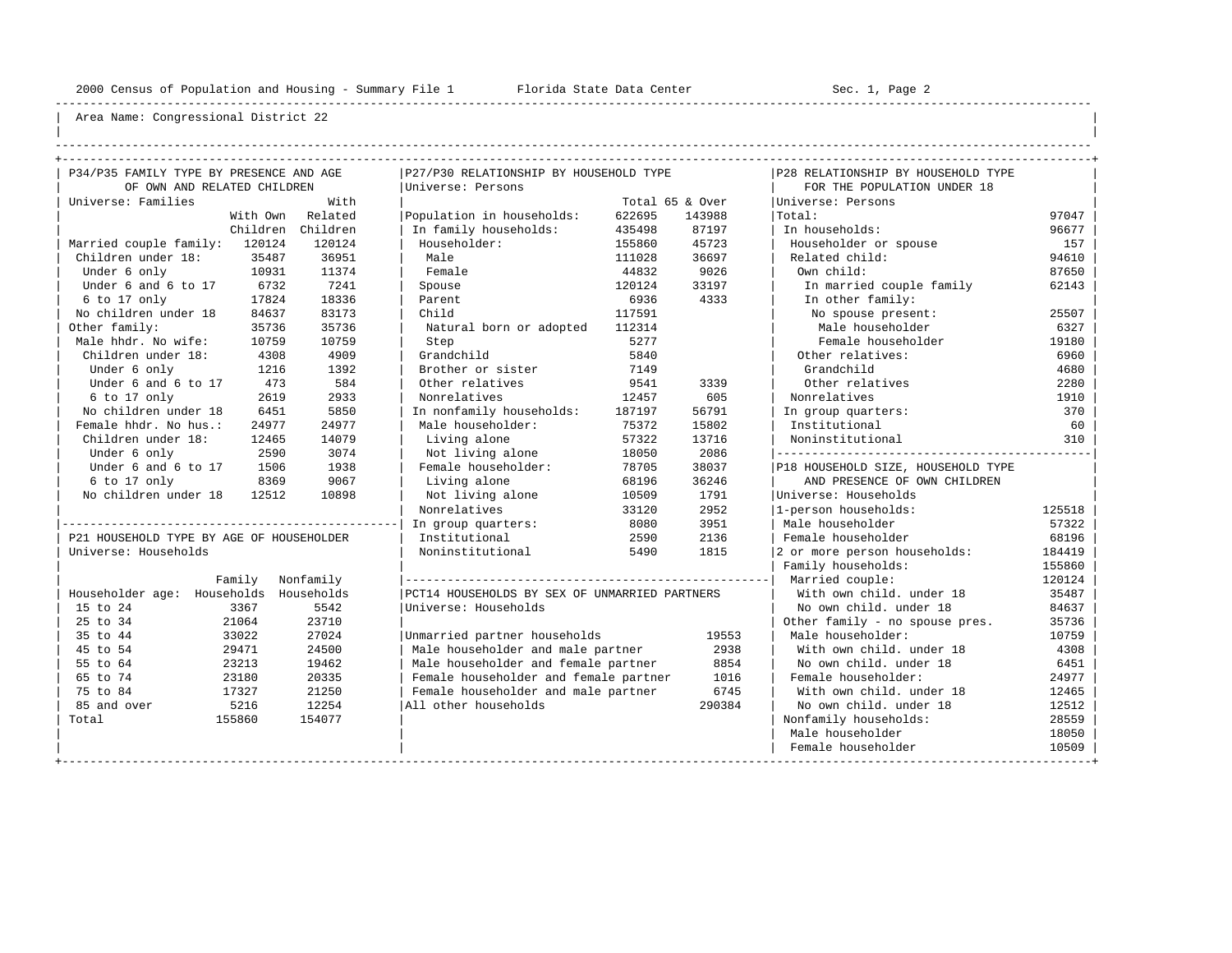-----------------------------------------------------------------------------------------------------------------------------------------------------

| H1/H3/H4/H5 HOUSING UNITS AND POPULATION BY TENURE        |        |                                  |                |            |                 |                      |              | P26/H13 HOUSEHOLD SIZE BY HOUSEHOLD TYPE |                        |                                       |                |                                                   |            |  |
|-----------------------------------------------------------|--------|----------------------------------|----------------|------------|-----------------|----------------------|--------------|------------------------------------------|------------------------|---------------------------------------|----------------|---------------------------------------------------|------------|--|
| Universe: Housing Units and Population                    |        |                                  |                |            |                 | Universe: Households |              |                                          |                        |                                       |                |                                                   |            |  |
|                                                           |        |                                  |                | Average    |                 |                      |              |                                          |                        |                                       |                |                                                   |            |  |
|                                                           |        | Units Percent Population HH Size |                |            |                 |                      |              | Total                                    |                        | Family                                |                | Nonfamily                                         |            |  |
| Total:                                                    | 396781 |                                  |                |            |                 | Household Size       |              |                                          |                        | Households Percent Households Percent |                | Households Percent                                |            |  |
| Occupied:                                                 | 309937 | 100.0                            | 622695         | 2.01       | 1-Person        |                      |              | 125518                                   | 40.5                   | N/A                                   |                | 125518                                            | 81.5       |  |
| Owner:                                                    | 200315 | 64.6                             | 411861         | 2.06       | 2-Person        |                      |              | 114940                                   | 37.1                   | 89622                                 | 57.5           | 25318                                             | 16.4       |  |
| Renter:                                                   | 109622 | 35.4                             | 210834         | 1.92       | 3-Person        |                      |              |                                          | 33673 10.9             | 31336                                 | 20.1           | 2337                                              | 1.5        |  |
| Vacant:                                                   | 86844  | 100.0                            |                |            | 4-Person        |                      |              | 21534                                    | 6.9                    | 20892                                 | 13.4           | 642                                               | .4         |  |
| For Rent                                                  | 9825   | 11.3                             |                |            | 5-Person        |                      |              | 8918                                     | 2.9                    | 8753                                  | 5.6            | 165                                               | $\cdot$ 1  |  |
| For Sale only                                             | 5817   | 6.7                              |                |            | 6-Person        |                      |              | 3490                                     | 1.1                    | 3426                                  | 2.2            | 64                                                | $\cdot$ 0  |  |
| Rented or sold,                                           |        |                                  |                |            |                 | 7 or more Person     |              | 1864                                     | .6                     | 1831                                  | 1.2            | 33                                                | $\cdot$ 0  |  |
| not occupied                                              | 4170   | 4.8                              |                |            |                 |                      |              |                                          |                        |                                       |                |                                                   |            |  |
| Seasonal, recreational,                                   |        |                                  |                |            |                 |                      |              |                                          |                        |                                       |                |                                                   |            |  |
| or occasional use                                         | 61534  | 70.9                             |                |            |                 |                      |              |                                          |                        |                                       |                |                                                   |            |  |
| For migrant workers                                       | 33     | $\cdot$ .0                       |                |            |                 |                      |              |                                          |                        |                                       |                |                                                   |            |  |
| Other                                                     | 5465   | 6.3                              |                |            |                 |                      |              |                                          |                        |                                       |                |                                                   |            |  |
|                                                           |        |                                  |                |            |                 |                      |              |                                          |                        |                                       |                |                                                   |            |  |
| H6/H7 HOUSING UNITS BY HOUSEHOLDER'S RACE/HISPANIC ORIGIN |        |                                  |                |            |                 |                      |              |                                          |                        | PCT15 NONRELATIVES BY HOUSEHOLD TYPE  |                |                                                   |            |  |
| Universe: Occupied Housing Units                          |        |                                  |                |            |                 |                      |              |                                          | Universe: Nonrelatives |                                       |                |                                                   |            |  |
| Race of Householder                                       |        |                                  | Total          | Hispanic   |                 | Non-Hispanic         |              |                                          |                        |                                       | Family         |                                                   | Nonfamily  |  |
| Total                                                     |        | 309937 100.0                     |                |            |                 |                      |              |                                          |                        |                                       |                |                                                   |            |  |
| White Alone                                               |        |                                  |                |            | 51885 100.0     |                      | 258052 100.0 | Nonrelatives                             |                        |                                       | Households     |                                                   | Households |  |
|                                                           |        |                                  | 279167 90.1    | 43064 83.0 |                 | 236103 91.5          |              |                                          | Roomer or Boarder      |                                       | 1951           |                                                   | 3937       |  |
| Black/African American Alone                              |        | 14634                            | 4.7            | 1011       | 1.9             | 13623                | 5.3          |                                          | Housemate or roommate  |                                       | 2460           |                                                   | 10700      |  |
| American Ind./Alaska Native Alone                         |        | 529                              | $\cdot$ 2      | 159        | $\cdot$ 3       | 370                  | $\cdot$ 1    |                                          | Unmarried Partner      |                                       | 4680           |                                                   | 14873      |  |
| Asian Alone                                               |        | 3395                             | 1.1            | 71         | $\overline{1}$  | 3324                 | 1.3          |                                          | Foster child           |                                       | 229            |                                                   | 95         |  |
| Nat Hawaiian/Other PI Alone                               |        | 107                              | $\cdot$ 0      | 23         | $\cdot$ 0       | 84                   | .0           |                                          | Other Nonrelatives     |                                       | 3137           |                                                   | 3515       |  |
| Some Other Race Alone                                     |        | 5549                             | 1.8            | 4959       | 9.6             | 590                  | $\cdot$ . 2  |                                          |                        |                                       |                |                                                   |            |  |
| Two or More Races                                         |        | 6556                             | 2.1            | 2598       | 5.0             | 3958                 | 1.5          |                                          |                        |                                       |                |                                                   |            |  |
| H14 HOUSING UNITS BY HOUSEHOLDER'S RACE AND TENURE        |        |                                  |                |            |                 |                      |              |                                          |                        |                                       |                | H16 HOUSING UNITS BY HOUSEHOLDER'S AGE AND TENURE |            |  |
| Universe: Occupied Housing Units                          |        |                                  |                |            |                 |                      |              |                                          |                        | Universe: Occupied Housing Units      |                |                                                   |            |  |
| Race of Householder                                       |        |                                  | Owner Occupied |            | Renter Occupied |                      |              |                                          | Age of Householder     |                                       | Owner Occupied | Renter Occupied                                   |            |  |
| Total                                                     |        |                                  | 200315 100.0   |            | 109622 100.0    |                      |              | 15 to 24                                 |                        | 1554                                  | .8             | 7355                                              | 6.7        |  |
| White Alone                                               |        |                                  | 187878         | 93.8       | 91289           | 83.3                 |              | 25 to 34                                 |                        | 16586                                 | 8.3            | 28188                                             | 25.7       |  |
| Black/African American Alone                              |        |                                  | 5474           | 2.7        | 9160            | 8.4                  |              | 35 to 44                                 |                        | 33416                                 | 16.7           | 26630                                             | 24.3       |  |
| American Ind./Alaska Native Alone                         |        |                                  | 214            | $\cdot$ 1  | 315             | $\cdot$ 3            |              | 45 to 54                                 |                        | 35251                                 | 17.6           | 18720                                             | 17.1       |  |
| Asian Alone                                               |        |                                  | 1834           | .9         | 1561            | 1.4                  |              | 55 to 64                                 |                        | 32179                                 | 16.1           | 10496                                             | 9.6        |  |
| Nat Hawaiian/Other PI Alone                               |        |                                  | 37             | .0         | 70              | $\overline{1}$       |              | 65 to 74                                 |                        | 35720                                 | 17.8           | 7795                                              | 7.1        |  |
| Some Other Race Alone                                     |        |                                  | 1967           | 1.0        | 3582            | 3.3                  |              | 75 to 84                                 |                        | 32101                                 | 16.0           | 6476                                              | 5.9        |  |
| Two or More Races Alone                                   |        |                                  | 2911           | 1.5        | 3645            | 3.3                  |              | 85 and Over                              |                        | 13508                                 | 6.7            | 3962                                              | 3.6        |  |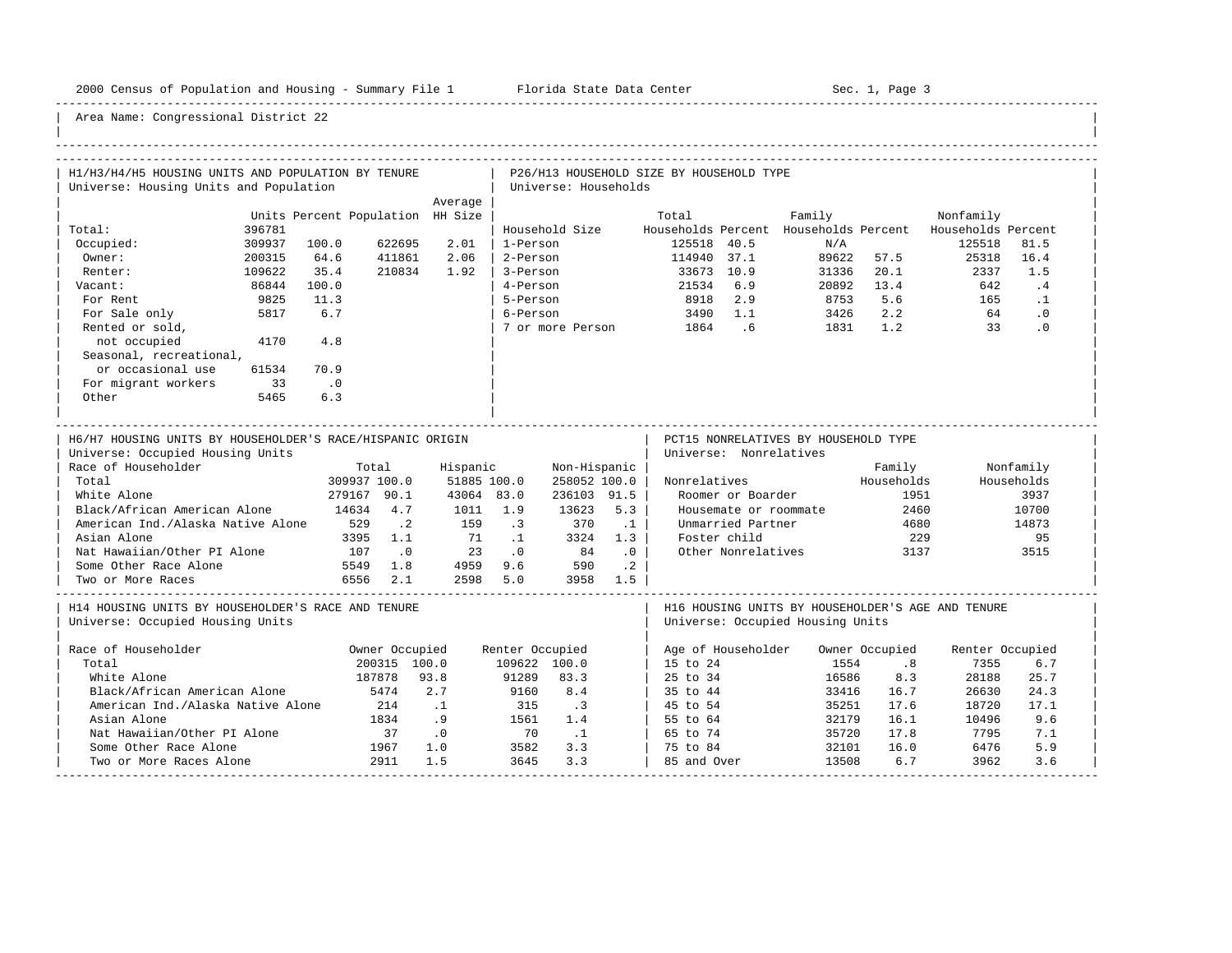----------------------------------------------------------------------------------------------------------------------------------------------------

| |

| P1/P15/P16/P17/P31/P32/P33 POPULATION SUMMARY                    |        |                |                        |                       | P12/P13 POPULATION BY AGE AND SEX                       |        |      |        |          |                 |           |  |
|------------------------------------------------------------------|--------|----------------|------------------------|-----------------------|---------------------------------------------------------|--------|------|--------|----------|-----------------|-----------|--|
| Universe: Persons, Households, Families                          |        |                |                        |                       | Universe: Persons                                       |        |      |        |          |                 |           |  |
| Total Population                                                 | 618766 | Total Families |                        | 141084                |                                                         | Total  |      | Male   |          |                 | Female    |  |
| Total Households                                                 | 211628 |                | Population in Families | 481274                |                                                         | Number | Pct. | Number | Pct.     | Number          | Pct.      |  |
| Population in Households                                         | 597179 |                | Average Family Size    | 3.41                  | Under 5                                                 | 47130  | 7.6  | 24128  | 7.9      | 23002           | 7.4       |  |
| Average Household Size                                           | 2.82   |                |                        |                       | $5$ to $9$                                              | 51188  | 8.3  | 26219  | 8.5      | 24969           | 8.0       |  |
| ---------------                                                  |        |                |                        |                       | $10 - 14$                                               | 51875  | 8.4  | 26508  | 8.6      | 25367           | 8.1       |  |
| P7/P8/P11 POPULATION BY RACE AND HISPANIC ORIGIN                 |        |                |                        |                       | 15 to 17                                                | 29945  | 4.8  | 15455  | 5.0      | 14490           | 4.6       |  |
| Universe: Persons                                                |        | Total          |                        | Hispanic Non-Hispanic | 18 and 19                                               | 18478  | 3.0  | 9569   | 3.1      | 8909            | 2.9       |  |
| Total                                                            |        | 618766         | 81091                  | 537675                | 20                                                      | 8970   | 1.4  | 4710   | 1.5      | 4260            | 1.4       |  |
| White Alone                                                      |        | 214516         | 46641                  | 167875                | 21                                                      | 8502   | 1.4  | 4421   | 1.4      | 4081            | 1.3       |  |
| Black or African American Alone                                  |        | 342343         | 4961                   | 337382                | 22 to 24                                                | 25448  | 4.1  | 13026  | 4.2      | 12422           | 4.0       |  |
| American Ind. and Alaska Native Alone                            |        | 1874           | 765                    | 1109                  | 25 to 29                                                | 43841  | 7.1  | 22301  | 7.3      | 21540           | 6.9       |  |
| Asian Alone                                                      |        | 5824           | 111                    | 5713                  | 30 to 34                                                | 45855  | 7.4  | 23108  | 7.5      | 22747           | 7.3       |  |
| Native Hawaiian/Other Pacific Islander Alone                     |        | 481            | 168                    | 313                   | 35 to 39                                                | 50484  | 8.2  | 25767  | 8.4      | 24717           | 7.9       |  |
| Some Other Race Alone                                            |        | 24765          | 22617                  | 2148                  | 40 to 44                                                | 48473  | 7.8  | 24645  | 8.0      | 23828           | 7.6       |  |
| Two or More Races                                                |        | 28963          | 5828                   | 23135                 | 45 to 49                                                | 40196  | 6.5  | 20171  | 6.6      | 20025           | $6.4$     |  |
|                                                                  |        |                |                        |                       | 50 to 54                                                | 32808  | 5.3  | 16178  | 5.3      | 16630           | 5.3       |  |
| P15A-I/P16A-I/P17A-I HOUSEHOLDS AND HOUSEHOLD POPULATION BY RACE |        |                |                        |                       | 55 to 59                                                | 25600  | 4.1  | 12497  | 4.1      | 13103           | 4.2       |  |
| Universe: Households and Population in Households                |        |                |                        | Average               | 60 and 61                                               | 9040   | 1.5  | 4322   | 1.4      | 4718            | 1.5       |  |
| Householder:                                                     |        |                | Households Pop. In HH  | HH Size               | 62 to 64                                                | 12571  | 2.0  | 6118   | 2.0      | 6453            | 2.1       |  |
| White Alone                                                      |        | 89676          | 203559                 | 2.27                  | 65 and 66                                               | 7878   | 1.3  | 3684   | 1.2      | 4194            | 1.3       |  |
| Black or African American Alone                                  |        | 104630         | 332847                 | 3.18                  | 67 to 69                                                | 10794  | 1.7  | 4897   | 1.6      | 5897            | 1.9       |  |
| American Ind. and Alaska Native Alone                            |        | 483            | 1534                   | 3.18                  | 70 to 74                                                | 16219  | 2.6  | 7199   | 2.3      | 9020            | 2.9       |  |
| Asian Alone                                                      |        | 1859           | 5569                   | 3.00                  | 75 to 79                                                | 13001  | 2.1  | 5271   | 1.7      | 7730            | 2.5       |  |
| Native Hawaiian/Other Pacific Islander Alone                     |        | 117            | 400                    | 3.42                  | 80 to 84                                                | 9610   | 1.6  | 3498   | 1.1      | 6112            | 2.0       |  |
| Some Other Race Alone                                            |        | 6063           | 23741                  | 3.92                  | 85 and over                                             | 10860  | 1.8  | 3338   | 1.1      | 7522            | 2.4       |  |
| Two or More Races                                                |        | 8800           | 29529                  | 3.36                  | 65 and over                                             | 68362  | 11.0 | 27887  | 9.1      | 40475           | 13.0      |  |
| Hispanic                                                         |        | 22313          | 78141                  | 3.50                  |                                                         |        |      |        |          |                 |           |  |
| White Alone, Not Hispanic                                        |        | 76044          | 158992                 | 2.09                  | Median Age                                              | 32.60  |      | 31.50  |          | 33.70           |           |  |
| P31A-I/P32A-I/P33A-I FAMILIES AND POPULATION IN FAMILIES         |        |                |                        |                       | P19 HOUSEHOLDS BY TYPE AND PRESENCE OF PERSONS UNDER 18 |        |      |        |          |                 |           |  |
| Universe: Families and Population in Families                    |        |                | Pop. In                | Average               | Universe: Households                                    |        |      |        |          | Households With |           |  |
| Householder:                                                     |        | Families       |                        | Families Family Size  |                                                         |        |      |        | People   |                 | No People |  |
| White Alone                                                      |        | 49861          | 146634                 | 2.94                  |                                                         |        |      |        | Under 18 |                 | Under 18  |  |
| Black or African American Alone                                  |        | 78304          | 285095                 | 3.64                  | Family Households:                                      |        |      |        | 86276    |                 | 54808     |  |
| American Ind. and Alaska Native Alone                            |        | 307            | 1167                   | 3.80                  | Married Couple Family                                   |        |      |        | 42699    |                 | 37721     |  |
| Asian Alone                                                      |        | 1371           | 4755                   | 3.47                  | Other Family:                                           |        |      |        | 43577    |                 | 17087     |  |
| Native Hawaiian/Other Pacific Islander Alone                     |        | 73             | 287                    | 3.93                  | Male Householder, no wife present                       |        |      |        | 8451     |                 | 5742      |  |
| Some Other Race Alone                                            |        | 4807           | 19261                  | 4.01                  | Female Householder, no husband present                  |        |      |        | 35126    |                 | 11345     |  |
| Two or More Races                                                |        | 6361           | 24075                  | 3.78                  | Nonfamily Households:                                   |        |      |        | 1168     |                 | 69376     |  |
| Hispanic                                                         |        | 16981          | 63811                  | 3.76                  | Male Householder                                        |        |      |        | 834      |                 | 35104     |  |
| White Alone, Not Hispanic                                        |        | 39765          | 110283                 | 2.77                  | Female Householder                                      |        |      |        | 334      |                 | 34272     |  |
|                                                                  |        |                |                        |                       |                                                         |        |      |        |          |                 |           |  |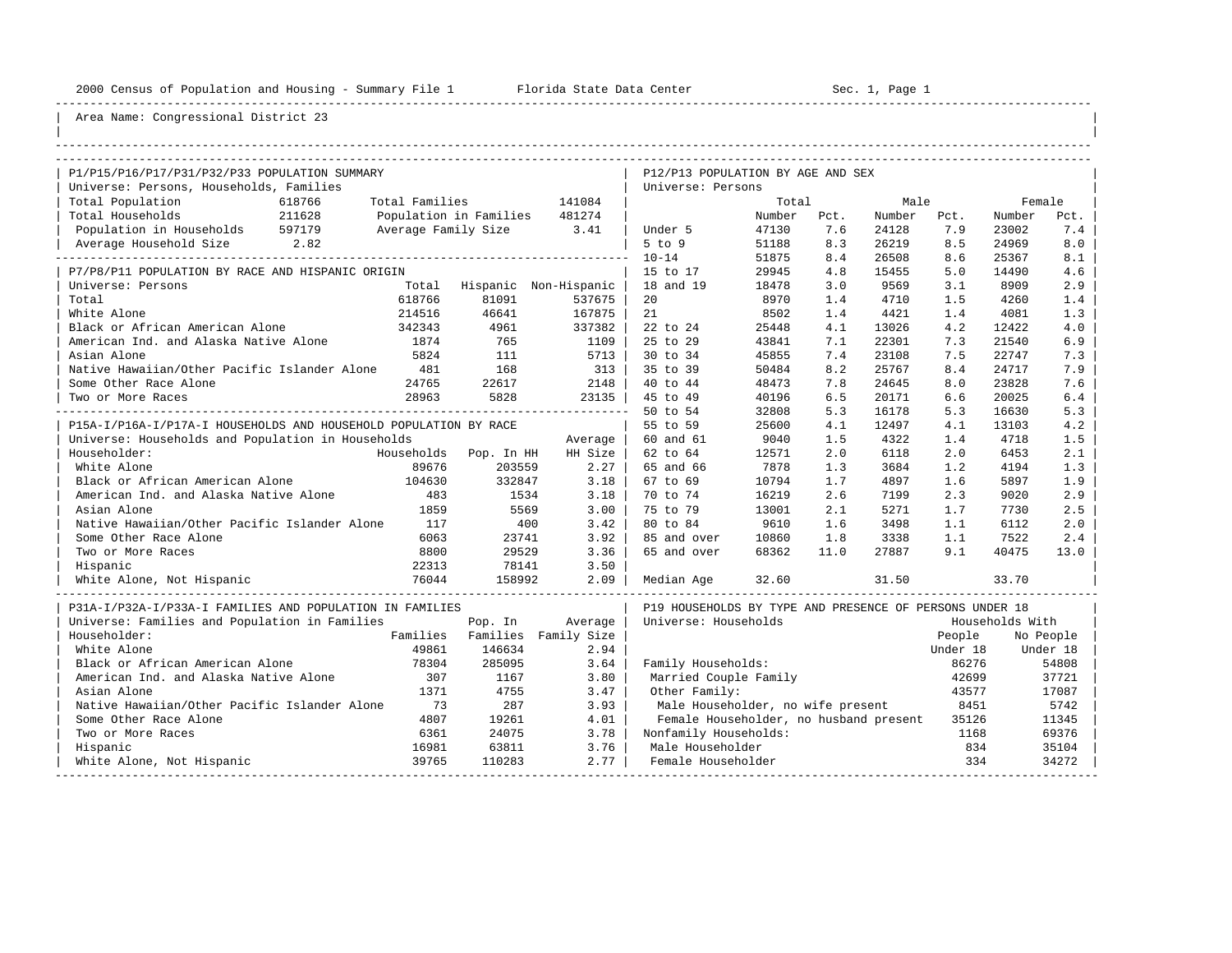----------------------------------------------------------------------------------------------------------------------------------------------------

| | ----------------------------------------------------------------------------------------------------------------------------------------------------

| P34/P35 FAMILY TYPE BY PRESENCE AND AGE  |                  |                                               |                 |                  |                                    |        |  |  |  |
|------------------------------------------|------------------|-----------------------------------------------|-----------------|------------------|------------------------------------|--------|--|--|--|
|                                          |                  | P27/P30 RELATIONSHIP BY HOUSEHOLD TYPE        |                 |                  | P28 RELATIONSHIP BY HOUSEHOLD TYPE |        |  |  |  |
| OF OWN AND RELATED CHILDREN              |                  | Universe: Persons                             |                 |                  | FOR THE POPULATION UNDER 18        |        |  |  |  |
| Universe: Families                       | With             |                                               | Total 65 & Over |                  | Universe: Persons                  |        |  |  |  |
|                                          | With Own Related | Population in households:                     | 597179          | 63567            | Total:                             | 180138 |  |  |  |
| Children                                 | Children         | In family households:                         | 504038          | 40951            | In households:                     | 178993 |  |  |  |
| 80420<br>Married couple family:          | 80420            | Householder:                                  | 141084          | 21210            | Householder or spouse              | 274    |  |  |  |
| Children under 18:<br>38381              | 42399            | Male                                          | 77489           | 14296            | Related child:                     | 174322 |  |  |  |
| 8197<br>Under 6 only                     | 9196             | Female                                        | 63595           | 6914             | Own child:                         | 145639 |  |  |  |
| Under 6 and 6 to 17<br>9349              | 11165            | Spouse                                        | 80420           | 11929<br>4036    | In married couple family           | 77177  |  |  |  |
| 6 to 17 only<br>20835                    | 22038            | Parent                                        | 7620            | In other family: |                                    |        |  |  |  |
| No children under 18<br>42039            | 38021            | Child                                         | 195317          |                  | No spouse present:                 | 68462  |  |  |  |
| Other family:<br>60664                   | 60664            | Natural born or adopted                       | 185461          |                  | Male householder                   | 11639  |  |  |  |
| Male hhdr. No wife:<br>14193             | 14193            | Step                                          | 9856            |                  | Female householder                 | 56823  |  |  |  |
| Children under 18:<br>6750               | 8320             | Grandchild                                    | 24185           |                  | Other relatives:                   | 28683  |  |  |  |
| Under 6 only<br>1939                     | 2299             | Brother or sister                             | 12647           |                  | Grandchild                         | 20379  |  |  |  |
| Under 6 and 6 to 17<br>1153              | 1590             | Other relatives                               | 20001           | 3047             | Other relatives                    | 8304   |  |  |  |
| 6 to 17 only<br>3658                     | 4431             | Nonrelatives                                  | 22764           | 729              | Nonrelatives                       | 4397   |  |  |  |
| No children under 18<br>7443             | 5873             | In nonfamily households:                      | 93141           | 22616            | In group quarters:                 | 1145   |  |  |  |
| Female hhdr. No hus.:<br>46471           | 46471            | Male householder:<br>35938                    |                 | 6742             | Institutional                      | 720    |  |  |  |
| Children under 18:<br>28576              | 34977            | Living alone                                  | 25865           | 5874             | Noninstitutional                   | 425    |  |  |  |
| Under 6 only<br>5609                     | 7092             | Not living alone                              | 10073           | 868              |                                    |        |  |  |  |
| Under 6 and 6 to 17<br>6220              | 9027             | Female householder:                           | 34606           | 14438            | P18 HOUSEHOLD SIZE, HOUSEHOLD TYPE |        |  |  |  |
| 6 to 17 only<br>16747                    | 18858            | Living alone                                  | 28578           | 13646            | AND PRESENCE OF OWN CHILDREN       |        |  |  |  |
| No children under 18<br>17895            | 11494            | Not living alone                              | 6028            | 792              | Universe: Households               |        |  |  |  |
|                                          |                  | Nonrelatives                                  | 22597           | 1436             | 1-person households:               | 54443  |  |  |  |
|                                          |                  | In group quarters:                            | 21587           | 4795             | Male householder                   | 25865  |  |  |  |
| P21 HOUSEHOLD TYPE BY AGE OF HOUSEHOLDER |                  | Institutional                                 | 15762           | 2430             | Female householder                 | 28578  |  |  |  |
| Universe: Households                     |                  | Noninstitutional                              | 5825            | 2365             | 2 or more person households:       | 157185 |  |  |  |
|                                          |                  |                                               |                 |                  | Family households:                 | 141084 |  |  |  |
| Family                                   | Nonfamily        |                                               |                 |                  | Married couple:                    | 80420  |  |  |  |
| Householder age: Households              | Households       | PCT14 HOUSEHOLDS BY SEX OF UNMARRIED PARTNERS |                 |                  | With own child, under 18           | 38381  |  |  |  |
| 7398<br>15 to 24                         | 4023             | Universe: Households                          |                 |                  | No own child, under 18             | 42039  |  |  |  |
| 25 to 34<br>27620                        | 10297            |                                               |                 |                  | Other family - no spouse pres.     | 60664  |  |  |  |
| 35 to 44<br>38212                        | 12665            | Unmarried partner households                  |                 | 15978            | Male householder:                  | 14193  |  |  |  |
| 45 to 54<br>28655                        | 12262            | Male householder and male partner             |                 | 969              | With own child, under 18           | 6750   |  |  |  |
| 55 to 64<br>17989                        | 10117            | Male householder and female partner           |                 | 7230             | No own child. under 18             | 7443   |  |  |  |
| 65 to 74<br>12682                        | 9099             | Female householder and female partner         |                 | 719              | Female householder:                | 46471  |  |  |  |
| 75 to 84<br>6656                         | 7756             | Female householder and male partner           |                 | 7060             | With own child, under 18           | 28576  |  |  |  |
| 85 and over<br>1872                      | 4325             | All other households                          |                 | 195650           | No own child, under 18             | 17895  |  |  |  |
| Total<br>141084                          | 70544            |                                               |                 |                  | Nonfamily households:<br>16101     |        |  |  |  |
|                                          |                  |                                               |                 |                  | Male householder                   | 10073  |  |  |  |
|                                          |                  |                                               |                 |                  | Female householder                 | 6028   |  |  |  |
|                                          |                  |                                               |                 |                  |                                    |        |  |  |  |